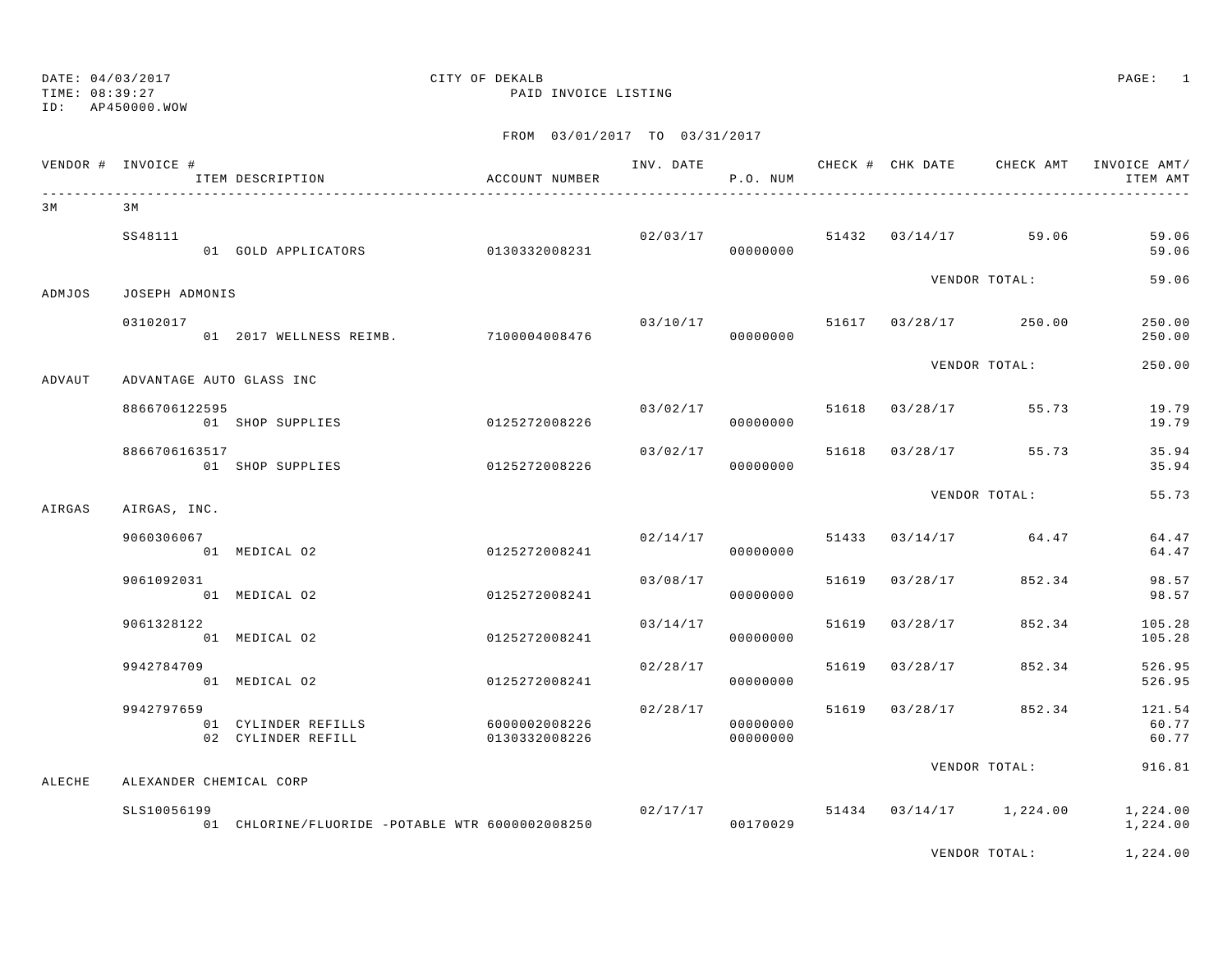TIME: 08:39:27 PAID INVOICE LISTING

ID: AP450000.WOW

|        | VENDOR # INVOICE #<br>_________________________ | ITEM DESCRIPTION                              | ACCOUNT NUMBER | INV. DATE | P.O. NUM             |       | CHECK # CHK DATE | CHECK AMT                             | INVOICE AMT/<br>ITEM AMT   |
|--------|-------------------------------------------------|-----------------------------------------------|----------------|-----------|----------------------|-------|------------------|---------------------------------------|----------------------------|
| ALUAWA | LARSEN CREATIVE INC                             |                                               |                |           |                      |       |                  |                                       |                            |
|        | 1191                                            | 0125272008240<br>01 PASSPORT TAGS             |                | 02/24/17  | 00000000             | 51620 | 03/28/17         | 170.00                                | 85.00<br>85.00             |
|        | 1206                                            | 01 AMBULANCE SIGNS                            | 0125272008241  |           | 03/01/17<br>00000000 | 51620 | 03/28/17         | 170.00                                | 45.00<br>45.00             |
|        | 1216                                            | 01 WOOD PLAQUE                                | 0116103008306  | 03/08/17  | 00000000             | 51620 |                  | 03/28/17 170.00                       | 40.00<br>40.00             |
| AMEPRI |                                                 | AMERICAN PRINTING TECHNOLOGIES                |                |           |                      |       |                  | VENDOR TOTAL:                         | 170.00                     |
|        | $17 - DK02$                                     | 01 UTILITY BILL RUN #2 2017 6000003008399     |                | 03/04/17  | 00000000             |       | 51621 03/28/17   | 10,071.00                             | 871.00<br>871.00           |
|        | $2151-P$                                        | 01 UTILITY BILL POSTAGE 6000003008305         |                | 03/16/17  | 00000000             |       |                  | 51621 03/28/17 10,071.00              | 9, 200.00<br>9,200.00      |
| AMETIT |                                                 | AMERICAN TITLE GUARANTY                       |                |           |                      |       |                  | VENDOR TOTAL:                         | 10,071.00                  |
|        | 03012017                                        | 01 CORNERSTONE DEKALB INCENTIVE 1300006508639 |                |           | 00000000             |       |                  | $03/01/17$ 1096 $03/28/17$ 254,255.26 | 254,255.26<br>254, 255. 26 |
| ANDMED |                                                 | ANDRES MEDICAL BILLING LTD                    |                |           |                      |       |                  | VENDOR TOTAL:                         | 254, 255. 26               |
|        | 140083                                          | 01 AMBULANCE FEES - DEC 2016 0100000002240    |                | 01/04/17  | 00000000             |       |                  | 51595 03/28/17 3,069.56               | 3,069.56<br>3,069.56       |
| ANDMIC | MICHELLE ANDERSON                               |                                               |                |           |                      |       |                  | VENDOR TOTAL:                         | 3,069.56                   |
|        | 03102017                                        | 01 FY16.5 MILEAGE/TOLL REIMB. 0116103008376   |                |           | 03/10/17<br>00000000 |       |                  | D001355 03/28/17 84.32                | 84.32<br>84.32             |
| ANDROS | ROSE ANDERSON                                   |                                               |                |           |                      |       |                  | VENDOR TOTAL:                         | 84.32                      |
|        | 03092017                                        | 01 TAX REBATE JAN - DEC 2016 6000004008481    |                |           | 03/09/17<br>00000000 |       |                  | 51622 03/28/17 54.97                  | 54.97<br>54.97             |
| APHIS  |                                                 | USDA APHIS DEBT MGMT TEAM                     |                |           |                      |       |                  | VENDOR TOTAL:                         | 54.97                      |
|        | 3002226815                                      |                                               |                |           | 01/03/17             |       |                  | 51389 03/01/17 5,866.75               | 5,866.75                   |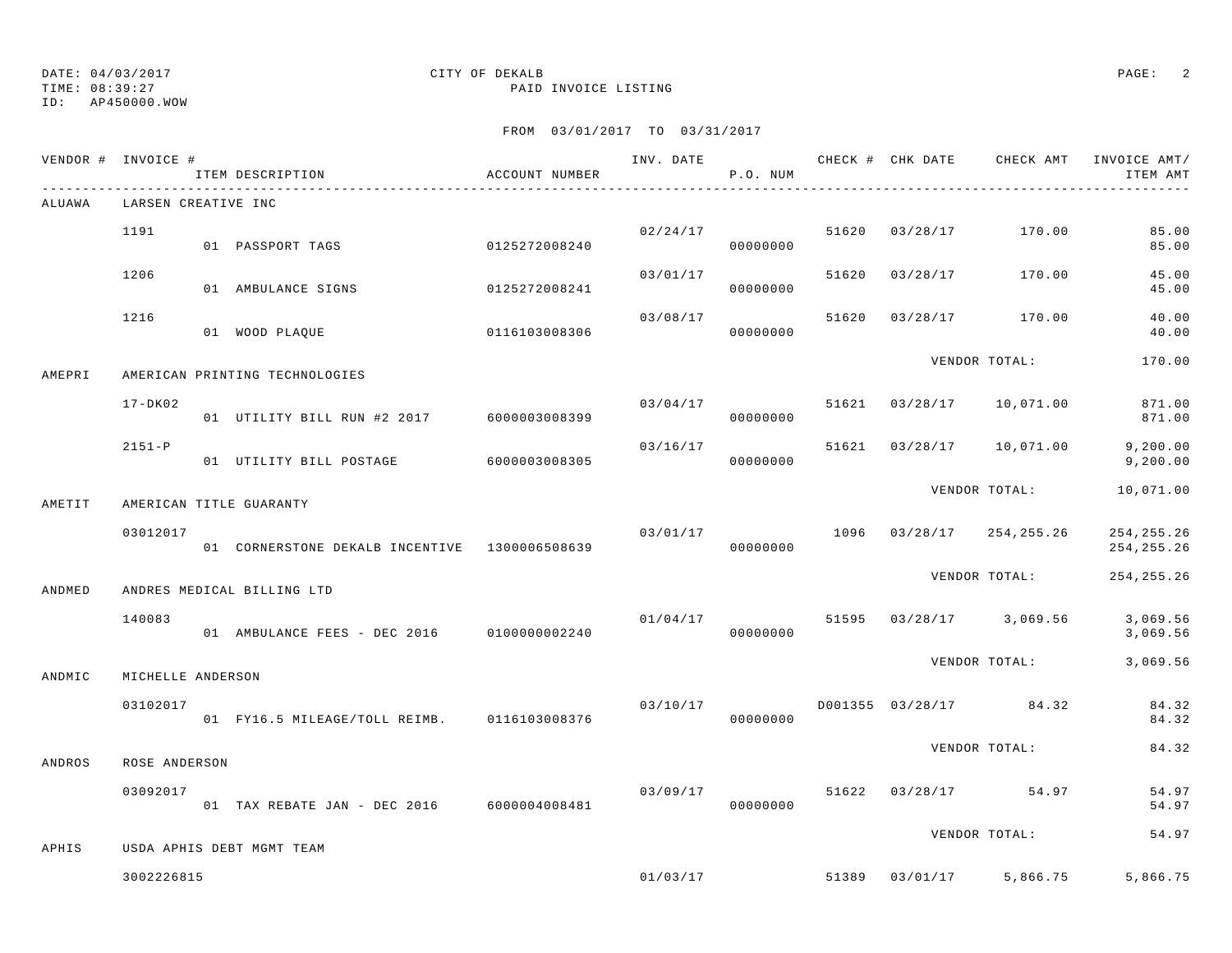TIME: 08:39:27 PAID INVOICE LISTING

ID: AP450000.WOW

|        | VENDOR # INVOICE #       | ITEM DESCRIPTION                                | ACCOUNT NUMBER | INV. DATE | P.O. NUM             |       | CHECK # CHK DATE | CHECK AMT               | INVOICE AMT/<br>ITEM AMT |
|--------|--------------------------|-------------------------------------------------|----------------|-----------|----------------------|-------|------------------|-------------------------|--------------------------|
|        | 3002226815               | 01 HAZARDOUS WILDLIFE ASSESSMENT 6500006508638  |                | 01/03/17  | 00000000             |       |                  | 51389 03/01/17 5,866.75 | 5,866.75<br>5,866.75     |
| ARAUNI | ARAMARK UNIFORM SERVICES |                                                 |                |           |                      |       |                  | VENDOR TOTAL:           | 5,866.75                 |
|        | 1560737098               | 01 FLOOR MAT CLEANING                           | 0130324008450  | 11/25/16  | 00000000             |       |                  | 51545 03/14/17 361.36   | 6.00<br>6.00             |
|        | 1590754755               | 01 FLOOR MAT CLEANING                           | 0130324008450  | 12/09/16  | 00000000             |       | 51545 03/14/17   | 361.36                  | 43.42<br>43.42           |
|        | 1590754761               | 01 FLOOR MAT CLEANING                           | 0130324008450  | 12/09/16  | 00000000             | 51545 | 03/14/17         | 361.36                  | 140.68<br>140.68         |
|        | 1590772423               | 01 FLOOR MAT CLEANING                           | 0130324008450  | 12/23/16  | 00000000             | 51545 | 03/14/17         | 361.36                  | 43.42<br>43.42           |
|        | 1590772429               | 01 FLOOR MAT CLEANING                           | 0130324008450  | 12/23/16  | 00000000             | 51545 | 03/14/17         | 361.36                  | 127.84<br>127.84         |
|        | 1590789948               | 01 FLOOR MAT CLEANING                           | 0130324008450  | 01/06/17  | 00000000             | 51435 | 03/14/17         | 327.28                  | 43.42<br>43.42           |
|        | 1590789954               | 01 FLOOR MAT CLEANING                           | 0130324008450  | 01/06/17  | 00000000             |       | 51435 03/14/17   | 327.28                  | 127.84<br>127.84         |
|        | 1590807301               | 01 FLOOR MAT CLEANING                           | 0130324008450  | 01/20/17  | 00000000             |       | 51435 03/14/17   | 327.28                  | 28.18<br>28.18           |
|        | 1590807307               | 01 FLOOR MAT CLEANING                           | 0130324008450  | 01/20/17  | 00000000             | 51435 | 03/14/17         | 327.28                  | 127.84<br>127.84         |
| ARCALI | ARCHER ALIGNMENT INC.    |                                                 |                |           |                      |       |                  | VENDOR TOTAL:           | 688.64                   |
|        | 70448                    | 01 WHEEL ALIGNMENT                              | 0125273008315  | 01/19/17  | 00000000             |       |                  | 51436 03/14/17 189.95   | 189.95<br>189.95         |
| ASCAVI |                          | ASCENT AVIATION GROUP INC.                      |                |           |                      |       |                  | VENDOR TOTAL:           | 189.95                   |
|        | M177294                  | 01 AIRPORT MARKETING - WINGPOINTS 6500003008373 |                |           | 03/08/17<br>00000000 |       |                  | 51623 03/28/17 11.12    | 11.12<br>11.12           |
|        |                          |                                                 |                |           |                      |       |                  | VENDOR TOTAL:           | 11.12                    |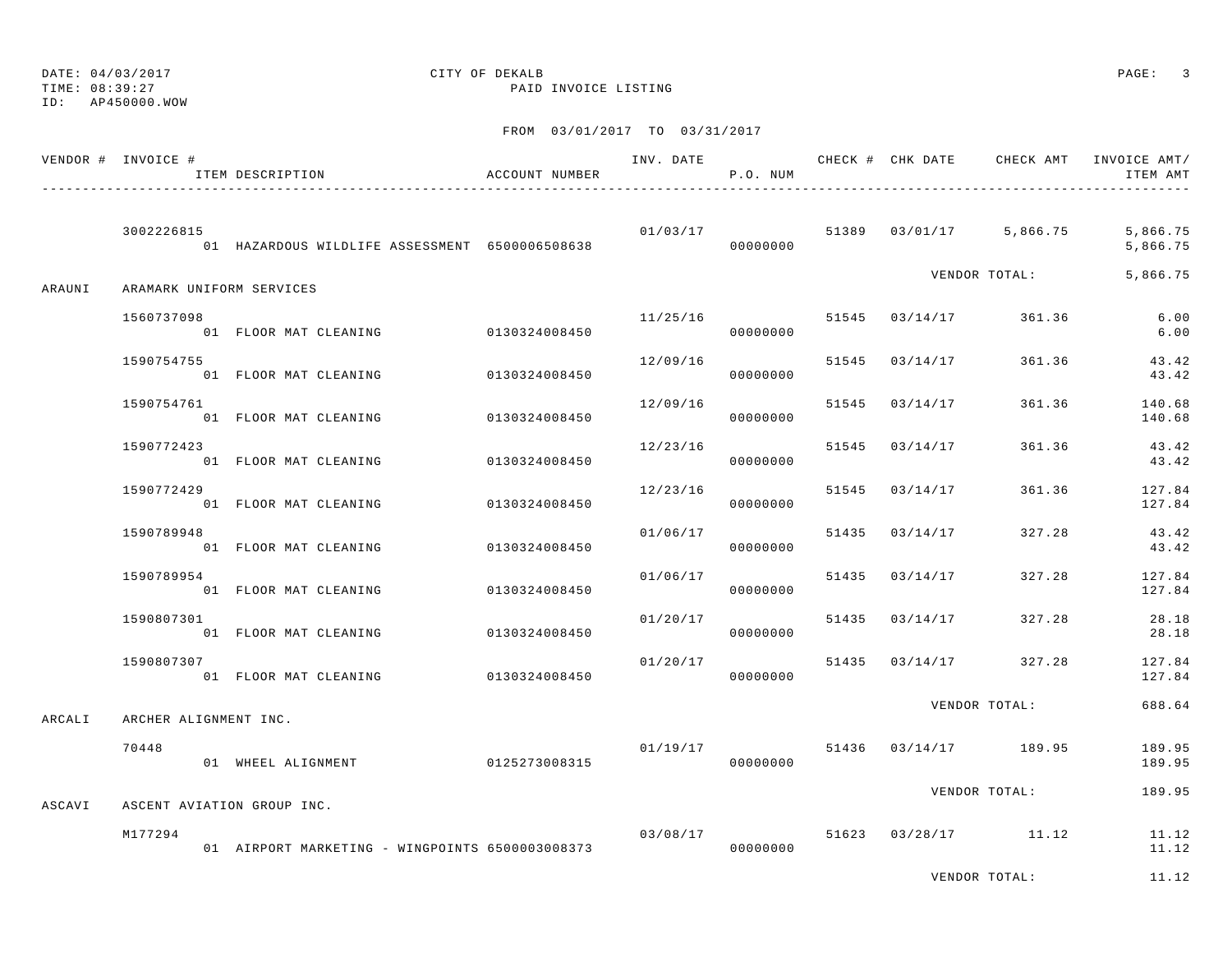ID: AP450000.WOW

TIME: 08:39:27 PAID INVOICE LISTING

|               | VENDOR # INVOICE # | ITEM DESCRIPTION                               | ACCOUNT NUMBER |          | P.O. NUM |       |                |                                  | INV. DATE 6 CHECK # CHK DATE CHECK AMT INVOICE AMT/<br>ITEM AMT |
|---------------|--------------------|------------------------------------------------|----------------|----------|----------|-------|----------------|----------------------------------|-----------------------------------------------------------------|
| ATHCHR        | CHRISTINA ATHERTON |                                                |                |          |          |       |                |                                  |                                                                 |
|               | 02142017           | 01 PZC MTG PMT JULY - DEC 2016 0132102008201   |                | 00000000 |          |       |                | $02/14/17$ 51546 03/14/17 150.00 | 150.00<br>150.00                                                |
|               | AUTOZONE AUTOZONE  |                                                |                |          |          |       |                | VENDOR TOTAL:                    | 150.00                                                          |
|               | 2654332966         | 01 BATTERY                                     | 0125272008226  | 02/26/17 | 00000000 |       |                | 51624 03/28/17 74.72             | 137.99<br>137.99                                                |
|               | 26543333588        | 01 BATTERY                                     | 0125272008226  | 02/27/17 | 00000000 |       | 51624 03/28/17 | 74.72                            | $-137.99$<br>$-137.99$                                          |
|               | 2654334487         | 01 OIL COOLER LINE                             | 0120222008226  | 02/28/17 | 00000000 |       | 51624 03/28/17 | 74.72                            | 35.45<br>35.45                                                  |
|               | 2654336754         | 01 ANTENNA                                     | 0120222008226  | 03/02/17 | 00000000 | 51624 | 03/28/17       | 74.72                            | 13.99<br>13.99                                                  |
|               | 2654336870         | 01 OIL COOLER LINE                             | 0120222008226  | 03/03/17 | 00000000 | 51624 | 03/28/17       | 74.72                            | 35.45<br>35.45                                                  |
|               | OA-2654138960      | 01 CREDIT ON ACCOUNT 0100000083970             |                | 08/22/16 | 00000000 |       |                | 51624 03/28/17 74.72             | $-10.17$<br>$-10.17$                                            |
| <b>BACONL</b> | BACKGROUNDS ONLINE |                                                |                |          |          |       |                | VENDOR TOTAL:                    | 74.72                                                           |
|               | 477996             | 01 MONTHLY CHRGS - FEB 2017 0116103008333      |                | 02/28/17 | 00000000 |       |                | 51437 03/14/17 178.40            | 178.40<br>178.40                                                |
| BARNABY       | BARNABY, INC       |                                                |                |          |          |       |                | VENDOR TOTAL:                    | 178.40                                                          |
|               | 2017-7164A         | 01 (1000) BUSINESS CARDS 0132132008202         |                | 02/14/17 | 00000000 | 51438 | 03/14/17       | 239.00                           | 101.00<br>101.00                                                |
|               | 2017-7165A         | 01 (250) BUSINESS CARDS (3 SETS) 0120242008202 |                | 02/14/17 | 00000000 |       | 51438 03/14/17 | 239.00                           | 138.00<br>138.00                                                |
| <b>BARTOD</b> | TODD BARTOSZ       |                                                |                |          |          |       |                | VENDOR TOTAL:                    | 239.00                                                          |
|               | 02272017           | 01 REFUND OVRPMT 2703121620-00 6000000063444   |                | 02/27/17 | 00000000 |       |                | 51439 03/14/17 4,676.00          | 4,676.00<br>4,676.00                                            |
|               |                    |                                                |                |          |          |       |                | VENDOR TOTAL:                    | 4,676.00                                                        |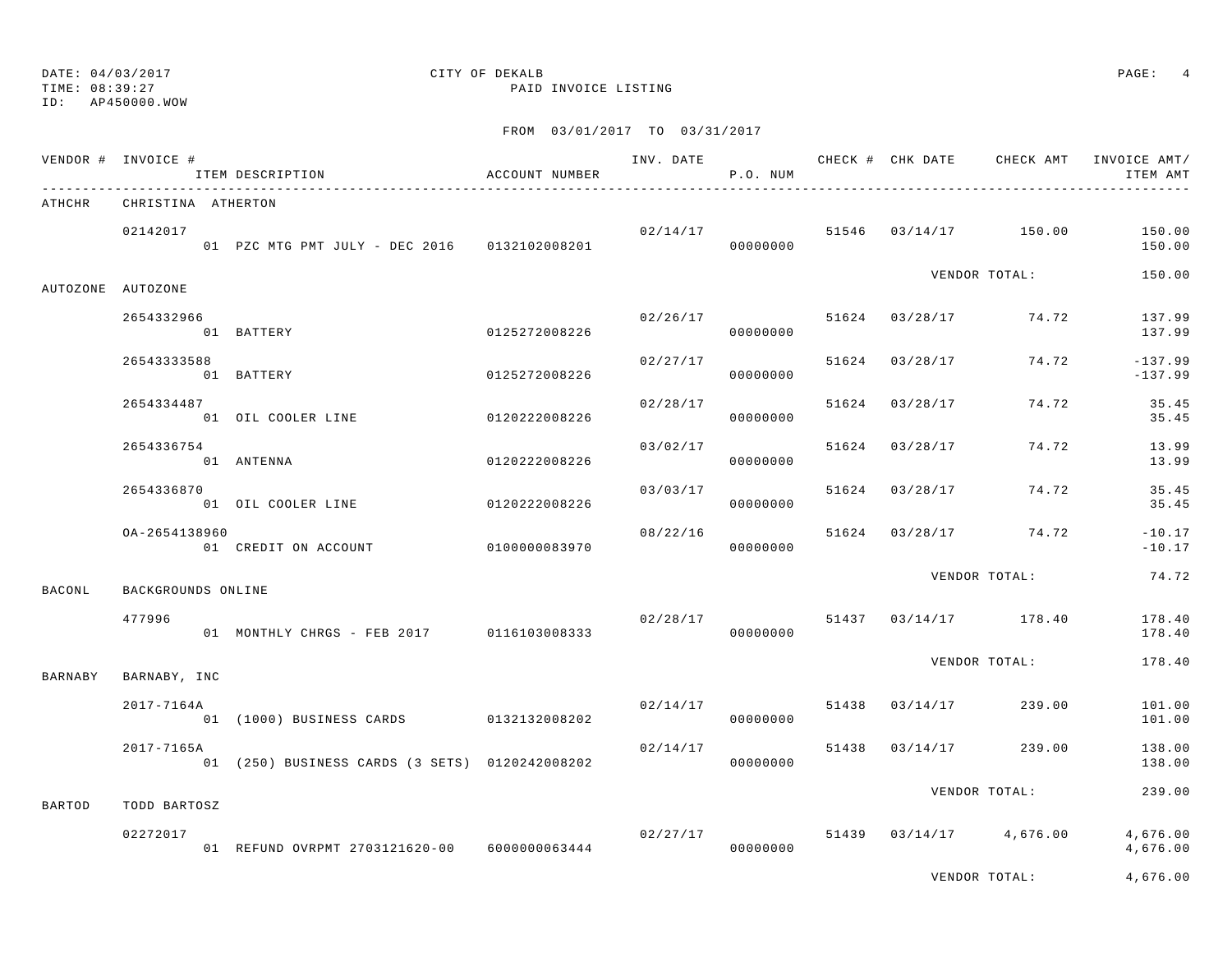TIME: 08:39:27 PAID INVOICE LISTING

ID: AP450000.WOW

|               | VENDOR # INVOICE #             | ITEM DESCRIPTION                              | ACCOUNT NUMBER |          | P.O. NUM             |       |                |                            | INV. DATE 6 1999 CHECK # CHK DATE 6 CHECK AMT INVOICE AMT<br>ITEM AMT |
|---------------|--------------------------------|-----------------------------------------------|----------------|----------|----------------------|-------|----------------|----------------------------|-----------------------------------------------------------------------|
|               | BATTBULB BATTERIES + BULBS     |                                               |                |          |                      |       |                |                            |                                                                       |
|               | 297-265079CM                   | 01 RETURNED FUSES, BATTERY BOX 0100000083970  |                |          | 09/28/16<br>00000000 | 51625 | 03/28/17       | 74.90                      | $-30.90$<br>$-30.90$                                                  |
|               | $297 - 269553$                 | 01 BATTERIES                                  | 0120222008242  | 02/19/17 | 00000000             | 51625 | 03/28/17       | 74.90                      | 25.95<br>25.95                                                        |
|               | 297-269644                     | 01 BATTERY CONNECTOR                          | 0130333008315  | 02/22/17 | 00000000             | 51625 | 03/28/17       | 74.90                      | 2.99<br>2.99                                                          |
|               | 297-269660                     | 01 BATTERY                                    | 0130332008230  | 02/22/17 | 00000000             | 51625 | 03/28/17       | 74.90                      | 12.95<br>12.95                                                        |
|               | 297-269834                     | 01 BATTERY                                    | 0125273008311  | 03/02/17 | 00000000             | 51625 | 03/28/17       | 74.90                      | 1.99<br>1.99                                                          |
|               | $297 - 270048$                 | 01 BATTERIES                                  | 0125273008311  | 03/09/17 | 00000000             | 51625 |                | $03/28/17$ 74.90           | 61.92<br>61.92                                                        |
| <b>BAXWOO</b> | BAXTER & WOODMAN, INC.         |                                               |                |          |                      |       |                | VENDOR TOTAL:              | 74.90                                                                 |
|               | 0191004                        |                                               |                | 02/16/17 | 00000000             |       | 51626 03/28/17 | 3,725.00                   | 115.00<br>115.00                                                      |
|               | 0191005                        | 01 PRO SERVCES - WATSON CREEK                 | 0130333008327  | 02/16/17 | 00000000             |       | 51626 03/28/17 | 3,725.00                   | 3,610.00<br>3,610.00                                                  |
|               | 160986.49                      | 01 PROFESSIONAL SRVCS DEC 2016 6000003008331  |                | 01/21/17 | 00000000             | 51596 |                | $03/28/17$ 3,165.00        | 3,165.00<br>3,165.00                                                  |
| BENISW        | BENISTAR / HARTFORD            |                                               |                |          |                      |       |                | VENDOR TOTAL:              | 6,890.00                                                              |
|               | 03012017                       | 01 RETIREE INSURANCE MARCH 2017 7100004008478 |                | 03/01/17 | 00000000             |       |                | D001347 03/14/17 45,919.37 | 45,919.37<br>45,919.37                                                |
| <b>BLSEW</b>  | <b>B &amp; L SEWER RODDING</b> |                                               |                |          |                      |       |                | VENDOR TOTAL:              | 45,919.37                                                             |
|               | 2793                           | 01 ARPT RNTL WKS 11-30 6500004008450          |                |          | 03/12/17<br>00000000 |       |                | 51627 03/28/17 1,275.00    | 1,275.00<br>1,275.00                                                  |
| <b>BLUCRO</b> | BLUE CROSS BLUE SHIELD         |                                               |                |          |                      |       |                | VENDOR TOTAL:              | 1,275.00                                                              |
|               | 02092016                       |                                               |                | 02/09/16 |                      |       | 51597 03/28/17 | 624.39                     | 624.39                                                                |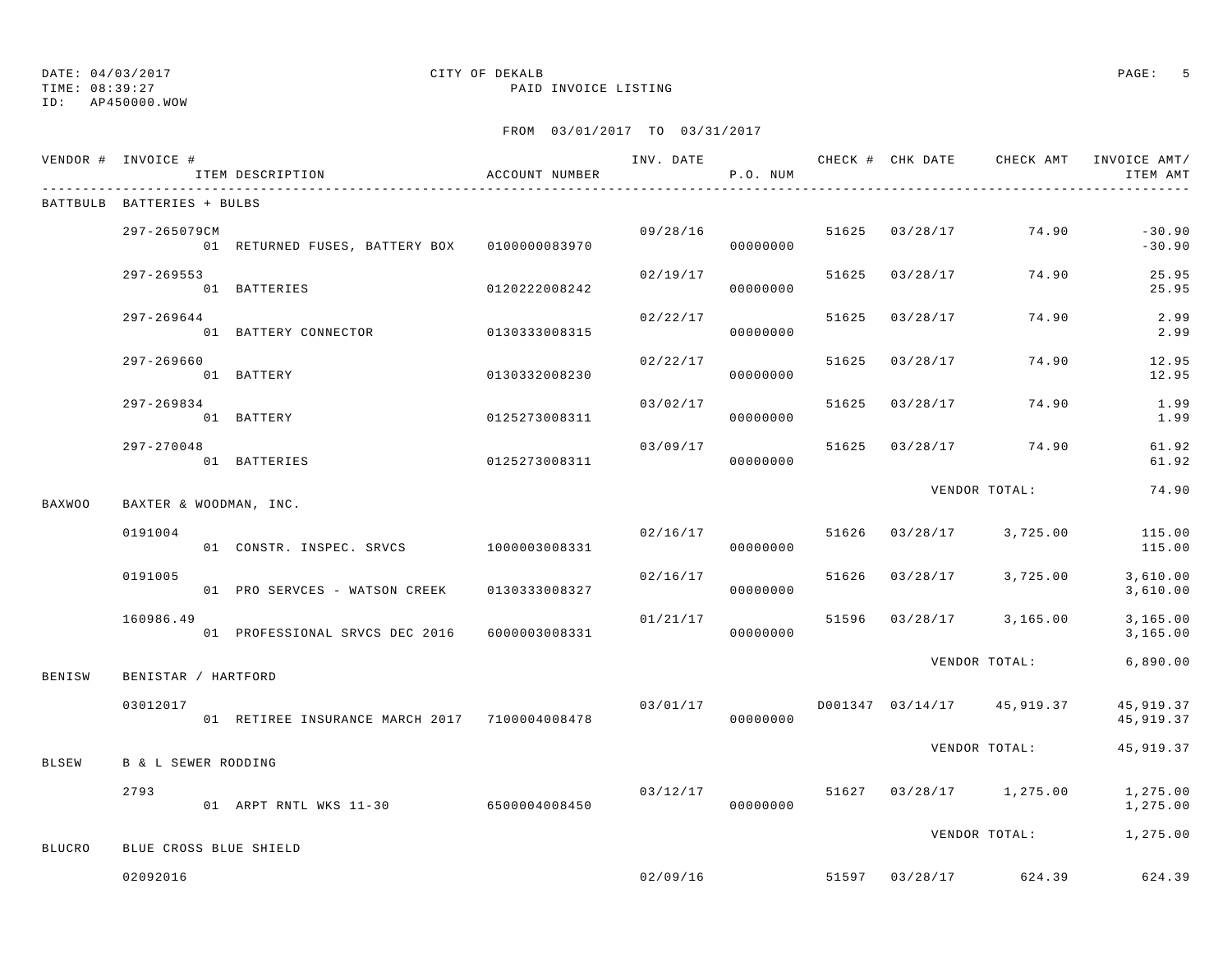ID: AP450000.WOW

# DATE: 04/03/2017 CITY OF DEKALB PAGE: 6

TIME: 08:39:27 PAID INVOICE LISTING

|               | VENDOR # INVOICE # | ITEM DESCRIPTION                                              | ACCOUNT NUMBER           |          | P.O. NUM             |       |                |                                  | ITEM AMT               |
|---------------|--------------------|---------------------------------------------------------------|--------------------------|----------|----------------------|-------|----------------|----------------------------------|------------------------|
|               | 02092016           | 01 AMBULANCE FEE REIMB 160567 0100000063423 02709710 00000000 |                          | 02/09/16 |                      |       |                | 51597 03/28/17 624.39            | 624.39<br>624.39       |
| BLUEGL        | BLUEGLOBES LLC     |                                                               |                          |          |                      |       |                | VENDOR TOTAL:                    | 624.39                 |
|               | DKB-24165          | 01 SHOP SUPPLIES 6500002008218                                |                          |          | 00000000             |       |                | $02/06/17$ 51628 03/28/17 921.22 | 921.22<br>921.22       |
| BOMPHI        | PHILLIP BOMAR      |                                                               |                          |          |                      |       |                | VENDOR TOTAL:                    | 921.22                 |
|               | 03102017           | 01 TAX REFUND JAN - DEC 2016 6000004008481                    |                          | 03/10/17 | 00000000             |       |                | 51629 03/28/17 84.58             | 84.58<br>84.58         |
| <b>BOUTRE</b> |                    | BOUND TREE MEDICAL, LLC.                                      |                          |          |                      |       |                | VENDOR TOTAL:                    | 84.58                  |
|               | 70235162           | 01 RETURNED MUCOSAL DEVICE 0125272008241                      |                          | 02/02/17 | 00000000             |       |                | 51440 03/14/17 248.89            | $-161.50$<br>$-161.50$ |
|               | 82358171           | 01 LARYNGOSCOPE BLADES 0125272008241                          |                          | 12/22/16 | 00000000             | 51547 |                | $03/14/17$ 3,814.16              | 3,814.16<br>3,814.16   |
|               | 82413852           | 01 AMBULANCE SUPPLIES                                         | 0125272008241            | 02/22/17 | 00000000             |       | 51440 03/14/17 | 248.89                           | 191.42<br>191.42       |
|               | 82416475           | 01 AIR FLOW METER                                             | 0125272008241            |          | 02/24/17<br>00000000 |       | 51440 03/14/17 | 248.89                           | 218.97<br>218.97       |
|               | 82423283           | 01 AMBULANCE SUPPLIES                                         | 0125272008241            | 03/03/17 | 00000000             | 51630 |                | 03/28/17 417.29                  | 237.57<br>237.57       |
|               | 82430461           | 01 AMBULANCE SUPPLIES 0125272008241                           |                          | 03/10/17 | 00000000             |       |                | 51630 03/28/17 417.29            | 179.72<br>179.72       |
| BRAMAN        |                    | BRAD MANNING FORD, INC.                                       |                          |          |                      |       |                | VENDOR TOTAL:                    | 4,480.34               |
|               | 68266FOW           | 01 INDICATORS                                                 | $0125272008226$ 00000000 | 02/10/17 |                      |       |                | 51441 03/14/17 136.99            | 8.49<br>8.49           |
|               | 68309FOW           | 01 FLOORMATS                                                  | 0125272008226            | 00000000 | 02/13/17             |       |                | 51441 03/14/17 136.99            | 89.25<br>89.25         |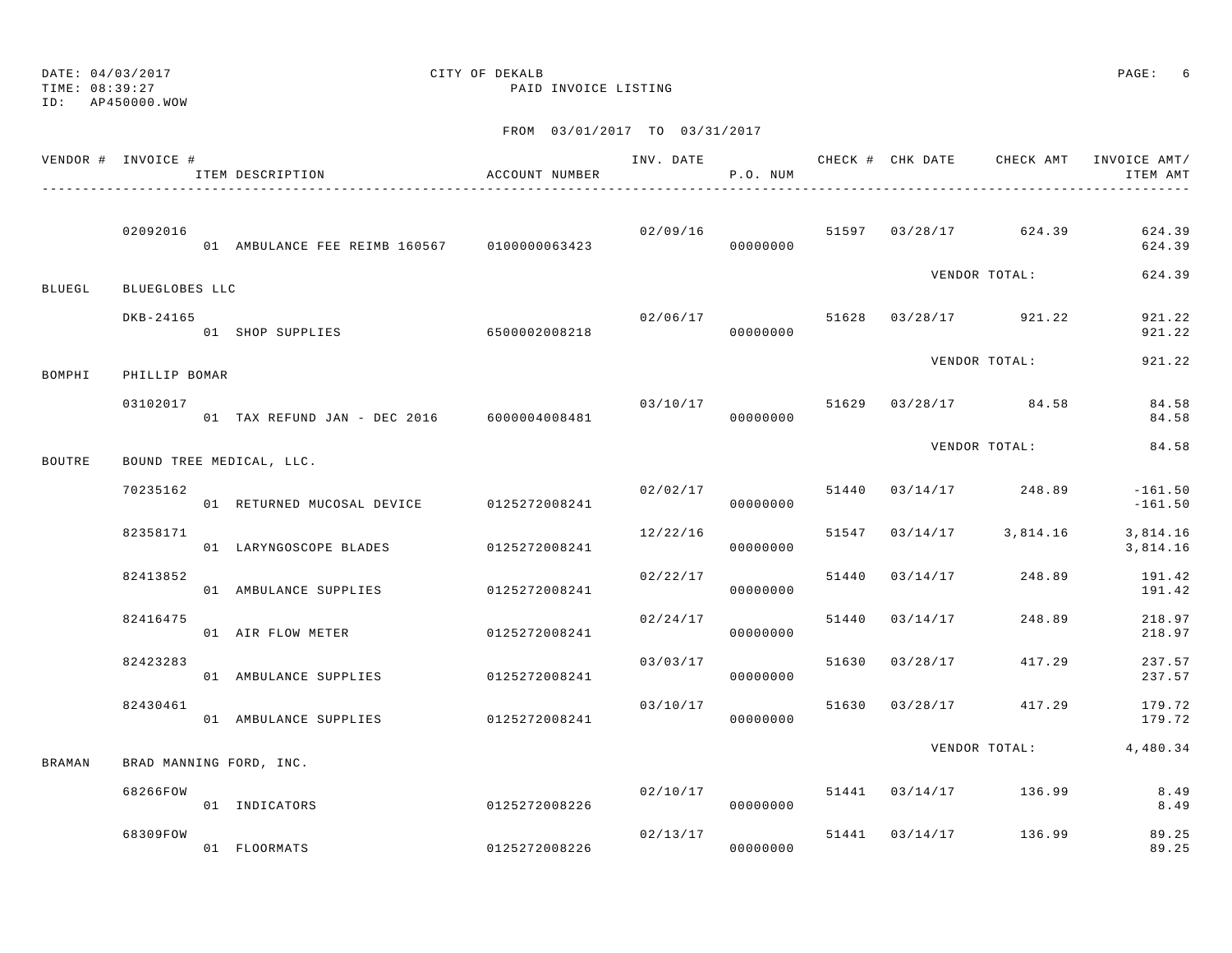TIME: 08:39:27 PAID INVOICE LISTING

ID: AP450000.WOW

|               | VENDOR # INVOICE #   | ITEM DESCRIPTION                                                                 | ACCOUNT NUMBER | INV. DATE | P.O. NUM             |       | CHECK # CHK DATE       | CHECK AMT     | INVOICE AMT/<br>ITEM AMT  |
|---------------|----------------------|----------------------------------------------------------------------------------|----------------|-----------|----------------------|-------|------------------------|---------------|---------------------------|
|               | FOCS70145            | 01 PM OIL                                                                        | 0125273008315  | 02/10/17  | 00000000             | 51441 | 03/14/17 136.99        |               | 39.25<br>39.25            |
| <b>BRATHY</b> |                      | BRAUN THYSSENKRUPP ELEVATOR                                                      |                |           |                      |       |                        | VENDOR TOTAL: | 136.99                    |
|               | 125810               | 01 ORTLY ELEVATOR MAINTENANCE 0130324008450                                      |                | 03/01/17  | 00000000             |       | 51631 03/28/17 248.28  |               | 248.28<br>248.28          |
| BSG           | BASTON SERVICE GROUP |                                                                                  |                |           |                      |       |                        | VENDOR TOTAL: | 248.28                    |
|               | 2080                 | 01 AVIATION FUEL FARM REPAIRS 6500004008450                                      |                |           | 02/09/17<br>00000000 | 51442 | $03/14/17$ 400.00      |               | 400.00<br>400.00          |
| <b>BURDEA</b> | DEAN BURGEMEISTER    |                                                                                  |                |           |                      |       |                        | VENDOR TOTAL: | 400.00                    |
|               | 03132017             | 01 WATER REFUND 1201066360-00 6000000063444                                      |                | 03/13/17  | 00000000             |       | 51632 03/28/17 21.22   |               | 21.22<br>21.22            |
| CAMCHR        | CHRISTINA CAMPOS     |                                                                                  |                |           |                      |       |                        | VENDOR TOTAL: | 21.22                     |
|               | 02222017             | 01 LICENSE REIMB. LESS 6 MONTHS 0100000043266<br>02 LICENSE REIMB. LESS 6 MONTHS | 0100000043221  | 02/22/17  | 00000000<br>00000000 |       | 51443 03/14/17 300.00  |               | 300.00<br>50.00<br>250.00 |
| CARCOR        | CARUS CORPORTATON    |                                                                                  |                |           |                      |       |                        | VENDOR TOTAL: | 300.00                    |
|               | SLS 10056668         | 02 PHOSPHATE - POTABLE WTR TRTMNT 6000002008250                                  |                |           | 02/17/17<br>00170028 | 51633 | $03/28/17$ 4,607.68    |               | 4,607.68<br>4,607.68      |
| CARHOS        |                      | BILL WHITE'S C.A.R. HOSPITAL                                                     |                |           |                      |       |                        | VENDOR TOTAL: | 4,607.68                  |
|               | 54567                | 01 OIL CHANGE                                                                    | 0125273008315  | 03/02/17  | 00000000             |       | 51634 03/28/17 54.83   |               | 54.83<br>54.83            |
| CARJAM        | JAMES CARANI         |                                                                                  |                |           |                      |       |                        | VENDOR TOTAL: | 54.83                     |
|               | 03032017             | 01 TRAINING TRAVEL REIMB. 0125273008376                                          |                | 03/03/17  | 00000000             |       | D001356 03/28/17 38.16 |               | 38.16<br>38.16            |
|               |                      |                                                                                  |                |           |                      |       |                        | VENDOR TOTAL: | 38.16                     |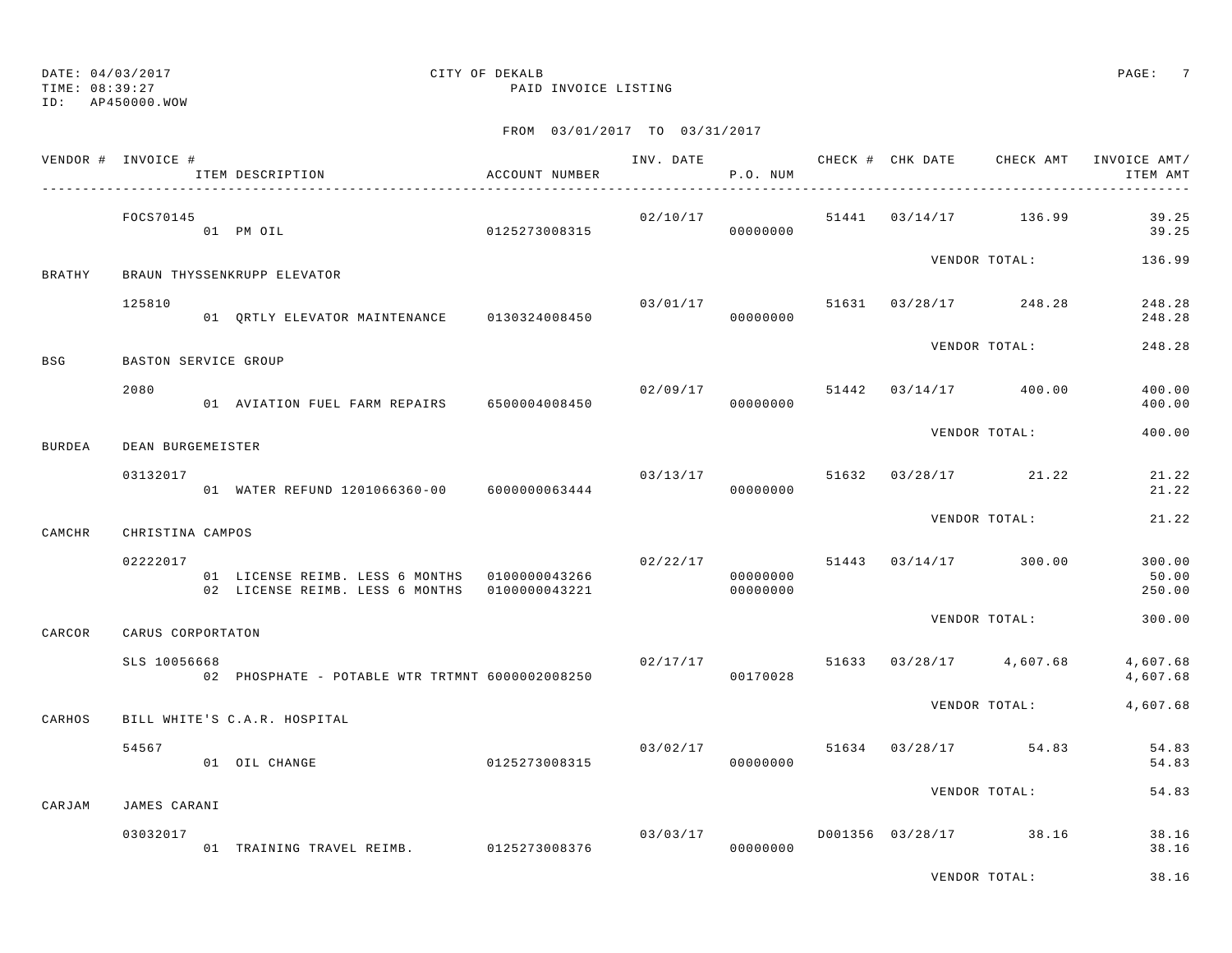TIME: 08:39:27 PAID INVOICE LISTING

ID: AP450000.WOW

|        | VENDOR # INVOICE #          | ITEM DESCRIPTION                                                                                                                                                                                                                                                                                                                                                                                                                               | ACCOUNT NUMBER                                                                                                                       |                      | P.O. NUM                                                                                                                                     |                  | INV. DATE 6 1999 CHECK # CHK DATE 6 CHECK AMT INVOICE AMT/ | ITEM AMT                                                                                                                               |
|--------|-----------------------------|------------------------------------------------------------------------------------------------------------------------------------------------------------------------------------------------------------------------------------------------------------------------------------------------------------------------------------------------------------------------------------------------------------------------------------------------|--------------------------------------------------------------------------------------------------------------------------------------|----------------------|----------------------------------------------------------------------------------------------------------------------------------------------|------------------|------------------------------------------------------------|----------------------------------------------------------------------------------------------------------------------------------------|
| CARTHO | THOMAS CAREY                |                                                                                                                                                                                                                                                                                                                                                                                                                                                |                                                                                                                                      |                      |                                                                                                                                              |                  |                                                            |                                                                                                                                        |
|        | 02032016                    | 01 AMBULANCE FEE REIMB 160471 0100000063423                                                                                                                                                                                                                                                                                                                                                                                                    |                                                                                                                                      |                      | 000000000                                                                                                                                    |                  | 02/03/16 51598 03/28/17 84.16                              | 84.16<br>84.16                                                                                                                         |
| CASA   | CASA DEKALB COUNTY INC.     |                                                                                                                                                                                                                                                                                                                                                                                                                                                |                                                                                                                                      |                      |                                                                                                                                              |                  | VENDOR TOTAL:                                              | 84.16                                                                                                                                  |
|        | 03072017                    | 01 CDBG GRANT PAYMENT Q1, Q2, Q3 1900003008307                                                                                                                                                                                                                                                                                                                                                                                                 |                                                                                                                                      |                      | 00000000                                                                                                                                     |                  | $03/07/17$ 51403 03/10/17 2,250.00                         | 2,250.00<br>2,250.00                                                                                                                   |
| CASBAN | CASTLE BANK                 |                                                                                                                                                                                                                                                                                                                                                                                                                                                |                                                                                                                                      |                      |                                                                                                                                              |                  | VENDOR TOTAL:                                              | 2,250.00                                                                                                                               |
|        | 0360FEB17CC<br>0360FEB17CCA | 02 POTBELLY - PROMO INTVW - MEAL 0116102008201<br>03 LINCOLN INN - PROMO INTVW<br>04 POTBELLY - LUNCH MEETING<br>05 IPELRA - 2017 LAW SEMINAR<br>06 IPELRA - 2017 LAW SEMINAR<br>07 NPELRA - 2017 ANNUAL CONF<br>08 NPELRA - WEBINAR TRNG<br>09 CONSTANT CONTACT DUES<br>11 CONSTANT CONTACT DUES CREDIT 0115153008375<br>12 CONSTANT CONTACT DUES<br>01 DC CLERK - FILING FEES 0115153008366<br>02 CONSTANT CONTACT - SRVCS FEE 0115153008375 | 0116102008201<br>0116103008376<br>0116103008376<br>0116103008376<br>0116103008376<br>0116103008376<br>0115153008375<br>0115153008375 | 03/30/17<br>02/24/17 | 00000000<br>00000000<br>00000000<br>00000000<br>00000000<br>00000000<br>00000000<br>00000000<br>00000000<br>00000000<br>00000000<br>00000000 |                  | D001363 03/28/17 1,607.53<br>D001364 03/28/17 215.81       | 1,607.53<br>29.20<br>37.96<br>42.05<br>195.00<br>195.00<br>589.00<br>89.00<br>47.81<br>$-47.81$<br>430.32<br>215.81<br>168.00<br>47.81 |
|        | 1132FEB17CC                 | 01 DIRECTV - FEB 17 SRVCS 6500003008373<br>02 FLIGHTAWARE - JAN 17 ADS 6500003008373<br>04 NBAA ANNUAL CONF                                                                                                                                                                                                                                                                                                                                    | 6500003008373                                                                                                                        | 02/24/17             | 00000000<br>00000000<br>00000000                                                                                                             |                  | D001363 03/28/17 1,095.99                                  | 1,095.99<br>57.99<br>8.00<br>1,030.00                                                                                                  |
|        | 1132FEBCCA                  | 01 JBT AEROTECH - FLAME MODULE                                                                                                                                                                                                                                                                                                                                                                                                                 | 6500003008310                                                                                                                        | 02/24/17             | 00000000                                                                                                                                     |                  | D001364 03/28/17 196.17                                    | 196.17<br>196.17                                                                                                                       |
|        | 1699FEB17CC                 | 01 SHI - PC LICENSES<br>02 SHI - TRAINING EQUIPMENT 0125273008376<br>03 CREDIT CARD OVER LIMIT FEE                                                                                                                                                                                                                                                                                                                                             | 0117122008285<br>0117122008285                                                                                                       | 02/24/17             | 00000000<br>00000000<br>00000000                                                                                                             | D001363 03/28/17 | 5,380.43                                                   | 5,380.43<br>3,875.00<br>1,466.43<br>39.00                                                                                              |
|        | 1941FEB17CC                 | 03 NPELRA - ANNUAL CONFERENCE<br>04 AMERICAN AIRLINES-CONF AIRFARE 0115153008376                                                                                                                                                                                                                                                                                                                                                               | 0115153008376                                                                                                                        | 02/24/17             | 00000000<br>00000000                                                                                                                         |                  | D001363 03/28/17 1,640.59                                  | 1,640.59<br>589.00<br>525.80                                                                                                           |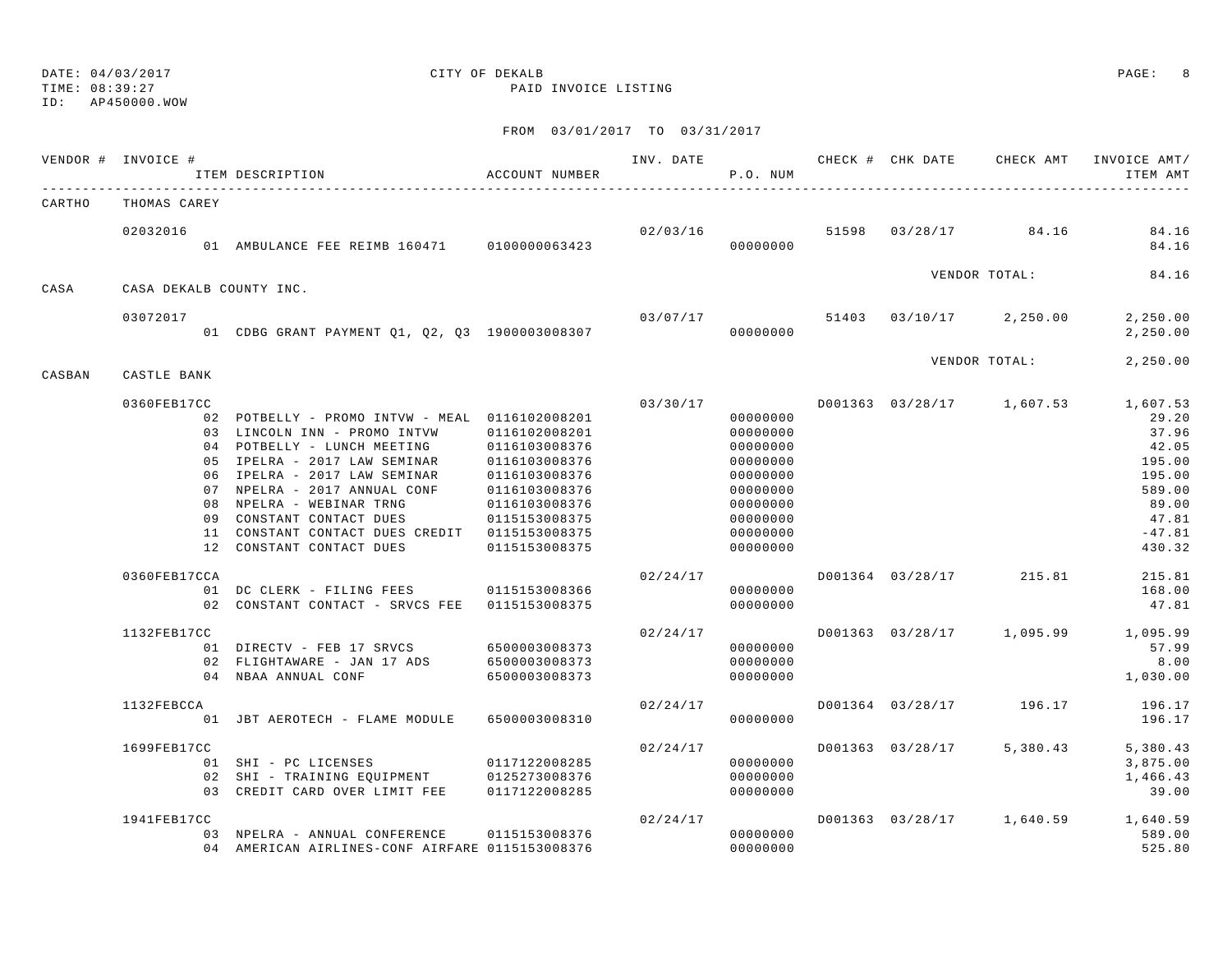TIME: 08:39:27 PAID INVOICE LISTING

ID: AP450000.WOW

| VENDOR # INVOICE # | ITEM DESCRIPTION                                | ACCOUNT NUMBER |          | P.O. NUM |  | INV. DATE 6 CHECK # CHK DATE CHECK AMT | INVOICE AMT/<br>ITEM AMT                     |
|--------------------|-------------------------------------------------|----------------|----------|----------|--|----------------------------------------|----------------------------------------------|
| 1941FEB17CC        | 05 AMERICAN AIRLINES-CONF AIRFARE 0116103008376 |                | 02/24/17 | 00000000 |  |                                        | D001363 03/28/17 1,640.59 1,640.59<br>525.79 |
|                    |                                                 |                |          |          |  |                                        |                                              |
| 1941FEB17CCA       |                                                 |                | 02/24/17 |          |  | D001364 03/28/17 629.96                | 629.96                                       |
|                    | 01 SUCCESSORIES-MOTVTNL POSTERS 0115152008204   |                |          | 00000000 |  |                                        | 599.97                                       |
|                    | 02 MICHAELS - EW TREE 6115152008204             |                |          | 00000000 |  |                                        | 29.99                                        |
| 2455FEB17CC        |                                                 |                | 02/24/17 |          |  | D001363 03/28/17 170.97                | 170.97                                       |
|                    | 01 OFFICE MAX - OFFICE SUPPLIES 0115152008204   |                |          | 00000000 |  |                                        | 76.03                                        |
|                    | 02 FANATICO - EGYPTN THR MTG 0115153008306      |                |          | 00000000 |  |                                        | 94.94                                        |
| 3672FEB17CC        |                                                 |                | 02/24/17 |          |  | D001363 03/28/17 701.42                | 701.42                                       |
|                    | 01 APW - AWARDS LUNCHEON 0130353008376          |                |          | 00000000 |  |                                        | 40.00                                        |
|                    | 02 HOTELS.COM - LODGING                         | 0130353008376  |          | 00000000 |  |                                        | 251.42                                       |
|                    | 03 IAFSM - ANNUAL CONF REG.                     | 0130353008376  |          | 00000000 |  |                                        | 410.00                                       |
| 4601FEB17CC        |                                                 |                | 02/24/17 |          |  |                                        | D001363 03/28/17 2,116.10 2,116.10           |
|                    | 01 IACP POLICE MEMBERSHIP 0120213008375         |                |          | 00000000 |  |                                        | 150.00                                       |
|                    | 02 MICHAELS - FRAMES                            | 0120212008299  |          | 00000000 |  |                                        | 21.99                                        |
|                    | 03 MICHAELS - FRAMES RETURNED 0120212008299     |                |          | 00000000 |  |                                        | $-23.75$                                     |
|                    | 04 SOAS - TC POLO SHIRTS                        | 0120232008270  |          | 00000000 |  |                                        | 205.08                                       |
|                    | 05 SOAS - CFH POLO SHIRTS                       | 0120262008270  |          | 00000000 |  |                                        | 50.00                                        |
|                    | 06 HOTELS.COM - MABAS LODGING                   | 0120233008376  |          | 00000000 |  |                                        | 292.18                                       |
|                    | 07 MABAS-IL - 2017 SUMMIT REG.                  | 0120233008376  |          | 00000000 |  |                                        | 250.00                                       |
|                    | 08 MABAS-IL - 2017 SUMMIT REG.                  | 0120233008376  |          | 00000000 |  |                                        | 250.00                                       |
|                    | 09 NTNL CPS CERT - REG. FEE                     | 0120233008376  |          | 00000000 |  |                                        | 85.00                                        |
|                    | 10 NTNL CPS CERT - REG. FEE                     | 0120253008376  |          | 00000000 |  |                                        | 85.00                                        |
|                    | 11 NTNL CPS CERT - REG. FEE                     | 0120223008376  |          | 00000000 |  |                                        | 85.00                                        |
|                    | 12 NTNL CPS CERT - REG. FEE                     | 0120223008376  |          | 00000000 |  |                                        | 85.00                                        |
|                    | 13 WALMART - MISC SUPPLIES                      | 0120222008242  |          | 00000000 |  |                                        | 58.89                                        |
|                    | 14 BATTBULBS - BATTERIES                        | 0120222008242  |          | 00000000 |  |                                        | 55.75                                        |
|                    | 16 MOCIC - 2017 MEMBERSHIP FEES 0120243008375   |                |          | 00000000 |  |                                        | 250.00                                       |
|                    | 17 AMAZON - STOCK REMINGTON KIT 0120222008242   |                |          | 00000000 |  |                                        | 65.96                                        |
|                    | 18 IACP ANNUAL MEMBERSHIP                       | 0120213008375  |          | 00000000 |  |                                        | 150.00                                       |
| 4679FEB17CC        |                                                 |                | 02/24/17 |          |  | D001363 03/28/17 35.00                 | 35.00                                        |
|                    | 01 IML - ANNUAL DUES 0130313008373              |                |          | 00000000 |  |                                        | 35.00                                        |
| 5539FEB17CC        |                                                 |                | 02/24/17 |          |  |                                        | D001363 03/28/17 2,278.69 2,278.69           |
|                    | 01 LINCOLN INN - STRATEGIC GOALS 0115153008306  |                |          | 00000000 |  |                                        | 100.49                                       |
|                    | 02 NPELRA - ANNUAL MEMBERSHIP 0115153008375     |                |          | 00000000 |  |                                        | 205.00                                       |
|                    | 03 CIVIC LEADERSHIP ACADEMY REG. 0115153008376  |                |          | 00000000 |  |                                        | 60.00                                        |
|                    | 04 CIVIC LEADERSHIP ACADEMY REG. 0115153008376  |                |          | 00000000 |  |                                        | 60.00                                        |
|                    | 05 LANDS END - JACKET                           | 0115153008306  |          | 00000000 |  |                                        | 49.95                                        |
|                    | 06 DEKALB CHAMBER - ANNUAL DINNER 0110103008376 |                |          | 00000000 |  |                                        | 150.00                                       |
|                    | 07 DEKALB CHAMBER - ANNUAL DINNER 0115153008376 |                |          | 00000000 |  |                                        | 50.00                                        |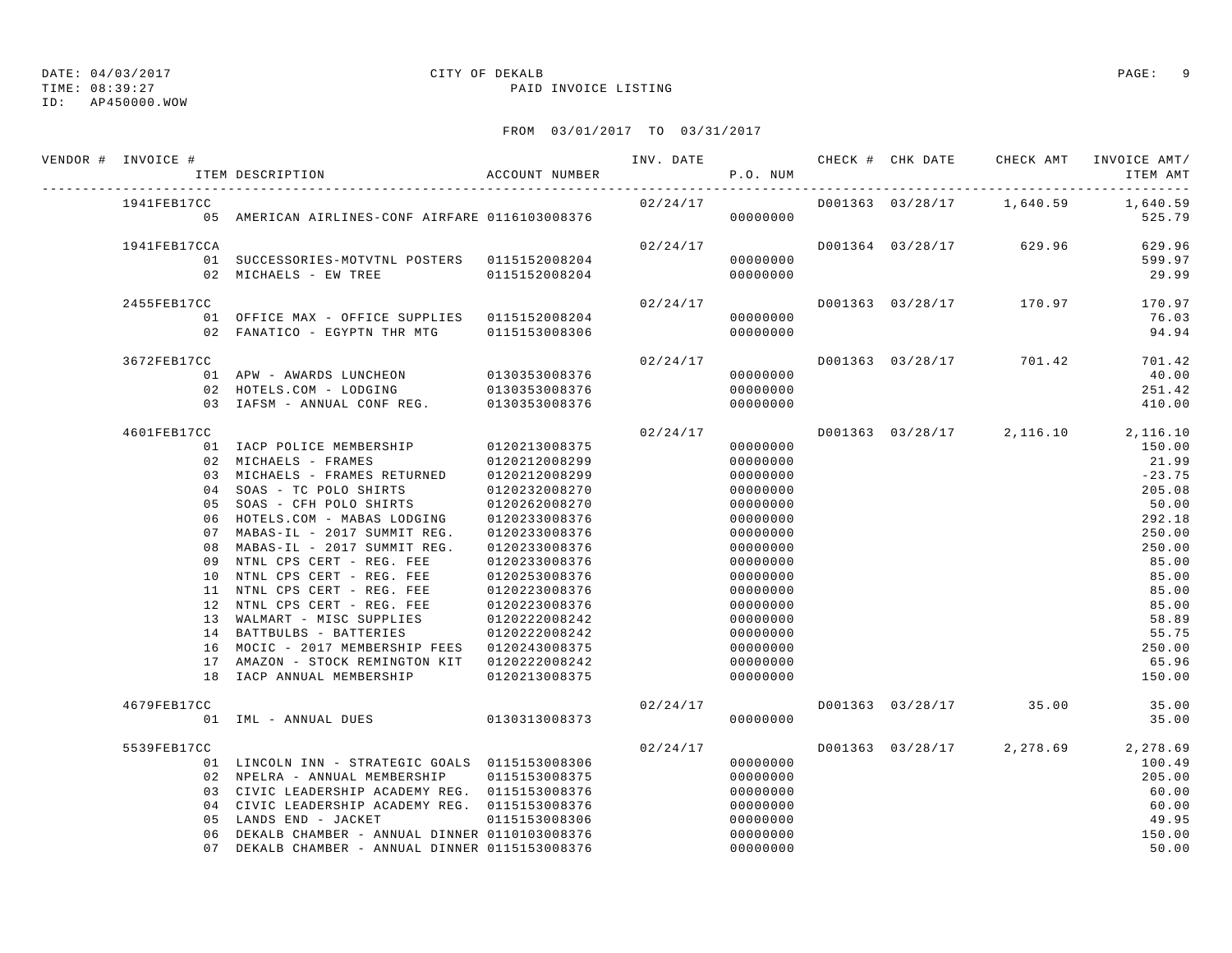TIME: 08:39:27 PAID INVOICE LISTING

ID: AP450000.WOW

| VENDOR # INVOICE # | ACCOUNT NUMBER<br>ITEM DESCRIPTION                                 |               |                             | P.O. NUM             |  |                                                       | ITEM AMT       |
|--------------------|--------------------------------------------------------------------|---------------|-----------------------------|----------------------|--|-------------------------------------------------------|----------------|
| 5539FEB17CC        |                                                                    |               |                             |                      |  | $02/24/17$ $D001363$ $03/28/17$ $2,278.69$ $2,278.69$ |                |
|                    | 08 DEKALB CHAMBER - ANNUAL DINNER 0132103008376                    |               |                             | 00000000             |  |                                                       | 50.00          |
|                    | 09 DEKALB CHAMBER - ANNUAL DINNER 0130313008376                    |               |                             | 00000000             |  |                                                       | 50.00          |
|                    | 10 DEKALB CHAMBER - ANNUAL DINNER 0117123008376                    |               |                             | 00000000             |  |                                                       | 50.00          |
|                    | 11 DEKALB CHAMBER - ANNUAL DINNER 0115153008376                    |               |                             | 00000000             |  |                                                       | 50.00          |
|                    | 12 DEKALB CHAMBER - ANNUAL DINNER 0110103008376                    |               |                             | 00000000             |  |                                                       | 65.00          |
|                    | 13 DEKALB CHAMBER - ANNUAL DINNER 0132103008376                    |               |                             | 00000000             |  |                                                       | 65.00          |
|                    | 14 XSTAMPER - STAMP<br>15 OVER LIMIT FEE 0115153008375             | 0115152008204 |                             | 00000000             |  |                                                       | 44.25<br>39.00 |
|                    | 16 ITGA - MEMBERSHIP                                               | 0100000001265 |                             | 00000000<br>00000000 |  |                                                       | 400.00         |
|                    | 17 ITGA - MEMBERSHIP 0115153008375                                 |               |                             | 00000000             |  |                                                       | 400.00         |
|                    | 18 IPELRA 2017 LAW SEMINAR 3/3/17 0115153008376                    |               |                             | 00000000             |  |                                                       | 195.00         |
|                    | 19 IPELRA 2017 LAW SEMINAR 3/3/17 0115153008376                    |               |                             | 00000000             |  |                                                       | 195.00         |
| 5539FEB17CCA       |                                                                    |               |                             |                      |  | $02/24/17$ $D001364$ $03/28/17$ $4,882.58$ $4,882.58$ |                |
|                    | 01 DREAMSTIME - STOCK PHOTOGRAPHY 0115153008373                    |               |                             | 00000000             |  |                                                       | 250.00         |
|                    | 02 MICHAELS - BLACK FRAMES 0115152008204                           |               |                             | 00000000             |  |                                                       | 64.99          |
|                    | 03 PARTY CITY-WELLNESS INITIATIVE 0115153008306                    |               |                             | 00000000             |  |                                                       | 291.77         |
|                    | 04 4IMPRINT - WELLNESS INITIATIVE 0115152008204                    |               |                             | 00000000             |  |                                                       | 4,275.82       |
| 5700FEB17CC        |                                                                    |               | 02/24/17                    |                      |  | D001363 03/28/17 64.50                                | 64.50          |
|                    | 01 MY PARKING PERMIT - PERMITS 0117112008202                       |               |                             | 00000000             |  |                                                       | 64.50          |
| 6874FEB17CC        |                                                                    |               | 02/24/17                    |                      |  | D001363 03/28/17 531.76                               | 531.76         |
|                    | 01 TYMETAL - TRUCK PARTS 6500003008313                             |               |                             | 00000000             |  |                                                       | 292.00         |
|                    | 02 DICKEY-JOHN- REPAIR CONSOLE 0130332008226                       |               |                             | 00000000             |  |                                                       | 239.76         |
| 6874FEB17CCA       |                                                                    |               | $02/24/17$ D001364 03/28/17 |                      |  | 252.90                                                | 252.90         |
|                    | 01 SEARS - SHOP TOOLS 0130332008295                                |               |                             | 00000000             |  |                                                       | 252.90         |
| 7228FEB17CC        |                                                                    |               | 02/24/17                    |                      |  | D001363 03/28/17 704.14                               | 704.14         |
|                    | 01 FIRE TRNNG - OFF. LDRSHP TRNG 0125273008376                     |               |                             | 00000000             |  |                                                       | 150.00         |
|                    | 02 FIRE TRNNG - OFF. LDRSHP TRNG 0125273008376                     |               |                             | 00000000             |  |                                                       | 150.00         |
|                    | 03 IDPH - EMS LICENSE RENEWAL 0125273008315                        |               |                             | 00000000             |  |                                                       | 41.00          |
|                    | 04 MORROW BROS - TITLE/REG PLATES 5250006008521                    |               |                             | 00000000             |  |                                                       | 169.00         |
|                    | 05 GLIDDEN FLORIST - BLMING PLANT 0125273008376                    |               |                             | 00000000             |  |                                                       | 45.95          |
|                    | 06 SHELL - GASOLINE                                                | 0125262008245 |                             | 00000000             |  |                                                       | 54.70          |
|                    | 07 SHELL - GASOLINE<br>08 GLOBAL - CONNECTOR, SWITCH 0125272008226 | 0125262008245 |                             | 00000000             |  |                                                       | 37.10<br>51.39 |
|                    | 09 THE PARTS PLACE - SWITCH 0125272008226                          |               |                             | 00000000<br>00000000 |  |                                                       | 5.00           |
| 7228FEB17CCA       |                                                                    |               | 02/24/17                    |                      |  | D001364 03/28/17 3,024.89 3,024.89                    |                |
|                    | 01 PREV. MNTNNC - SAFETY LANE CK 0125273008315                     |               |                             | 00000000             |  |                                                       | 35.00          |
|                    | 02 AMAZON - HANDBOOK                                               | 0125272008202 |                             | 00000000             |  |                                                       | 126.44         |
|                    | 03 ELEVATED SAFETY - HARNESS(S) 0125272008240                      |               |                             | 00000000             |  |                                                       | 2,006.00       |
|                    | 04 WORLDPOINT - PROVIDER MANUAL 0125272008202                      |               |                             | 00000000             |  |                                                       | 310.89         |
|                    |                                                                    |               |                             |                      |  |                                                       |                |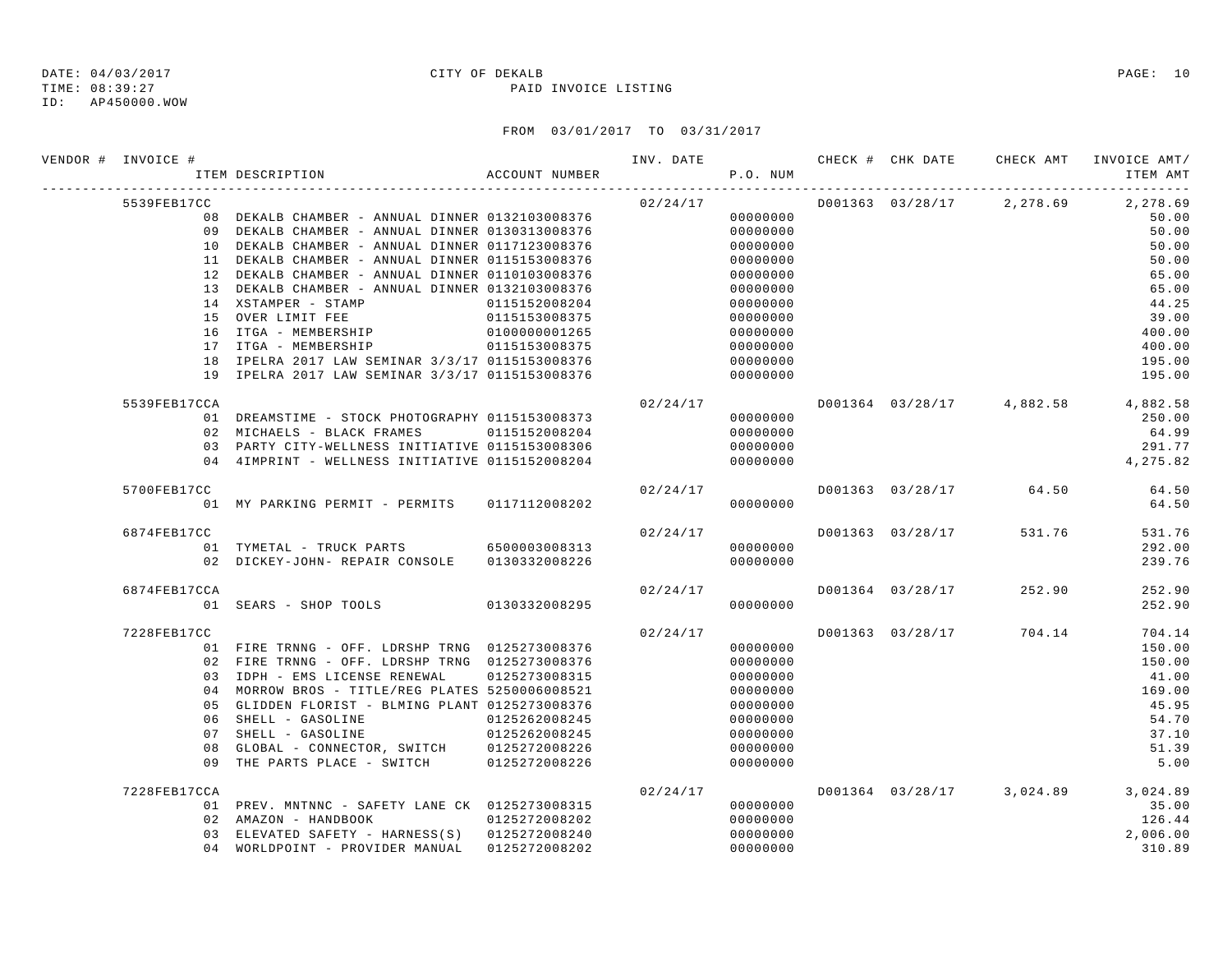TIME: 08:39:27 PAID INVOICE LISTING

ID: AP450000.WOW

| VENDOR # INVOICE # | ITEM DESCRIPTION                                 | ACCOUNT NUMBER |          | P.O. NUM |                  |                                        | ITEM AMT |
|--------------------|--------------------------------------------------|----------------|----------|----------|------------------|----------------------------------------|----------|
| 7228FEB17CCA       |                                                  |                | 02/24/17 |          |                  | D001364 03/28/17 3,024.89 3,024.89     |          |
|                    | 05 MCDONALDS - FIRE SCENE MEAL 0125273008376     |                |          | 00000000 |                  |                                        | 455.20   |
|                    | 06 MCDONALDS - FIRE SCENE MEAL 0125273008376     |                |          | 00000000 |                  |                                        | 98.80    |
|                    | 07 AMAZON - TAX CREDIT 0125272008202             |                |          | 00000000 |                  |                                        | $-7.44$  |
| 7619FEB17CC        |                                                  |                | 02/24/17 |          |                  | D001363 03/28/17 5,731.27 5,731.27     |          |
|                    | 01 AMAZON - NISCA RIBBON 0117122008285           |                |          | 00000000 |                  |                                        | 212.49   |
|                    | 02 LYNDA.COM SUBSCRIPTION                        | 0117122008285  |          | 00000000 |                  |                                        | 359.88   |
|                    | 03 WALGREENS - CLEANING SUPPLIES 0117122008204   |                |          | 00000000 |                  |                                        | 17.96    |
|                    | 04 AMAZON - TAX CREDIT                           | 0117122008285  |          | 00000000 |                  |                                        | $-12.84$ |
|                    | 05 INDUSTRIAL CNTRL - TAX CREDIT 0117122008285   |                |          | 00000000 |                  |                                        | $-2.38$  |
|                    | 06 FEDEX - PANASONIC SHIPPING 0117122008204      |                |          | 00000000 |                  |                                        | 78.42    |
|                    | 07 AMAZON - TAX CREDIT                           | 0117126008580  |          | 00000000 |                  |                                        | $-2.00$  |
|                    | 08 VERIZON - IPHONE/CASE 0117126008580           |                |          | 00000000 |                  |                                        | 22.49    |
|                    | 09 SHI - ABODE CONNECT LICENSES 0125273008376    |                |          | 00000000 |                  |                                        | 1,434.00 |
|                    | 10 TRI STUDIOS - MAINTENANCE                     | 0117124008450  |          | 00000000 |                  |                                        | 3,000.00 |
|                    | 11 NETWORK SOLUTIONS - DOMAIN                    | 0117122008285  |          | 00000000 |                  |                                        | 39.99    |
|                    | 12 HEARTLAND - TOUCH PANEL KIT                   | 0117123008310  |          | 00000000 |                  |                                        | 528.48   |
|                    | 13 UPS STORE - GROUND SHIPPING 0117123008305     |                |          | 00000000 |                  |                                        | 54.78    |
| 7619FEB17CCA       |                                                  |                | 02/24/17 |          |                  | D001364 03/28/17 495.20                | 495.20   |
|                    | 01 WEEBLY - STARTER SITE 0117122008285           |                |          | 00000000 |                  |                                        | 120.00   |
|                    | 02 PAYPAL - DEADLINK CHECKER                     | 0117122008285  |          | 00000000 |                  |                                        | 9.95     |
|                    | 03 TRI STUDIOS - MATERIALS 0117126008515         |                |          | 00000000 |                  |                                        | 365.25   |
| 9299FEB17CC        |                                                  |                | 02/24/17 |          |                  | D001363 03/28/17 898.41                | 898.41   |
|                    | 01 BUYINSULATION - MASTIC, LAGGING 0130322008210 |                |          | 00000000 |                  |                                        | 98.91    |
|                    | 02 WALMART - TAPE                                | 6000002008204  |          | 00000000 |                  |                                        | 26.44    |
|                    | 03 WALMART - FLOOR POLISH 6000002008291          |                |          | 00000000 |                  |                                        | 34.06    |
|                    | 04 FARM/FLEET-IMPACT WRENCH                      | 6000002008295  |          | 00000000 |                  |                                        | 139.00   |
|                    | 05 FARM/FLEET-IMPACT WRENCH CRDT 6000002008295   |                |          | 00000000 |                  |                                        | $-99.00$ |
|                    | 06 FARM/FLEET-IMPACT WRENCH                      | 6000002008295  |          | 00000000 |                  |                                        | 99.00    |
|                    | 07 SIU - WATER OPERATIONS CLASS 6000003008376    |                |          | 00000000 |                  |                                        | 600.00   |
| 9299FEB17CCA       |                                                  |                | 02/24/17 |          |                  | D001364 03/28/17 79.98                 | 79.98    |
|                    | 01 FARM/FLEET - (5) BUCKLE BOOTS 6000002008270   |                |          | 00000000 |                  |                                        | 79.98    |
| 9401FEB17CC        |                                                  |                |          |          |                  | $02/24/17$ $0001363$ $03/28/17$ 642.29 | 642.29   |
|                    | 01 TRANS PLNG CERT EXAM 0910003008376            |                |          | 00000000 |                  |                                        | 425.00   |
|                    | 02 U OF I - THE CONF REG                         | 0910003008376  |          | 00000000 |                  |                                        | 210.00   |
|                    | 03 USPS - CERTIFIED MAIL                         | 0920003008305  |          | 00000000 |                  |                                        | 7.29     |
|                    | CASBANLB CASTLE BANK-DIVISION OF 1ST             |                |          |          |                  | VENDOR TOTAL: 33,376.58                |          |
|                    |                                                  |                |          |          |                  |                                        |          |
| 01312017           |                                                  |                | 01/31/17 |          | D001348 03/14/17 | 253.27                                 | 253.27   |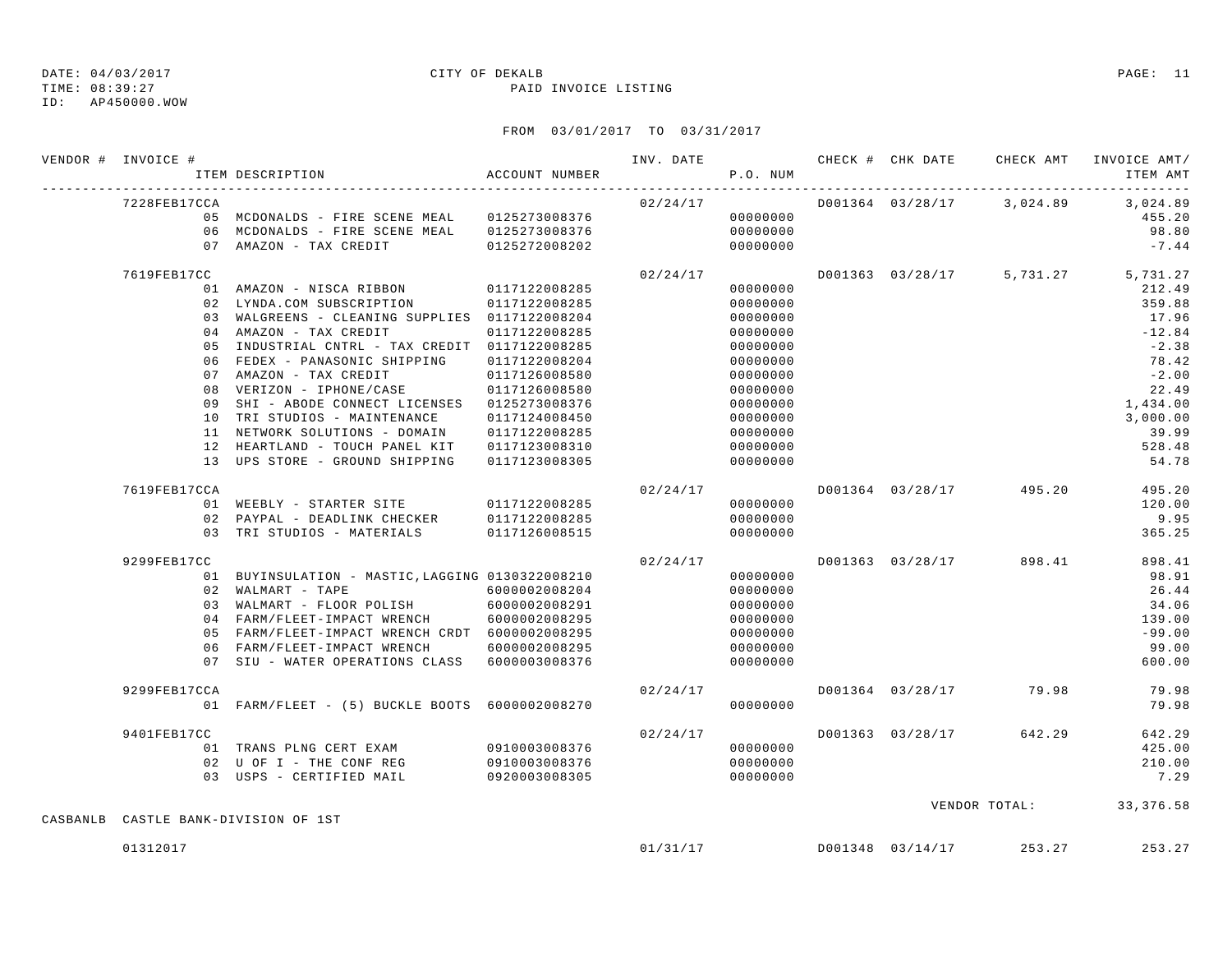TIME: 08:39:27 PAID INVOICE LISTING

ID: AP450000.WOW

|        | VENDOR # INVOICE #        | ITEM DESCRIPTION                              | ACCOUNT NUMBER |                | P.O. NUM |       |                                    | ITEM AMT                                            |
|--------|---------------------------|-----------------------------------------------|----------------|----------------|----------|-------|------------------------------------|-----------------------------------------------------|
|        | 01312017                  | 01 LOCK BOX FEES JAN 2017 6000003008342       |                | 00000000       |          |       | $01/31/17$ D001348 03/14/17 253.27 | 253.27<br>253.27                                    |
| CASDAV | DAVID J. CASTRO           |                                               |                |                |          |       | VENDOR TOTAL:                      | 253.27                                              |
|        | 02142017                  | 01 PZC MTG PMT JULY - DEC 2016 0132102008201  |                | 02/14/17       | 00000000 |       | 51548 03/14/17 125.00              | 125.00<br>125.00                                    |
| CATFLU | CATCHING FLUIDPOWER, INC. |                                               |                |                |          |       | VENDOR TOTAL:                      | 125.00                                              |
|        | 6145576                   | 01 HOSE PRODUCTS 0130332008226                |                | 03/02/17 51635 | 00000000 |       | $03/28/17$ 327.28                  | 327.28<br>327.28                                    |
| CCMSIW | CCMSI                     |                                               |                |                |          |       | VENDOR TOTAL:                      | 327.28                                              |
|        | 0037112-IN                | 01 WORKERS COMP CLAIMS FEB 2017 7000004008472 |                | 02/28/17       | 00000000 |       | D001340 03/09/17 17,155.49         | 17,155.49<br>17,155.49                              |
| CCRRN  | CHILD CARE RESOURCE AND   |                                               |                |                |          |       | VENDOR TOTAL:                      | 17,155.49                                           |
|        | 02232017                  | 01  2017 REGISTRATION  0120243008376          |                |                | 00000000 |       | $02/23/17$ 51444 03/14/17 50.00    | 50.00<br>50.00                                      |
| CDSOFF | CDS OFFICE SYSTEMS, INC.  |                                               |                |                |          |       | VENDOR TOTAL:                      | 50.00                                               |
|        | INV1060268                | 01 SIERRA WIRELESS                            | 0125273008310  | 02/06/17       | 00000000 | 51445 | 03/14/17 1,114.75                  | 961.75<br>961.75                                    |
|        | INV1063220                | 01 TABLET MOUNT                               | 5250006008521  | 02/20/17       | 00000000 | 51445 | $03/14/17$ 1, 114.75               | 153.00<br>153.00                                    |
|        | INV1067909                | 01 WIRELESS AIRLINK/ANTENNA                   | 0125276008580  | 03/10/17       | 00000000 |       | 51636 03/28/17 956.00              | 956.00<br>956.00                                    |
| CDWGOV | CDW GOVERNMENT INC        |                                               |                |                |          |       | VENDOR TOTAL:                      | 2,070.75                                            |
|        | GLP3195                   |                                               |                |                |          |       |                                    | $01/05/17$ 51577 03/15/17 8,084.85 161.74<br>161.74 |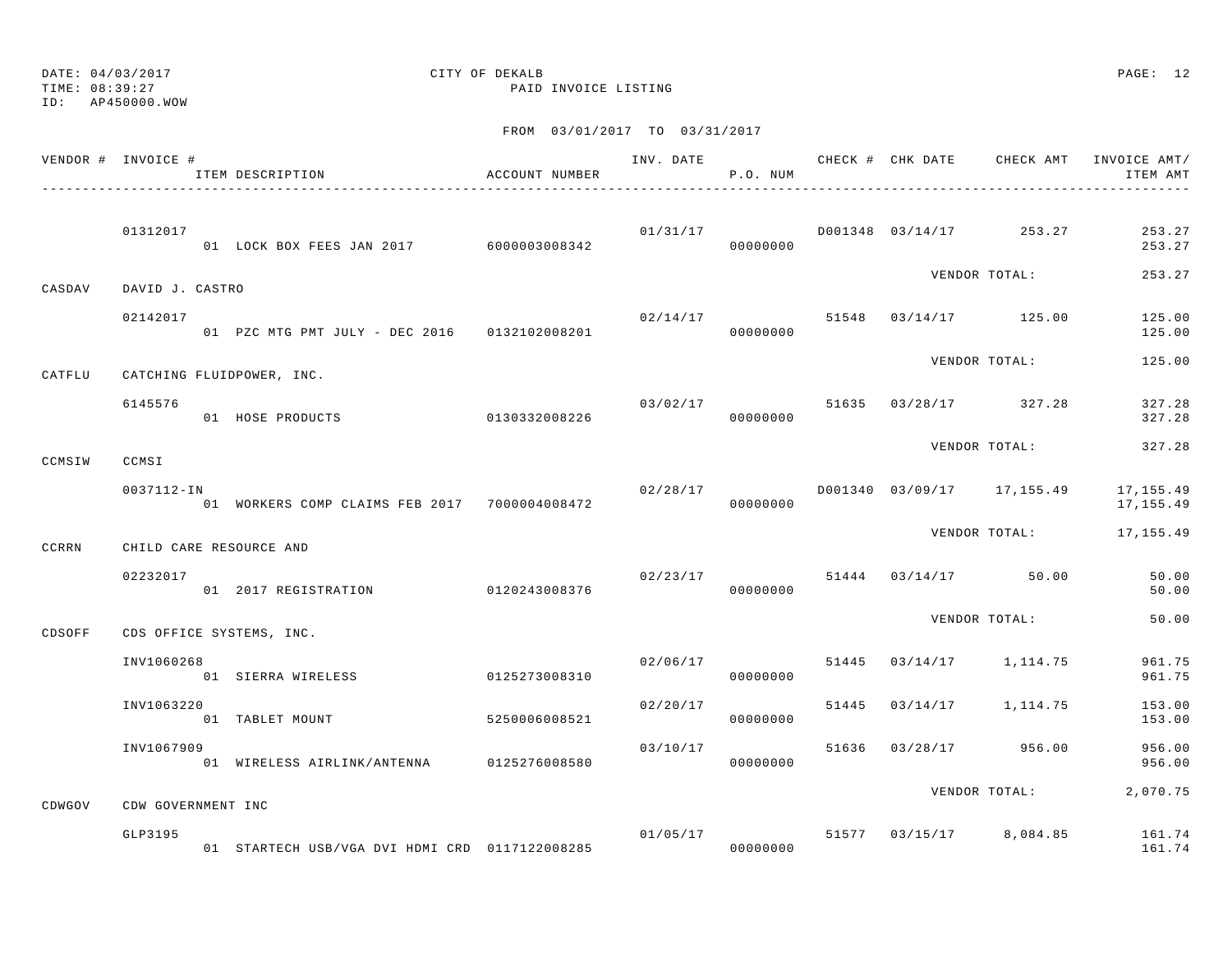TIME: 08:39:27 PAID INVOICE LISTING

ID: AP450000.WOW

|        | VENDOR # INVOICE # | ITEM DESCRIPTION                            | ACCOUNT NUMBER | INV. DATE | P.O. NUM |       |                           | CHECK # CHK DATE CHECK AMT INVOICE AMT/ | ITEM AMT             |
|--------|--------------------|---------------------------------------------|----------------|-----------|----------|-------|---------------------------|-----------------------------------------|----------------------|
|        | GLV7431            |                                             |                |           | 00000000 |       | $01/06/17$ 51577 03/15/17 | 8,084.85                                | 49.91<br>49.91       |
|        |                    |                                             |                |           |          |       |                           |                                         |                      |
|        | GOK8898            | 01 FUJITSU COLOR COPIER 0117122008285       |                | 01/24/17  | 00000000 |       |                           | 51577 03/15/17 8,084.85                 | 908.30<br>908.30     |
|        | GSP3505            | 01 MS VISUAL STUDIO PRO 0117122008285       |                | 02/02/17  | 00000000 | 51577 | 03/15/17                  | 8,084.85                                | 924.45<br>924.45     |
|        |                    |                                             |                |           |          |       |                           |                                         |                      |
|        | GSP9406            | 01 MS SURFACE TABLET                        | 5250006008521  | 02/02/17  | 00000000 | 51577 | 03/15/17                  | 8,084.85                                | 1,157.95<br>1,157.95 |
|        | GWP8264            |                                             |                | 02/16/17  |          |       |                           | 51577 03/15/17 8,084.85                 | 4,882.50             |
|        |                    | 01 NETMOTION MOBILITY LICENSE 0117124008450 |                |           | 00000000 |       |                           |                                         | 4,882.50             |
|        |                    |                                             |                |           |          |       |                           | VENDOR TOTAL:                           | 8,084.85             |
| CENOCC |                    | CENTEGRA PRIMARY CARE LLC                   |                |           |          |       |                           |                                         |                      |
|        | 182415             |                                             |                |           | 01/19/17 |       |                           | 51550 03/14/17 14,480.00                | 14,480.00            |
|        |                    | 01 PHYISICAL                                | 0125273008345  |           | 00170020 |       |                           |                                         | 250.00               |
|        |                    | 02 PHYISICAL                                | 0125273008345  |           | 00170020 |       |                           |                                         | 285.00               |
|        |                    | 03 PHYISICAL                                | 0125273008345  |           | 00170020 |       |                           |                                         | 285.00               |
|        |                    | 04 PHYISICAL                                | 0125273008345  |           | 00170020 |       |                           |                                         | 285.00               |
|        |                    | 05 PHYISICAL                                | 0125273008345  |           | 00170020 |       |                           |                                         | 285.00               |
|        |                    | 06 PHYISICAL                                | 0125273008345  |           | 00170020 |       |                           |                                         | 250.00               |
|        |                    | 07 PHYISICAL                                | 0125273008345  |           | 00170020 |       |                           |                                         | 250.00               |
|        |                    | 08 PHYISICAL                                | 0125273008345  |           | 00170020 |       |                           |                                         | 285.00               |
|        |                    | 09 PHYISICAL                                | 0125273008345  |           | 00170020 |       |                           |                                         | 285.00               |
|        |                    | 10 PHYISICAL                                | 0125273008345  |           | 00170020 |       |                           |                                         | 285.00               |
|        |                    | 11 PHYISICAL                                | 0125273008345  |           | 00170020 |       |                           |                                         | 250.00               |
|        |                    | 12 PHYISICAL                                | 0125273008345  |           | 00170020 |       |                           |                                         | 285.00               |
|        |                    | 13 PHYISICAL                                | 0125273008345  |           | 00170020 |       |                           |                                         | 285.00               |
|        |                    | 14 PHYISICAL                                | 0125273008345  |           | 00170020 |       |                           |                                         | 285.00               |
|        |                    | 15 PHYISICAL                                | 0125273008345  |           | 00170020 |       |                           |                                         | 250.00               |
|        |                    | 16 PHYISICAL                                | 0125273008345  |           | 00170020 |       |                           |                                         | 250.00               |
|        |                    | 17 PHYISICAL                                | 0125273008345  |           | 00170020 |       |                           |                                         | 285.00               |
|        |                    | 18 PHYISICAL                                | 0125273008345  |           | 00170020 |       |                           |                                         | 285.00               |
|        |                    | 19 PHYISICAL                                | 0125273008345  |           | 00170020 |       |                           |                                         | 285.00               |
|        |                    | 20 PHYISICAL                                | 0125273008345  |           | 00170020 |       |                           |                                         | 285.00               |
|        |                    | 21 PHYISICAL                                | 0125263008345  |           | 00170020 |       |                           |                                         | 285.00               |
|        |                    | 22 PHYISICAL                                | 0125273008345  |           | 00170020 |       |                           |                                         | 250.00               |
|        |                    | 23 PHYISICAL                                | 0125273008345  |           | 00170020 |       |                           |                                         | 250.00               |
|        |                    | 24 PHYISICAL                                | 0125273008345  |           | 00170020 |       |                           |                                         | 285.00               |
|        |                    | 25 PHYISICAL                                | 0125273008345  |           | 00170020 |       |                           |                                         | 250.00               |
|        |                    | 26 PHYISICAL                                | 0125273008345  |           | 00170020 |       |                           |                                         | 285.00               |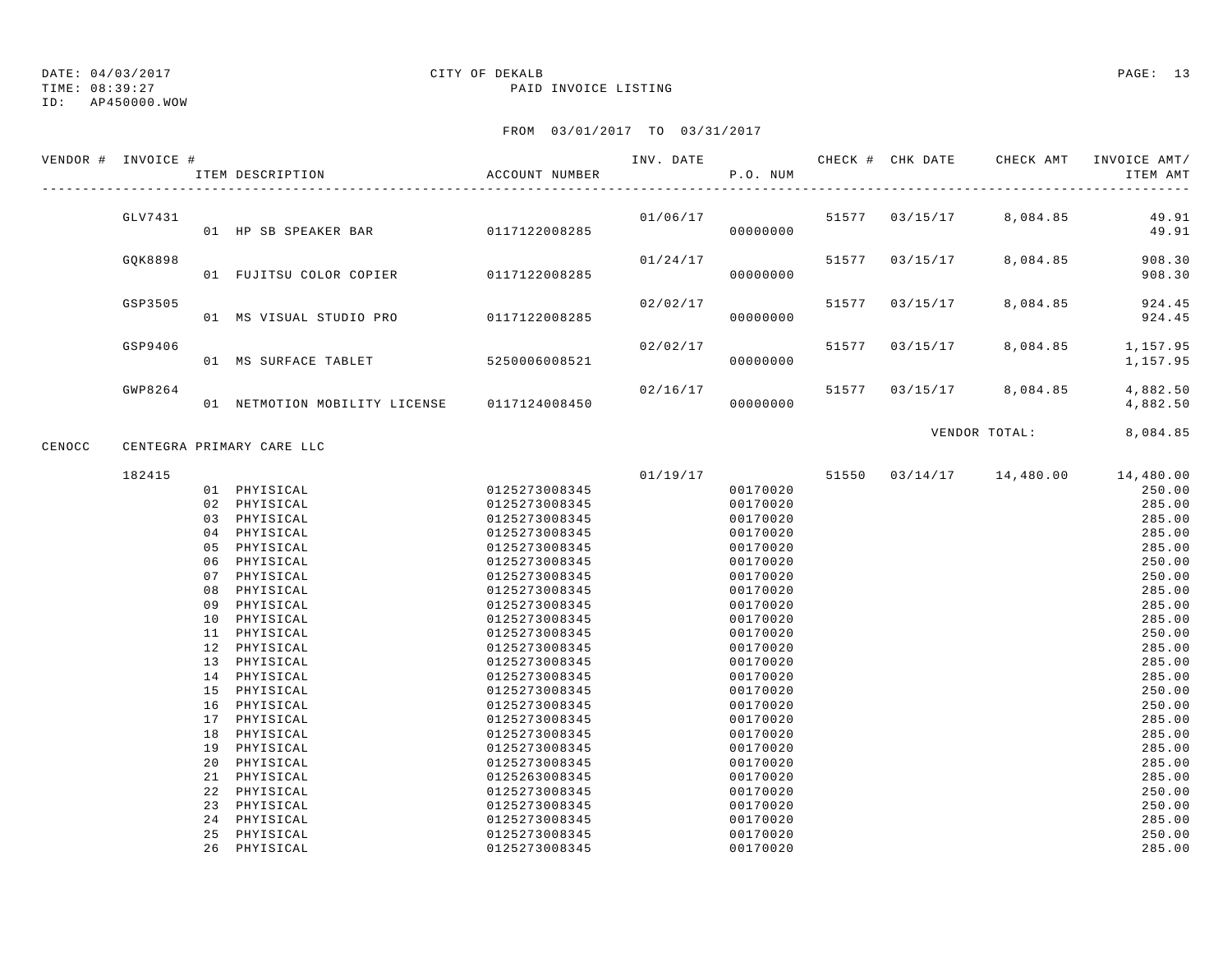TIME: 08:39:27 PAID INVOICE LISTING ID: AP450000.WOW

# DATE: 04/03/2017 CITY OF DEKALB PAGE: 14

|        | VENDOR # INVOICE #   |                                             |                | INV. DATE |          |  |                                    | CHECK # CHK DATE CHECK AMT INVOICE AMT/ |
|--------|----------------------|---------------------------------------------|----------------|-----------|----------|--|------------------------------------|-----------------------------------------|
|        |                      | ITEM DESCRIPTION                            | ACCOUNT NUMBER |           | P.O. NUM |  |                                    | ITEM AMT                                |
|        | 182415               |                                             |                | 01/19/17  |          |  | 51550 03/14/17 14,480.00           | 14,480.00                               |
|        |                      | 27 PHYISICAL                                | 0125273008345  |           | 00170020 |  |                                    | 250.00                                  |
|        |                      | 28 PHYISICAL                                | 0125273008345  |           | 00170020 |  |                                    | 250.00                                  |
|        |                      | 29 PHYISICAL                                | 0125273008345  |           | 00170020 |  |                                    | 250.00                                  |
|        |                      | 30 PHYISICAL                                | 0125273008345  |           | 00170020 |  |                                    | 285.00                                  |
|        |                      | 31 PHYISICAL                                | 0125263008345  |           | 00170020 |  |                                    | 285.00                                  |
|        |                      | 32 PHYISICAL                                | 0125273008345  |           | 00170020 |  |                                    | 250.00                                  |
|        |                      | 33 PHYISICAL                                | 0125273008345  |           | 00170020 |  |                                    | 250.00                                  |
|        |                      | 34 PHYISICAL                                | 0125273008345  |           | 00170020 |  |                                    | 285.00                                  |
|        |                      | 35 PHYISICAL                                | 0125273008345  |           | 00170020 |  |                                    | 285.00                                  |
|        |                      | 36 PHYISICAL                                | 0125273008345  |           | 00170020 |  |                                    | 250.00                                  |
|        |                      | 37 PHYISICAL                                | 0125273008345  |           | 00170020 |  |                                    | 250.00                                  |
|        |                      | 38 PHYISICAL                                | 0125273008345  |           | 00170020 |  |                                    | 250.00                                  |
|        |                      | 39 PHYISICAL                                | 0125273008345  |           | 00170020 |  |                                    | 250.00                                  |
|        |                      | 40 PHYISICAL                                | 0125273008345  |           | 00170020 |  |                                    | 250.00                                  |
|        |                      | 41 PHYISICAL                                | 0125273008345  |           | 00170020 |  |                                    | 250.00                                  |
|        |                      | 42 PHYISICAL                                | 0125273008345  |           | 00170020 |  |                                    | 285.00                                  |
|        |                      | 43 PHYISICAL                                | 0125273008345  |           | 00170020 |  |                                    | 250.00                                  |
|        |                      | 44 PHYISICAL                                | 0125273008345  |           | 00170020 |  |                                    | 250.00                                  |
|        |                      | 45 PHYISICAL                                | 0125273008345  |           | 00170020 |  |                                    | 285.00                                  |
|        |                      | 46 PHYISICAL                                | 0125273008345  |           | 00170020 |  |                                    | 285.00                                  |
|        |                      | 47 PHYISICAL                                | 0125273008345  |           | 00170020 |  |                                    | 285.00                                  |
|        |                      | 48 PHYISICAL                                | 0125273008345  |           | 00170020 |  |                                    | 285.00                                  |
|        |                      | 49 PHYISICAL                                | 0125273008345  |           | 00170020 |  |                                    | 250.00                                  |
|        |                      | 50 PHYISICAL                                | 0125273008345  |           | 00170020 |  |                                    | 250.00                                  |
|        |                      | 51 PHYISICAL                                | 0125273008345  |           | 00170020 |  |                                    | 250.00                                  |
|        |                      | 52 PHYISICAL                                | 0125263008345  |           | 00170020 |  |                                    | 285.00                                  |
|        |                      | 53 PHYISICAL                                | 0125273008345  |           | 00170020 |  |                                    | 250.00                                  |
|        |                      | 54 PHYISICAL                                | 0125273008345  |           | 00170020 |  |                                    | 285.00                                  |
|        | 184894               |                                             |                | 02/07/17  |          |  | 51446 03/14/17 28.00               | 28.00                                   |
|        |                      | 01 AUDIOMETRY SCREENING                     | 0125263008345  |           | 00000000 |  |                                    | 28.00                                   |
|        | 186602               |                                             |                | 03/09/17  |          |  | 51637 03/28/17 52.00               | 52.00                                   |
|        |                      | 01 PHYSICAL                                 | 0125273008345  |           | 00000000 |  |                                    | 52.00                                   |
|        |                      |                                             |                |           |          |  |                                    | VENDOR TOTAL: 14,560.00                 |
| CERVIN | VINCENT CERALDE      |                                             |                |           |          |  |                                    |                                         |
|        | 01182017             |                                             |                |           |          |  | $01/18/17$ 51638 03/28/17 35.34    | 35.34                                   |
|        |                      | 01 WATER REFUND 1301181570-01 6000000063444 |                |           | 00000000 |  |                                    | 35.34                                   |
|        |                      |                                             |                |           |          |  | VENDOR TOTAL:                      | 35.34                                   |
| CHAENE | CHAMPION ENERGY, LLC |                                             |                |           |          |  |                                    |                                         |
|        | B1703010266          |                                             |                |           |          |  | $03/02/17$ 51392 03/08/17 4,662.10 | 1,185.62                                |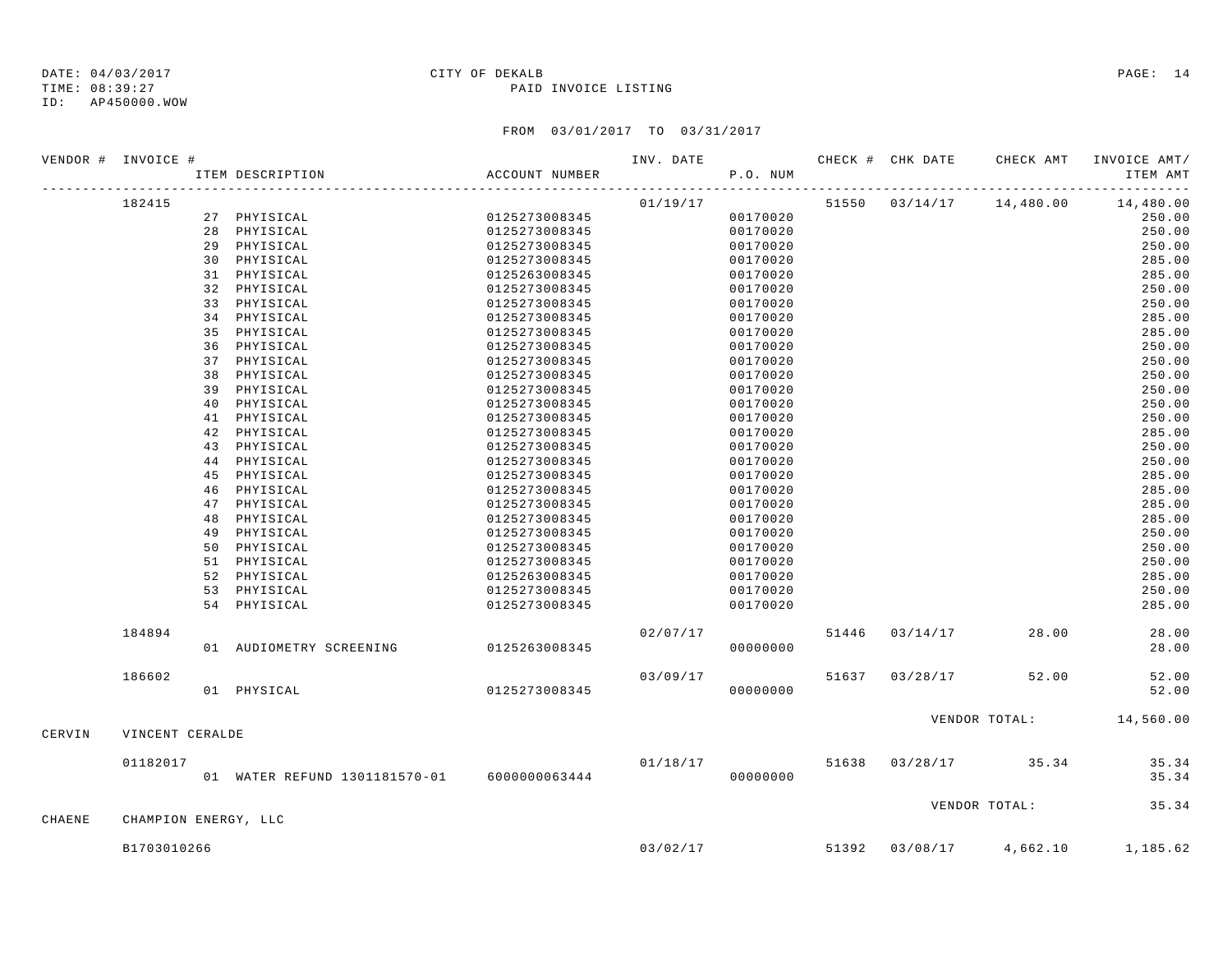ID: AP450000.WOW

# DATE: 04/03/2017 CITY OF DEKALB PAGE: 15

TIME: 08:39:27 PAID INVOICE LISTING

|        | VENDOR # INVOICE #   | ITEM DESCRIPTION                               | ACCOUNT NUMBER | INV. DATE | P.O. NUM |       | CHECK # CHK DATE | CHECK AMT               | INVOICE AMT/<br>ITEM AMT |
|--------|----------------------|------------------------------------------------|----------------|-----------|----------|-------|------------------|-------------------------|--------------------------|
|        |                      |                                                |                |           |          |       |                  |                         |                          |
|        | B1703010266          | 01 9140600293 1/27-2/27/17                     | 6500003008352  | 03/02/17  | 00000000 |       | 51392 03/08/17   | 4,662.10                | 1,185.62<br>1,185.62     |
|        | B1703030073          | 01 9140600290 1/31-3/1/17                      | 6500003008352  | 03/03/17  | 00000000 | 51392 | 03/08/17         | 4,662.10                | 226.86<br>226.86         |
|        | B1703030074          | 01 9140600294 1/31-3/1/17                      | 6500003008352  | 03/03/17  | 00000000 | 51392 | 03/08/17         | 4,662.10                | 925.22<br>925.22         |
|        | B1703030075          | 01 9140600297 1/31-3/1/17                      | 6500003008352  | 03/03/17  | 00000000 | 51392 | 03/08/17         | 4,662.10                | 57.10<br>57.10           |
|        | B1703030076          | 01 9140600298 1/31-3/1/17                      | 6500003008352  | 03/03/17  | 00000000 | 51392 | 03/08/17         | 4,662.10                | 70.95<br>70.95           |
|        | B1703030112          | 01 9161000023 1/31-3/1/17                      | 6500003008352  | 03/03/17  | 00000000 | 51392 | 03/08/17         | 4,662.10                | 41.53<br>41.53           |
|        | B1703030113          | 01 9161000025 1/31-3/1/17                      | 6500003008352  | 03/03/17  | 00000000 | 51392 | 03/08/17         | 4,662.10                | 80.84<br>80.84           |
|        | B1703030114          | 01 9161000027 1/31-3/1/17                      | 6500003008352  | 03/03/17  | 00000000 | 51392 | 03/08/17         | 4,662.10                | 855.66<br>855.66         |
|        | B1703030224          | 01 9161000026 1/31-3/1/17                      | 6500003008352  | 03/06/17  | 00000000 | 51392 | 03/08/17         | 4,662.10                | 752.05<br>752.05         |
|        | B1703050093          | 01 9140600296 2/2-3/3/17                       | 6500003008352  | 03/06/17  | 00000000 | 51392 | 03/08/17         | 4,662.10                | 466.27<br>466.27         |
| CHILEA |                      | CHILDREN'S LEARNING CENTER                     |                |           |          |       |                  | VENDOR TOTAL:           | 4,662.10                 |
|        | 03072017             | 01 CDBG GRANT PAYMENT Q1, Q2, Q3 1900003008307 |                | 03/07/17  | 00000000 | 51404 |                  | $03/10/17$ 3,750.00     | 3,750.00<br>3,750.00     |
| CHITIT |                      | CHICAGO TITLE INSURANCE CO                     |                |           |          |       |                  | VENDOR TOTAL:           | 3,750.00                 |
|        | 03072017             | 01 TRACT SEARCH - 1142 MARKET 1300006508624    |                | 03/07/17  | 00000000 |       |                  | 51639 03/28/17 35.00    | 35.00<br>35.00           |
| CHRBUR | CHRISTOPHER B. BURKE |                                                |                |           |          |       |                  | VENDOR TOTAL:           | 35.00                    |
|        | 134843               |                                                |                | 03/03/17  |          |       |                  | 51640 03/28/17 3,916.43 | 3,916.43                 |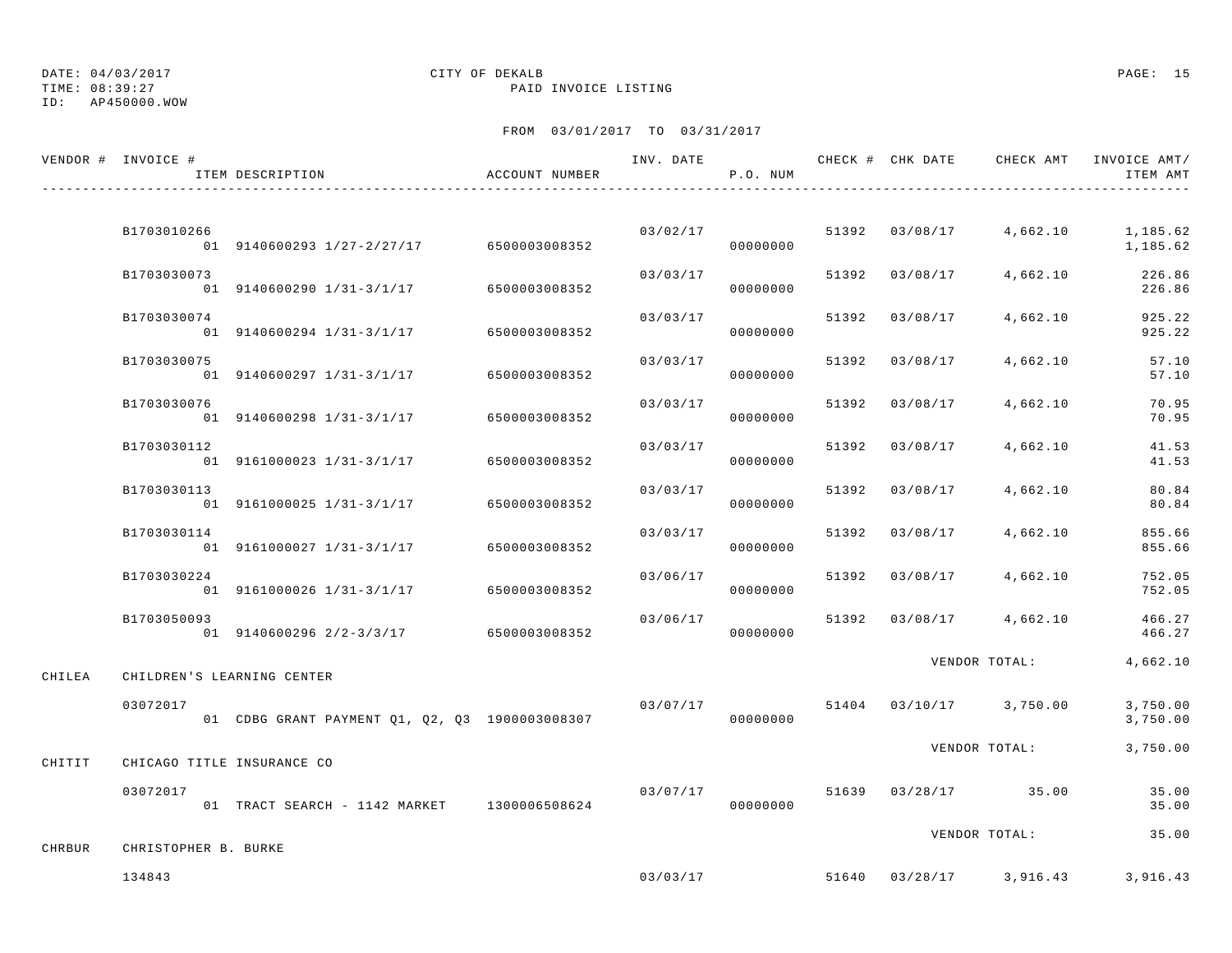## ID: AP450000.WOW

### DATE: 04/03/2017 CITY OF DEKALB PAGE: 16 TIME: 08:39:27 PAID INVOICE LISTING

|        | VENDOR # INVOICE # | ITEM DESCRIPTION                         | ACCOUNT NUMBER | INV. DATE | P.O. NUM |       | CHECK # CHK DATE | CHECK AMT                          | INVOICE AMT/<br>ITEM AMT       |
|--------|--------------------|------------------------------------------|----------------|-----------|----------|-------|------------------|------------------------------------|--------------------------------|
|        |                    |                                          |                |           |          |       |                  |                                    |                                |
|        | 134843             | 01 PRO SRVCS JAN 2016 MFT 1000003008331  |                |           | 00000000 |       |                  | $03/03/17$ 51640 03/28/17 3,916.43 | 3,916.43<br>3,916.43           |
| CLABAI |                    | CLARK, BAIRD, SMITH LLP                  |                |           |          |       |                  | VENDOR TOTAL:                      | 3,916.43                       |
|        |                    |                                          |                |           |          |       |                  |                                    |                                |
|        | 8290               | 01 PRO SERVICES - FEB 2017 0115153008349 |                | 02/28/17  | 00000000 |       |                  | 51641 03/28/17 9,087.50            | 9,087.50<br>9,087.50           |
|        |                    |                                          |                |           |          |       |                  | VENDOR TOTAL:                      | 9,087.50                       |
| CLASSC | SID TOOL CO., INC. |                                          |                |           |          |       |                  |                                    |                                |
|        | 1004440001         | 01 GAS, OIL, ANTIFREEZE 6500002008245    |                | 02/21/17  | 00000000 |       | 51642 03/28/17   | 229.64                             | 229.64<br>229.64               |
|        |                    |                                          |                |           |          |       |                  | VENDOR TOTAL:                      | 229.64                         |
| CLEUSA | CLEAN USA          |                                          |                |           |          |       |                  |                                    |                                |
|        | 50151A             |                                          |                |           | 01/02/17 | 51551 |                  | $03/14/17$ 1,359.94                | 1,359.94                       |
|        |                    | 01 JNTRL SRVCS W/E 01/01/17              | 0130324008450  |           | 00170018 |       |                  |                                    | 386.79                         |
|        |                    | 02 JNTRL SRVCS W/E 01/01/17              | 0130324008450  |           | 00170018 |       |                  |                                    | 745.69                         |
|        |                    | 03 JNTRL SRVCS W/E 01/01/17              | 0130324008450  |           | 00170018 |       |                  |                                    | 80.47                          |
|        |                    | 04 JNTRL SRVCS W/E 01/01/17              | 0130324008450  |           | 00170018 |       |                  |                                    | 77.72                          |
|        |                    | 05 JNTRL SRVCS W/E 01/01/17              | 0130324008450  |           | 00170018 |       |                  |                                    | 69.27                          |
|        | 50739              |                                          |                | 02/13/17  |          | 51447 |                  |                                    | $03/14/17$ 3, 164.52 1, 651.88 |
|        |                    | 01 JNTRL SRVCS W/E 02/12/17              | 0130324008450  |           | 00170018 |       |                  |                                    | 652.20                         |
|        |                    | 02 JNTRL SRVCS W/E 02/12/17              | 0130324008450  |           | 00170018 |       |                  |                                    | 790.50                         |
|        |                    | 03 JNTRL SRVCS W/E 02/12/17              | 0130324008450  |           | 00170018 |       |                  |                                    | 85.73                          |
|        |                    | 04 JNTRL SRVCS W/E 02/12/17              | 0130324008450  |           | 00170018 |       |                  |                                    | 52.58                          |
|        |                    | 05 JNTRL SRVCS W/E 02/12/17              | 0130324008450  |           | 00170018 |       |                  |                                    | 70.87                          |
|        | 50740              |                                          |                | 02/20/17  |          | 51447 |                  |                                    | $03/14/17$ 3, 164.52 1, 512.64 |
|        |                    | 01 JNTRL SRVCS W/E 02/19/17              | 0130324008450  |           | 00170018 |       |                  |                                    | 918.74                         |
|        |                    | 02 JNTRL SRVCS W/E 02/19/17              | 0130324008450  |           | 00170018 |       |                  |                                    | 384.73                         |
|        |                    | 03 JNTRL SRVCS W/E 02/19/17              | 0130324008450  |           | 00170018 |       |                  |                                    | 77.27                          |
|        |                    | 04 JNTRL SRVCS W/E 02/19/17              | 0130324008450  |           | 00170018 |       |                  |                                    | 64.01                          |
|        |                    | 05 JNTRL SRVCS W/E 02/19/17              | 0130324008450  |           | 00170018 |       |                  |                                    | 67.89                          |
|        | 50741              |                                          |                | 02/27/17  |          | 51643 |                  | $03/28/17$ 4,770.20                | 1,607.06                       |
|        |                    | 01 JNTRL SRVCS W/E 02/26/17              | 0130324008450  |           | 00170018 |       |                  |                                    | 435.25                         |
|        |                    | 02 JNTRL SRVCS W/E 02/26/17              | 0130324008450  |           | 00170018 |       |                  |                                    | 883.77                         |
|        |                    | 03 JNTRL SRVCS W/E 02/26/17              | 0130324008450  |           | 00170018 |       |                  |                                    | 76.58                          |
|        |                    | 04 JNTRL SRVCS W/E 02/26/17              | 0130324008450  |           | 00000000 |       |                  |                                    | 145.62                         |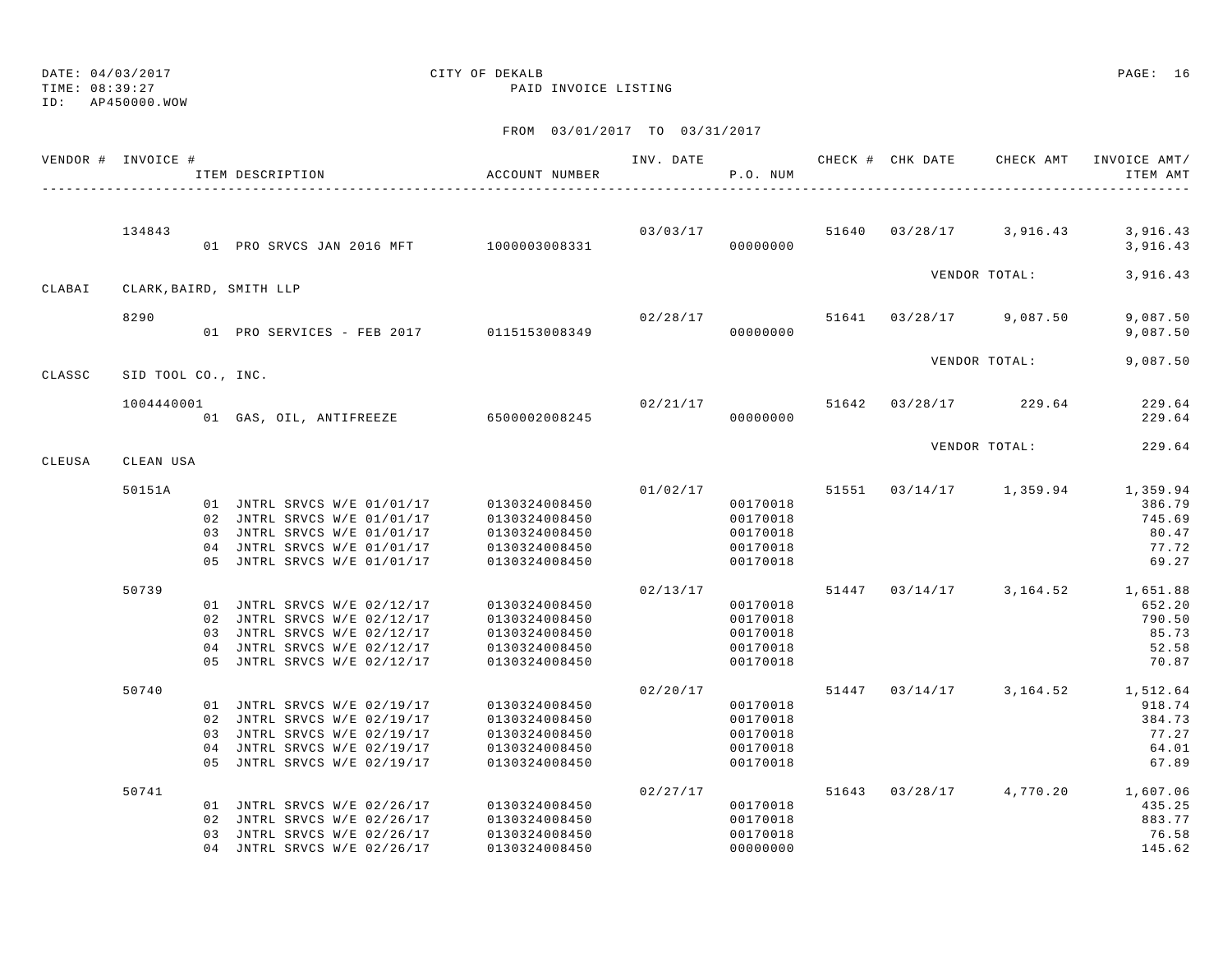ID: AP450000.WOW

### TIME: 08:39:27 PAID INVOICE LISTING

|        | VENDOR # INVOICE # | ITEM DESCRIPTION                                                                                | ACCOUNT NUMBER                 |          | P.O. NUM             |  |                                  | ITEM AMT             |
|--------|--------------------|-------------------------------------------------------------------------------------------------|--------------------------------|----------|----------------------|--|----------------------------------|----------------------|
|        | 50741              | 05 JNTRL SRVCS W/E 02/26/17 0130324008450                                                       |                                | 02/27/17 | 00000000             |  | 51643 03/28/17 4,770.20          | 1,607.06<br>65.84    |
|        | 50772              |                                                                                                 |                                | 03/06/17 |                      |  | 51643 03/28/17 4,770.20 1,579.85 |                      |
|        |                    | 01 JNTRL SRVCS W/E 03/05/17                                                                     | 0130324008450                  |          | 00170018             |  |                                  | 491.03               |
|        |                    | 02 JNTRL SRVCS W/E 03/05/17                                                                     | 0130324008450                  |          | 00170018             |  |                                  | 943.66               |
|        |                    | 03 JNTRL SRVCS W/E 03/05/17                                                                     | 0130324008450                  |          | 00170018             |  |                                  | 78.18                |
|        |                    | 04 JNTRL SRVCS W/E 03/05/17                                                                     | 0130324008450                  |          | 00170018             |  |                                  | 66.98                |
|        | 50776              |                                                                                                 |                                | 03/13/17 |                      |  | 51643 03/28/17 4,770.20 1,583.29 |                      |
|        |                    | 01 JNTRL SRVCS W/E 03/12/17                                                                     | 0130324008450                  |          | 00170018             |  |                                  | 489.66               |
|        |                    | 02 JNTRL SRVCS W/E 03/12/17                                                                     | 0130324008450                  |          | 00170018             |  |                                  | 875.31               |
|        |                    | 03 JNTRL SRVCS W/E 03/12/17                                                                     | 0130324008450                  |          | 00170018             |  |                                  | 82.30                |
|        |                    | 04 JNTRL SRVCS W/E 03/12/17                                                                     | 0130324008450                  |          | 00170018             |  |                                  | 70.41                |
|        |                    | 05 JNTRL SRVCS W/E 03/12/17                                                                     | 0130324008450                  |          | 00170018             |  |                                  | 65.61                |
| COD    | CITY OF DEKALB     |                                                                                                 |                                |          |                      |  | VENDOR TOTAL: 9,294.66           |                      |
|        | 03012017B          |                                                                                                 |                                |          |                      |  | $03/01/17$ 51644 03/28/17 134.85 |                      |
|        |                    | 01 950 W DRESSER SEWER SRVCS 0125273008355                                                      |                                |          | 00000000             |  |                                  | 134.85<br>134.85     |
|        |                    |                                                                                                 |                                |          |                      |  |                                  |                      |
|        | 03092017           | 01 TARGET RESPONSE INVESTIGATIONS 0120212008247                                                 |                                | 03/09/17 | 00000000             |  | 51397 03/10/17 1,000.00          | 1,000.00<br>1,000.00 |
|        |                    |                                                                                                 |                                |          |                      |  |                                  |                      |
|        | 10234              |                                                                                                 |                                | 02/27/17 |                      |  | 51599 03/28/17 1,969.10 1,969.10 |                      |
|        |                    |                                                                                                 |                                |          | 00000000             |  |                                  | 984.55               |
|        |                    |                                                                                                 |                                |          | 00000000             |  |                                  | 639.96               |
|        |                    | 03 FY16 AUDIT FEE REIMB. 0920003008366                                                          |                                |          | 00000000             |  |                                  | 344.59               |
| CODPC1 | CITY OF DEKALB     |                                                                                                 |                                |          |                      |  | VENDOR TOTAL: 3,103.95           |                      |
|        |                    |                                                                                                 |                                |          |                      |  |                                  |                      |
|        | 02242017A          |                                                                                                 |                                |          |                      |  | $02/24/17$ 51390 03/08/17 73.33  | 73.33                |
|        |                    | 01 MACIANOS-TRAINING MEAL REIMB. 0120223008376                                                  |                                |          | 00000000             |  |                                  | 10.00                |
|        |                    | 02 TARGET - PROP. DAMAGE REIMB. 0120242008270<br>03 CHINA GARDEN INV. MEAL REIMB. 0120243008373 |                                |          | 00000000             |  |                                  | 18.91<br>10.00       |
|        |                    | 04 CHINA GARDEN INV. MEAL REIMB. 0120243008376                                                  |                                |          | 00000000<br>00000000 |  |                                  | 10.00                |
|        |                    | 05 PANERA INV. MEAL REIMB.                                                                      | 0120242008243                  |          | 00000000             |  |                                  | 8.03                 |
|        |                    | 06 PANERA INV. MEAL REIMB.                                                                      |                                |          | 00000000             |  |                                  | 8.86                 |
|        |                    | 07 WALMART - BATTERIES                                                                          | 0120242008243<br>0120222008242 |          | 00000000             |  |                                  | 7.53                 |
|        | 02242017B          |                                                                                                 |                                | 02/24/17 |                      |  | 51393 03/08/17 72.69             | 72.69                |
|        |                    | 01 CHILIS - TRAINING MEAL REIMB. 0120253008376                                                  |                                |          | 00000000             |  |                                  | 10.00                |
|        |                    | 02 MELINS - KEYS MADE                                                                           | 0120222008242                  |          | 00000000             |  |                                  | 9.24                 |
|        |                    | 03 UNVERSITY SHELL - GAS #334 0120212008245                                                     |                                |          | 00000000             |  |                                  | 25.00                |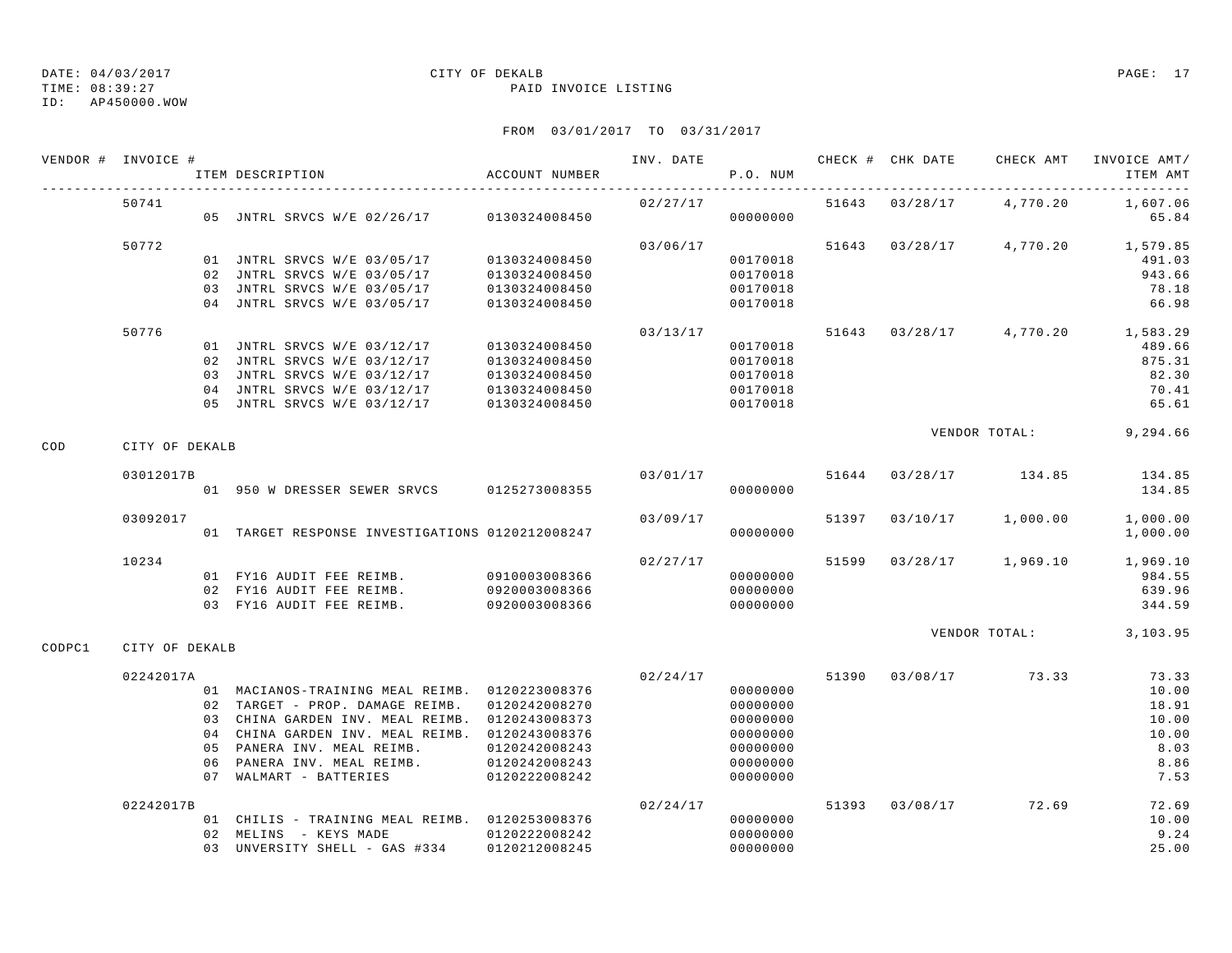### TIME: 08:39:27 PAID INVOICE LISTING

ID: AP450000.WOW

|         | VENDOR # INVOICE #  | ITEM DESCRIPTION                                                                                                        | ACCOUNT NUMBER | INV. DATE | P.O. NUM                         |       |                | CHECK # CHK DATE CHECK AMT INVOICE AMT/ | ITEM AMT                        |
|---------|---------------------|-------------------------------------------------------------------------------------------------------------------------|----------------|-----------|----------------------------------|-------|----------------|-----------------------------------------|---------------------------------|
|         | 02242017B           | 04 GREENACRES - DRY CLEANING 0120222008270<br>05 CHIPOTLE - INV MEAL REIMB                                              | 0120242008243  | 02/24/17  | 00000000<br>00000000             |       |                | 51393 03/08/17 72.69                    | 72.69<br>18.45<br>10.00         |
|         | 03212017            | 01 NOTARY BOND RENEWAL<br>02 KUMAS - TRAINING MEAL REIMB. 0920003008376<br>03 THE CONFERENCE - MEAL REIMB 0910003008376 | 0117113008366  | 03/21/17  | 00000000<br>00000000<br>00000000 |       |                | 51580 03/24/17 52.71                    | 52.71<br>5.00<br>24.00<br>23.71 |
| COMCAST | COMCAST             |                                                                                                                         |                |           |                                  |       |                | VENDOR TOTAL:                           | 198.73                          |
|         | 02032017            | 01 624 N 11TH ST FEB 2017 0120213008399                                                                                 |                | 02/03/17  | 00000000                         |       |                | 51448 03/14/17 134.40                   | 134.40<br>134.40                |
|         | 02042017            | 01 200 S 4TH ST SERVICES MAR 17 0117122008285                                                                           |                | 02/04/17  | 00000000                         |       |                | 51645 03/28/17 85.83                    | 85.83<br>85.83                  |
| COMED   | COMMONWEALTH EDISON |                                                                                                                         |                |           |                                  |       |                | VENDOR TOTAL:                           | 220.23                          |
|         | 02022017L           | 01 2691445004 1/4-2/1/17 0130323008352                                                                                  |                |           | 02/02/17<br>00000000             |       |                | 51449 03/14/17 1,742.93                 | 115.99<br>115.99                |
|         | 02032017B           | 01 6609155004 1/4-2/3/17 SPC HT 0130323008352                                                                           |                | 02/03/17  | 00000000                         |       | 51449 03/14/17 | 1,742.93                                | 1,047.18<br>1,047.18            |
|         | 02032017C           | 01 0786037018 1/4-2/2/17 0130323008352                                                                                  |                | 02/03/17  | 00000000                         |       | 51449 03/14/17 | 1,742.93                                | 329.48<br>329.48                |
|         | 02032017D           | 01 0063137075 1/3-2/2/17 1000003008352                                                                                  |                | 02/03/17  | 00000000                         |       |                | 51449 03/14/17 1,742.93                 | 33.98<br>33.98                  |
|         | 02032017E           | 01 1428051200 1/4-2/2/17                                                                                                | 1000003008352  | 02/03/17  | 00000000                         |       | 51449 03/14/17 | 1,742.93                                | 8.43<br>8.43                    |
|         | 02062017A           | $01 \quad 2698651000 \quad 1/4-2/3/17$ $0130323008352$                                                                  |                | 02/06/17  | 00000000                         |       | 51449 03/14/17 | 1,742.93                                | 21.45<br>21.45                  |
|         | 02062017B           | 01 2698543003 1/5-2/6/17 0130323008352                                                                                  |                | 02/06/17  | 00000000                         |       |                | 51449 03/14/17 1,742.93                 | 16.38<br>16.38                  |
|         | 02062017C           | 01 2439716008 1/4-2/3/17 6500003008352                                                                                  |                | 02/06/17  | 00000000                         |       |                | 51449 03/14/17 1,742.93                 | 29.13<br>29.13                  |
|         | 02062017D           |                                                                                                                         |                | 02/06/17  |                                  | 51449 | 03/14/17       | 1,742.93                                | 21.92                           |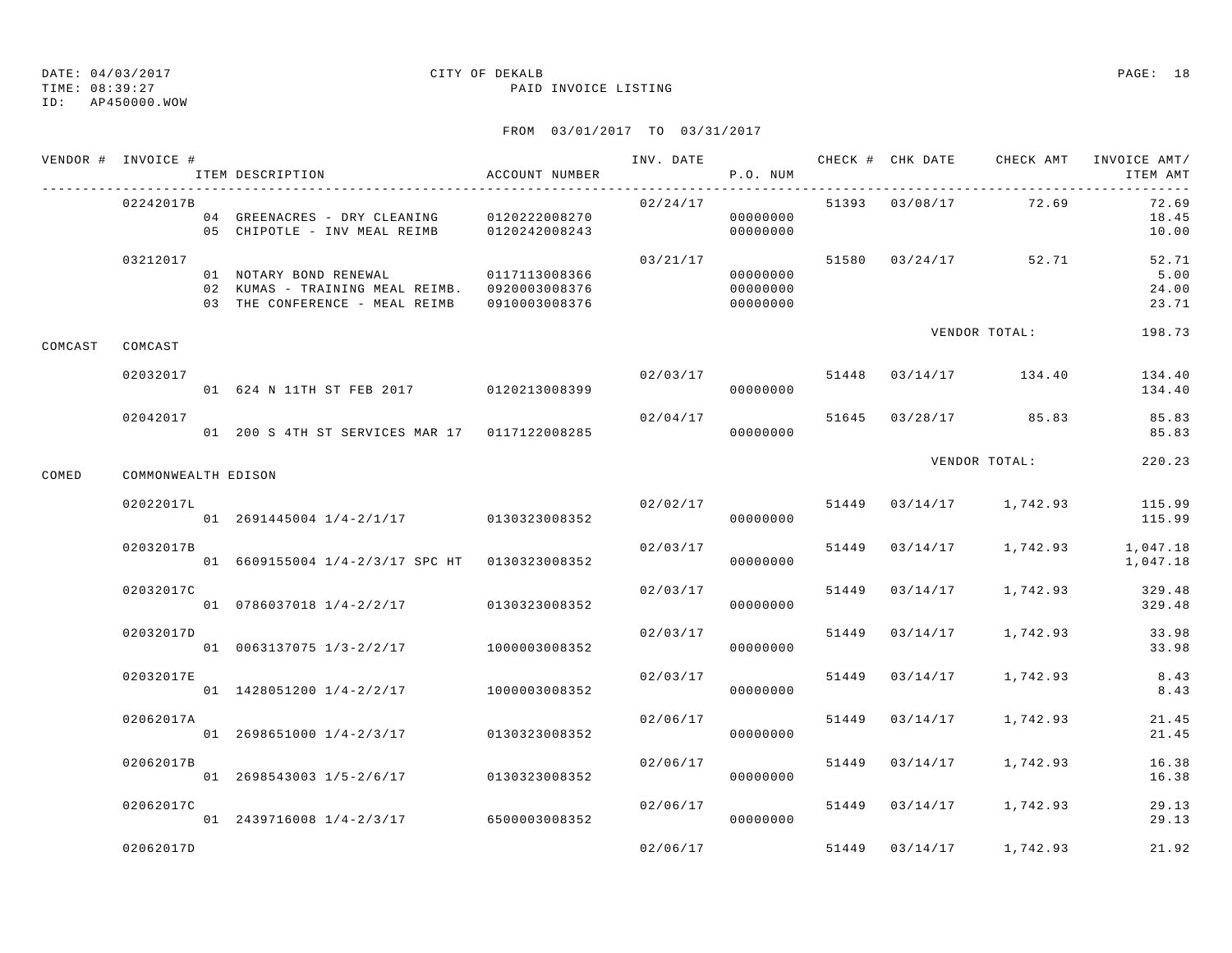ID: AP450000.WOW

# DATE: 04/03/2017 CITY OF DEKALB PAGE: 19

TIME: 08:39:27 PAID INVOICE LISTING

|        | VENDOR # INVOICE # | ITEM DESCRIPTION                                       | ACCOUNT NUMBER | INV. DATE | P.O. NUM |       |                | CHECK # CHK DATE 6 CHECK AMT INVOICE AMT | ITEM AMT                |
|--------|--------------------|--------------------------------------------------------|----------------|-----------|----------|-------|----------------|------------------------------------------|-------------------------|
|        |                    |                                                        |                |           |          |       |                |                                          |                         |
|        | 02062017D          | 01 3034540007 1/5-2/6/17 0130323008352                 |                | 02/06/17  | 00000000 |       |                | 51449 03/14/17 1,742.93                  | 21.92<br>21.92          |
|        | 02072017A          | 01 5477111064 1/6-2/7/17 1000003008352                 |                | 02/07/17  | 00000000 |       | 51449 03/14/17 | 1,742.93                                 | 12.88<br>12.88          |
|        | 02082017A          | 01 1253019001 1/9-2/8/17 1000003008352                 |                | 02/08/17  | 00000000 |       | 51449 03/14/17 | 1,742.93                                 | 20.11<br>20.11          |
|        | 02142017A          | 01  4007085032 - AGGREGRATION FEE  0130323008352       |                | 02/14/17  | 00000000 |       | 51449 03/14/17 | 1,742.93                                 | 86.00<br>86.00          |
|        | 02282017A          | 01 0203047054 1/27-2/2/17 0130323008352                |                | 02/28/17  | 00000000 |       | 51646 03/28/17 | 437.96                                   | 10.92<br>10.92          |
|        | 03012017A          | $01 \quad 2378089039 \quad 2/1-3/1/17$ $0130323008352$ |                | 03/01/17  | 00000000 | 51646 | 03/28/17       | 437.96                                   | 181.36<br>181.36        |
|        | 03012017B          | 01 1506097008 1/31-3/1/17 6500003008352                |                | 03/01/17  | 00000000 | 51646 | 03/28/17       | 437.96                                   | 112.70<br>112.70        |
|        | 03012017C          | 01 3288163078 1/31-3/1/17                              | 6500003008352  | 03/01/17  | 00000000 |       | 51646 03/28/17 | 437.96                                   | 50.76<br>50.76          |
|        | 03022017A          | 01 0099140182 1/31-3/2/17 0130323008352                |                | 03/02/17  | 00000000 |       | 51646 03/28/17 | 437.96                                   | 40.36<br>40.36          |
|        | 03022017B          | 01 3034017012 1/31-3/1/17                              | 6500003008352  | 03/02/17  | 00000000 |       | 51646 03/28/17 | 437.96                                   | 19.67<br>19.67          |
|        | 03022017C          | 01 2948159011 2/1-3/1/17 0130323008352                 |                | 03/02/17  | 00000000 |       | 51646 03/28/17 | 437.96                                   | 22.19<br>22.19          |
| COMMIN |                    | COMPASS MINERALS AMERICA INC                           |                |           |          |       |                | VENDOR TOTAL:                            | 2,180.89                |
|        | 71585671           | 01 BULK HIGHWAY COARSE SALT 1000002008235              |                | 01/10/17  | 00170026 |       | 51450 03/14/17 | 42,287.83                                | 12, 297.33<br>12,297.33 |
|        | 71587953           | 01 BULK HIGHWAY COARSE SALT 1000002008235              |                | 01/12/17  | 00170026 |       | 51450 03/14/17 | 42,287.83                                | 9,858.50<br>9,858.50    |
|        | 71594454           | 01 BULK HIGHWAY COARSE SALT 1000002008235              |                | 01/20/17  | 00170026 |       | 51450 03/14/17 | 42,287.83                                | 20,132.00<br>20,132.00  |
|        |                    |                                                        |                |           |          |       |                | VENDOR TOTAL:                            | 42,287.83               |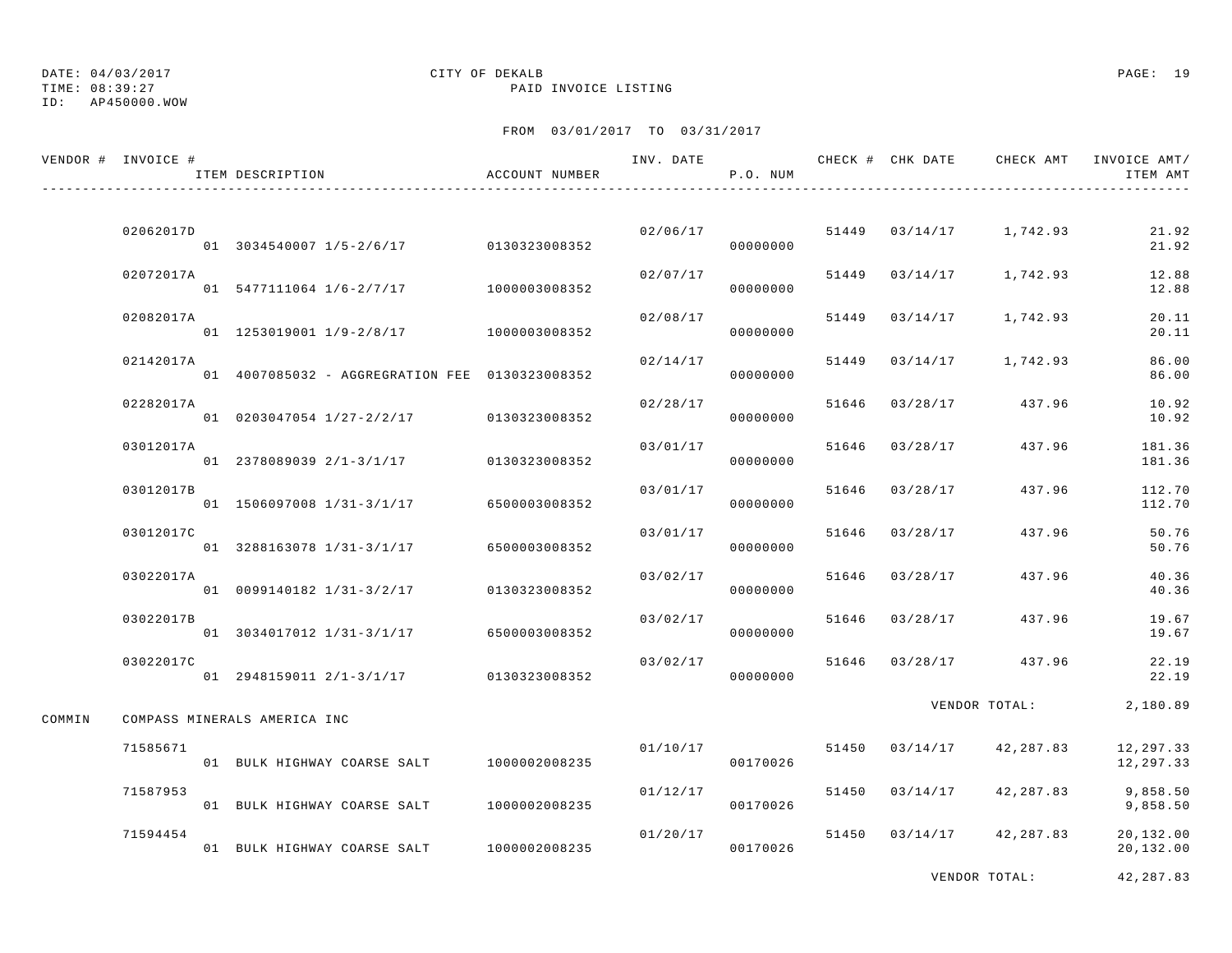### TIME: 08:39:27 PAID INVOICE LISTING ID: AP450000.WOW

# DATE: 04/03/2017 CITY OF DEKALB PAGE: 20

|         | VENDOR # INVOICE # | ITEM DESCRIPTION                          | ACCOUNT NUMBER | INV. DATE | P.O. NUM             |       |                | CHECK # CHK DATE CHECK AMT       | INVOICE AMT/<br>ITEM AMT |
|---------|--------------------|-------------------------------------------|----------------|-----------|----------------------|-------|----------------|----------------------------------|--------------------------|
| COMREV  | CMS ACCOUNTING     |                                           |                |           |                      |       |                |                                  |                          |
|         | T1724701           | 01 PD LEADS JAN 2017 0120233008320        |                |           | 00000000             |       |                | $02/15/17$ 51647 03/28/17 500.40 | 500.40<br>500.40         |
| CONFS   | CONSERV FS         |                                           |                |           |                      |       |                | VENDOR TOTAL:                    | 500.40                   |
|         | 40002855           | 01 GRASS SEED                             | 0130332008228  | 02/17/17  | 00000000             |       |                | 51648 03/28/17 119.46            | 93.00<br>93.00           |
|         | 40002863           | 01 GRASS SEED                             | 0130332008228  | 02/27/17  | 00000000             | 51648 |                | 03/28/17 119.46                  | 26.46<br>26.46           |
| CONSTEL |                    | CONSTELLATION NEW ENERGY INC              |                |           |                      |       |                | VENDOR TOTAL:                    | 119.46                   |
|         | 0037764358         | 01 1-1D70-926 12/29-1/30/17 1000003008352 |                | 02/07/17  | 00000000             |       |                | 51552 03/14/17 22.41             | 22.41<br>22.41           |
|         | 0037764358A        | 01 1-1D70-926 12/29-1/30/17 1000003008352 |                | 02/07/17  | 00000000             |       | 51451 03/14/17 | 37,774.72                        | 224.35<br>224.35         |
|         | 0037785876         | 01 1-1D70-914 1/5-2/1/17                  | 1000003008352  | 02/08/17  | 00000000             |       | 51451 03/14/17 | 37,774.72                        | 3.90<br>3.90             |
|         | 0037785887         | 01 1-1D70-924 1/5-2/1/17                  | 0130323008352  | 02/08/17  | 00000000             |       | 51451 03/14/17 | 37,774.72                        | 50.29<br>50.29           |
|         | 0037785894         | 01 1-1D70-917 1/5-2/1/17                  | 0130323008352  | 02/08/17  | 00000000             |       | 51451 03/14/17 | 37,774.72                        | 80.33<br>80.33           |
|         | 0037785960         | 01 1-1D70-925 1/5-2/1/17                  | 0130323008352  | 02/08/17  | 00000000             |       | 51451 03/14/17 | 37,774.72                        | 28.96<br>28.96           |
|         | 0037785980         | $01$ 1-1D70-922 1/4-2/1/17                | 0130323008352  | 02/08/17  | 00000000             |       | 51451 03/14/17 | 37,774.72                        | 1,180.27<br>1,180.27     |
|         | 0037786027         | $01$ 1-1D70-916 1/5-2/1/17                | 0130323008352  | 02/08/17  | 00000000             |       | 51451 03/14/17 | 37,774.72                        | 55.21<br>55.21           |
|         | 0037786054         | 01 1-1D70-915 1/5-2/1/17                  | 0130323008352  | 02/08/17  | 00000000             |       | 51451 03/14/17 | 37,774.72                        | 68.82<br>68.82           |
|         | 0037786154         | 01 0037786154 1/5-2/1/17                  | 0130323008352  |           | 02/08/17<br>00000000 |       | 51451 03/14/17 | 37,774.72                        | 56.08<br>56.08           |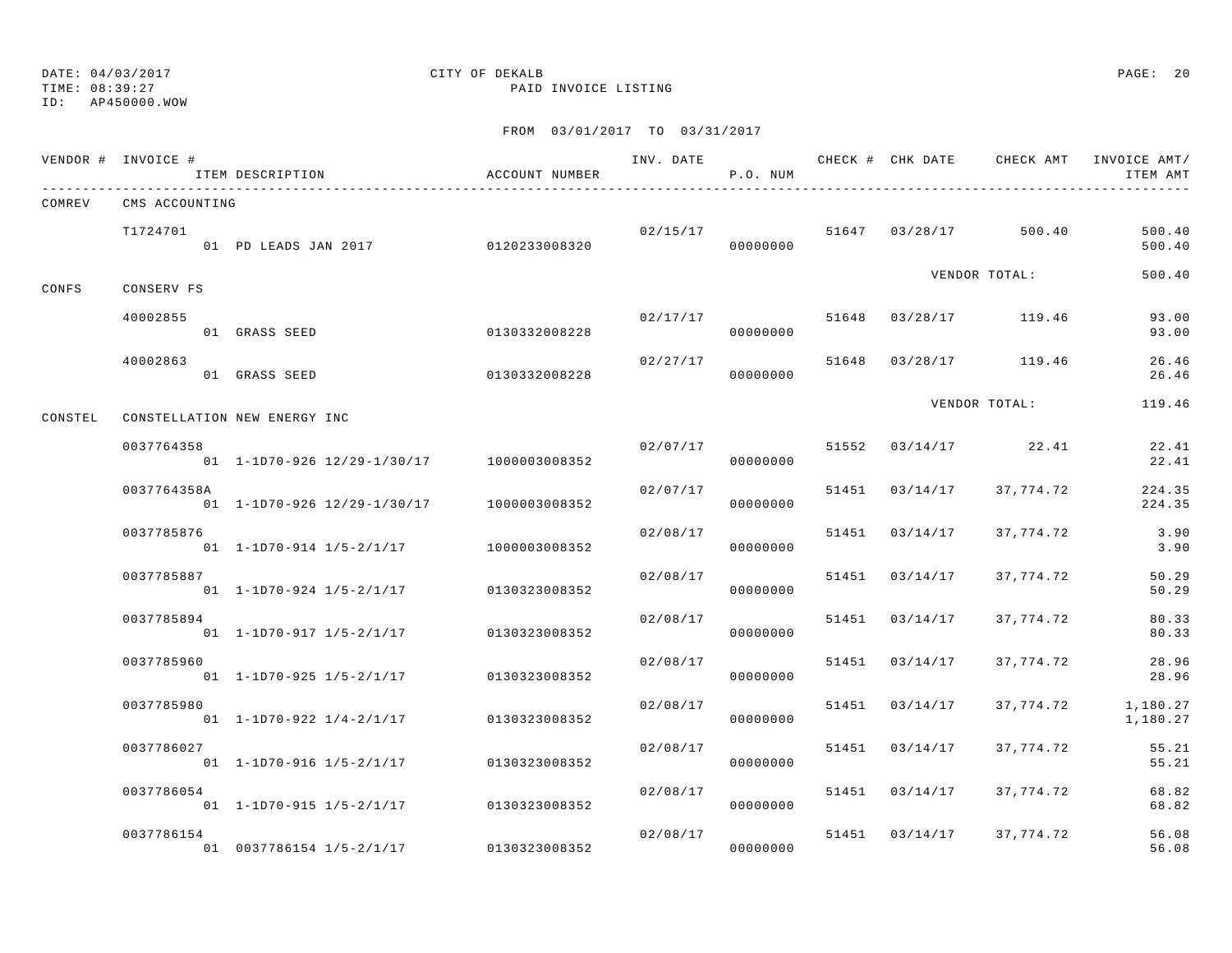TIME: 08:39:27 PAID INVOICE LISTING

ID: AP450000.WOW

|        | VENDOR # INVOICE #          | ITEM DESCRIPTION                              | ACCOUNT NUMBER |          | P.O. NUM             |       |                       |               | INVOICE AMT/<br>ITEM AMT |
|--------|-----------------------------|-----------------------------------------------|----------------|----------|----------------------|-------|-----------------------|---------------|--------------------------|
|        | 0037863063                  | 01 1-1D70-921 1/9-2/7/17 1000003008352        |                | 02/11/17 | 00000000             |       | 51451 03/14/17        | 37,774.72     | 2,087.12<br>2,087.12     |
|        | 0037864224                  | 01 1-1D70-918 1/9-2/7/17                      | 1000003008352  | 02/11/17 | 00000000             |       | 51451 03/14/17        | 37,774.72     | 32,053.44<br>32,053.44   |
|        | 0037864267                  | $01$ 1-1D70-919 1/9-2/7/17                    | 0130323008352  | 02/11/17 | 00000000             |       | 51451 03/14/17        | 37,774.72     | 1,885.95<br>1,885.95     |
|        | 0038141205                  | 01  4115595194_BG  JAN  2017  6000003008352   |                | 02/28/17 | 00000000             | 51649 | 03/28/17              | 13,676.06     | 13,676.06<br>13,676.06   |
| CONWEA | CONTINENTAL WEATHER SERVICE |                                               |                |          |                      |       |                       | VENDOR TOTAL: | 51, 473.19               |
|        | 15900                       | 01 ARPT WTHR FRCST MAR 2017 6500004008450     |                |          | 03/01/17<br>00000000 |       | 51650 03/28/17 150.00 |               | 150.00<br>150.00         |
| COSTAR | COSTAR GROUP INC            |                                               |                |          |                      |       |                       | VENDOR TOTAL: | 150.00                   |
|        | 104578983                   | 01 MARKETING & ADS - MARCH 2017 0132103008373 |                | 03/03/17 | 00000000             |       | 51651 03/28/17 395.02 |               | 395.02<br>395.02         |
| CREELE | CRESCENT ELECTRIC           |                                               |                |          |                      |       |                       | VENDOR TOTAL: | 395.02                   |
|        | S503145005.001              | 01 ELECTRICAL PARTS/SUPPLIES                  | 0130322008210  |          | 02/01/17<br>00000000 |       | 51452 03/14/17        | 288.12        | 48.12<br>48.12           |
|        | S503146957.001              | 01 ELECTRICAL PARTS/SUPPLIES                  | 6000003008348  | 02/01/17 | 00000000             |       | 51452 03/14/17        | 288.12        | 94.09<br>94.09           |
|        | S503149446.001              | 01 ELECTRICAL PARTS/SUPPLIES                  | 0130332008229  | 02/01/17 | 00000000             | 51452 | 03/14/17              | 288.12        | 69.19<br>69.19           |
|        | S503172680.001              | 01 ELECTRICAL PARTS/SUPPLIES                  | 0125272008210  | 02/07/17 | 00000000             | 51452 | 03/14/17              | 288.12        | 13.91<br>13.91           |
|        | S503186150.001              | 01 ELECTRICAL PARTS/SUPPLIES                  | 0125272008210  | 02/09/17 | 00000000             |       | 51452 03/14/17        | 288.12        | 35.51<br>35.51           |
|        | S503199097.001              | 01 ELECTRICAL PARTS/SUPPLIES                  | 6000002008219  | 02/13/17 | 00000000             |       | 51452 03/14/17        | 288.12        | 27.30<br>27.30           |
|        | S503259655.001              |                                               |                | 02/28/17 |                      | 51652 | 03/28/17              | 40.35         | 10.47                    |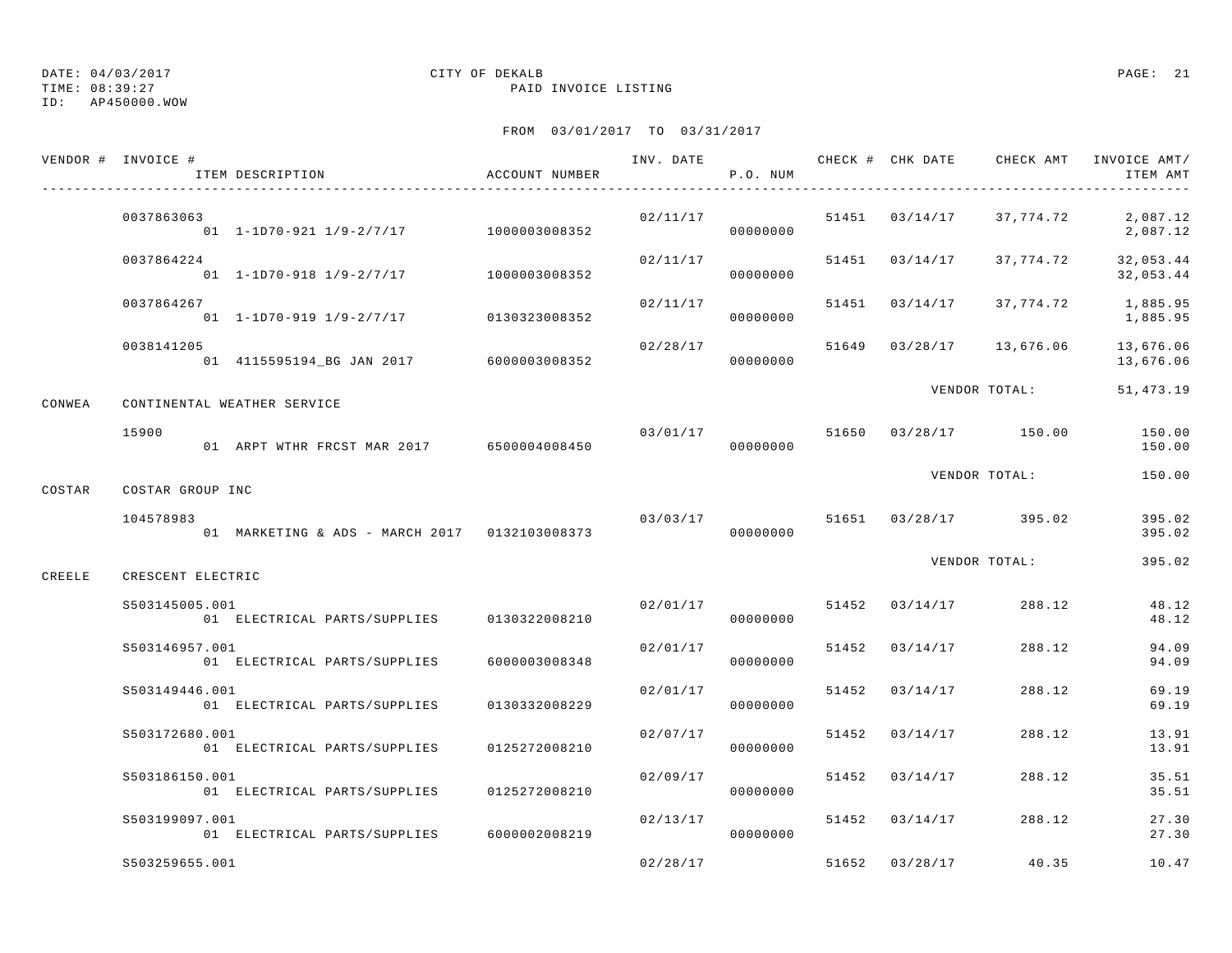ID: AP450000.WOW

### TIME: 08:39:27 PAID INVOICE LISTING

|        | VENDOR # INVOICE # | ITEM DESCRIPTION                                | ACCOUNT NUMBER |          | P.O. NUM             |  |                                   | INV. DATE 6 7 200 CHECK # CHK DATE CHECK AMT INVOICE AMT/<br>ITEM AMT |
|--------|--------------------|-------------------------------------------------|----------------|----------|----------------------|--|-----------------------------------|-----------------------------------------------------------------------|
|        | \$503259655.001    | 01 ELECTRICAL PARTS/SUPPLIES 6500002008218      |                | 02/28/17 | 00000000             |  | 51652 03/28/17 40.35              | 10.47<br>10.47                                                        |
|        | S503261220.001     | 01 ELECTRICAL PARTS/SUPPLIES 6500002008218      |                | 02/28/17 | 00000000             |  | 51652 03/28/17 40.35              | 29.88<br>29.88                                                        |
| CRUMAT | MATTHEW J CRULL    |                                                 |                |          |                      |  | VENDOR TOTAL:                     | 328.47                                                                |
|        | 02142017           | 01 PZC MTG PMT JULY - DEC 2016 0132102008201    |                |          | 00000000             |  | $02/14/17$ 51553 03/14/17 150.00  | 150.00<br>150.00                                                      |
| CSRBOB |                    | C.S.R. BOBCAT, INCORPORATED                     |                |          |                      |  | VENDOR TOTAL:                     | 150.00                                                                |
|        | 127629             | 01 VEHICLE MAINTENANCE PARTS 6500002008226      |                | 01/24/17 | 00000000             |  | 51453 03/14/17 60.93              | 4.55<br>4.55                                                          |
|        | 127881             | 01 ORINGS, FLARES, ADAPTER 0130332008226        |                | 02/22/17 | 00000000             |  | 51453 03/14/17 60.93              | 56.38<br>56.38                                                        |
| CURCON |                    | CURRAN CONTRACTING COMPANY                      |                |          |                      |  | VENDOR TOTAL:                     | 60.93                                                                 |
|        | 11979              | 01 MATERIAL                                     | 0130332008228  |          | 01/27/17<br>00000000 |  | 51454 03/14/17 2,292.00           | 1,146.00<br>1,146.00                                                  |
|        | 12007              | 01 MATERIAL                                     | 6000002008228  | 02/13/17 | 00000000             |  | 51454 03/14/17 2,292.00           | 1,146.00<br>1,146.00                                                  |
| CURJOA | JOAN CURYLO        |                                                 |                |          |                      |  | VENDOR TOTAL:                     | 2,292.00                                                              |
|        | 03012017           | 01 TAX REBATE PROG JAN - DEC 2016 6000004008481 |                |          | 00000000             |  | $03/01/17$ 51412 $03/14/17$ 32.38 | 32.38<br>32.38                                                        |
| DAICHR | DAILY CHRONICLE    |                                                 |                |          |                      |  | VENDOR TOTAL:                     | 32.38                                                                 |
|        | 03132017           | 01 52 WEEK SUBSCRIPTION - 395020 0115153008375  |                | 03/13/17 | 00000000             |  | 51653 03/28/17 130.00             | 130.00<br>130.00                                                      |
| DARLEY | W.S. DARLEY & CO   |                                                 |                |          |                      |  | VENDOR TOTAL:                     | 130.00                                                                |
|        | 17268201           |                                                 |                |          |                      |  | $12/21/16$ 51600 03/28/17 344.40  | 344.40                                                                |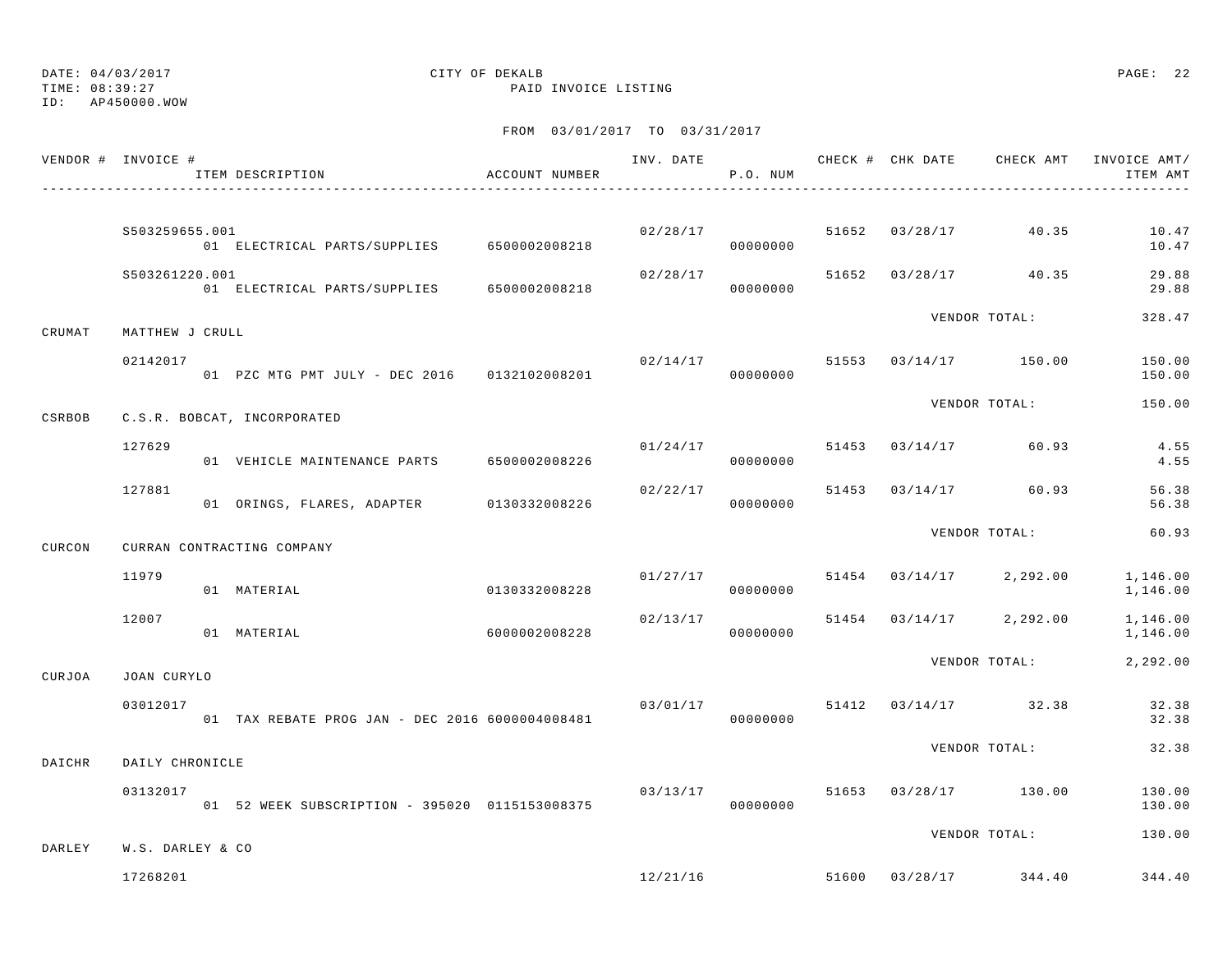ID: AP450000.WOW

# DATE: 04/03/2017 CITY OF DEKALB PAGE: 23

TIME: 08:39:27 PAID INVOICE LISTING

|        | VENDOR # INVOICE # | ITEM DESCRIPTION                                                 | ACCOUNT NUMBER | INV. DATE | P.O. NUM             |                |                         | CHECK # CHK DATE CHECK AMT INVOICE AMT/<br>ITEM AMT |
|--------|--------------------|------------------------------------------------------------------|----------------|-----------|----------------------|----------------|-------------------------|-----------------------------------------------------|
|        |                    |                                                                  |                |           |                      |                |                         |                                                     |
|        | 17268201           | 01 BADGES                                                        | 0125272008240  | 12/21/16  | 000000000            |                | 51600 03/28/17 344.40   | 344.40<br>344.40                                    |
|        | 17278125           | 01 BADGES                                                        | 0125272008240  | 03/10/17  | 00000000             |                | 51654 03/28/17 111.18   | 111.18<br>111.18                                    |
| DAYMAR | MARGARET L DAY     |                                                                  |                |           |                      |                | VENDOR TOTAL:           | 455.58                                              |
|        | 03012017           | 01 TAX REBATE PROG JAN-DEC 2016 6000004008481                    |                | 03/01/17  | 00000000             |                | 51413 03/14/17 130.20   | 130.20<br>130.20                                    |
| DCAUTO |                    | DEKALB COUNTY AUTO PARTS-2000                                    |                |           |                      |                | VENDOR TOTAL:           | 130.20                                              |
|        | 581622             | 01 BATTERY                                                       | 0125272008226  |           | 01/25/17<br>00000000 |                | 51655 03/28/17 1,354.27 | 249.20<br>249.20                                    |
|        | 582605             | 01 WHEEL PAINT - SQUADS 0120222008226                            |                | 02/01/17  | 00000000             |                | 51455 03/14/17 585.16   | 38.52<br>38.52                                      |
|        | 583208             | 01 CABIN AIR FILTER, ROTOR, PADS 0120222008226                   |                | 02/06/17  | 00000000             | 51455 03/14/17 | 585.16                  | 258.59<br>258.59                                    |
|        | 583285             | 01 BATTERY                                                       | 0120222008226  | 02/07/17  | 00000000             | 51455 03/14/17 | 585.16                  | 138.11<br>138.11                                    |
|        | 583364             | 01 ALARM                                                         | 6000002008226  | 02/07/17  | 00000000             | 51455 03/14/17 | 585.16                  | 28.99<br>28.99                                      |
|        | 583457             | 01 CAPSULE, SEALANT, RTV 6500002008226                           |                | 02/07/17  | 00000000             | 51455 03/14/17 | 585.16                  | 22.78<br>22.78                                      |
|        | 583590             | 01 RETURNED PADS, ROTORS 0120222008226<br>02 CORE DEPOSIT CREDIT | 0130332008226  | 02/08/17  | 00000000<br>00000000 | 51455 03/14/17 | 585.16                  | $-316.86$<br>$-264.88$<br>$-51.98$                  |
|        | 583698             | 01 SPARK PLUG                                                    | 0130332008226  | 02/09/17  | 00000000             | 51455 03/14/17 | 585.16                  | 1.71<br>1.71                                        |
|        | 583712             | 01 CLAMP                                                         | 0130332008226  | 02/09/17  | 00000000             | 51455 03/14/17 | 585.16                  | 20.98<br>20.98                                      |
|        | 583802             |                                                                  |                | 02/10/17  |                      | 51455 03/14/17 | 585.16                  | 28.98                                               |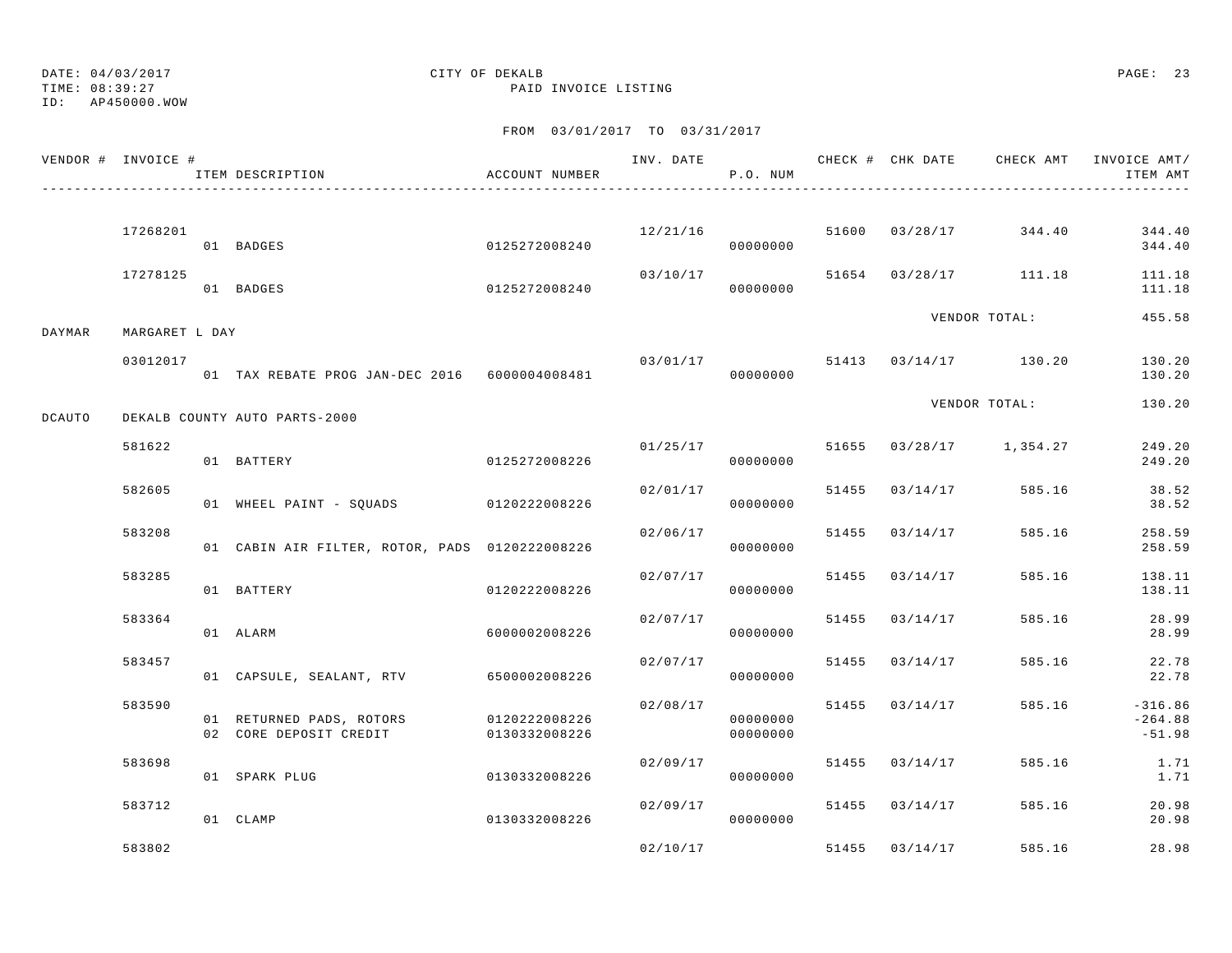ID: AP450000.WOW

TIME: 08:39:27 PAID INVOICE LISTING

| VENDOR # INVOICE # | ITEM DESCRIPTION                        | ACCOUNT NUMBER | INV. DATE | P.O. NUM             |                | CHECK # CHK DATE CHECK AMT INVOICE AMT/ | ITEM AMT             |
|--------------------|-----------------------------------------|----------------|-----------|----------------------|----------------|-----------------------------------------|----------------------|
|                    |                                         |                |           |                      |                |                                         |                      |
| 583802             | 01 V-BELT                               | 6000002008226  |           | 02/10/17<br>00000000 | 51455 03/14/17 | 585.16                                  | 28.98<br>28.98       |
| 583805             | 01 POWERBAND BELT                       | 6000002008226  | 02/10/17  | 00000000             | 51455 03/14/17 | 585.16                                  | 46.85<br>46.85       |
| 584254             | 01 LIGHT                                | 0130332008295  |           | 02/14/17<br>00000000 | 51455 03/14/17 | 585.16                                  | 32.08<br>32.08       |
| 584460             | 01 CONTROL                              | 6500002008226  | 02/16/17  | 00000000             |                | 51655 03/28/17 1,354.27                 | 92.27<br>92.27       |
| 584513             | 01 BATTERY CABLE TERMINAL 6500002008226 |                | 02/16/17  | 00000000             | 51655 03/28/17 | 1,354.27                                | 1.65<br>1.65         |
| 584607             | 01 WINDOW REGULATOR                     | 0120222008226  | 02/17/17  | 00000000             |                | 51655 03/28/17 1,354.27                 | 134.63<br>134.63     |
| 585215             | 01 DOME LIGHT                           | 0125272008226  | 02/21/17  | 00000000             |                | 51655 03/28/17 1,354.27                 | 2.58<br>2.58         |
| 585386             | 01 HORN, SEAL, BLASTER 0130332008226    |                | 02/22/17  | 00000000             |                | 51455 03/14/17 585.16                   | 32.58<br>32.58       |
| 585507             |                                         |                | 02/23/17  |                      |                | 51655 03/28/17 1,354.27                 | 648.78               |
| 585541             | 01 DRYER                                | 6500002008226  | 02/23/17  | 00000000             |                | 51455 03/14/17 585.16                   | 648.78<br>251.85     |
|                    | 01 BRAKE PADS, ROTORS 6000002008226     |                |           | 00000000             |                |                                         | 251.85               |
| 585678             | 01 BRAKE FITTINGS, LINES 0130332008226  |                | 02/24/17  | 00000000             |                | 51655 03/28/17 1,354.27                 | 64.09<br>64.09       |
| 585706             | 01 CLAMPS                               | 0130332008226  | 02/24/17  | 00000000             | 51655 03/28/17 | 1,354.27                                | 6.15<br>6.15         |
| 585713             | 01 AIR FILTERS                          | 6500002008226  | 02/24/17  | 00000000             |                | 51655 03/28/17 1,354.27                 | 30.52<br>30.52       |
| 586013             | 01 RETURNED BRAKE LINES 0130332008226   |                | 02/27/17  | 00000000             |                | 51655 03/28/17 1,354.27                 | $-18.78$<br>$-18.78$ |
| 586071             | 01 SERPENTINE BELT                      | 0120222008226  | 02/28/17  | 00000000             |                | 51655 03/28/17 1,354.27                 | 36.99<br>36.99       |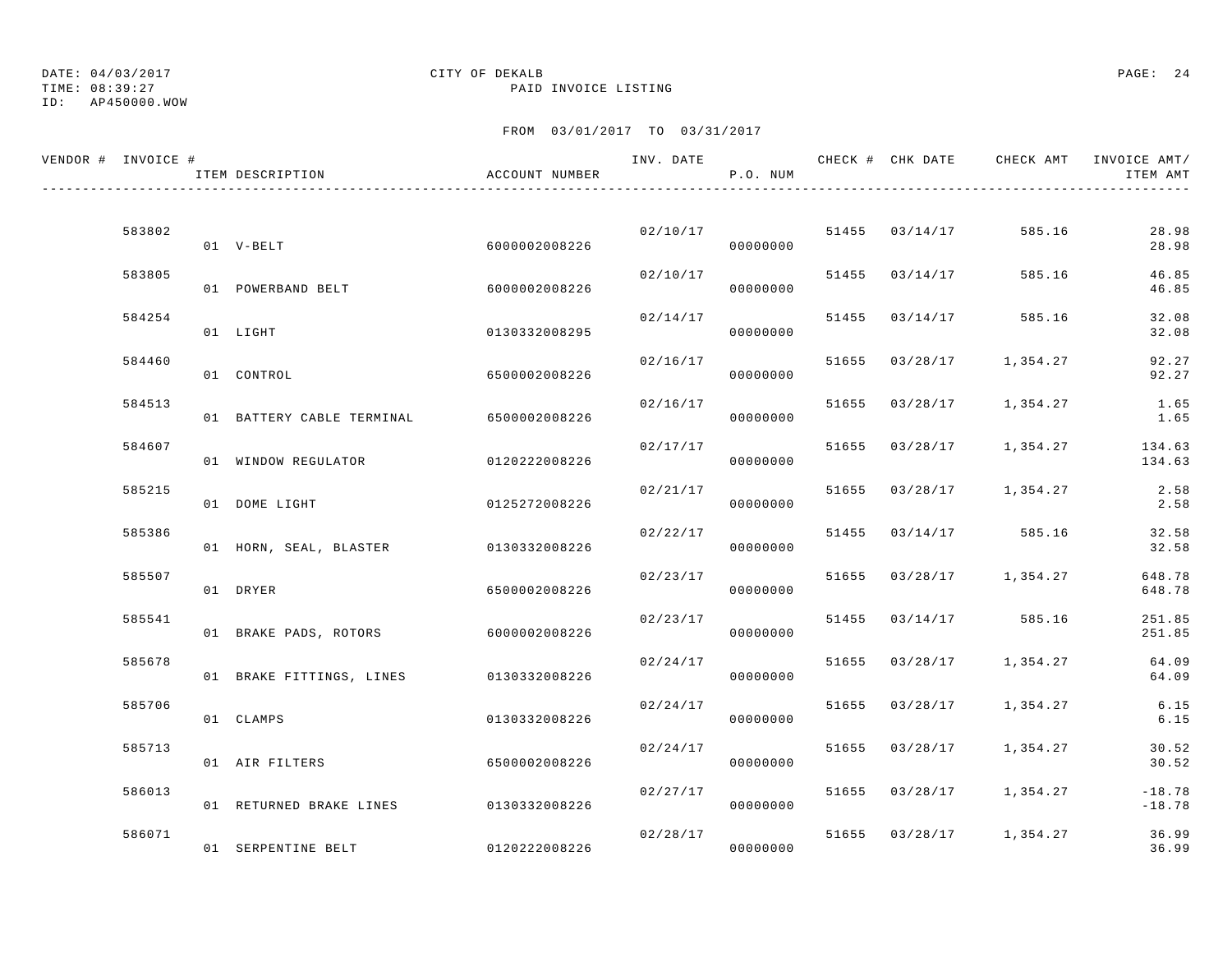TIME: 08:39:27 PAID INVOICE LISTING

ID: AP450000.WOW

|         | VENDOR # INVOICE # | ITEM DESCRIPTION                               | ACCOUNT NUMBER | INV. DATE | P.O. NUM |       | CHECK # CHK DATE | CHECK AMT               | INVOICE AMT/<br>ITEM AMT |
|---------|--------------------|------------------------------------------------|----------------|-----------|----------|-------|------------------|-------------------------|--------------------------|
|         | 586232             | 01 HYBRID WIPER BLADES 0130352008226           |                | 03/01/17  | 00000000 |       |                  | 51655 03/28/17 1,354.27 | 10.06<br>10.06           |
|         | 586272             | 01 SWAY BAR LINK                               | 0130352008226  | 03/01/17  | 00000000 |       |                  | 51655 03/28/17 1,354.27 | 83.90<br>83.90           |
|         | 586437             | 01 OIL FILTERS                                 | 0120262008226  | 03/02/17  | 00000000 |       |                  | 51655 03/28/17 1,354.27 | 4.09<br>4.09             |
|         | 586843             | 01 MOTOR OIL                                   | 6000002008245  | 03/06/17  | 00000000 |       |                  | 51655 03/28/17 1,354.27 | 8.14<br>8.14             |
| DCAUTO2 |                    | DEKALB COUNTY AUTO PARTS-2001                  |                |           |          |       |                  |                         | VENDOR TOTAL: 1,939.43   |
|         | 579481             | 01 DASH VALVE                                  | 0125272008226  | 01/09/17  | 00000000 |       | 51456 03/14/17   | 250.17                  | 28.77<br>28.77           |
|         | 583306             | 01 OIL DRY                                     | 0125272008226  | 02/07/17  | 00000000 |       | 51456 03/14/17   | 250.17                  | 90.86<br>90.86           |
|         | 583307             | 01 OIL DRY                                     | 0125272008226  | 02/07/17  | 00000000 | 51456 | 03/14/17         | 250.17                  | 49.56<br>49.56           |
|         | 583308             | 01 OIL DRY                                     | 0125272008226  | 02/07/17  | 00000000 |       | 51456 03/14/17   | 250.17                  | 66.08<br>66.08           |
|         | 583638             | 01 LOCKING GAS CAP                             | 0125272008226  | 02/08/17  | 00000000 |       | 51656 03/28/17   | 155.29                  | 13.49<br>13.49           |
|         | 585164             | 01 PTEX SEAL TAPE                              | 0125272008226  | 02/21/17  | 00000000 |       | 51456 03/14/17   | 250.17                  | 4.58<br>4.58             |
|         | 585247             | 01 DOME LAMP                                   | 0125272008226  | 02/21/17  | 00000000 | 51456 | 03/14/17         | 250.17                  | 10.32<br>10.32           |
|         | 585970             | 01 KNOX KEY BOXES                              | 0125272008226  | 02/27/17  | 00000000 |       | 51656 03/28/17   | 155.29                  | 37.22<br>37.22           |
|         | 586415             | 01 CBL TIES, FUSE HLDR, DEEP CRP 0125272008226 |                | 03/02/17  | 00000000 |       | 51656 03/28/17   | 155.29                  | 46.52<br>46.52           |
|         | 586463             | 01 RING TERMINAL                               | 0125272008226  | 03/02/17  | 00000000 |       |                  | 51656 03/28/17 155.29   | 10.27<br>10.27           |
|         | 586664             |                                                |                | 03/03/17  |          |       | 51656 03/28/17   | 155.29                  | 3.29                     |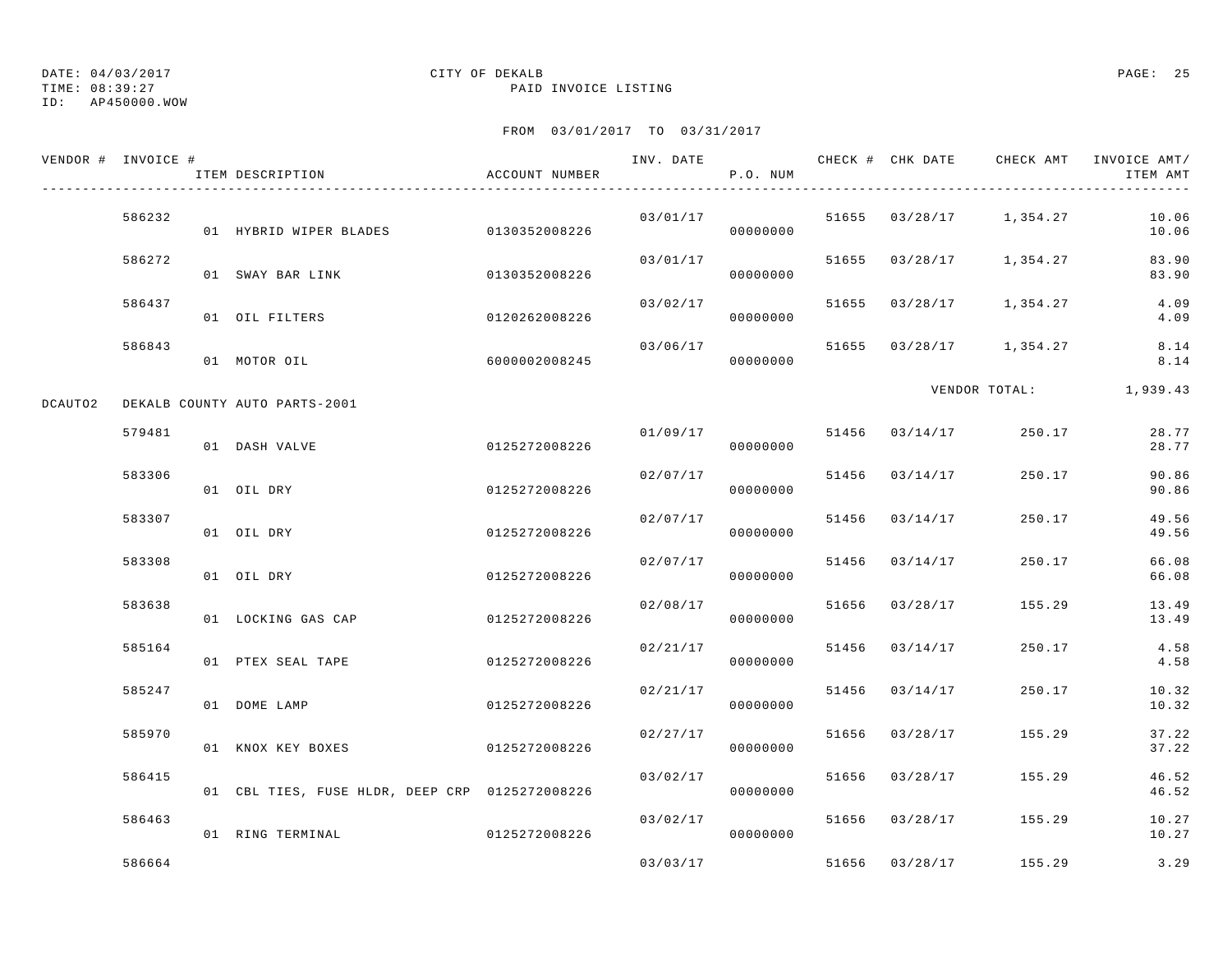ID: AP450000.WOW

### TIME: 08:39:27 PAID INVOICE LISTING

|              | VENDOR # INVOICE # | ITEM DESCRIPTION                                                                                                                                                                                     | ACCOUNT NUMBER                                                                    | INV. DATE | P.O. NUM                                                 |       | CHECK # CHK DATE | CHECK AMT            | INVOICE AMT/<br>ITEM AMT                                                 |
|--------------|--------------------|------------------------------------------------------------------------------------------------------------------------------------------------------------------------------------------------------|-----------------------------------------------------------------------------------|-----------|----------------------------------------------------------|-------|------------------|----------------------|--------------------------------------------------------------------------|
|              |                    |                                                                                                                                                                                                      |                                                                                   |           |                                                          |       |                  |                      |                                                                          |
|              | 586664             | 01 GAS CAP                                                                                                                                                                                           | 0125272008226                                                                     | 03/03/17  | 00000000                                                 |       | 51656 03/28/17   | 155.29               | 3.29<br>3.29                                                             |
|              | 587022             | 01 INSERVICE PARTS                                                                                                                                                                                   | 0125272008226                                                                     | 03/07/17  | 00000000                                                 | 51656 | 03/28/17         | 155.29               | 13.14<br>13.14                                                           |
|              | 587075             | 01 FUSES                                                                                                                                                                                             | 0125272008226                                                                     | 03/07/17  | 00000000                                                 | 51656 | 03/28/17         | 155.29               | 16.98<br>16.98                                                           |
|              | 587092             |                                                                                                                                                                                                      |                                                                                   | 03/07/17  |                                                          | 51656 | 03/28/17         | 155.29               | 10.28                                                                    |
|              |                    | 01 FUSES                                                                                                                                                                                             | 0125272008226                                                                     |           | 00000000                                                 |       |                  |                      | 10.28                                                                    |
|              | 587802             | 01 STOCK                                                                                                                                                                                             | 0125272008226                                                                     | 03/13/17  | 00000000                                                 | 51656 | 03/28/17         | 155.29               | 4.10<br>4.10                                                             |
| <b>DCGOV</b> |                    | DEKALB COUNTY GOVERNMENT                                                                                                                                                                             |                                                                                   |           |                                                          |       |                  | VENDOR TOTAL:        | 405.46                                                                   |
|              | 03012017           | 01 ULTA PYMT SEP - DEC 2016<br>02 ULTA PYMT SEP - DEC 2016<br>03 ULTA PYMT SEP - DEC 2016                                                                                                            | 0135004008430<br>0100000053358<br>0100000053358                                   | 03/01/17  | 00000000<br>00000000<br>00000000                         |       | 51601 03/28/17   | 511,782.15           | 3,525.66<br>5,292.18<br>$-1, 177.68$<br>$-588.84$                        |
|              | 12312016           | 01 COUNTY FARM PYMT SEP - DEC 16 0135004008430<br>02 COUNTY FARM PYMT SEP - DEC 16 0100000053358<br>03 COUNTY HOME PYMT SEP - DEC 16 0135004008430<br>04 COUNTY HOME PYMT SEP - DEC 16 0100000053358 |                                                                                   | 12/31/16  | 00000000<br>00000000<br>00000000<br>00000000             |       | 51601 03/28/17   | 511,782.15           | 508,256.49<br>448,535.25<br>$-42, 414.45$<br>112,326.91<br>$-10, 191.22$ |
| DCHEA        |                    | DEKALB COUNTY HEALTH DEPT                                                                                                                                                                            |                                                                                   |           |                                                          |       |                  | VENDOR TOTAL:        | 511,782.15                                                               |
|              | JANUARY-17         | 01 PHYSICAL TEST                                                                                                                                                                                     | 0125273008345                                                                     | 02/03/17  | 00000000                                                 |       |                  | 51457 03/14/17 20.00 | 20.00<br>20.00                                                           |
| DCLEEA       |                    | DEKALB COUNTY LAW ENFORCEMENT                                                                                                                                                                        |                                                                                   |           |                                                          |       |                  | VENDOR TOTAL:        | 20.00                                                                    |
|              | 02152017           |                                                                                                                                                                                                      |                                                                                   | 02/15/17  |                                                          | 51458 | 03/14/17         | 1,305.00             | 1,305.00                                                                 |
|              |                    | 01 2017 MEMBERSHIPS<br>02 2017 MEMBERSHIPS<br>03 2017 MEMBERSHIPS<br>04 2017 MEMBERSHIPS<br>05 2017 MEMBERSHIPS                                                                                      | 0120253008375<br>0120263008375<br>0120213008375<br>0120243008375<br>0120223008375 |           | 00000000<br>00000000<br>00000000<br>00000000<br>00000000 |       |                  |                      | 290.00<br>145.00<br>435.00<br>145.00<br>145.00                           |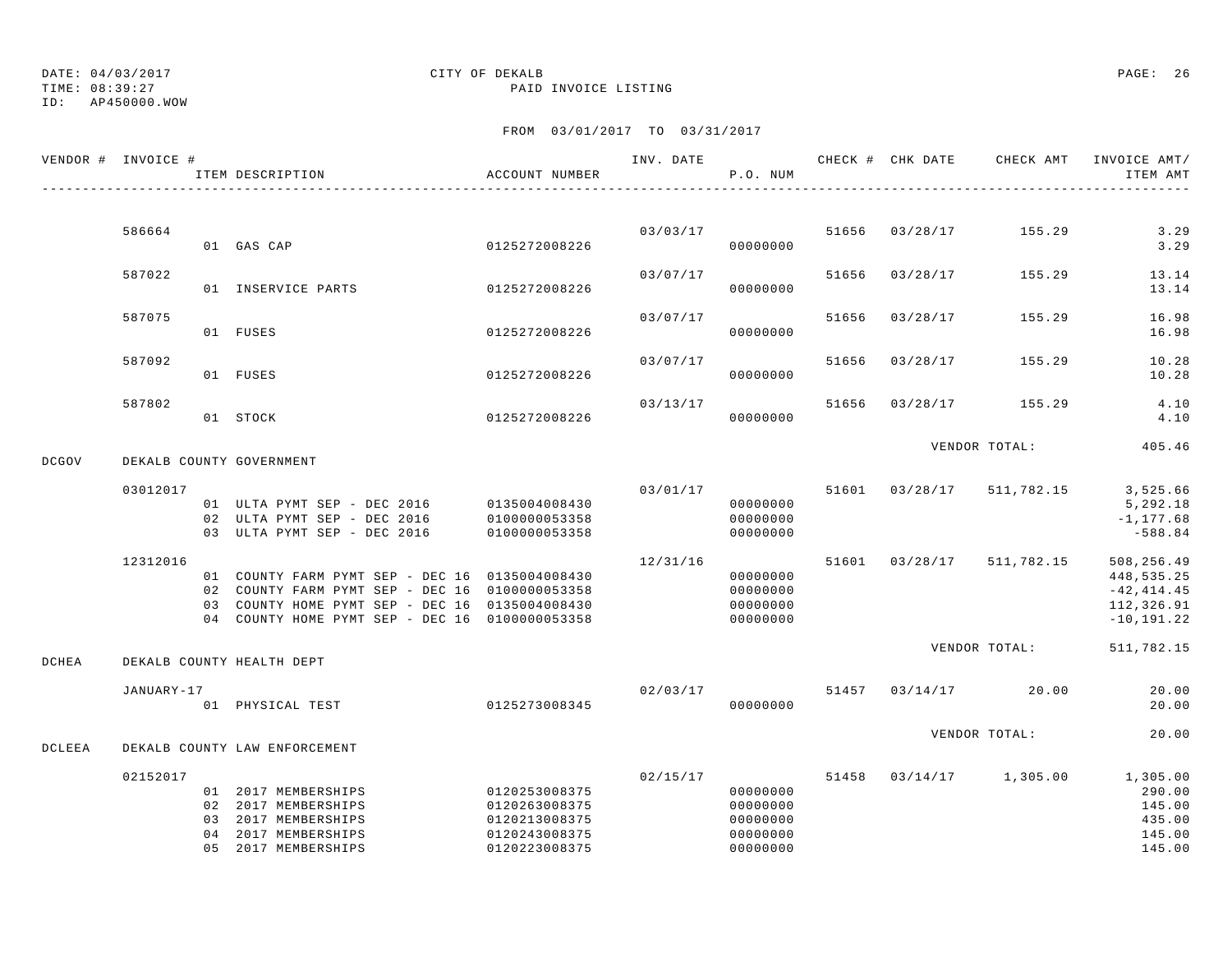TIME: 08:39:27 PAID INVOICE LISTING

ID: AP450000.WOW

|         | VENDOR # INVOICE #    | ITEM DESCRIPTION                                | ACCOUNT NUMBER |          | P.O. NUM             |       |                |                                  | INV. DATE 6 7 200 CHECK # CHK DATE 6 CHECK AMT INVOICE AMT/<br>ITEM AMT |
|---------|-----------------------|-------------------------------------------------|----------------|----------|----------------------|-------|----------------|----------------------------------|-------------------------------------------------------------------------|
|         | 02152017              | 06 2017 MEMBERSHIPS 0120233008375               |                | 02/15/17 | 00000000             |       |                | 51458 03/14/17 1,305.00          | 1,305.00<br>145.00                                                      |
| DCREC   | DEKALB COUNTY CLERK & |                                                 |                |          |                      |       |                |                                  | VENDOR TOTAL: 1,305.00                                                  |
|         | 02222017              | 01 RECORDING FEE - JDGMNT LIEN 0115153008366    |                |          | 00000000             |       |                | $02/22/17$ 51657 03/28/17 55.00  | 55.00<br>55.00                                                          |
|         | 03072017              | 01 RELEASE LIEN FEE - 838 GLIDDEN 1900006508624 |                | 03/07/17 | 00000000             |       | 51398 03/10/17 | 55.00                            | 55.00<br>55.00                                                          |
|         | 03212017              | 01 RECORDING FEE - 829 ELLWOOD 1900006508624    |                | 03/21/17 | 00000000             |       |                | 51581 03/24/17 55.00             | 55.00<br>55.00                                                          |
| DCTRA   |                       | DC TRASH OF ILLINOIS INC                        |                |          |                      |       |                | VENDOR TOTAL:                    | 165.00                                                                  |
|         | 03082017              | 01 ELECTRONIC RECYCLING 0700003008346           |                |          | 00000000             |       |                | $03/08/17$ 51658 03/28/17 170.00 | 170.00<br>170.00                                                        |
| DCTRE   |                       | DEKALB COUNTY TREASURER                         |                |          |                      |       |                | VENDOR TOTAL:                    | 170.00                                                                  |
|         | 01092017              | 01 ANNUAL DUES                                  | 0132103008375  |          | 00000000             |       |                | $01/09/17$ 51659 03/28/17 500.00 | 500.00<br>500.00                                                        |
| DEKIMP  |                       | DEKALB IMPLEMENT COMPANY                        |                |          |                      |       |                | VENDOR TOTAL:                    | 500.00                                                                  |
|         | 70612                 | 01 OIL FILTER, FUEL FILTERS 6000002008226       |                | 02/10/17 | 00000000             |       |                | 51459 03/14/17 121.70            | 121.70<br>121.70                                                        |
| DEKLAWN |                       | DEKALB LAWN & EQUIPMENT CO INC                  |                |          |                      |       |                | VENDOR TOTAL:                    | 121.70                                                                  |
|         | 46403                 | 01 AIR FILTER SET                               | 6000002008226  |          | 02/13/17<br>00000000 | 51460 |                | 03/14/17 131.42                  | 27.90<br>27.90                                                          |
|         | 46411                 | 01 CHAINSAW REPAIR                              | 0125273008315  | 02/13/17 | 00000000             |       | 51660 03/28/17 | 280.51                           | 62.65<br>62.65                                                          |
|         | 46442                 | 01 AIR FILTER & PARTS                           | 0125272008226  |          | 02/15/17<br>00000000 |       |                | 51460 03/14/17 131.42            | 88.02<br>88.02                                                          |
|         | 46455                 |                                                 |                | 02/16/17 |                      |       | 51460 03/14/17 | 131.42                           | 15.50                                                                   |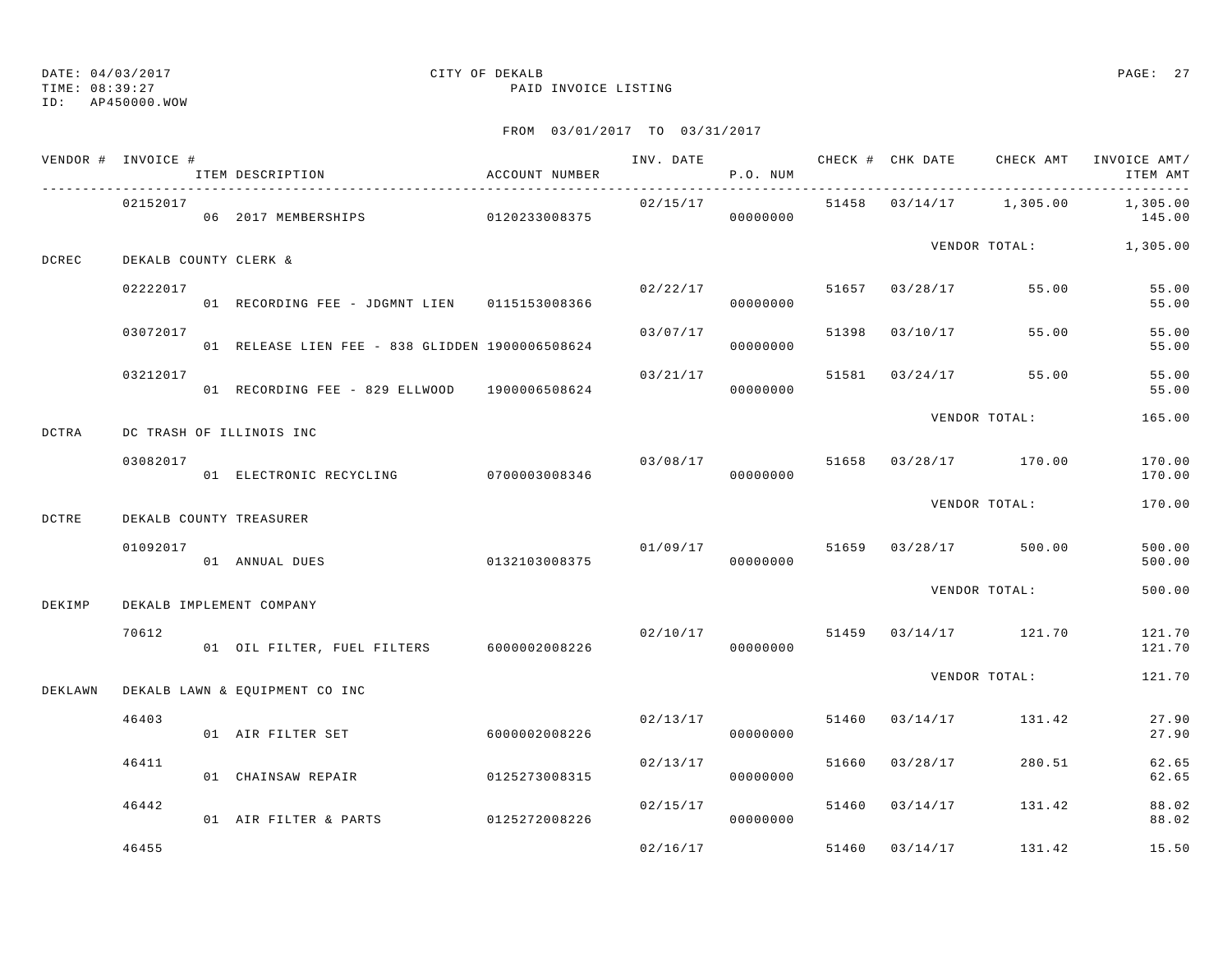TIME: 08:39:27 PAID INVOICE LISTING

ID: AP450000.WOW

|        | VENDOR # INVOICE # | ITEM DESCRIPTION                                | ACCOUNT NUMBER |          | P.O. NUM             |       |                                    | ITEM AMT                 |
|--------|--------------------|-------------------------------------------------|----------------|----------|----------------------|-------|------------------------------------|--------------------------|
|        |                    |                                                 |                |          |                      |       |                                    |                          |
|        | 46455              | 0130332008245<br>01 STIHL MIX                   |                |          | 02/16/17<br>00000000 | 51460 | 03/14/17 131.42                    | 15.50<br>15.50           |
|        | 46573              | 01 CHAIN LOOP                                   | 0125272008240  | 02/27/17 | 00000000             |       | 51660 03/28/17 280.51              | 188.95<br>188.95         |
|        | 46697              | 01 AIR CLEANERS, SPARK PLUGS 6000002008219      |                | 03/06/17 | 00000000             |       | 51660 03/28/17 280.51              | 28.91<br>28.91           |
| DEKMEC | DEKALB MECHANICAL  |                                                 |                |          |                      |       | VENDOR TOTAL:                      | 411.93                   |
|        | 17834              | 01 DAEWOO FORK TRUCK - DEC 2016 6500006008597   |                | 01/10/17 | 00000000             |       | 51554 03/14/17 200.00              | 200.00<br>200.00         |
|        | 17904              | 01 DAEWOO TRUCK LEASE - JAN 2016 6500006008597  |                | 02/21/17 | 00000000             |       | 51661 03/28/17 200.00              | 200.00<br>200.00         |
| DEKPUB |                    | DEKALB PUBLIC LIBRARY                           |                |          |                      |       | VENDOR TOTAL:                      | 400.00                   |
|        | 03012017           | 01 REPLACEMENT TAX - FEB 2017 0100000002930     |                |          | 00000000             |       | $03/01/17$ 51662 03/28/17 3,715.27 | 3,715.27<br>3,715.27     |
| DEKSAN |                    | DEKALB SANITARY DISTRICT                        |                |          |                      |       | VENDOR TOTAL:                      | 3,715.27                 |
|        | 03062017           | 01 SEWER PAYMENT - FEB 2017 6000000002220       |                | 03/06/17 | 00000000             |       | 51399 03/10/17 354,862.09          | 354,862.09<br>354,862.09 |
| DEKSYC | DEKALB SYCAMORE    |                                                 |                |          |                      |       | VENDOR TOTAL:                      | 354,862.09               |
|        | 14881              | 01 DOOR PANEL, SEAT FOAM, COVER 0120222008226   |                | 02/03/17 | 00000000             |       | 51663 03/28/17 859.34              | 859.34<br>859.34         |
|        | 361277             | 01 FIXED POWER CIRCUIT 0125273008315            |                | 02/09/17 | 00000000             |       | 51461 03/14/17 362.25              | 362.25<br>362.25         |
| DELHOM |                    | DELANO'S HOME DECORATING                        |                |          |                      |       | VENDOR TOTAL: 1,221.59             |                          |
|        | 010815             | 01 COUNTERTOP - CENTRAL SUPPLY RM 1400006508625 |                | 01/24/17 | 00000000             |       | 51462 03/14/17 436.30              | 436.30<br>436.30         |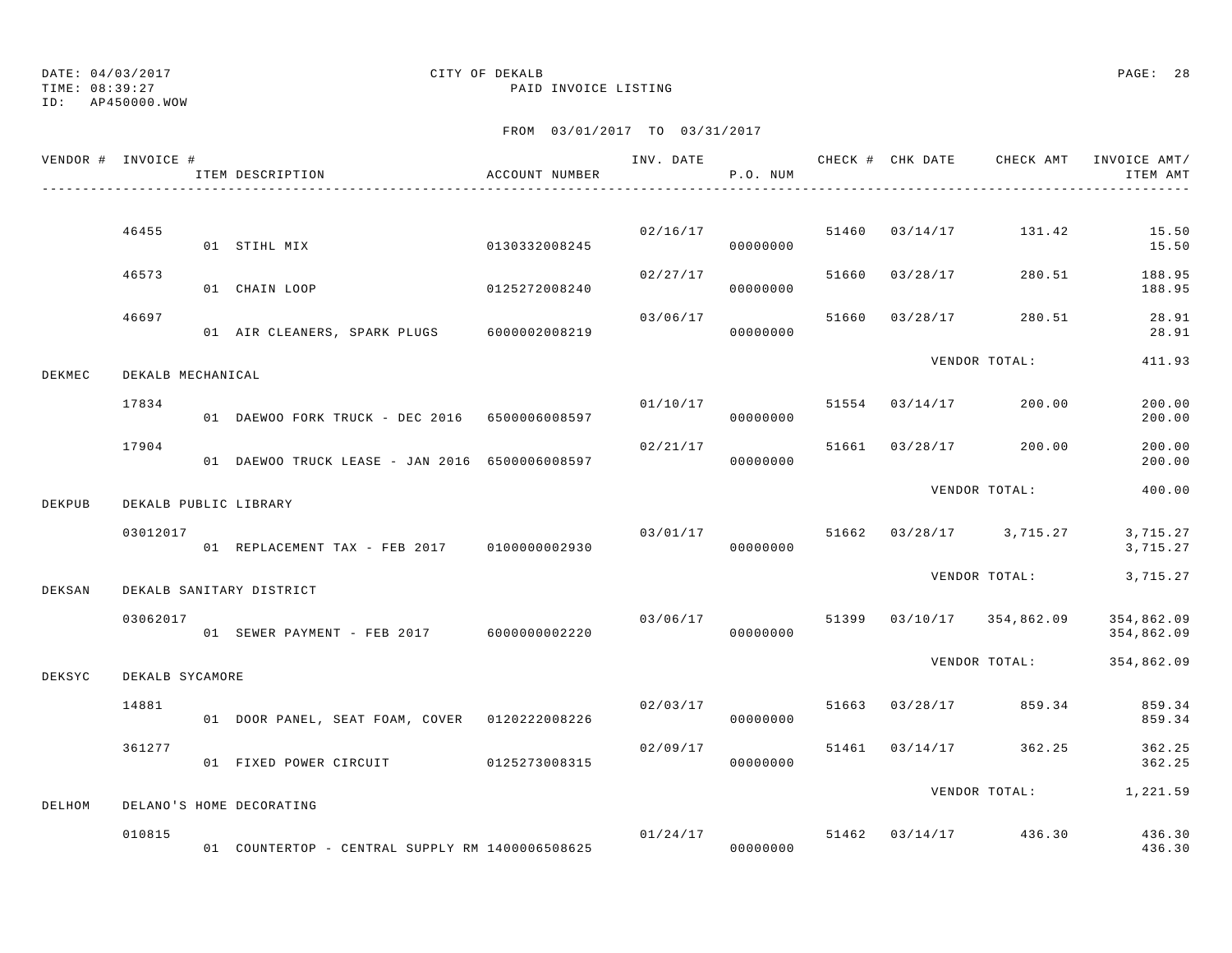TIME: 08:39:27 PAID INVOICE LISTING

ID: AP450000.WOW

|        | VENDOR # INVOICE #  | ITEM DESCRIPTION                             | ACCOUNT NUMBER |               |          | P.O. NUM  |                | INV. DATE 6 . CHECK # CHK DATE CHECK AMT INVOICE AMT/ | ITEM AMT                  |
|--------|---------------------|----------------------------------------------|----------------|---------------|----------|-----------|----------------|-------------------------------------------------------|---------------------------|
|        | 10950               | 01 CARPET TILE - SUPPLY CLOSET 1400006508625 |                |               |          | 00000000  |                | 12/01/16 51555 03/14/17 562.44                        | 562.44<br>562.44          |
|        | D11043              | 01 BASEMENT CARPET 1400006508625             |                |               | 10/08/16 | 00000000  |                | $51578$ $03/24/17$ $2,086.14$ $2,086.14$              | 2,086.14                  |
| DELL   | DELL MARKETING L.P. |                                              |                |               |          |           |                | VENDOR TOTAL: 3,084.88                                |                           |
|        | 10125720861         | 01 XPS13 MLK - COMPUTER 0117126008515        |                |               | 11/14/16 | 00000000  |                | 51556 03/14/17 4,512.29                               | 949.61<br>949.61          |
|        | 10125720870         | 01 XPS13 MLK - COMPUTER 0117126008515        |                |               | 11/14/16 | 00000000  |                | 51556 03/14/17 4,512.29                               | 1,145.61<br>1,145.61      |
|        | 10132552246         | 01 XPS13 MLK - COMPUTER 0117126008515        |                |               | 12/07/16 | 00000000  |                | 51556 03/14/17 4,512.29                               | 1,793.09<br>1,793.09      |
|        | 10137507225         | 01 DELL MONITOR - P2717H 0117122008285       |                |               | 12/27/16 | 00000000  | 51556 03/14/17 |                                                       | 4,512.29 623.98<br>623.98 |
|        | 10142896892         | 01 OPTIPLEX COMPUTER                         | 5355003008310  |               | 01/23/17 | 00000000  |                | 51463 03/14/17 1,877.67                               | 940.36<br>940.36          |
|        | 10143949575         | 01 OPTIPLEX COMPUTER                         |                | 6000006008515 | 01/27/17 | 00000000  |                | 51664 03/28/17 1,874.62 1,874.62                      | 1,874.62                  |
|        | 10143949647         | 01 OPTIPLEX COMPUTER 5355003008310           |                |               | 01/27/17 | 00000000  |                | 51463 03/14/17 1,877.67                               | 937.31<br>937.31          |
| DESPRO | DES PROPERTIES LLC  |                                              |                |               |          |           |                | VENDOR TOTAL: 8,264.58                                |                           |
|        | 01132017            | 01 WATER REFUND #3503159270-02 6000000063444 |                |               | 00000000 |           |                | $01/13/17$ 51665 03/28/17 48.05                       | 48.05<br>48.05            |
| DICJOH |                     | DICKEY-JOHN CORPORATION                      |                |               |          |           |                | VENDOR TOTAL:                                         | 48.05                     |
|        | 90866925            | 01 REPAIR APPLICATION SENSOR 0130333008310   |                |               | 02/14/17 | 000000000 |                | 51464 03/14/17 339.78                                 | 339.78<br>339.78          |
| DIMCO  |                     | DEKALB IRON AND METAL CO.                    |                |               |          |           |                | VENDOR TOTAL:                                         | 339.78                    |
|        | 201691              |                                              |                |               |          |           |                | $02/22/17$ 51666 03/28/17 61.21                       | 61.21                     |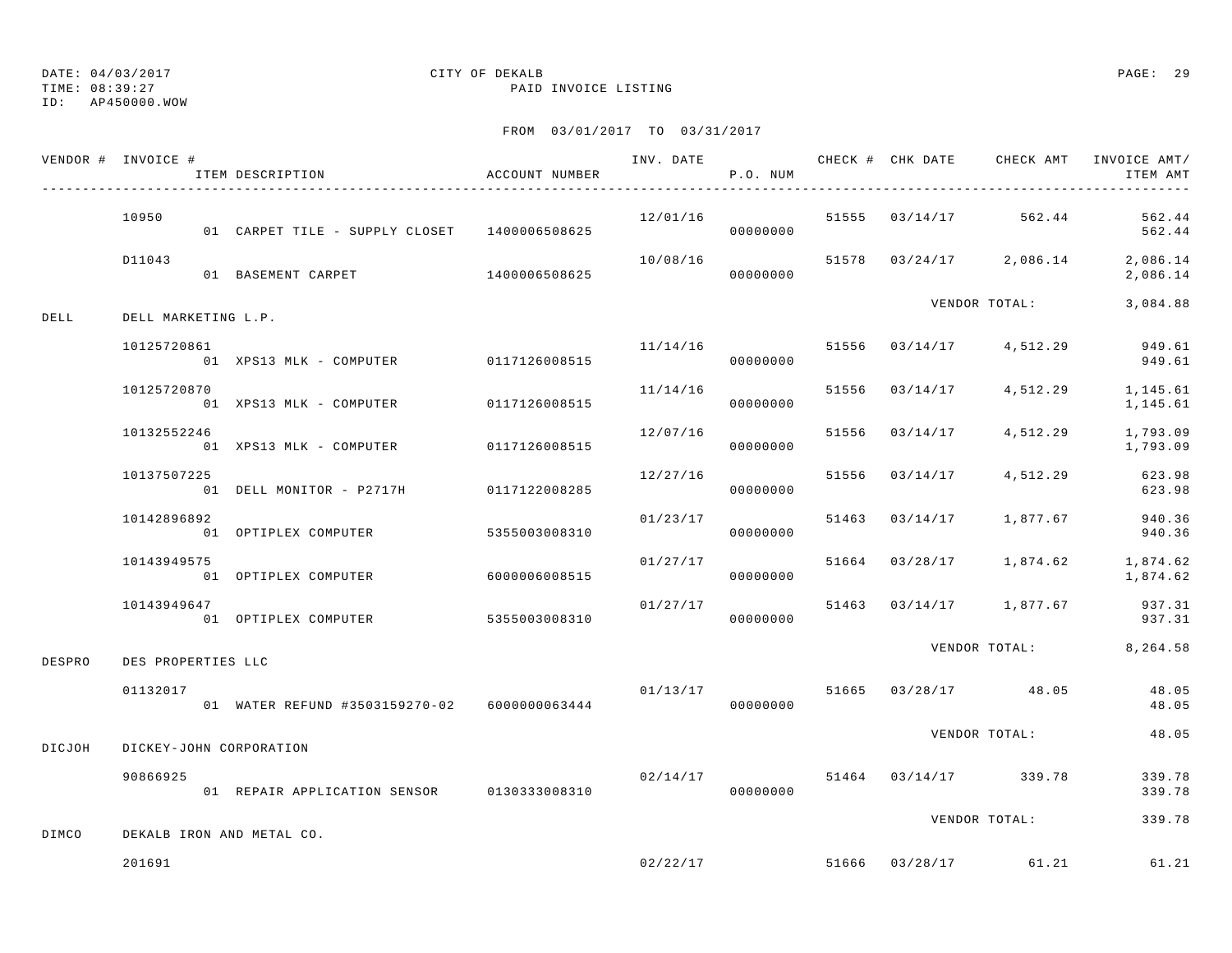TIME: 08:39:27 PAID INVOICE LISTING

ID: AP450000.WOW

### FROM 03/01/2017 TO 03/31/2017

| VENDOR # INVOICE # |                    | ITEM DESCRIPTION                              | ACCOUNT NUMBER |          | P.O. NUM             |       |                |                                  | INV. DATE 6 CHECK # CHK DATE CHECK AMT INVOICE AMT/<br>ITEM AMT |
|--------------------|--------------------|-----------------------------------------------|----------------|----------|----------------------|-------|----------------|----------------------------------|-----------------------------------------------------------------|
|                    | 201691             | 01 (2) HR PLATE CO                            | 0130332008226  |          | 00000000             |       |                | $02/22/17$ 51666 03/28/17 61.21  | 61.21<br>61.21                                                  |
| DINFIR             |                    | E & B FIRE AND SAFETY INC                     |                |          |                      |       |                | VENDOR TOTAL:                    | 61.21                                                           |
|                    | 39560              | 01 STREAM LIGHT CHARGER 0125272008240         |                |          | 00000000             |       |                | $02/22/17$ 51465 03/14/17 399.79 | 197.87<br>197.87                                                |
|                    | 39579              | 01 HALLIGAN BAR                               | 0125272008240  | 02/22/17 | 00000000             |       |                | 51465 03/14/17 399.79            | 201.92<br>201.92                                                |
| DISBENW            | DISCOVERY BENEFITS |                                               |                |          |                      |       |                | VENDOR TOTAL:                    | 399.79                                                          |
|                    | 0000731083-IN      | 01 FSA FEES - MARCH 2017 100003008394         |                | 02/28/17 | 00000000             |       |                | D001352 03/28/17 480.00          | 480.00<br>480.00                                                |
| DIXOTT             |                    | BARBECK COMMUNICATIONS INC DBA                |                |          |                      |       |                | VENDOR TOTAL:                    | 480.00                                                          |
|                    | 12592              | 01 BATTERY                                    | 0120233008310  | 12/15/16 | 00000000             |       |                | 51602 03/28/17 969.00            | 969.00<br>969.00                                                |
|                    | 242028             | 01 REMOVE EQUIPMENT - #339 0120223008315      |                | 02/09/17 | 00000000             |       | 51466 03/14/17 | 5,083.54                         | 315.00<br>315.00                                                |
|                    | 242055             | 01 NEW SQUAD INSTALLATION 0120226008521       |                | 02/09/17 | 00000000             |       | 51466 03/14/17 | 5,083.54                         | 1,609.14<br>1,609.14                                            |
|                    | 242079             | 01 RADIO & LIGHTS                             | 5250006008521  | 02/16/17 | 00000000             | 51466 | 03/14/17       | 5,083.54                         | 1,484.36<br>1,484.36                                            |
|                    | 242180             | 01 REPAIR FREQUENCY SWITCH 0120214008450      |                | 02/23/17 | 00000000             | 51667 |                | 03/28/17 144.18                  | 144.18<br>144.18                                                |
|                    | 242245             | 01 RADIO & ANTENNA - NEW AMBLNC               | 5250006008521  | 02/23/17 | 00000000             | 51466 | 03/14/17       | 5,083.54                         | 724.38<br>724.38                                                |
|                    | 242249             | 01 RADIO & ANTENNA - NEW AMBLNC 0125276008599 |                | 02/23/17 | 00000000             |       | 51466 03/14/17 | 5,083.54                         | 717.12<br>717.12                                                |
|                    | 442870             | 01 2017 MAINTENANCE CONTRACT                  | 0125276008580  |          | 02/01/17<br>00000000 |       | 51466 03/14/17 | 5,083.54                         | 233.54<br>233.54                                                |

VENDOR TOTAL: 6,196.72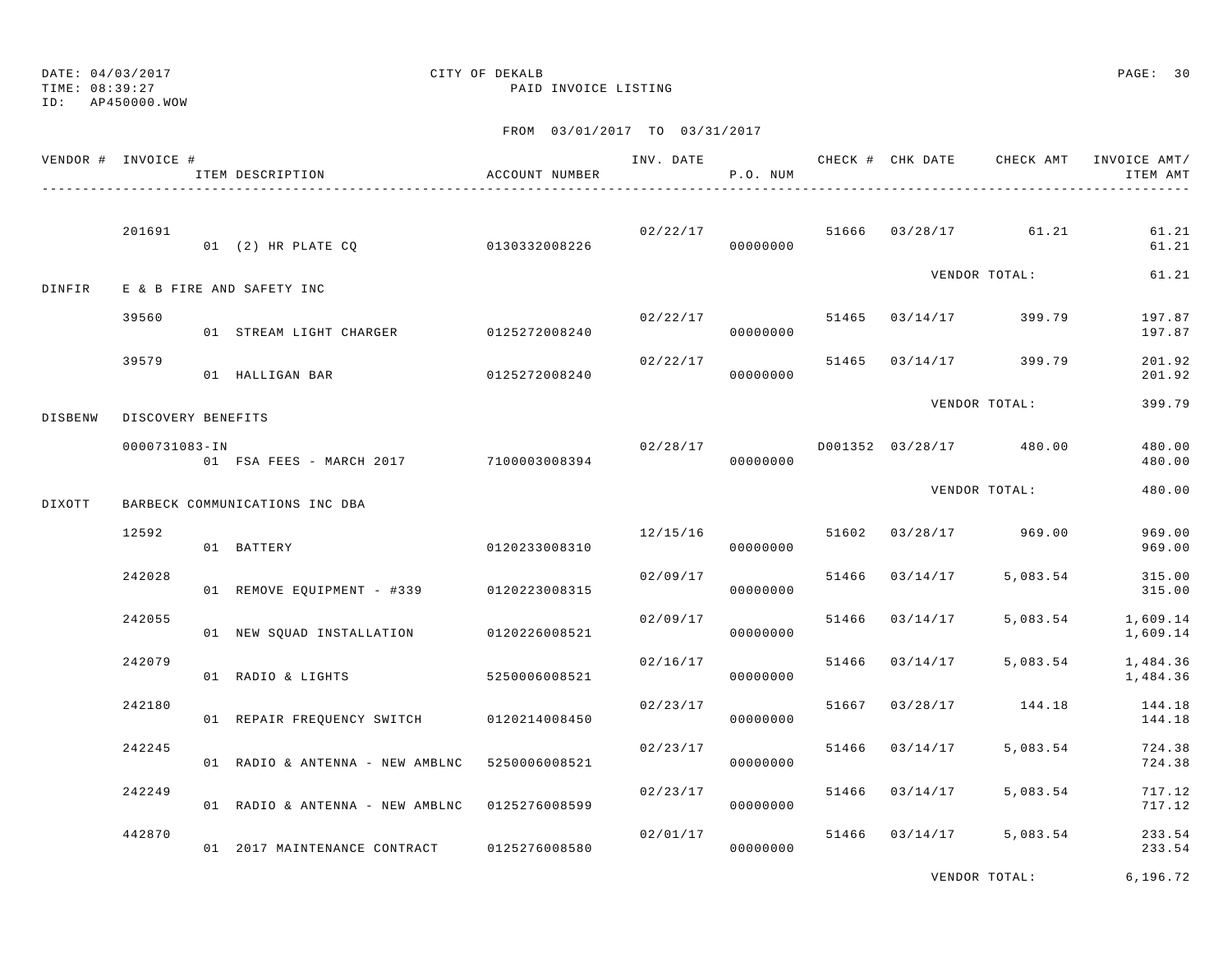TIME: 08:39:27 PAID INVOICE LISTING

ID: AP450000.WOW

| VENDOR # INVOICE # |                   | ITEM DESCRIPTION                                | ACCOUNT NUMBER |          | P.O. NUM |  |                                  | INV. DATE 6 CHECK # CHK DATE CHECK AMT INVOICE AMT/<br>ITEM AMT |
|--------------------|-------------------|-------------------------------------------------|----------------|----------|----------|--|----------------------------------|-----------------------------------------------------------------|
| DOHLAW             |                   | THE DOHERTY LAW FIRM                            |                |          |          |  |                                  |                                                                 |
|                    | 03012017          | 01 CORNERSTONE DEKALB INCENTIVE 1300006508639   |                | 03/01/17 |          |  |                                  | 1097 03/28/17 102,118.49 102,118.49<br>102,118.49               |
| <b>DURDOR</b>      | DOROTHY DURR      |                                                 |                |          |          |  |                                  | VENDOR TOTAL: 102,118.49                                        |
|                    | 03012017          | 01 TAX REBATE PROG JAN-DEC 2016 6000004008481   |                | 03/01/17 | 00000000 |  | 51414 03/14/17 50.11             | 50.11<br>50.11                                                  |
| ECKGRE             |                   | ECKERT'S GREENHOUSE INC                         |                |          |          |  | VENDOR TOTAL:                    | 50.11                                                           |
|                    | $10 - 16238$      | 01 WICKING STRIP 0130334008497                  |                |          | 00000000 |  | $02/28/17$ 51668 03/28/17 26.33  | 26.33<br>26.33                                                  |
| EDWHIN             |                   | EDWARD HINES JR VA HOSPITAL                     |                |          |          |  | VENDOR TOTAL:                    | 26.33                                                           |
|                    | 02032016          | 01 AMBULANCE FEE REIMB. 160471   0100000063423  |                | 02/03/16 | 00000000 |  | 51603 03/28/17 295.58            | 295.58<br>295.58                                                |
| ELDCAR             |                   | ELDER CARE SERVICES OF                          |                |          |          |  | VENDOR TOTAL:                    | 295.58                                                          |
|                    | 03072017          | 01 CDBG GRANT PAYMENT Q1, Q2, Q3 1900003008307  |                | 03/07/17 | 00000000 |  | 51405 03/10/17 2,530.50          | 2,530.50<br>2,530.50                                            |
| FARFLE             | SYNCHRONY BANK    |                                                 |                |          |          |  | VENDOR TOTAL:                    | 2,530.50                                                        |
|                    | 12312016          | 01 BUILDING MECH SYS PARTS 6500002008210        |                |          | 00000000 |  | $12/31/16$ 51590 03/27/17 100.10 | 100.10<br>100.10                                                |
| FAUDON             | DONALD FAULHABER  |                                                 |                |          |          |  | VENDOR TOTAL:                    | 100.10                                                          |
|                    | 03082017          | 01 MILEAGE REIMB. 0125273008345                 |                | 03/08/17 | 00000000 |  | D001357 03/28/17 22.47           | 22.47<br>22.47                                                  |
| FEDEX              | FEDEX             |                                                 |                |          |          |  | VENDOR TOTAL:                    | 22.47                                                           |
|                    | $5 - 657 - 55189$ | 01 FY16/17 IDOT INV/FY17 DOAP10-C 0910003008305 |                |          | 00000000 |  | 12/28/16 51604 03/28/17 45.32    | 45.32<br>25.75                                                  |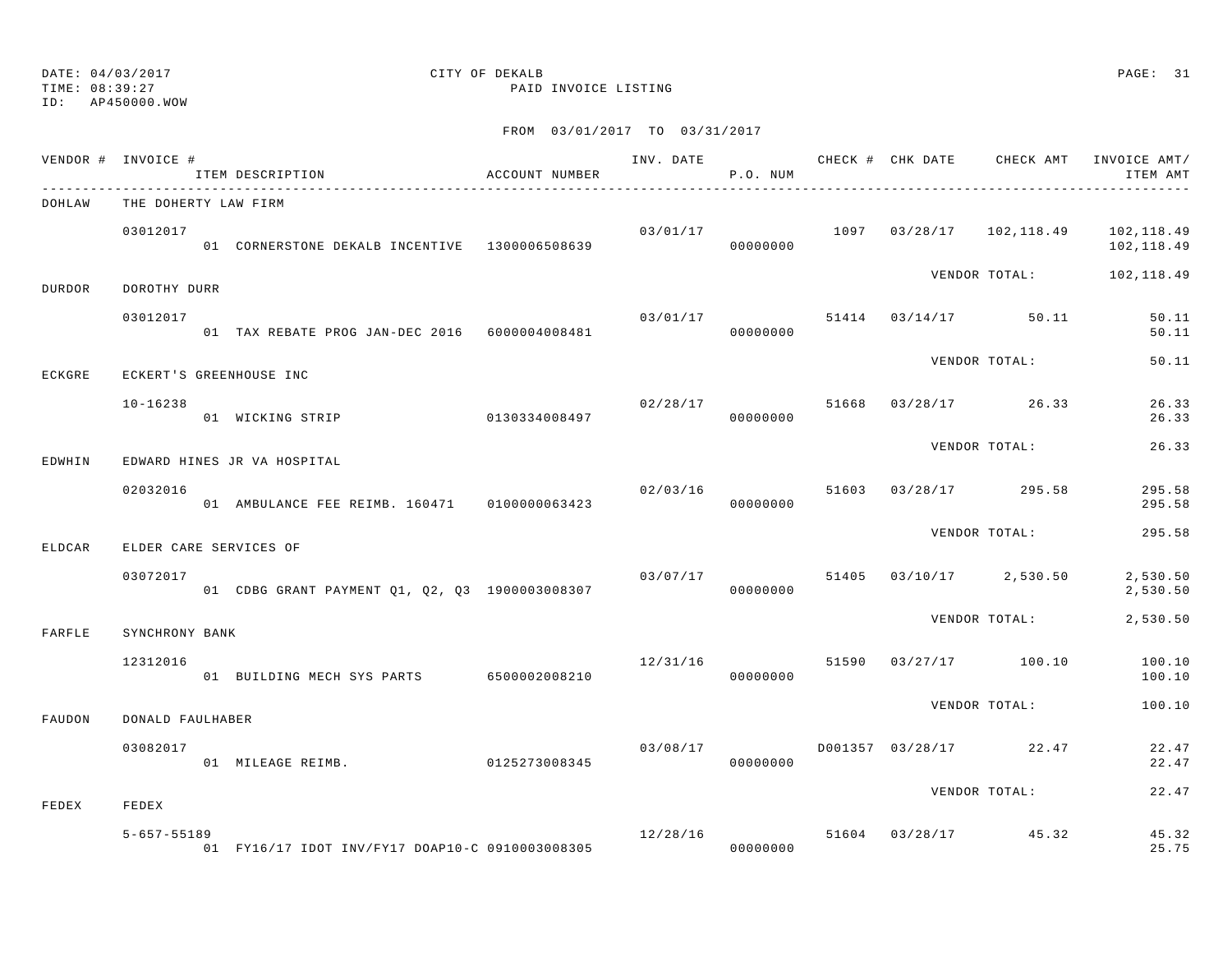TIME: 08:39:27 PAID INVOICE LISTING

ID: AP450000.WOW

|        | VENDOR # INVOICE #   | ITEM DESCRIPTION                                                                                   | ACCOUNT NUMBER            |                                | P.O. NUM             |  |                       | INV. DATE 6 CHECK # CHK DATE CHECK AMT INVOICE AMT/<br>ITEM AMT          |
|--------|----------------------|----------------------------------------------------------------------------------------------------|---------------------------|--------------------------------|----------------------|--|-----------------------|--------------------------------------------------------------------------|
|        | 5-657-55189          | 02 FY16/17 IDOT INV/FY17 DOAP10-C 0920003008305<br>03 FY16/17 IDOT INV/FY17 DOAP10-C 0920003008305 |                           | 12/28/16                       | 00000000<br>00000000 |  | 51604 03/28/17 45.32  | 45.32<br>12.72<br>6.85                                                   |
|        | $5 - 715 - 35204$    | 0116103008305<br>01 FREIGHT                                                                        |                           | 02/22/17                       | 00000000             |  | 51669 03/28/17 51.11  | 27.61<br>27.61                                                           |
|        | 5-715-53588          | 01 IDOT FY17 INVOICES FREIGHT 0910003008305                                                        |                           | 02/22/17                       | 00000000             |  | 51669 03/28/17 51.11  | 23.50<br>23.50                                                           |
| FERENT |                      | FERGUSON ENTERPRISES INC.                                                                          |                           |                                |                      |  | VENDOR TOTAL:         | 96.43                                                                    |
|        | 0230756              | 01 5 HYD MARKER                                                                                    | 6000002008295             | 02/07/17                       | 00000000             |  | 51467 03/14/17 586.80 | 586.80<br>586.80                                                         |
|        | 0232209              | $01$ 2 LB PIPE                                                                                     | $6000002008219$ 000000000 | 02/28/17                       |                      |  | 51670 03/28/17 7.78   | 7.78<br>7.78                                                             |
| FILCOR |                      | FILTRATION CORPORATION OF AMER                                                                     |                           |                                |                      |  | VENDOR TOTAL:         | 594.58                                                                   |
|        | 00080087             | 01 (2) PROOF SWITCH ASSEMBLY 6500003008311                                                         |                           | 03/08/17                       | 00000000             |  | 51671 03/28/17 349.69 | 349.69<br>349.69                                                         |
| FINELE | FINNEY'S ELECTRIC    |                                                                                                    |                           |                                |                      |  | VENDOR TOTAL:         | 349.69                                                                   |
|        | 20873                | 01 AIRPORT MAINTENANCE-FUEL FARM 6500003008311                                                     |                           | 02/03/17                       | 00000000             |  | 51468 03/14/17 115.00 | 115.00<br>115.00                                                         |
| FIRCHI | ILLINOIS FIRE CHIEFS |                                                                                                    |                           |                                |                      |  | VENDOR TOTAL:         | 115.00                                                                   |
|        | $17 - 2169$          | 01 2017 IFCA MEMBERSHIPS 0125273008375                                                             |                           | 02/01/17 51469 03/14/17 600.00 | 00000000             |  |                       | 600.00<br>600.00                                                         |
| FIRROC | FIRST ROCKFORD GROUP |                                                                                                    |                           |                                |                      |  | VENDOR TOTAL:         | 600.00                                                                   |
|        | 03012017             | 01 ULTA PYMT SEP - DEC 2016 0135004008430<br>02 ULTA PYMT SEP - DEC 2016 0100000053358             |                           |                                | 00000000<br>00000000 |  |                       | $03/01/17$ 51605 $03/28/17$ 14,111.51 14,111.51<br>12,933.83<br>1,177.68 |
| FIRSOF | FIREHOUSE SOFTWARE   |                                                                                                    |                           |                                |                      |  | VENDOR TOTAL:         | 14,111.51                                                                |
|        | 1347820              |                                                                                                    |                           |                                |                      |  |                       | $02/14/17$ $51672$ $03/28/17$ $1,000.00$ $1,000.00$                      |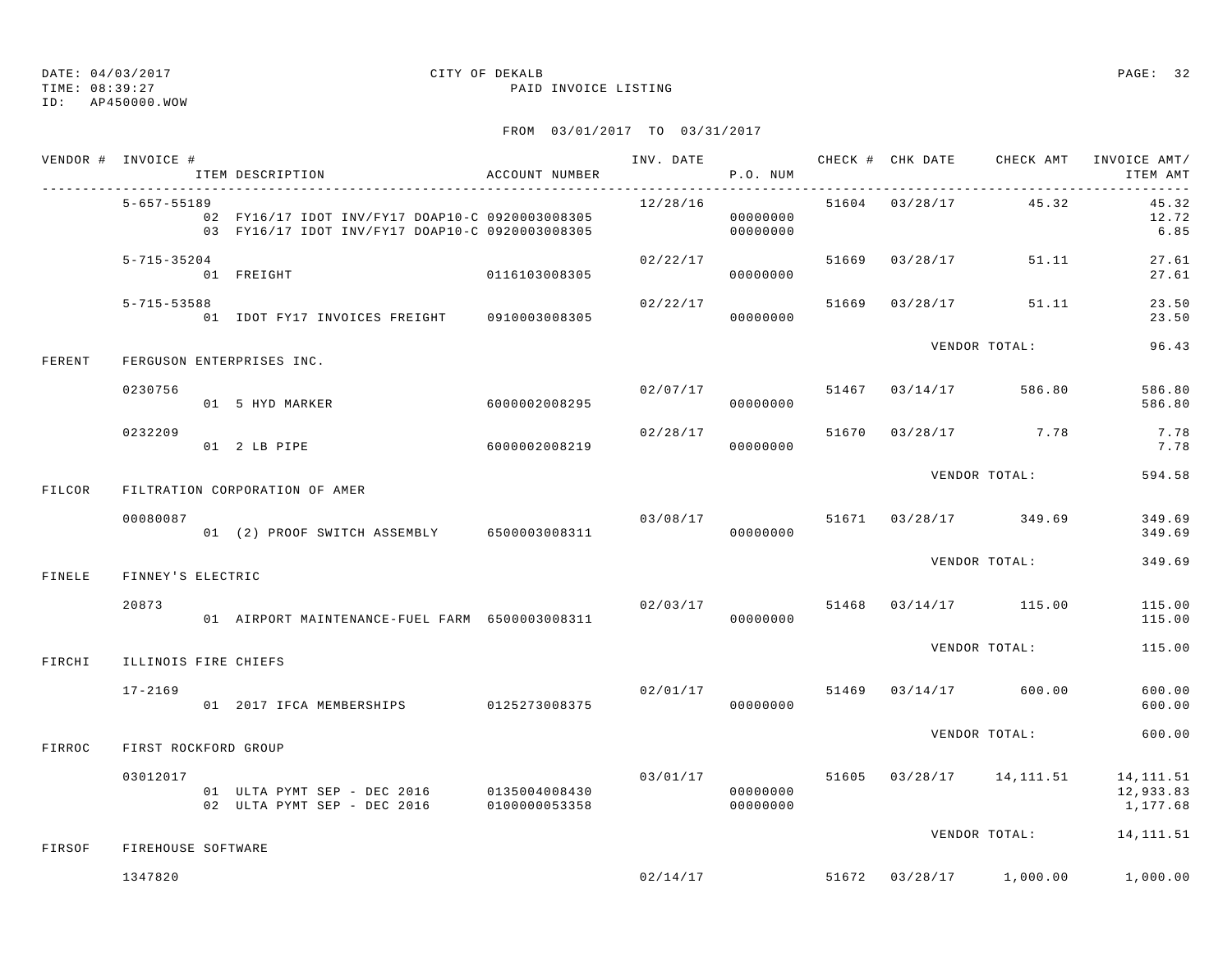TIME: 08:39:27 PAID INVOICE LISTING

ID: AP450000.WOW

|        | VENDOR # INVOICE # | ITEM DESCRIPTION                                      | ACCOUNT NUMBER                                  |                      | P.O. NUM                         |                |                           | INV. DATE 6 CHECK # CHK DATE CHECK AMT INVOICE AMT/<br>ITEM AMT |
|--------|--------------------|-------------------------------------------------------|-------------------------------------------------|----------------------|----------------------------------|----------------|---------------------------|-----------------------------------------------------------------|
|        | 1347820            | 01 IFC2015 CODES 0125273008375                        |                                                 | 02/14/17<br>00000000 |                                  |                | 51672 03/28/17 1,000.00   | 1,000.00<br>1,000.00                                            |
| FIRSUP |                    | FIREGROUND SUPPLY, INC.                               |                                                 |                      |                                  |                | VENDOR TOTAL:             | 1,000.00                                                        |
|        | 16600              | 01 PROMOTION UNIFORMS                                 | 0125272008270                                   | 12/05/16             | 00000000                         |                | 51557 03/14/17 352.43     | 352.43<br>352.43                                                |
|        | 16842              | 01 NEW HIRE UNIFORMS                                  | 0125272008240                                   | 02/22/17             | 00000000                         | 51470 03/14/17 | 254.00                    | 254.00<br>254.00                                                |
|        | 16873              | 01 UNIFORMS                                           | 0125272008240                                   | 03/02/17             | 00000000                         |                | 51673 03/28/17 285.70     | 285.70<br>285.70                                                |
| FLEPRI | FLEETPRIDE, INC    |                                                       |                                                 |                      |                                  |                | VENDOR TOTAL:             | 892.13                                                          |
|        | 82798197           | 01 ROTOR, BRAKE PADS<br>02 ASA CLEVIS KIT             | 0120222008226<br>0130332008226                  | 02/07/17             | 00000000<br>00000000             | 51471 03/14/17 | 572.76                    | 277.63<br>199.99<br>77.64                                       |
|        | 82959731           | 01 STOCK PARTS                                        | 0120222008226                                   | 02/14/17             | 00000000                         | 51674 03/28/17 | 740.85                    | 42.96<br>42.96                                                  |
|        | 83055276           | 01 CLAMPS, AIR FILTER                                 | 0130332008226                                   | 02/17/17             | 00000000                         | 51471 03/14/17 | 572.76                    | 175.33<br>175.33                                                |
|        | 83155730           | 01 BRAKE CHAMBER                                      | 0130332008226                                   | 02/23/17             | 00000000                         | 51471 03/14/17 | 572.76                    | 119.80<br>119.80                                                |
|        | 83296787           | 01 WIPER BLADES<br>02 WIPER BLADES<br>03 WIPER BLADES | 6000002008226<br>0130332008226<br>0120222008226 | 03/01/17             | 00000000<br>00000000<br>00000000 | 51674 03/28/17 | 740.85                    | 358.00<br>119.33<br>119.33<br>119.34                            |
|        | 83309905           | 01 FILTERS, LUBE, CARTRIDGES 0130332008226            |                                                 | 03/02/17             | 00000000                         | 51674 03/28/17 | 740.85                    | 277.31<br>277.31                                                |
|        | 83313360           | 01 FILTER, LUBE SPIN-ON, 0130332008226                |                                                 | 03/02/17             | 00000000                         |                | 51674 03/28/17 740.85     | 62.58<br>62.58                                                  |
| FLESAF |                    | THE TERRAMAR GROUP, INC.                              |                                                 |                      |                                  |                |                           | VENDOR TOTAL: 1,313.61                                          |
|        | 67286              |                                                       |                                                 | 02/09/17             |                                  |                | $51472$ 03/14/17 1,659.89 | 50.85                                                           |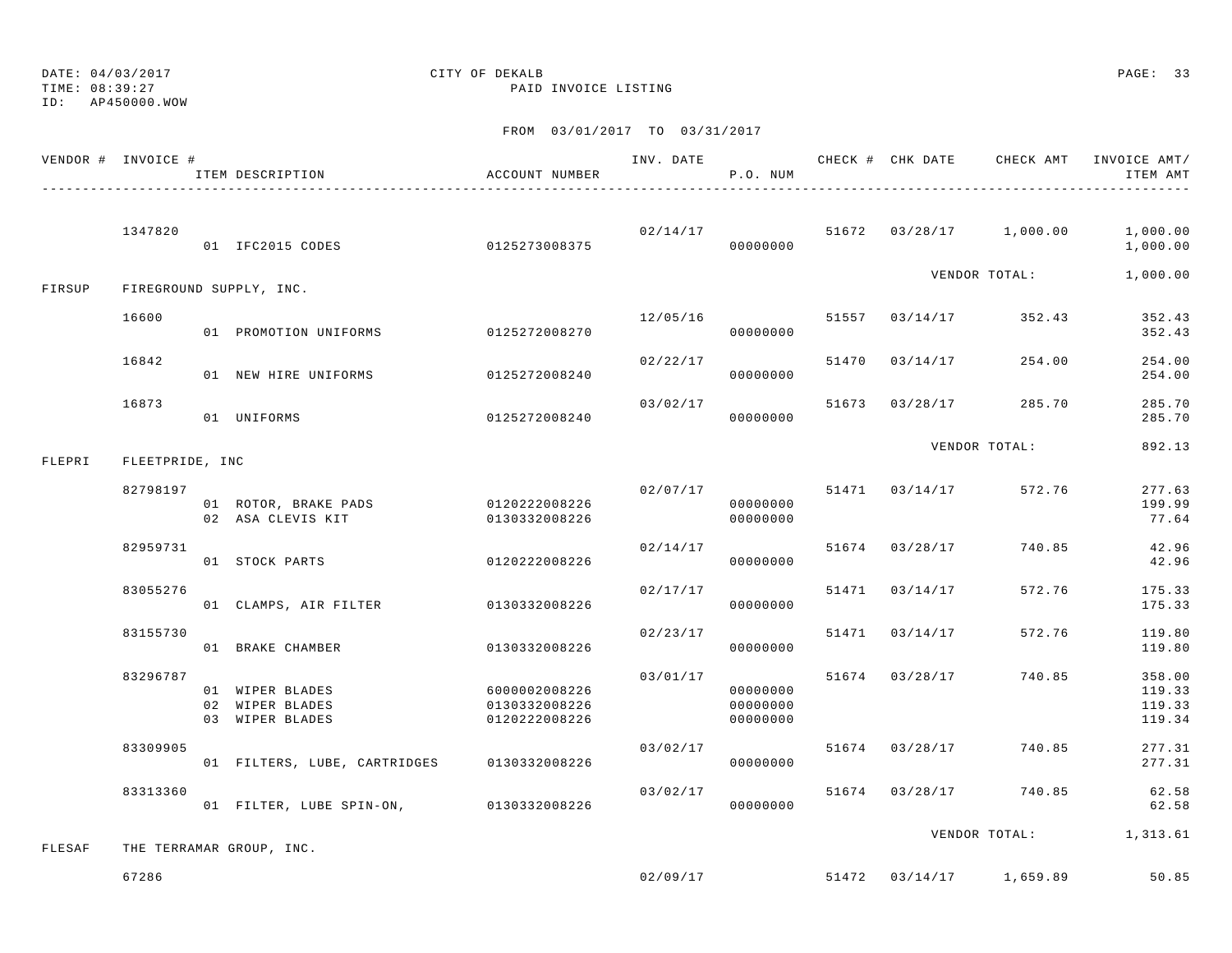ID: AP450000.WOW

### TIME: 08:39:27 PAID INVOICE LISTING

|        | VENDOR # INVOICE # | ITEM DESCRIPTION                                                                                                                                                                              | ACCOUNT NUMBER                                                                                     | INV. DATE | P.O. NUM                                                             |       |                | CHECK # CHK DATE CHECK AMT | INVOICE AMT/<br>ITEM AMT                                                                      |
|--------|--------------------|-----------------------------------------------------------------------------------------------------------------------------------------------------------------------------------------------|----------------------------------------------------------------------------------------------------|-----------|----------------------------------------------------------------------|-------|----------------|----------------------------|-----------------------------------------------------------------------------------------------|
|        |                    |                                                                                                                                                                                               |                                                                                                    |           |                                                                      |       |                |                            |                                                                                               |
|        | 67286              | 01 DASHBOARD COMPARTMENT 0125272008226                                                                                                                                                        |                                                                                                    | 02/09/17  | 00000000                                                             |       | 51472 03/14/17 | 1,659.89                   | 50.85<br>50.85                                                                                |
|        | 67361              | 01 LIGHT FLASHERS                                                                                                                                                                             | 5250006008521                                                                                      | 02/21/17  | 00000000                                                             |       |                |                            | 51472 03/14/17 1,659.89 1,609.04<br>1,609.04                                                  |
|        | 67409              | 01 AMP/FUSES                                                                                                                                                                                  | 0125272008226                                                                                      | 03/03/17  | 00000000                                                             |       |                | 51675 03/28/17 246.76      | 157.26<br>157.26                                                                              |
|        | 67440              | 01 CHARGE GUARD                                                                                                                                                                               | 0125272008226                                                                                      | 03/05/17  | 00000000                                                             | 51675 | 03/28/17       | 246.76                     | 89.50<br>89.50                                                                                |
| FOSBRA | BRAD FOSTER        |                                                                                                                                                                                               |                                                                                                    |           |                                                                      |       |                |                            | VENDOR TOTAL: 1,906.65                                                                        |
|        |                    |                                                                                                                                                                                               |                                                                                                    |           |                                                                      |       |                |                            |                                                                                               |
|        | 03022017           | 01 WATER REFUND 1902187380-01 6000000063444                                                                                                                                                   |                                                                                                    |           | 03/02/17<br>00000000                                                 |       |                | 51676 03/28/17 87.01       | 87.01<br>87.01                                                                                |
| FOWHIL | HILLARY FOWLER     |                                                                                                                                                                                               |                                                                                                    |           |                                                                      |       |                | VENDOR TOTAL:              | 87.01                                                                                         |
|        |                    |                                                                                                                                                                                               |                                                                                                    |           |                                                                      |       |                |                            |                                                                                               |
|        | 02102017           | 01 TRAINING TRAVEL REIMB. 0120233008376                                                                                                                                                       |                                                                                                    | 02/10/17  | 00000000                                                             |       |                | D001358 03/28/17 22.96     | 22.96<br>22.96                                                                                |
|        |                    |                                                                                                                                                                                               |                                                                                                    |           |                                                                      |       |                | VENDOR TOTAL:              | 22.96                                                                                         |
| FRILAW | DEAN FRIEDERS DBA  |                                                                                                                                                                                               |                                                                                                    |           |                                                                      |       |                |                            |                                                                                               |
|        | 02012017           | 01 LEGAL SERVICES - JULY 2016<br>02 LEGAL SERVICES - JULY 2016<br>03 LEGAL SERVICES - JULY 2016<br>04 LEGAL SERVICES - JULY 2016<br>05 LEGAL SERVICES - JULY 2016<br>06 REIMB. RECORDING FEES | 7200003008366<br>6000003008366<br>0920003008366<br>0910003008366<br>0115153008349<br>0115153008366 | 02/01/17  | 00000000<br>00000000<br>00000000<br>00000000<br>00000000<br>00000000 |       |                | D001341 03/09/17 17,669.00 | 17,669.00<br>1,734.00<br>3,468.00<br>433.50<br>433.50<br>11,271.00<br>329.00                  |
|        | 03012017           | 01 LEGAL SERVICES - MARCH 2017<br>02 LEGAL SERVICES - MARCH 2017<br>03 LEGAL SERVICES - MARCH 2017<br>04 LEGAL SERVICES - MARCH 2017<br>05 LEGAL SERVICES - MARCH 2017                        | 7200003008366<br>6000003008366<br>0920003008366<br>0910003008366<br>0115153008349                  | 03/01/17  | 00000000<br>00000000<br>00000000<br>00000000<br>00000000             |       |                |                            | D001359 03/28/17 17,340.00 17,340.00<br>1,734.00<br>3,468.00<br>433.50<br>433.50<br>11,271.00 |
| FROCOM |                    | FRONTIER COMMUNICATIONS                                                                                                                                                                       |                                                                                                    |           |                                                                      |       |                | VENDOR TOTAL:              | 35,009.00                                                                                     |
|        | 03012017           |                                                                                                                                                                                               |                                                                                                    | 03/01/17  |                                                                      |       | 51677 03/28/17 | 4,381.74                   | 4,381.74                                                                                      |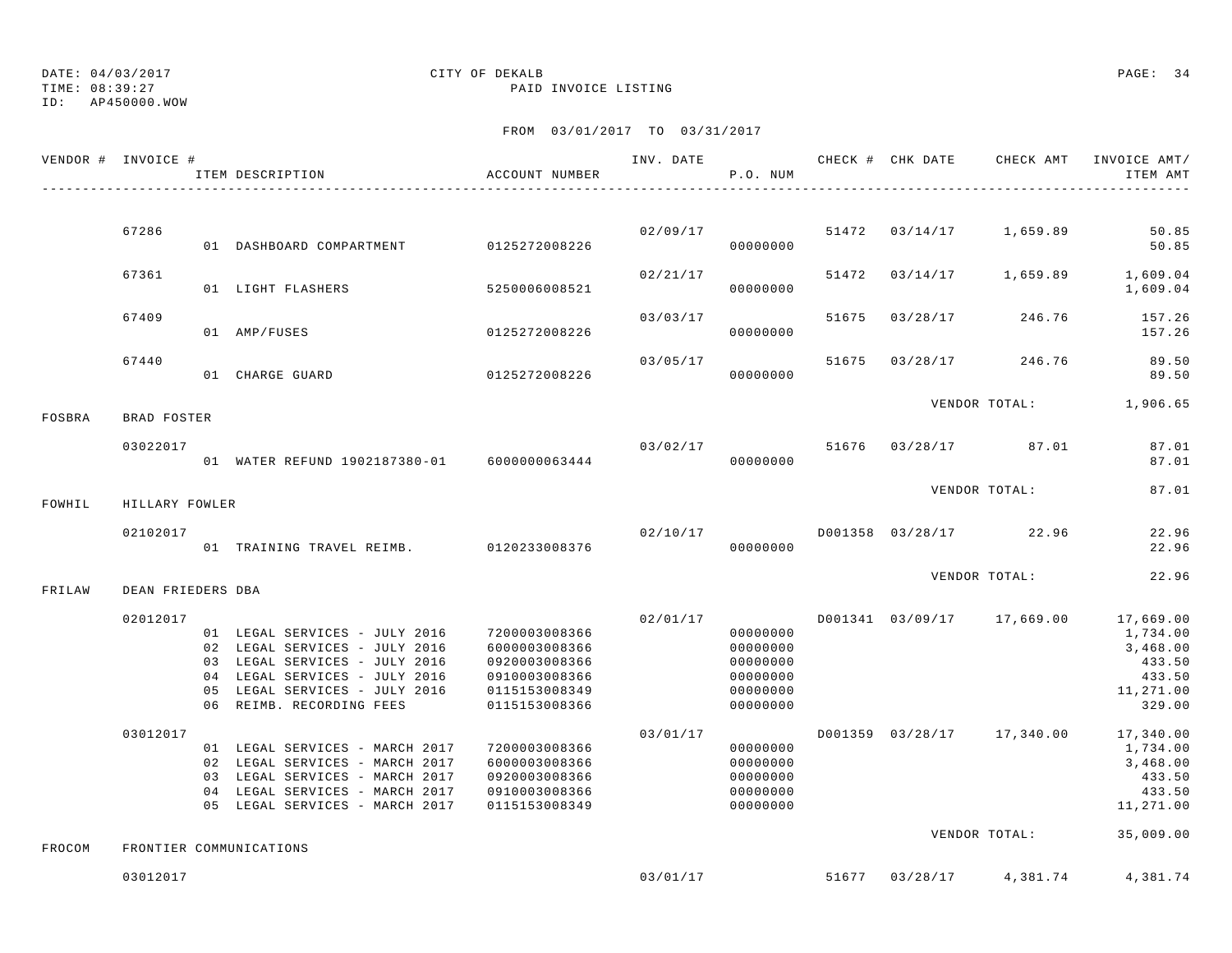### TIME: 08:39:27 PAID INVOICE LISTING

|         | VENDOR # INVOICE #       | ITEM DESCRIPTION                                 | ACCOUNT NUMBER |             | P.O. NUM |       |                       | ITEM AMT                                  |
|---------|--------------------------|--------------------------------------------------|----------------|-------------|----------|-------|-----------------------|-------------------------------------------|
|         |                          |                                                  |                |             |          |       |                       |                                           |
|         | 03012017                 | 01 LOCAL PHONE CHARGES - MAR 2017 0120213008337  |                | 03/01/17    | 00000000 |       |                       | 51677 03/28/17 4,381.74 4,381.74<br>61.47 |
|         |                          | 02 LOCAL PHONE CHARGES - MAR 2017 6500003008337  |                |             | 00000000 |       |                       | 122.94                                    |
|         |                          | 03 LOCAL PHONE CHARGES - MAR 2017 0120213008337  |                |             | 00000000 |       |                       | 81.57                                     |
|         |                          | 04 LOCAL PHONE CHARGES - MAR 2017 0117123008337  |                |             | 00000000 |       |                       | 517.55                                    |
|         |                          | 05 LOCAL PHONE CHARGES - MAR 2017 6500003008337  |                |             | 00000000 |       |                       | 621.84                                    |
|         |                          | 06 LOCAL PHONE CHARGES - MAR 2017 0117123008337  |                |             | 00000000 |       |                       | 58.39                                     |
|         |                          | 07 LOCAL PHONE CHARGES - MAR 2017 0120213008337  |                |             | 00000000 |       |                       | 44.93                                     |
|         |                          | 08 LOCAL PHONE CHARGES - MAR 2017 0117123008337  |                |             | 00000000 |       |                       | 44.93                                     |
|         |                          | 09 LOCAL PHONE CHARGES - MAR 2017 6000003008337  |                |             | 00000000 |       |                       | 77.56                                     |
|         |                          | 10 LOCAL PHONE CHARGES - MAR 2017 0130313008337  |                |             | 00000000 |       |                       | 188.62                                    |
|         |                          | 11 LOCAL PHONE CHARGES - MAR 2017 0120213008337  |                |             | 00000000 |       |                       | 973.75                                    |
|         |                          | 12 LOCAL PHONE CHARGES - MAR 2017 0125263008337  |                |             | 00000000 |       |                       | 540.37                                    |
|         |                          | 13 LOCAL PHONE CHARGES - MAR 2017 0117123008337  |                | $000000000$ | 00000000 |       |                       | 972.80                                    |
|         |                          | 14 LOCAL PHONE CHARGES - MAR 2017 6500003008337  |                |             |          |       |                       | 75.02                                     |
| FSI     | FILTER SERVICES INC.     |                                                  |                |             |          |       |                       | VENDOR TOTAL: 4,381.74                    |
|         |                          |                                                  |                |             |          |       |                       |                                           |
|         | INV154462-86             |                                                  |                |             | 03/10/17 |       | 51473 03/14/17 420.00 | 50.00                                     |
|         |                          | 01 AIR FILTER HANDLERS 0130333008311             |                |             | 00000000 |       |                       | 50.00                                     |
|         |                          |                                                  |                |             |          |       |                       |                                           |
|         | INV154463-43             |                                                  |                | 02/08/17    |          | 51473 | 03/14/17 420.00       | 210.00                                    |
|         |                          | 01 AIR HANDLER FILTERS 0130323008311             |                |             | 00000000 |       |                       | 210.00                                    |
|         | INV154464-43             |                                                  |                | 03/10/17    |          | 51473 | $03/14/17$ 420.00     | 45.00                                     |
|         |                          | 01 AIR HANDLER FILTERS 0130323008311             |                |             | 00000000 |       |                       | 45.00                                     |
|         |                          |                                                  |                |             |          |       |                       |                                           |
|         | INV154465-43             |                                                  |                | 03/10/17    |          |       | 51473 03/14/17 420.00 | 55.00                                     |
|         |                          | 01 AIR FILTER HANDLERS 0130323008311             |                |             | 00000000 |       |                       | 55.00                                     |
|         |                          |                                                  |                |             |          |       |                       |                                           |
|         | INV154466-43             | 02/08/17<br>01 AIR FILTER HANDLERS 6000002008210 |                | 02/08/17    |          |       | 51473 03/14/17 420.00 | 60.00                                     |
|         |                          |                                                  |                |             | 00000000 |       |                       | 60.00                                     |
|         |                          |                                                  |                |             |          |       | VENDOR TOTAL:         | 420.00                                    |
| FULLCOM | FULL COMPASS SYSTEMS LTD |                                                  |                |             |          |       |                       |                                           |
|         | INC00342339              |                                                  |                | 01/30/17    |          |       | 51474 03/14/17 72.18  | 72.18                                     |
|         |                          | 01 EARPAD, EARPHONES 0117122008285               |                |             | 00000000 |       |                       | 72.18                                     |
|         |                          |                                                  |                |             |          |       |                       |                                           |
|         | INC00351977              |                                                  |                | 02/13/17    |          |       | 51678 03/28/17 179.14 | 142.77                                    |
|         |                          | <br>01 LINE LEVEL SPLITTER 0117122008285         |                |             | 00000000 |       |                       | 142.77                                    |
|         |                          |                                                  |                |             |          |       |                       |                                           |
|         | INC00362127              |                                                  |                | 02/28/17    |          | 51678 | 03/28/17 179.14       | 36.37                                     |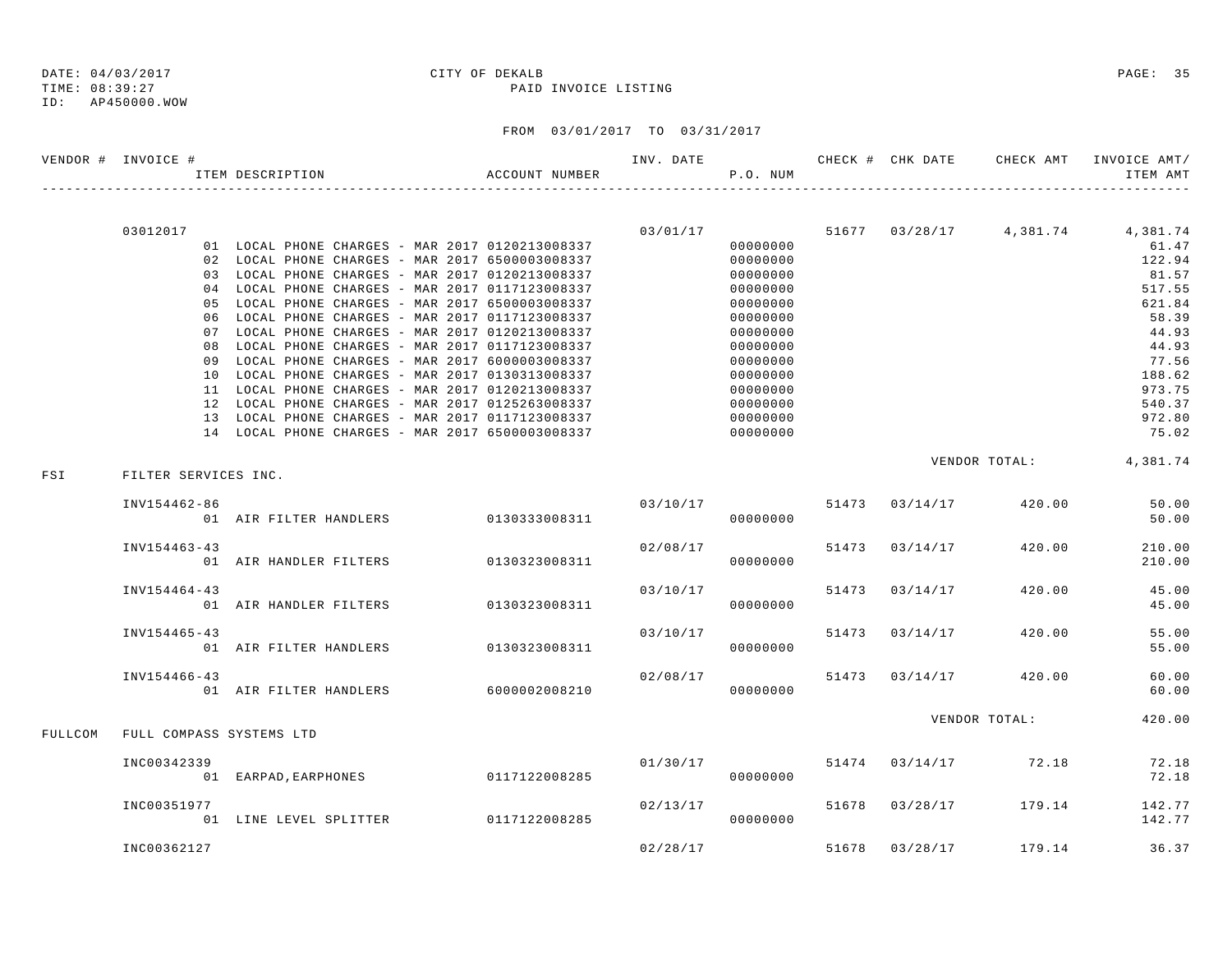DATE: 04/03/2017 CITY OF DEKALB PAGE: 36 TIME: 08:39:27 PAID INVOICE LISTING

ID: AP450000.WOW

|        | VENDOR # INVOICE #     | ITEM DESCRIPTION<br>---------------------------------              | ACCOUNT NUMBER |                                          | P.O. NUM |  |                                         | INV. DATE 6 CHECK # CHK DATE CHECK AMT INVOICE AMT/<br>ITEM AMT |
|--------|------------------------|--------------------------------------------------------------------|----------------|------------------------------------------|----------|--|-----------------------------------------|-----------------------------------------------------------------|
|        | INC00362127            | 0117122008285<br>01 WALL PLAQUE                                    |                |                                          | 00000000 |  | $02/28/17$ 51678 03/28/17 179.14        | 36.37<br>36.37                                                  |
| FUNSUS | SUSAN FUNK             |                                                                    |                |                                          |          |  | VENDOR TOTAL:                           | 251.32                                                          |
|        | 03012017               | 01 TAX REBATE PROG JAN-DEC 2016 6000004008481                      |                |                                          | 00000000 |  | $03/01/17$ 51415 $03/14/17$ 8.22        | 8.22<br>8.22                                                    |
| GADDAR | DARREN GADDIS          |                                                                    |                |                                          |          |  | VENDOR TOTAL:                           | 8.22                                                            |
|        | 03012017               |                                                                    |                |                                          |          |  | $03/01/17$ 51416 $03/14/17$ 33.58       | 33.58<br>33.58                                                  |
| GANTEC | GANTEC                 |                                                                    |                |                                          |          |  | VENDOR TOTAL:                           | 33.58                                                           |
|        | 03242017               | 01 (6) CUBICLE WORKSTATIONS - FIN 0117116008510 000000000 00000000 |                | $03/24/17$ 51582 03/24/17 600.00         |          |  |                                         | 600.00<br>600.00                                                |
| GARALI | ALICIA GARCIA          |                                                                    |                |                                          |          |  | VENDOR TOTAL:                           | 600.00                                                          |
|        | 03012017               | 01 TAX REBATE PROG JAN-DEC 2016 6000004008481                      |                |                                          | 00000000 |  | $03/01/17$ 51417 03/14/17 40.69         | 40.69<br>40.69                                                  |
| GATAAR | AARON GATES            |                                                                    |                |                                          |          |  | VENDOR TOTAL:                           | 40.69                                                           |
|        | 02152017               | 01 REIMB. K9 DOG FOOD 0120222008242                                |                | $02/15/17$ $D001342$ $03/14/17$ $115.98$ | 00000000 |  |                                         | 115.98<br>115.98                                                |
| GDICOM | GDI COMMUNICATIONS LLC |                                                                    |                |                                          |          |  | VENDOR TOTAL:                           | 115.98                                                          |
|        | 15237                  | 01 MODEM, MANUALS                                                  | 0130332008230  |                                          | 00000000 |  | $02/02/17$ 51679 03/28/17 156.00        | 522.00<br>522.00                                                |
|        | 801240                 | 01 RETURNED ITEM 0130332008230                                     |                | 03/03/17                                 | 00000000 |  | 51679 03/28/17 156.00                   | $-366.00$<br>$-366.00$                                          |
| GENFUN | GENERAL FUND           |                                                                    |                |                                          |          |  | VENDOR TOTAL:                           | 156.00                                                          |
|        | 03072017               |                                                                    |                |                                          |          |  | $0.3/0.7/1.7$ 51406 $0.3/10/1.7$ 562.60 | 562.60                                                          |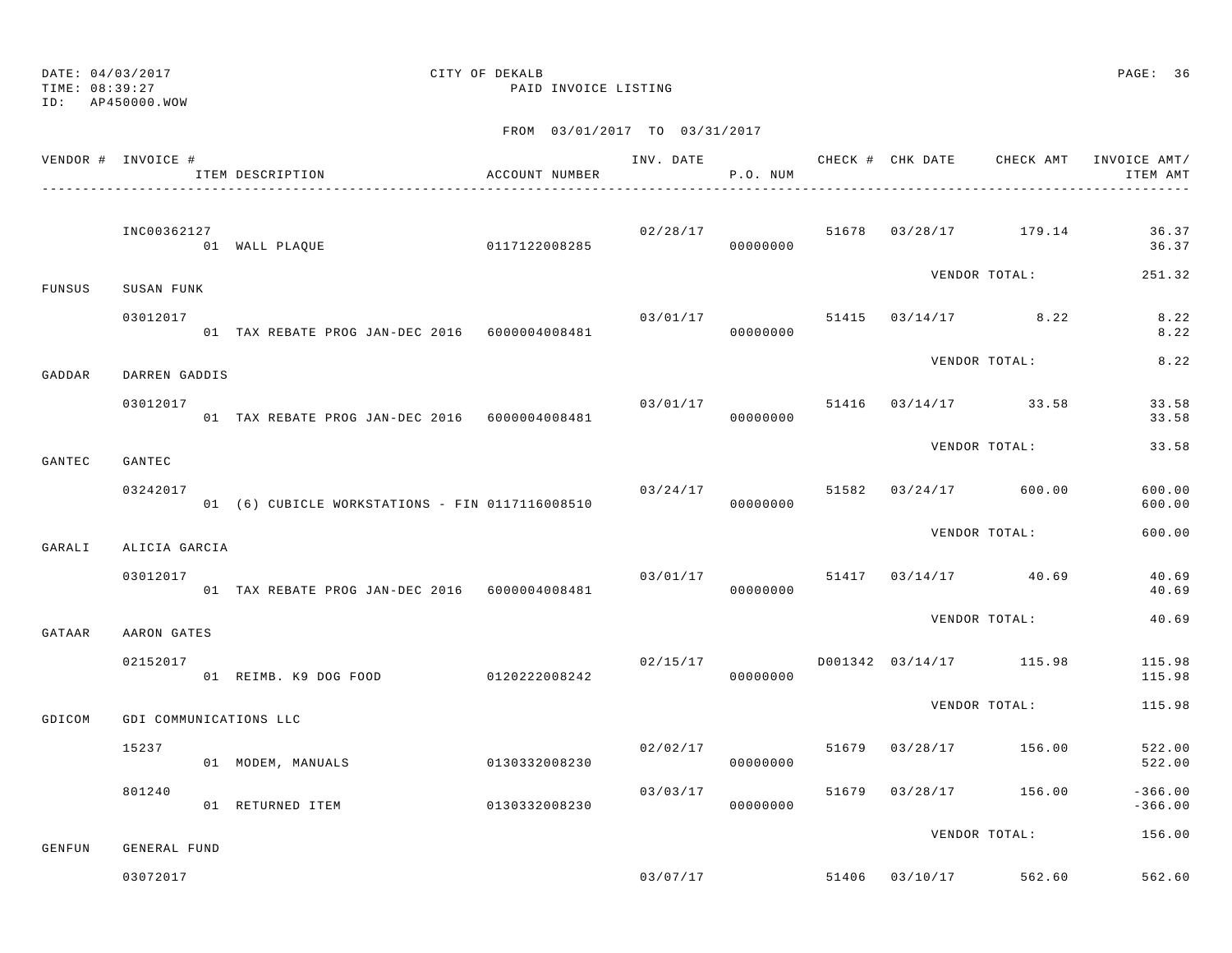TIME: 08:39:27 PAID INVOICE LISTING

ID: AP450000.WOW

|        | VENDOR # INVOICE #     | ITEM DESCRIPTION                             | ACCOUNT NUMBER |                                    | P.O. NUM |                | INV. DATE 6 . CHECK # CHK DATE 6 . CHECK AMT INVOICE AMT | ITEM AMT             |
|--------|------------------------|----------------------------------------------|----------------|------------------------------------|----------|----------------|----------------------------------------------------------|----------------------|
|        |                        |                                              |                |                                    |          |                |                                                          |                      |
|        | 03072017               | 01 AUDIT FY16.5 REIMB. 1900003008342         |                | 03/07/17                           | 00000000 |                | 51406 03/10/17 562.60                                    | 562.60<br>562.60     |
|        | 03072017A              | 01 REIMB. SALARY 10/1-12/31/16 1900009009001 |                | 03/07/17                           | 00000000 |                | 51407 03/10/17 4,841.96                                  | 4,841.96<br>4,841.96 |
| GLICAM |                        | THE GLIDDEN CAMPUS FLORIST                   |                |                                    |          |                | VENDOR TOTAL:                                            | 5,404.56             |
|        | 012445                 | 01 SYMPATHY ARRANGEMENT 0115152008294        |                |                                    | 00000000 |                | $02/28/17$ 51680 03/28/17 80.90                          | 80.90<br>80.90       |
| GLOPRO |                        | GLOCK PROFESSIONAL, INC,                     |                |                                    |          |                | VENDOR TOTAL:                                            | 80.90                |
|        | TRP/100093588          | 01 ARMORER'S COURSE(3) 0120223008376         |                | $02/21/17$ 51475 $03/14/17$ 750.00 | 00000000 |                |                                                          | 750.00<br>750.00     |
| GORHAR | GORDON'S HARDWARE LLC. |                                              |                |                                    |          |                | VENDOR TOTAL:                                            | 750.00               |
|        | 837654                 | 01 VEHICLE MAINTENANCE PARTS 6500002008226   |                | 05/18/16                           | 00000000 |                | 51591 03/27/17 33.81                                     | 11.04<br>11.04       |
|        | 844837                 | 01 METER BOLTS                               | 6000002008232  | 10/28/16                           | 00000000 | 51558 03/14/17 | 27.99                                                    | 27.99<br>27.99       |
|        | 845636                 | 01 BUILDING SUPPLIES                         | 6500002008219  | 11/16/16                           | 00000000 |                | 51591 03/27/17 33.81                                     | 22.77<br>22.77       |
|        | 848819                 | 01 SIGN REPAIR                               | 0130332008231  | 02/08/17                           | 00000000 | 51477 03/14/17 | 511.38                                                   | 53.47<br>53.47       |
|        | 848877                 | 01 LIGHT REPAIR                              | 0125272008210  | 02/09/17                           | 00000000 | 51477 03/14/17 | 511.38                                                   | 2.28<br>2.28         |
|        | 848893                 | 01 SCREWS/CLAMPS                             | 0117122008295  | 02/09/17                           | 00000000 | 51477 03/14/17 | 511.38                                                   | 21.72<br>21.72       |
|        | 848906                 | 01 MOPS                                      | 6000002008291  | 02/10/17                           | 00000000 | 51477 03/14/17 | 511.38                                                   | 19.78<br>19.78       |
|        | 848998                 | 01 SPRAY PAINT                               | 6000002008219  | 02/13/17                           | 00000000 | 51477 03/14/17 | 511.38                                                   | 39.93<br>39.93       |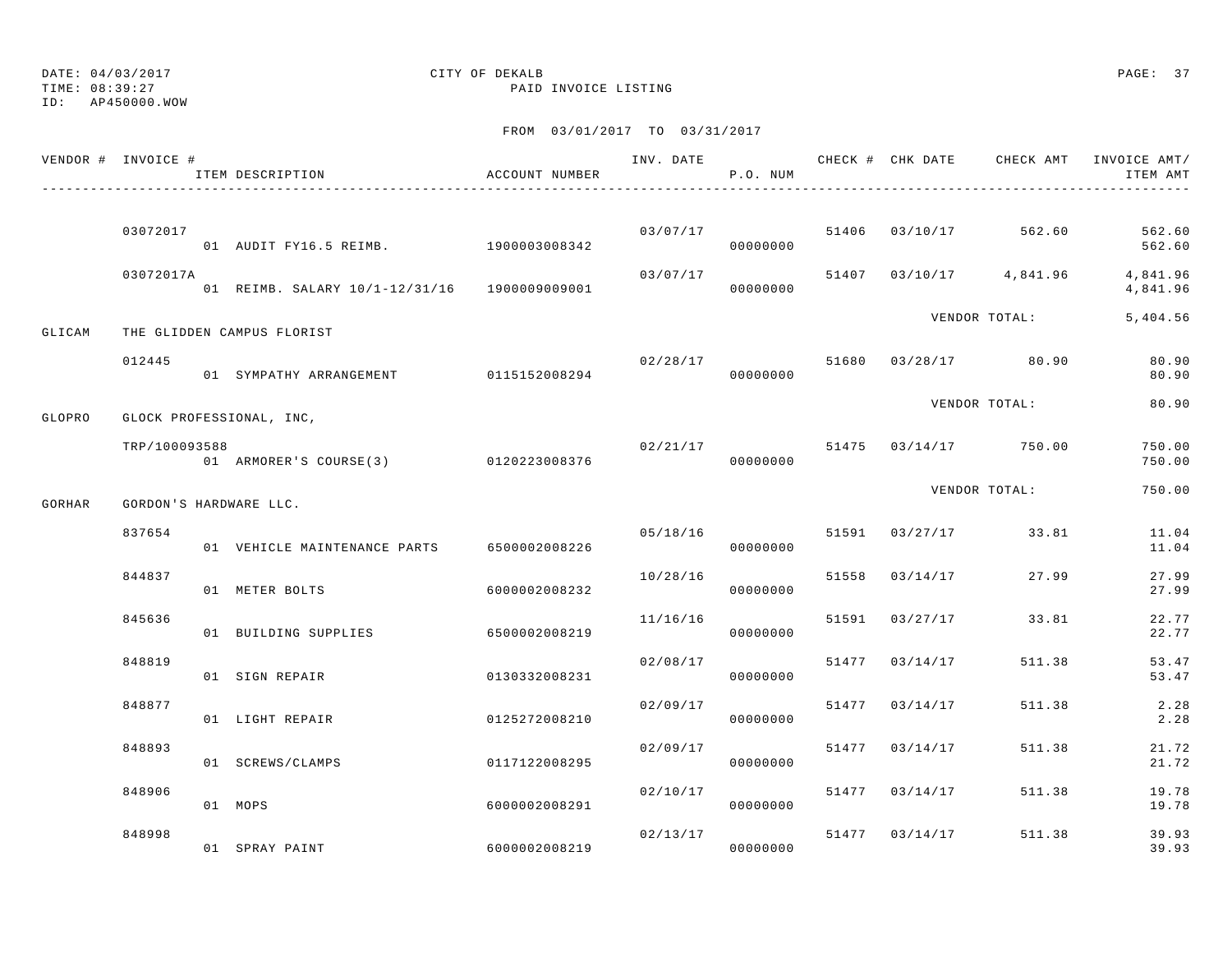TIME: 08:39:27 PAID INVOICE LISTING

ID: AP450000.WOW

| VENDOR # INVOICE # | ITEM DESCRIPTION               | ACCOUNT NUMBER | INV. DATE | P.O. NUM |       | CHECK # CHK DATE | CHECK AMT | INVOICE AMT/<br>ITEM AMT |
|--------------------|--------------------------------|----------------|-----------|----------|-------|------------------|-----------|--------------------------|
| 849014             | 01 METER BOLTS                 | 6000002008232  | 02/13/17  | 00000000 |       | 51477 03/14/17   | 511.38    | 32.28<br>32.28           |
| 849016             | 01 FORSTNER BIT                | 0125272008210  | 02/13/17  | 00000000 | 51477 | 03/14/17         | 511.38    | 9.49<br>9.49             |
| 849020             | 01 OUTLET COVERS               | 0130322008219  | 02/13/17  | 00000000 | 51477 | 03/14/17         | 511.38    | 2.86<br>2.86             |
| 849028             | 01 FLEX CONNECTOR              | 0130332008230  | 02/14/17  | 00000000 | 51477 | 03/14/17         | 511.38    | 1.79<br>1.79             |
| 849044             | 01 OLD SHOWER PLUG             | 0130322008219  | 02/14/17  | 00000000 | 51477 | 03/14/17         | 511.38    | 12.98<br>12.98           |
| 849046             | 01 FASTENERS                   | 0125272008210  | 02/14/17  | 00000000 | 51477 | 03/14/17         | 511.38    | 3.71<br>3.71             |
| 849062             | 01 BOILER DRAIN REPAIR         | 0130322008210  | 02/14/17  | 00000000 | 51477 | 03/14/17         | 511.38    | 0.35<br>0.35             |
| 849067             | 03 TRASH CAN REPAIR            | 0130332008228  | 02/14/17  | 00000000 | 51477 | 03/14/17         | 511.38    | 48.99<br>48.99           |
| 849088             | 01 TOOLS                       | 0125272008226  | 02/15/17  | 00000000 | 51477 | 03/14/17         | 511.38    | 7.07<br>7.07             |
| 849122             | 01 PAINTING MATERIALS          | 0130322008219  | 02/16/17  | 00000000 | 51477 | 03/14/17         | 511.38    | 25.93<br>25.93           |
| 849152             | 01 FLASHLIGHT/GLOVES/NUTDRIVER | 0130332008295  | 02/16/17  | 00000000 | 51477 | 03/14/17         | 511.38    | 101.44<br>101.44         |
| 849158             | 01 VISE GRIPS                  | 0130332008295  | 02/16/17  | 00000000 | 51477 | 03/14/17         | 511.38    | 13.99<br>13.99           |
| 849168             | 01 AIR VENT REPAIR             | 0130332008295  | 02/17/17  | 00000000 | 51477 | 03/14/17         | 511.38    | 15.16<br>15.16           |
| 849300             | 01 UNION WASHER                | 6000002008232  | 02/21/17  | 00000000 | 51477 | 03/14/17         | 511.38    | 0.69<br>0.69             |
| 849316             | 01 MONITOR MOUNT               | 0125272008226  | 02/21/17  | 00000000 | 51477 | 03/14/17         | 511.38    | 0.52<br>0.52             |
| 849324             |                                |                | 02/21/17  |          | 51477 | 03/14/17         | 511.38    | 6.78                     |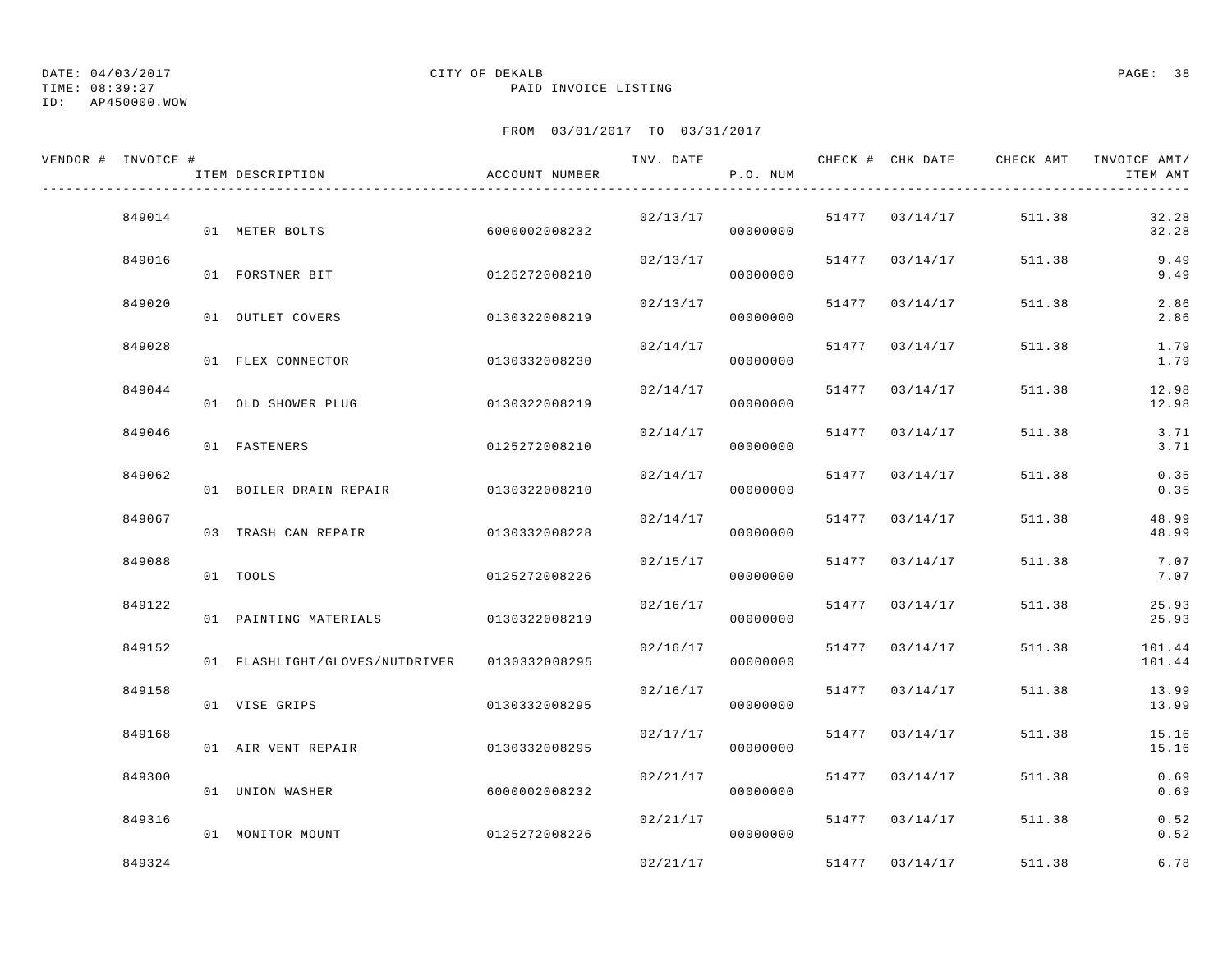# TIME: 08:39:27 PAID INVOICE LISTING

## ID: AP450000.WOW

## DATE: 04/03/2017 CITY OF DEKALB PAGE: 39

| VENDOR # INVOICE # | ITEM DESCRIPTION                          | ACCOUNT NUMBER | INV. DATE            | P.O. NUM             |       |                |        | CHECK # CHK DATE CHECK AMT INVOICE AMT/<br>ITEM AMT |
|--------------------|-------------------------------------------|----------------|----------------------|----------------------|-------|----------------|--------|-----------------------------------------------------|
|                    |                                           |                |                      |                      |       |                |        |                                                     |
| 849324             | 01 HANDICAP DOOR REPAIR 0130322008219     |                |                      | 02/21/17<br>00000000 |       | 51477 03/14/17 | 511.38 | 6.78<br>6.78                                        |
| 849352             | 01 TAPE/FASTENERS                         | 0125272008226  | 02/22/17             | 00000000             | 51477 | 03/14/17       | 511.38 | 10.55<br>10.55                                      |
| 849354             | 01 NUTS/WASHERS                           | 0125272008226  | 02/22/17             | 00000000             | 51477 | 03/14/17       | 511.38 | 12.68<br>12.68                                      |
| 849361             | 01 FASTENERS, NUTS, WASHERS 0125272008226 |                | 02/22/17             | 00000000             | 51477 | 03/14/17       | 511.38 | 14.20<br>14.20                                      |
| 849368             | 01 FASTENERS                              | 0125272008226  | 02/22/17             | 00000000             |       | 51477 03/14/17 | 511.38 | 0.72<br>0.72                                        |
| 849376             | 01 KEY/FASTENERS                          | 0125272008226  | 02/22/17             | 00000000             |       | 51477 03/14/17 | 511.38 | 3.42<br>3.42                                        |
| 849384             | 01 FASTENERS                              | 0125272008226  | 02/22/17             | 00000000             | 51477 | 03/14/17       | 511.38 | 0.92<br>0.92                                        |
| 849388             | 01 FASTENERS                              | 0125272008226  | 02/22/17             | 00000000             | 51477 | 03/14/17       | 511.38 | 1.08<br>1.08                                        |
| 849423             | 01 UNIT VENT INSULATION                   | 0130322008210  | 02/23/17             | 00000000             | 51477 | 03/14/17       | 511.38 | 5.79<br>5.79                                        |
| 849443             | 01 SCREWS/FASTENERS                       | 0130332008226  |                      | 02/23/17<br>00000000 | 51682 | 03/28/17       | 362.66 | 11.38<br>11.38                                      |
| 849453             | 01 SCREWS/FASTENERS                       | 0130332008226  | 02/24/17             | 00000000             |       | 51682 03/28/17 | 362.66 | 10.14<br>10.14                                      |
| 849467             |                                           |                | 02/24/17             |                      | 51477 | 03/14/17       | 511.38 | 1.58                                                |
| 849504             | 01 GARAGE DOOR                            | 0130322008219  | 02/25/17             | 00000000             | 51477 | 03/14/17       | 511.38 | 1.58<br>1.60                                        |
|                    | 01 PARTS                                  | 0125272008210  |                      | 00000000             |       |                |        | 1.60                                                |
| 849515             | 01 PARTS                                  | 0125272008210  | 02/26/17             | 00000000             | 51477 | 03/14/17       | 511.38 | 37.63<br>37.63                                      |
| 849559             | 01 STAINLESS STEEL MAGIC 0130332008291    |                | 02/28/17<br>00000000 |                      | 51682 | 03/28/17       | 362.66 | 6.49<br>6.49                                        |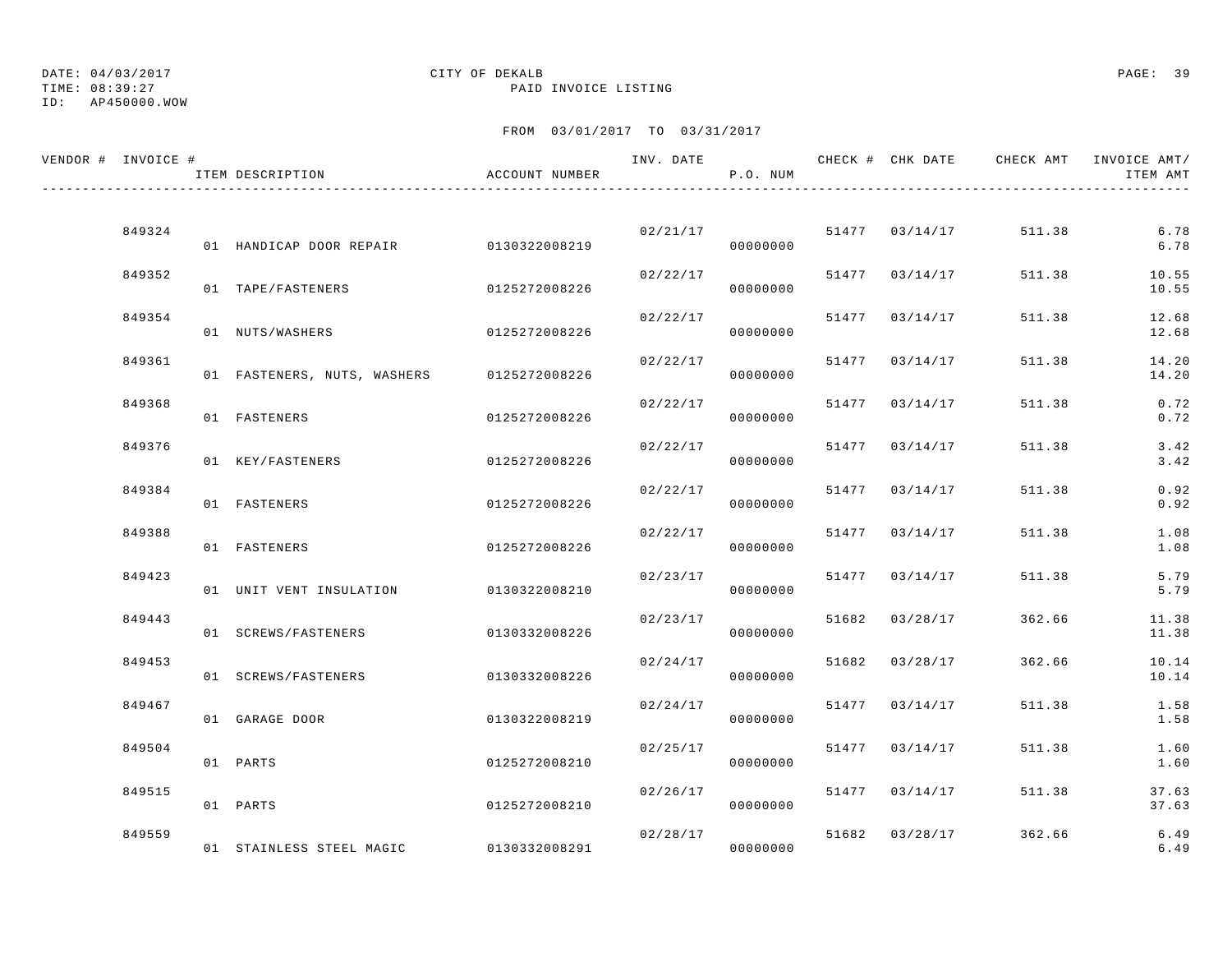TIME: 08:39:27 PAID INVOICE LISTING

ID: AP450000.WOW

| VENDOR # INVOICE # | ITEM DESCRIPTION                              | ACCOUNT NUMBER | INV. DATE | P.O. NUM |       |                | CHECK # CHK DATE GHECK AMT | INVOICE AMT/<br>ITEM AMT |
|--------------------|-----------------------------------------------|----------------|-----------|----------|-------|----------------|----------------------------|--------------------------|
| 849561             | 01 SCREWS/FASTENERS                           | 0117122008295  | 02/28/17  | 00000000 |       | 51682 03/28/17 | 362.66                     | 1.40<br>1.40             |
| 849562             | 01 SCREWS/FASTENERS                           | 0130332008226  | 02/28/17  | 00000000 | 51682 | 03/28/17       | 362.66                     | 6.00<br>$6.00$           |
| 849570             | 01 DROP CEILING REPAIR                        | 0130322008219  | 02/28/17  | 00000000 |       | 51682 03/28/17 | 362.66                     | 4.99<br>4.99             |
| 849580             | 01 KEY                                        | 0125272008240  | 02/28/17  | 00000000 | 51682 | 03/28/17       | 362.66                     | 1.62<br>1.62             |
| 849582             | 01 BATTERY                                    | 0117122008295  | 02/28/17  | 00000000 | 51682 | 03/28/17       | 362.66                     | 3.79<br>3.79             |
| 849588             | 01 ELECTRICAL SUPPLIES                        | 6500002008218  | 02/28/17  | 00000000 | 51682 | 03/28/17       | 362.66                     | 16.49<br>16.49           |
| 849589             | 01 MAGNETIC ALUM FRAME LEVEL                  | 0130332008295  | 02/28/17  | 00000000 |       | 51682 03/28/17 | 362.66                     | 5.99<br>5.99             |
| 849590             | 01 LETTER BIT, SCREWS/FASTENERS 0130332008226 |                | 02/28/17  | 00000000 | 51682 | 03/28/17       | 362.66                     | 9.49<br>9.49             |
| 849643             | 01 BRASS BALL VALVE                           | 6000002008232  | 03/01/17  | 00000000 | 51682 | 03/28/17       | 362.66                     | 21.98<br>21.98           |
| 849659             | 01 BATTERIES                                  | 0117122008295  | 03/01/17  | 00000000 | 51682 | 03/28/17       | 362.66                     | 7.58<br>7.58             |
| 849669             | 01 PINS                                       | 0125272008226  | 03/02/17  | 00000000 | 51682 | 03/28/17       | 362.66                     | 3.59<br>3.59             |
| 849708             | 01 ELECTRICAL SUPPLIES                        | 6500002008218  | 03/03/17  | 00000000 | 51682 | 03/28/17       | 362.66                     | 15.78<br>15.78           |
| 849816             | 01 BRASS GATE VALVE                           | 6000002008232  | 03/06/17  | 00000000 | 51682 | 03/28/17       | 362.66                     | 73.98<br>73.98           |
| 849830             | 01 BATTERIES, MINIMAG COMBO                   | 6000002008295  | 03/07/17  | 00000000 | 51682 | 03/28/17       | 362.66                     | 19.28<br>19.28           |
| 849844             | 01 HOLESAW                                    | 0125272008226  | 03/07/17  | 00000000 |       | 51682 03/28/17 | 362.66                     | 15.79<br>15.79           |
| 849873             |                                               |                | 03/08/17  |          |       | 51682 03/28/17 | 362.66                     | 4.58                     |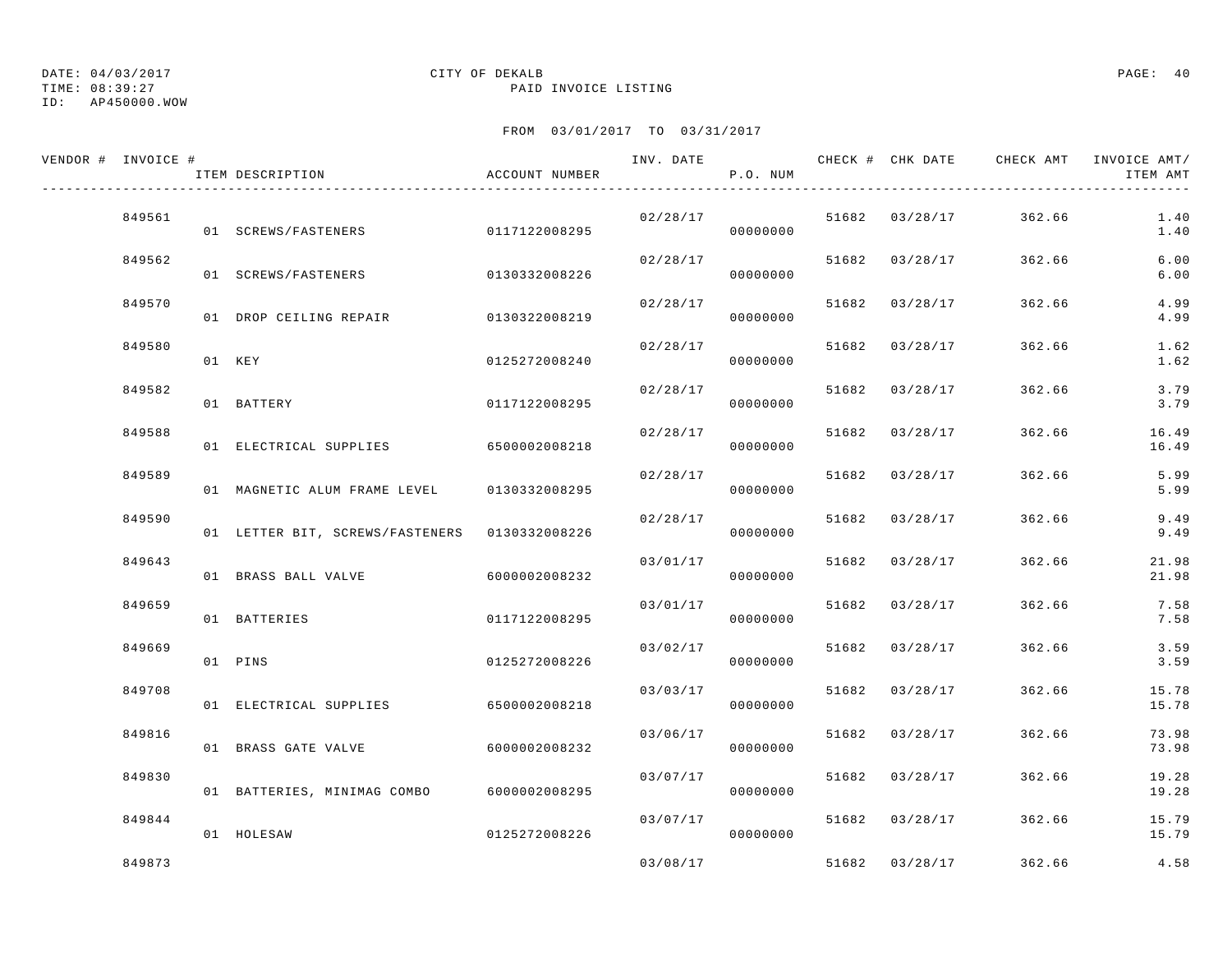TIME: 08:39:27 PAID INVOICE LISTING

ID: AP450000.WOW

| VENDOR # INVOICE # |                  | ITEM DESCRIPTION                                                                                                                                     | ACCOUNT NUMBER |          | P.O. NUM                         |       |                | INV. DATE 6 CHECK # CHK DATE CHECK AMT INVOICE AMT/ | ITEM AMT                                      |
|--------------------|------------------|------------------------------------------------------------------------------------------------------------------------------------------------------|----------------|----------|----------------------------------|-------|----------------|-----------------------------------------------------|-----------------------------------------------|
|                    |                  |                                                                                                                                                      |                |          |                                  |       |                |                                                     |                                               |
|                    | 849873           | 01 COUPLING                                                                                                                                          | 0130332008229  |          | 03/08/17<br>00000000             |       | 51682 03/28/17 | 362.66                                              | 4.58<br>4.58                                  |
|                    | 849893           | 01 RATCHET STRAP                                                                                                                                     | 0130322008295  | 03/08/17 | 00000000                         |       | 51682 03/28/17 | 362.66                                              | 42.98<br>42.98                                |
|                    | 849916           | 01 CEMENT PATCH                                                                                                                                      | 0130322008219  | 03/09/17 | 00000000                         | 51682 | 03/28/17       | 362.66                                              | 19.99<br>19.99                                |
|                    | 849929           | 01 FLAGPOLE                                                                                                                                          | 0125272008210  | 03/09/17 | 00000000                         |       | 51682 03/28/17 | 362.66                                              | 8.99<br>8.99                                  |
|                    | 849970           | 01 PAINT SUPPLIES                                                                                                                                    | 0130322008295  | 03/10/17 | 00000000                         |       | 51682 03/28/17 | 362.66                                              | 14.14<br>14.14                                |
|                    | 849988           | 01 WALL PLATES                                                                                                                                       | 0130322008219  | 03/10/17 | 00000000                         | 51682 | 03/28/17       | 362.66                                              | 7.45<br>7.45                                  |
|                    | 850087           | 01 DISHPAN                                                                                                                                           | 6000002008295  | 03/13/17 | 00000000                         | 51682 | 03/28/17       | 362.66                                              | 7.99<br>7.99                                  |
|                    | 850139           | 01 TRAINING SUPPLIES 0125273008376                                                                                                                   |                | 03/15/17 | 00000000                         |       | 51682 03/28/17 | 362.66                                              | 20.78<br>20.78                                |
|                    |                  |                                                                                                                                                      |                |          |                                  |       |                | VENDOR TOTAL:                                       | 935.84                                        |
| GOVTEMPS           | GOVTEMPS USA LLC |                                                                                                                                                      |                |          |                                  |       |                |                                                     |                                               |
|                    | 2192267          | 01 COMDEV TEMP SRVCS W/E 2/12/17 0132103008399<br>02 FINANCE TEMP SRVCS W/E 2/12/17 0117113008399<br>03 FINANCE TEMP SRVCS W/E 2/19/17 0117113008399 |                | 02/23/17 | 00000000<br>00000000<br>00000000 |       |                | 51394 03/08/17 5,375.80                             | 5, 375.80<br>2,988.80<br>1,232.00<br>1,155.00 |
|                    | 2202546          | 01 FINANCE TEMP SRVCS W/E 2/26/17 0117113008399<br>02 FINANCE TEMP SRVCS W/E 3/5/17 0117113008399                                                    |                | 03/09/17 | 00000000<br>00000000             |       |                | 51583 03/24/17 2,157.54                             | 2, 157.54<br>926.16<br>1,231.38               |
| GRAINC             | GRAINGER, INC.   |                                                                                                                                                      |                |          |                                  |       |                | VENDOR TOTAL:                                       | 7,533.34                                      |
|                    | 9373661553       | 01 MONITOR RELAY 6000002008232                                                                                                                       |                | 02/28/17 | 00000000                         |       |                | 51683 03/28/17 229.30                               | 229.30<br>229.30                              |
|                    |                  |                                                                                                                                                      |                |          |                                  |       |                | VENDOR TOTAL:                                       | 229.30                                        |
| GREEAR             | THE GREEN EARTH  |                                                                                                                                                      |                |          |                                  |       |                |                                                     |                                               |
|                    | 9506             |                                                                                                                                                      |                | 02/28/17 |                                  |       |                | 51684 03/28/17 7,446.74                             | 7,446.74                                      |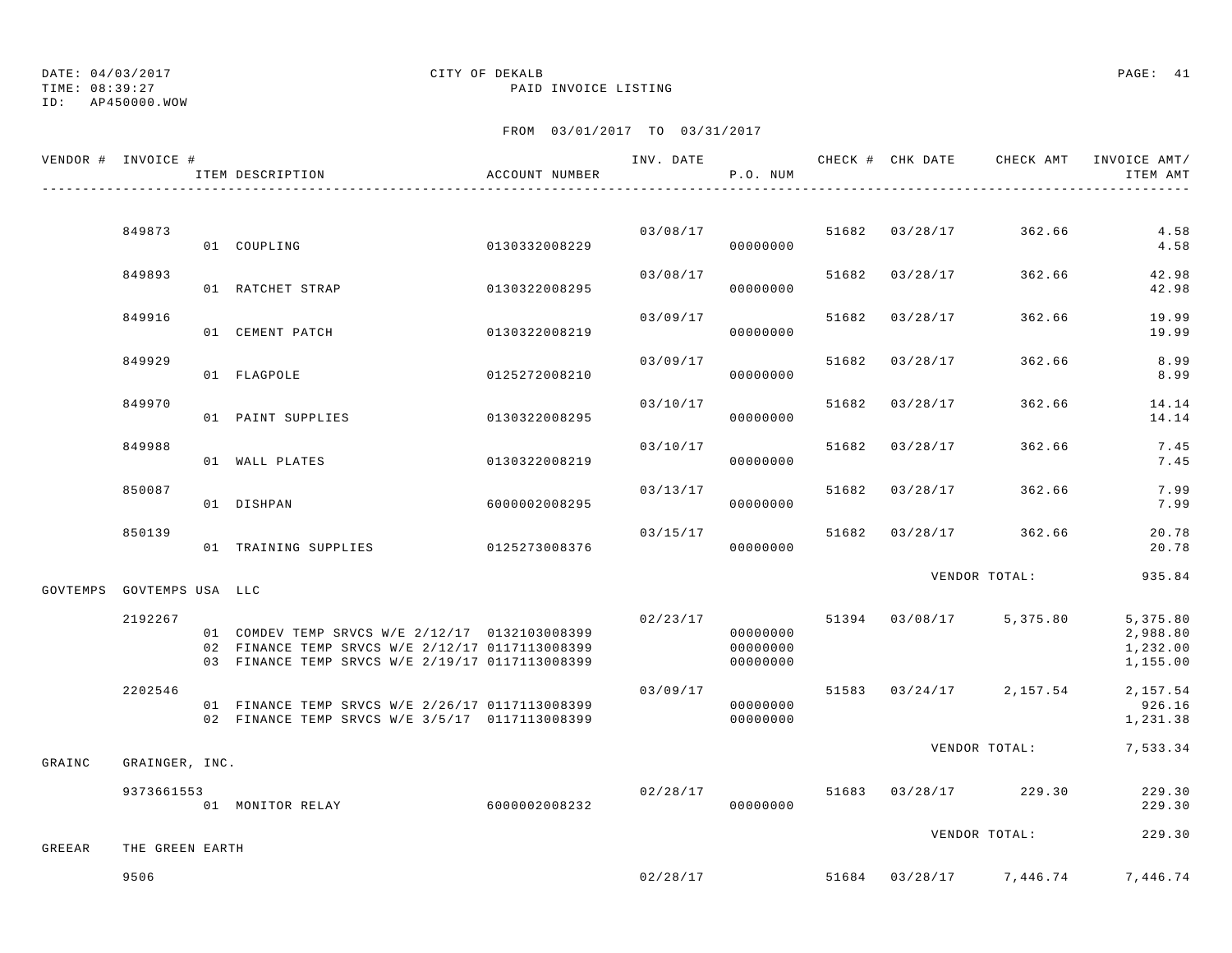TIME: 08:39:27 PAID INVOICE LISTING

ID: AP450000.WOW

|        | VENDOR # INVOICE # | ACCOUNT NUMBER<br>ITEM DESCRIPTION<br>--------------------------------- |                        |          | P.O. NUM             |       |                |                                  | INV. DATE 6 CHECK # CHK DATE CHECK AMT INVOICE AMT/<br>ITEM AMT           |
|--------|--------------------|-------------------------------------------------------------------------|------------------------|----------|----------------------|-------|----------------|----------------------------------|---------------------------------------------------------------------------|
|        | 9506               | 01 SOLID RUNWAY DEICER 6500002008235<br>02 SHIPPING                     | 6500002008235 00170022 |          | 00170022             |       |                |                                  | $02/28/17$ $51684$ $03/28/17$ $7,446.74$ $7,446.74$<br>7,178.82<br>267.92 |
| GROJOH |                    | LAW OFFICES OF JOHN GROTTO                                              |                        |          |                      |       |                | VENDOR TOTAL:                    | 7,446.74                                                                  |
|        | 03012017           | 01 PRO LGL SRVCS AH FEB 2017 0115153008366                              |                        | 03/01/17 | 00000000             |       |                | 51685 03/28/17 375.00            | 375.00<br>375.00                                                          |
| GSRPLU |                    | G'S R PLUMBING & HEATING, INC.                                          |                        |          |                      |       |                | VENDOR TOTAL:                    | 375.00                                                                    |
|        | 132136             | 01 FURNACE REPAIR - STATION 3 0125273008348                             |                        |          | 01/18/17<br>00000000 | 51478 |                | 03/14/17 549.76                  | 549.76<br>549.76                                                          |
|        | 132136A            |                                                                         |                        | 01/18/17 | 00000000             |       | 51559 03/14/17 | 175.00                           | 175.00<br>175.00                                                          |
|        | 132949             | 01 HOT WATER HEATER REPAIR 0130323008311                                |                        | 02/27/17 | 00000000             |       | 51686 03/28/17 | 500.00                           | 500.00<br>500.00                                                          |
| HACH   | HACH COMPANY       |                                                                         |                        |          |                      |       |                | VENDOR TOTAL:                    | 1,224.76                                                                  |
|        | 10293741           | 01 WATER TESTING SUPPLIES 6000002008244                                 |                        |          | 01/26/17<br>00000000 |       |                | 51479 03/14/17 1,537.44          | 1,334.49<br>1,334.49                                                      |
|        | 10295805           | 01 WATER TESTING SUPPLIES                                               | 6000002008244          | 01/27/17 | 00000000             |       |                | 51479 03/14/17 1,537.44          | 104.25<br>104.25                                                          |
|        | 10297220           | 01 WATER TESTING SUPPLIES 6000002008244                                 |                        | 01/30/17 | 00000000             |       |                | 51479 03/14/17 1,537.44          | 98.70<br>98.70                                                            |
| HAMGLO | GLORIA HAMPTON     |                                                                         |                        |          |                      |       |                |                                  | VENDOR TOTAL: 1,537.44                                                    |
|        | 03012017           | 01 TAX REBATE PROG JAN-DEC 2016 6000004008481                           |                        | 03/01/17 | 00000000             |       |                | 51418 03/14/17 45.15             | 45.15<br>45.15                                                            |
| HARCOR | HARDER CORP        |                                                                         |                        |          |                      |       |                | VENDOR TOTAL:                    | 45.15                                                                     |
|        | R116255            |                                                                         |                        |          |                      |       |                | $12/29/16$ 51560 03/14/17 829.16 | 829.16                                                                    |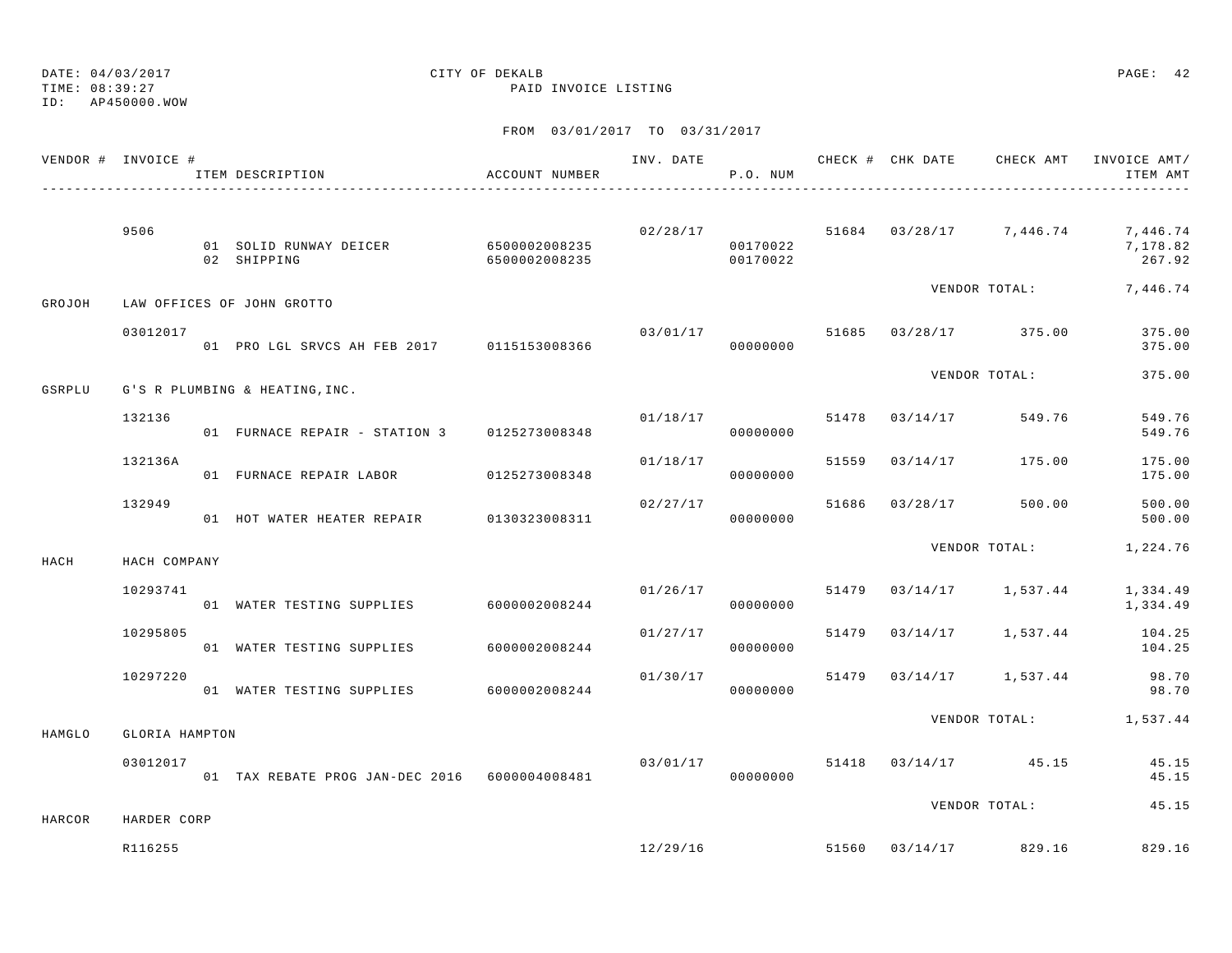TIME: 08:39:27 PAID INVOICE LISTING

ID: AP450000.WOW

|        | VENDOR # INVOICE # | ITEM DESCRIPTION                     | ACCOUNT NUMBER |          | P.O. NUM             |       |                | INV. DATE 6 1999 CHECK # CHK DATE 6 CHECK AMT INVOICE AMT | ITEM AMT             |
|--------|--------------------|--------------------------------------|----------------|----------|----------------------|-------|----------------|-----------------------------------------------------------|----------------------|
|        |                    |                                      |                |          |                      |       |                |                                                           |                      |
|        | R116255            | 01 JANITORIAL SUPPLIES 0125272008291 |                | 12/29/16 | 00000000             |       | 51560 03/14/17 | 829.16                                                    | 829.16<br>829.16     |
|        | R116723            | 01 JANITORIAL SUPPLIES               | 0125272008291  | 01/26/17 | 00000000             |       | 51687 03/28/17 | 855.23                                                    | 42.17<br>42.17       |
|        | R116723-01         | 01 JANITORIAL SUPPLIES               | 0125272008291  | 02/09/17 | 00000000             |       | 51687 03/28/17 | 855.23                                                    | 97.69<br>97.69       |
|        | R116870            | 01 JANITORIAL SUPPLIES               | 0125272008291  | 01/26/17 | 00000000             | 51687 | 03/28/17       | 855.23                                                    | 64.28<br>64.28       |
|        | R116870-01         | 01 JANITORIAL SUPPLIES               | 0125272008291  | 02/09/17 | 00000000             |       | 51687 03/28/17 | 855.23                                                    | 86.02<br>86.02       |
|        | R116880            | 01 JANITORIAL SUPPLIES               | 0125272008291  | 01/26/17 | 00000000             | 51687 | 03/28/17       | 855.23                                                    | $-16.56$<br>$-16.56$ |
|        | R116971            | 01 JANITORIAL SUPPLIES               | 0125272008291  | 02/02/17 | 00000000             | 51687 | 03/28/17       | 855.23                                                    | 86.72<br>86.72       |
|        | R117266            | 01 JANITORIAL SUPPLIES               | 0125272008291  | 02/16/17 | 00000000             |       | 51687 03/28/17 | 855.23                                                    | 198.97<br>198.97     |
|        | R117408            | 01 JANITORIAL SUPPLIES               | 0125272008291  | 02/23/17 | 00000000             |       | 51687 03/28/17 | 855.23                                                    | 197.00<br>197.00     |
|        | R117408-01         | 01 JANITORIAL SUPPLIES 0125272008291 |                | 03/09/17 | 00000000             |       |                | 51687 03/28/17 855.23                                     | 98.94<br>98.94       |
| HARRIS |                    | HARRIS COMPUTER SYSTEMS              |                |          |                      |       |                | VENDOR TOTAL:                                             | 1,684.39             |
|        | $CAC-184-DEK$      | 01 REMOTE ASSISTANCE TRAINING        | 0117113008376  | 02/08/17 | 00000000             |       |                | 51480 03/14/17 1,980.83                                   | 450.00<br>450.00     |
|        | XT00005891         | 01 CHECKS - AP/PR                    | 0117112008202  | 01/17/17 | 00000000             |       |                | 51480 03/14/17 1,980.83                                   | 602.51<br>602.51     |
|        | XT00005936         | 01 ICONNECT - FEB 2017 6000003008330 |                |          | 02/27/17<br>00000000 |       |                | 51480 03/14/17 1,980.83                                   | 928.32<br>928.32     |
|        |                    |                                      |                |          |                      |       |                | VENDOR TOTAL:                                             | 1,980.83             |
| HARROG | ROGER HARRELLSON   |                                      |                |          |                      |       |                |                                                           |                      |
|        | 03012017           |                                      |                | 03/01/17 |                      |       |                | 51419 03/14/17 42.39                                      | 42.39                |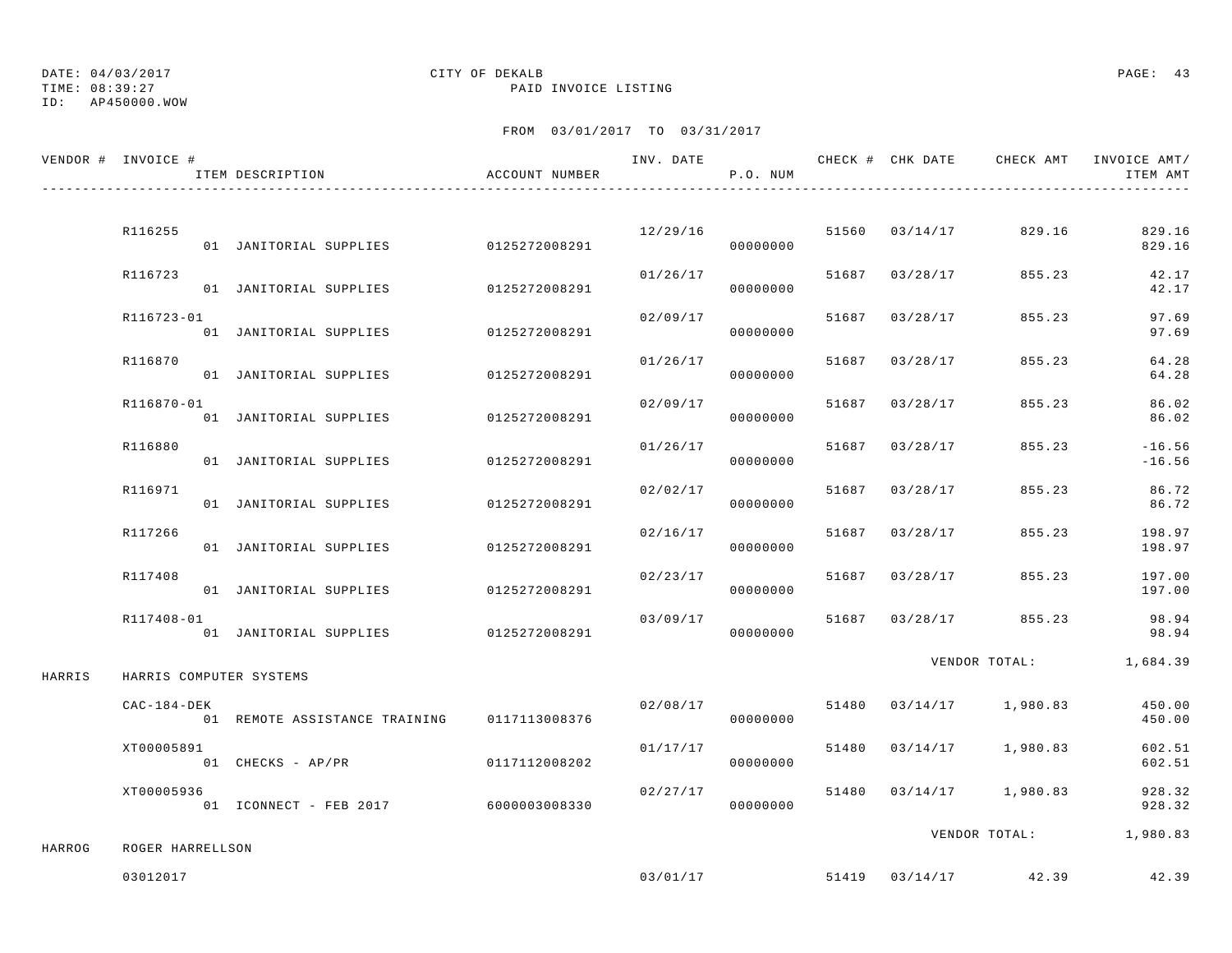ID: AP450000.WOW

### TIME: 08:39:27 PAID INVOICE LISTING

|        | VENDOR # INVOICE # | ITEM DESCRIPTION                              | ACCOUNT NUMBER |          | P.O. NUM  |       |                |                             | ITEM AMT               |
|--------|--------------------|-----------------------------------------------|----------------|----------|-----------|-------|----------------|-----------------------------|------------------------|
|        | 03012017           | 01 TAX REBATE PROG JAN-DEC 2016 6000004008481 |                | 03/01/17 | 000000000 |       |                | 51419 03/14/17 42.39        | 42.39<br>42.39         |
| HASAIR |                    | HASTINGS AIR-ENERGY CONTROL,                  |                |          |           |       |                | VENDOR TOTAL:               | 42.39                  |
|        | I65238             | 01 PLYMOVENT - STATION 1 0125272008210        |                | 02/08/17 | 00000000  |       |                | 51481 03/14/17 297.53       | 297.53<br>297.53       |
| HDSUP  |                    | HD SUPPLY WATERWORKS, LTD.                    |                |          |           |       |                | VENDOR TOTAL:               | 297.53                 |
|        | G097196            | 01 WATER SYSTEM FITTINGS CREDIT 6000000083970 |                | 09/08/16 | 00000000  |       |                | $51482$ $03/14/17$ 1,844.38 | $-417.62$<br>$-417.62$ |
|        | G702237            | 01 WATER SYSTEM FITTINGS                      | 6000002008232  | 02/02/17 | 00000000  |       |                | 51482 03/14/17 1,844.38     | 1,425.96<br>1,425.96   |
|        | G715854            | 01 WATER SYSTEM FITTINGS 6000002008232        |                | 02/02/17 | 00000000  |       |                | 51482 03/14/17 1,844.38     | 760.00<br>760.00       |
|        | G741708            | 01 WATER SYSTEM FITTINGS                      | 6000002008232  | 02/03/17 | 00000000  | 51482 |                | $03/14/17$ 1,844.38         | 76.04<br>76.04         |
|        | G840802            | 01 WATER SYSTEM FITTINGS                      | 6000002008232  | 03/01/17 | 00000000  | 51688 | 03/28/17       | 3,458.68                    | 2,296.00<br>2,296.00   |
|        | G840995            | 01 WATER SYSTEM FITTINGS 6000002008232        |                | 03/01/17 | 00000000  |       | 51688 03/28/17 | 3,458.68                    | 352.23<br>352.23       |
|        | G843613            | 01 WATER SYSTEM FITTINGS 6000002008232        |                | 03/01/17 | 00000000  |       |                | 51688 03/28/17 3,458.68     | 627.95<br>627.95       |
|        | G846650            | 01 WATER SYSTEM FITTINGS 6000002008232        |                | 03/02/17 | 00000000  |       |                | 51688 03/28/17 3,458.68     | 182.50<br>182.50       |
| HEAALL |                    | HEALTH ALLIANCE MEDICAL PLANS                 |                |          |           |       |                | VENDOR TOTAL:               | 5,303.06               |
|        | 04072016           | 01 AMBULANCE FEE REIMB. 161443 0100000063423  |                | 04/07/16 | 00000000  |       |                | 51606 03/28/17 1,224.25     | 522.85<br>522.85       |
|        | 04232016           | 01 AMBULANCE FEE REIMB. 161688 0100000063423  |                | 04/23/16 | 00000000  |       |                | 51606 03/28/17 1,224.25     | 350.70<br>350.70       |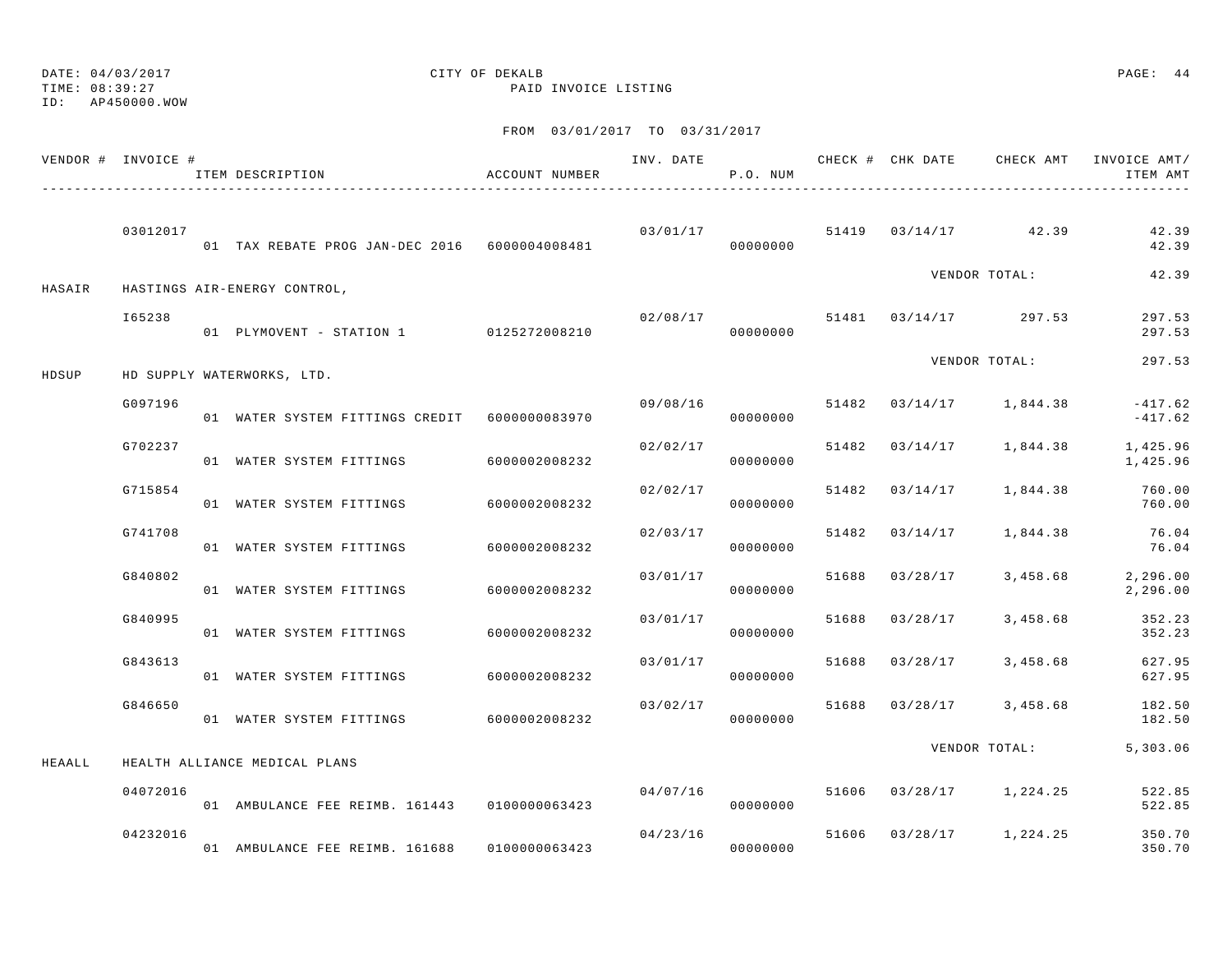ID: AP450000.WOW

### TIME: 08:39:27 PAID INVOICE LISTING

|        | VENDOR # INVOICE #       | ITEM DESCRIPTION                               | ACCOUNT NUMBER |          | P.O. NUM             |       |                                 | INV. DATE 6 6 CHECK # CHK DATE CHECK AMT INVOICE AMT/<br>ITEM AMT |
|--------|--------------------------|------------------------------------------------|----------------|----------|----------------------|-------|---------------------------------|-------------------------------------------------------------------|
|        | 04242016                 | 01 AMBULANCE FEE REIMB. 161715 0100000063423   |                |          | 00000000             |       |                                 | $04/24/16$ 51606 03/28/17 1,224.25 350.70<br>350.70               |
|        |                          | HORDIST HORIZON DISTRIBUTORS, INC.             |                |          |                      |       |                                 | VENDOR TOTAL: 1,224.25                                            |
|        | S3324386.001             | 01 JANITORIAL SUPPLIES 0125272008291           |                | 02/08/17 | 00000000             |       | 51483 03/14/17 127.70           | 127.70<br>127.70                                                  |
|        | S3327662.001             | 01 JANITORIAL SUPPLIES 0125272008291           |                |          | 03/01/17<br>00000000 | 51689 | $03/28/17$ 328.46               | 157.03<br>157.03                                                  |
|        | S3327681.001             | 01 JANITORIAL SUPPLIES 0125272008291           |                | 03/01/17 | 00000000             |       | 51689 03/28/17 328.46           | 171.43<br>171.43                                                  |
| HUMHEA | HUMANA HEALTH CARE PLANS |                                                |                |          |                      |       | VENDOR TOTAL:                   | 456.16                                                            |
|        | 09032016                 | 01 AMBULANCE FEE REIMB. 163632 0100000063423   |                | 09/03/16 | 00000000             |       | 51607 03/28/17 903.40           | 903.40<br>903.40                                                  |
| IAAI   | ILLINOIS CHAPTER IAAI    |                                                |                |          |                      |       | VENDOR TOTAL:                   | 903.40                                                            |
|        | 02132017                 | 01 2017 IAAI IL DUES 0125273008375             |                |          | 00000000             |       | $02/13/17$ 51484 03/14/17 75.00 | 75.00<br>75.00                                                    |
| IACE   |                          | ILLINOIS ASSOCIATION OF CODE                   |                |          |                      |       | VENDOR TOTAL:                   | 75.00                                                             |
|        | 04052017                 | 01 2017 CODE ENFORCEMENT SEMINAR 0120263008375 |                |          |                      |       | $03/06/17$ 51690 03/28/17 70.00 | 70.00<br>70.00                                                    |
| IDES   |                          | ILLINOIS DEPARTMENT OF EMPLOYM                 |                |          |                      |       | VENDOR TOTAL:                   | 70.00                                                             |
|        | BEN-118R                 | 01 QTR # 4 2016 UNEMPLMNT 0116103008395        |                | 03/01/17 | 00000000             |       | 51391 03/08/17 3,933.00         | 3,933.00<br>3,933.00                                              |
| IFSAP  | ILLINOIS FIRE SERVICE    |                                                |                |          |                      |       | VENDOR TOTAL:                   | 3,933.00                                                          |
|        | 03012017                 | 01 2017 MEMBERSHIP DUES 0125263008375          |                |          | 00000000             |       | $03/01/17$ 51691 03/28/17 55.00 | 55.00<br>55.00                                                    |
|        |                          |                                                |                |          |                      |       | VENDOR TOTAL:                   | 55.00                                                             |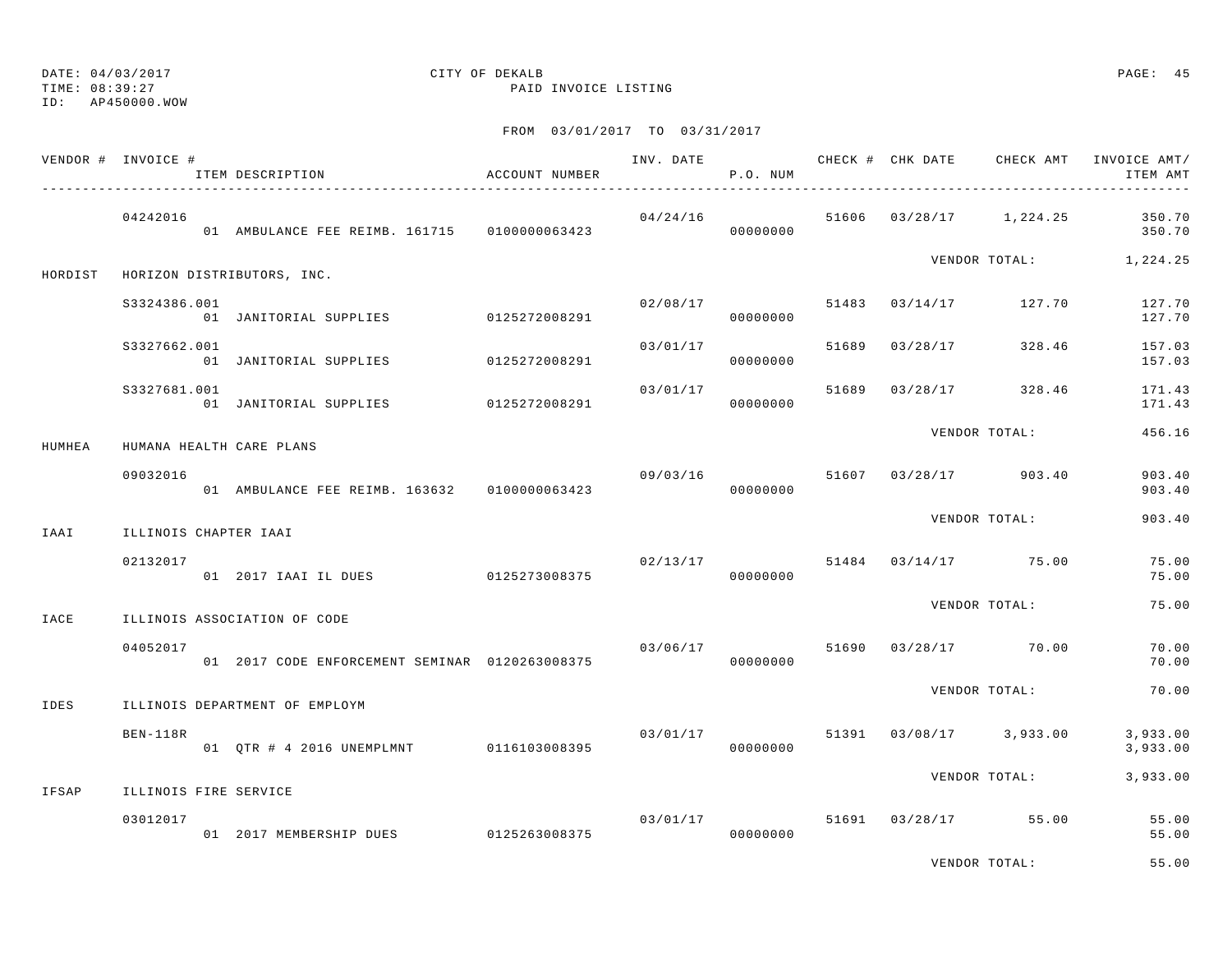TIME: 08:39:27 PAID INVOICE LISTING

ID: AP450000.WOW

|         | VENDOR # INVOICE #             | ITEM DESCRIPTION                                                       | ACCOUNT NUMBER |          | P.O. NUM             |       |                         |                           | INV. DATE 6 CHECK # CHK DATE CHECK AMT INVOICE AMT/<br>ITEM AMT |
|---------|--------------------------------|------------------------------------------------------------------------|----------------|----------|----------------------|-------|-------------------------|---------------------------|-----------------------------------------------------------------|
|         |                                | ILLPUBHE ILLINOIS DEPT OF PUBLIC HEALTH                                |                |          |                      |       |                         |                           |                                                                 |
|         | 02232017                       | 01 (2) AMBULANCE LICENSING FEES 0125273008315                          |                | 02/23/17 | 00000000             |       |                         | 51485 03/14/17 50.00      | 50.00<br>50.00                                                  |
| ILLREV  |                                | ILLINOIS DEPARTMENT OF REVENUE                                         |                |          |                      |       |                         | VENDOR TOTAL:             | 50.00                                                           |
|         | 03092017                       | 01 4020-3581 ST-1 DTMA FEB 2017 6500000063437                          |                | 03/09/17 | 00000000             |       |                         | D001353 03/28/17 1,695.00 | 1,695.00<br>1,695.00                                            |
|         | ILLSTATE ILLINOIS STATE POLICE |                                                                        |                |          |                      |       |                         | VENDOR TOTAL:             | 1,695.00                                                        |
|         | 01012017                       | 01 PD APPLCNTS FEE DEC 2016 0120212008243                              |                | 01/01/17 | 00000000             | 51561 | 03/14/17                | 327.00                    | 327.00<br>327.00                                                |
|         | 01312017                       | 01 PD APPLCNTS FEE JAN 2017                                            | 0120212008243  | 01/31/17 | 00000000             |       | 51486 03/14/17          | 246.00                    | 246.00<br>246.00                                                |
|         | 02012017                       | 01 PD APPLCNTS FEE FEB 2017 0120213008399                              |                | 02/01/17 | 00000000             | 51692 |                         | $03/28/17$ 108.00         | 108.00<br>108.00                                                |
| ILSOSDS |                                | ILLINOIS SECRETARY OF STATE                                            |                |          |                      |       |                         | VENDOR TOTAL:             | 681.00                                                          |
|         | 03012017                       | 01 ADMIN CASE DL SPNSN FEES 0115153008366                              |                | 03/01/17 | 00000000             |       |                         | 51693 03/28/17 10.00      | 10.00<br>10.00                                                  |
| IMPNET  |                                | IMPACT NETWORKING, LLC                                                 |                |          |                      |       |                         | VENDOR TOTAL:             | 10.00                                                           |
|         | 712893A                        | 01 SUPPLY ORDER FREIGHT                                                | 0117123008305  | 09/15/16 | 00000000             | 51562 | 03/14/17                | 90.00                     | 45.00<br>45.00                                                  |
|         | 753678A                        | 01 SUPPLY ORDER FREIGHT                                                | 0117123008305  | 12/13/16 | 00000000             | 51562 | 03/14/17                | 90.00                     | 45.00<br>45.00                                                  |
|         | 778879                         | 01 CONTRACT MONTHLY RATE<br>02 COPY OVERAGE MONTHLY RATE 0117112008202 | 0117113008310  | 02/06/17 | 00000000<br>00000000 |       | 51694 03/28/17          | 652.30                    | 652.30<br>464.00<br>188.30                                      |
| INDENV  | INDEVCON, INC.                 |                                                                        |                |          |                      |       |                         | VENDOR TOTAL:             | 742.30                                                          |
|         | 21707004                       |                                                                        |                |          |                      |       | 03/11/17 51695 03/28/17 | 5,460.00                  | 5,460.00                                                        |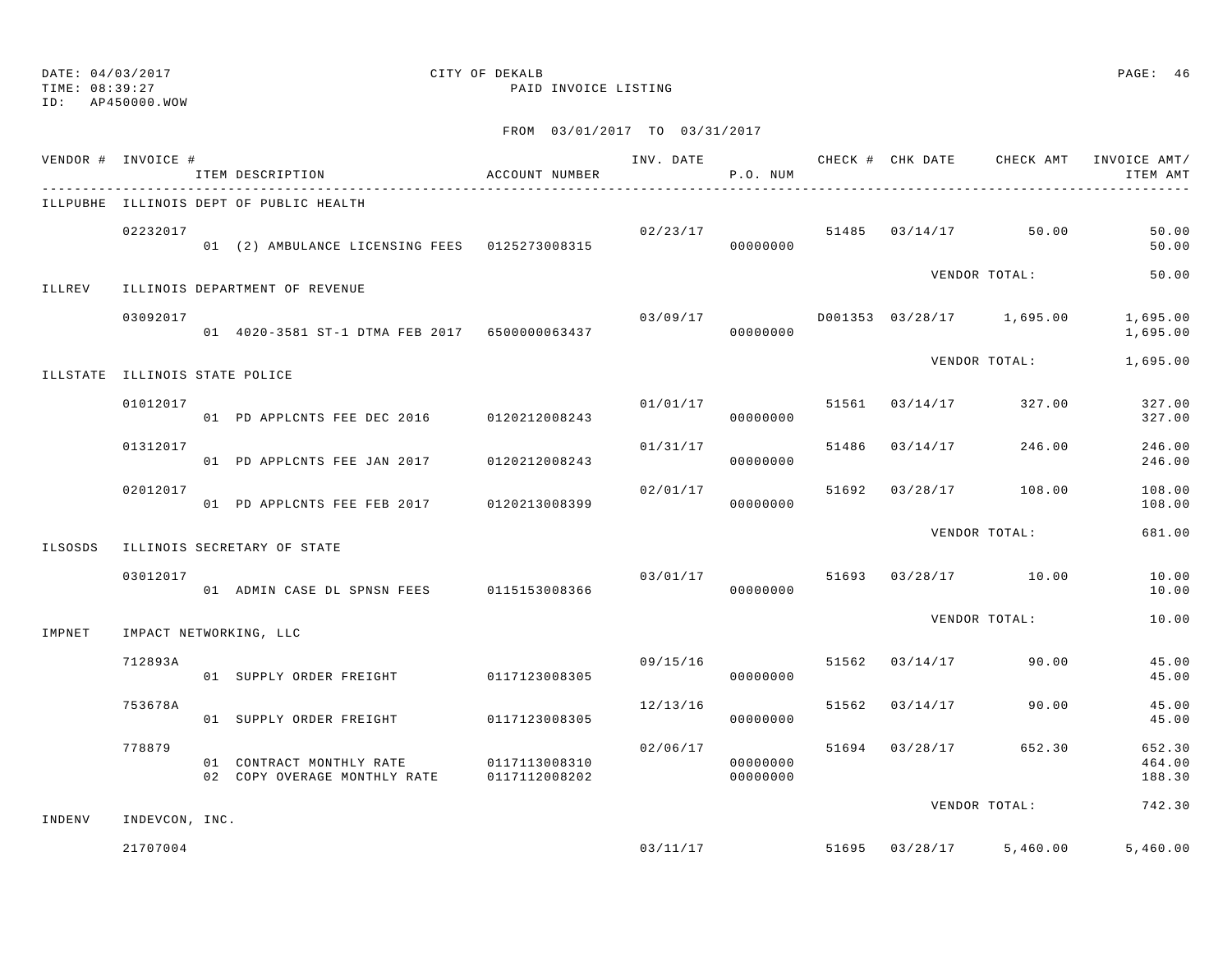TIME: 08:39:27 PAID INVOICE LISTING

## ID: AP450000.WOW

# DATE: 04/03/2017 CITY OF DEKALB PAGE: 47

FROM 03/01/2017 TO 03/31/2017

|        | VENDOR # INVOICE #   |                                              | ITEM DESCRIPTION                                                                                                                                                                                                                                 | ACCOUNT NUMBER                                                                                                                                                         | INV. DATE            | P.O. NUM                                                                                                             |              | CHECK # CHK DATE | CHECK AMT                                          | INVOICE AMT/<br>ITEM AMT                                                                                                                          |
|--------|----------------------|----------------------------------------------|--------------------------------------------------------------------------------------------------------------------------------------------------------------------------------------------------------------------------------------------------|------------------------------------------------------------------------------------------------------------------------------------------------------------------------|----------------------|----------------------------------------------------------------------------------------------------------------------|--------------|------------------|----------------------------------------------------|---------------------------------------------------------------------------------------------------------------------------------------------------|
|        | 21707004             |                                              | 01 ASBESTOS REMOVAL - 1015 MARKET 1300006508639                                                                                                                                                                                                  |                                                                                                                                                                        |                      | 03/11/17<br>00170019                                                                                                 |              | 51695 03/28/17   | 5,460.00                                           | 5,460.00<br>5,460.00                                                                                                                              |
| INTBUI |                      |                                              | INTELLI-BUILDING CONTROL SOL                                                                                                                                                                                                                     |                                                                                                                                                                        |                      |                                                                                                                      |              |                  | VENDOR TOTAL:                                      | 5,460.00                                                                                                                                          |
|        | $1349 - 7$           |                                              | 01 SERVICE AGREEMENT MARCH 2017 0130324008450                                                                                                                                                                                                    |                                                                                                                                                                        | 02/20/17             | 00000000                                                                                                             |              | 51487 03/14/17   | 300.00                                             | 300.00<br>300.00                                                                                                                                  |
| IPBC   |                      |                                              | INTERGOVERNMENTAL PERSONNEL                                                                                                                                                                                                                      |                                                                                                                                                                        |                      |                                                                                                                      |              |                  | VENDOR TOTAL:                                      | 300.00                                                                                                                                            |
|        | 01012017<br>02012017 | 05<br>07<br>08<br>09                         | 01 EMP LIFE JAN 17<br>02 EMP HEALTH JAN 17<br>03 RETIREE HEALTH JAN 17<br>04 EMP DENTAL JAN 17<br>RETIREE DENTAL JAN 17<br>06 LIBRARY LIFE JAN 17<br>LIBRARY HEALTH JAN 17<br>LIBRARY DENTAL JAN 17<br>EMP PAY LIFE JAN 17<br>01 EMP LIFE FEB 17 | 7100004008475<br>7100004008477<br>7100004008478<br>7100004008477<br>7100004008480<br>7100004008485<br>7100004008486<br>7100004008487<br>0100000002672<br>7100004008475 | 01/01/17<br>02/01/17 | 00000000<br>00000000<br>00000000<br>00000000<br>00000000<br>00000000<br>00000000<br>00000000<br>00000000<br>00000000 | 1098<br>1098 |                  | 03/28/17 1,251,011.13<br>$03/28/17$ 1, 251, 011.13 | 417,003.71<br>1,212.91<br>305, 251.04<br>76,839.66<br>16,906.77<br>4,869.39<br>12.84<br>10,110.88<br>627.12<br>1,173.10<br>417,003.71<br>1,212.91 |
|        |                      | 02<br>0.3<br>07<br>08<br>09                  | EMP HEALTH FEB 17<br>RETIREE HEALTH FEB 17<br>04 EMP DENTAL FEB 17<br>05 RETIREE DENTAL FEB 17<br>06 LIBRARY LIFE FEB 17<br>LIBRARY HEALTH FEB 17<br>LIBRARY DENTAL FEB 17<br>EMP PAY LIFE FEB 17                                                | 7100004008477<br>7100004008478<br>7100004008477<br>7100004008480<br>7100004008485<br>7100004008486<br>7100004008487<br>0100000002672                                   |                      | 00000000<br>00000000<br>00000000<br>00000000<br>00000000<br>00000000<br>00000000<br>00000000                         |              |                  |                                                    | 305, 251.04<br>76,839.66<br>16,906.77<br>4,869.39<br>12.84<br>10,110.88<br>627.12<br>1,173.10                                                     |
|        | 03012017             | 02<br>03<br>04<br>05<br>06<br>07<br>08<br>09 | 01 EMP LIFE MAR 17<br>EMP HEALTH MAR 17<br>RETIREE HEALTH MAR 17<br>EMP DENTAL MAR 17<br>LIBRARY LIFE MAR 17<br>RETIREE HEALTH MAR 17<br>LIBRARY DENTAL MAR 17<br>EMP PAY LIFE MAR 17<br>RETIREE DENTAL MAR 17                                   | 7100004008475<br>7100004008477<br>7100004008478<br>7100004008477<br>7100004008485<br>7100004008486<br>7100004008487<br>0100000002672<br>7100004008480                  | 03/01/17             | 00000000<br>00000000<br>00000000<br>00000000<br>00000000<br>00000000<br>00000000<br>00000000<br>00000000             | 1098         |                  | $03/28/17$ 1, 251, 011.13                          | 417,003.71<br>1,212.91<br>305, 251.04<br>76,839.66<br>16,906.77<br>12.84<br>10,110.88<br>627.12<br>1,173.10<br>4,869.39                           |

VENDOR TOTAL: 1,251,011.13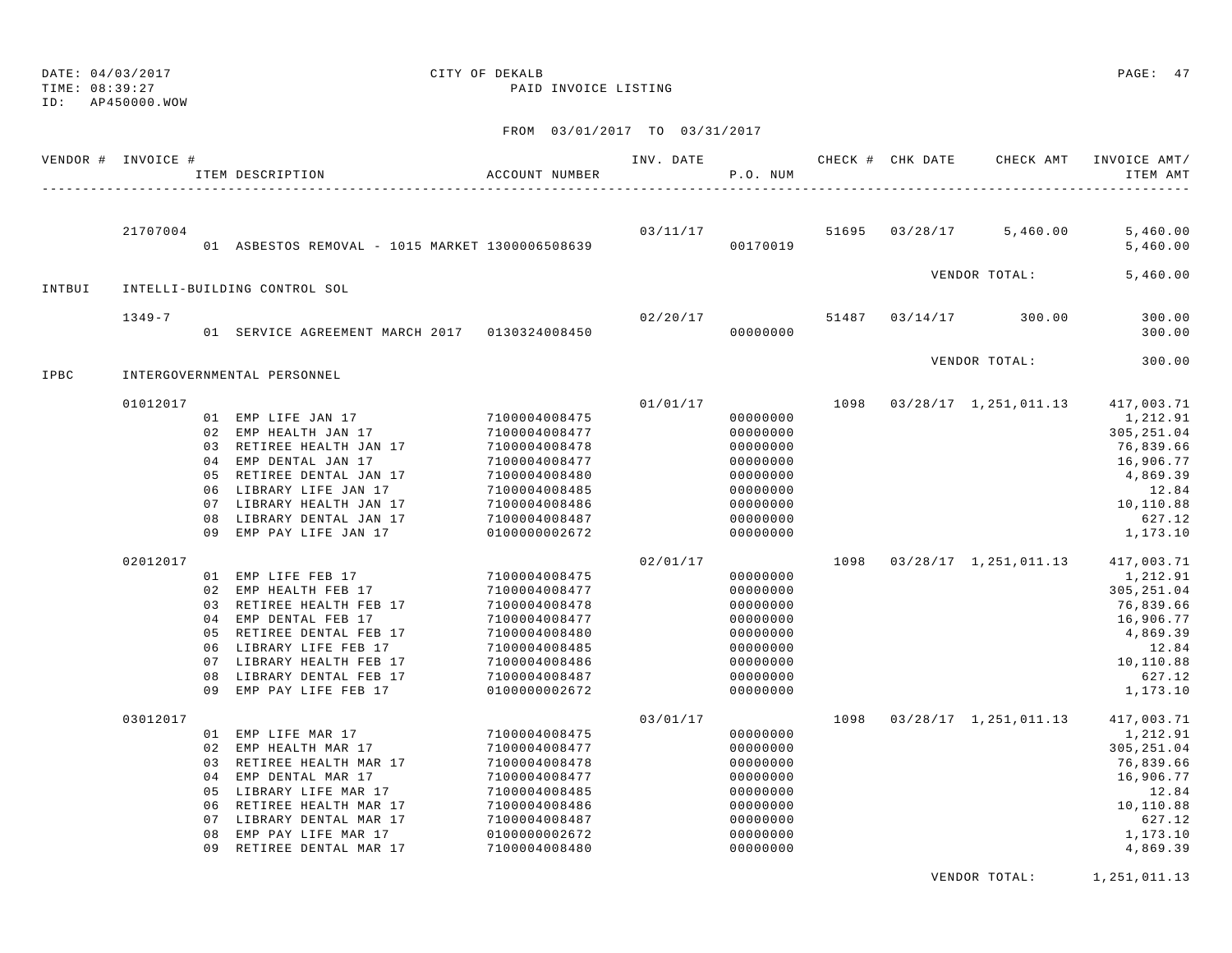### TIME: 08:39:27 PAID INVOICE LISTING ID: AP450000.WOW

## DATE: 04/03/2017 CITY OF DEKALB PAGE: 48

|        | VENDOR # INVOICE #     | ITEM DESCRIPTION                              | ACCOUNT NUMBER | INV. DATE | P.O. NUM             |       |          | CHECK # CHK DATE CHECK AMT | INVOICE AMT/<br>ITEM AMT |
|--------|------------------------|-----------------------------------------------|----------------|-----------|----------------------|-------|----------|----------------------------|--------------------------|
| IRVSAR | SARAH IRVING           |                                               |                |           |                      |       |          |                            |                          |
|        | 03012017               | 01 TAX REBATE PROG JAN-DEC 2016 6000004008481 |                |           | 03/01/17<br>00000000 |       |          | 51420 03/14/17 61.34       | 61.34<br>61.34           |
| ISOANT | ANTHONY ISOM           |                                               |                |           |                      |       |          | VENDOR TOTAL:              | 61.34                    |
|        | 03012017               | 01 TAX REBATE PROG JAN-DEC 2016 6000004008481 |                | 03/01/17  | 00000000             |       |          | 51421 03/14/17 29.01       | 29.01<br>29.01           |
| JANBAR | JANICE BARLOW          |                                               |                |           |                      |       |          | VENDOR TOTAL:              | 29.01                    |
|        | 603                    | 01 CONSULTING FEE - DEC 2016 1300003008331    |                | 01/24/17  | 00000000             |       |          | 51563 03/14/17 6,540.64    | 6,540.64<br>6,540.64     |
| JAYBIG | JAY'S BIG ROLLS INC    |                                               |                |           |                      |       |          | VENDOR TOTAL:              | 6,540.64                 |
|        | 003783                 | 01 JANITORIAL SUPPLIES                        | 6500002008219  |           | 03/13/17<br>00000000 | 51696 | 03/28/17 | 681.84                     | 124.75<br>124.75         |
|        | 003784                 | 01 JANITORIAL SUPPLIES                        | 6500002008219  | 03/07/17  | 00000000             | 51696 | 03/28/17 | 681.84                     | $-50.00$<br>$-50.00$     |
|        | 003931                 | 01 JANITORIAL SUPPLIES                        | 0120212008219  | 03/13/17  | 00000000             | 51696 | 03/28/17 | 681.84                     | 430.21<br>430.21         |
|        | 398998                 | 01 JANITORIAL SUPPLIES                        | 6500002008219  | 03/03/17  | 00000000             | 51696 | 03/28/17 | 681.84                     | 50.00<br>50.00           |
|        | 597504                 | 01 JANITORIAL SUPPLIES                        | 6500002008219  | 03/01/17  | 00000000             | 51696 | 03/28/17 | 681.84                     | 126.88<br>126.88         |
|        | 632799                 | 01 JANITORIAL SUPPLIES                        | 0130322008291  | 02/10/17  | 00000000             | 51488 | 03/14/17 | 581.38                     | 404.44<br>404.44         |
|        | 632800                 | 01 JANITORIAL SUPPLIES                        | 0130322008291  | 02/10/17  | 00000000             | 51488 | 03/14/17 | 581.38                     | 176.94<br>176.94         |
| JDSPRO | <b>JDSS PROPERTIES</b> |                                               |                |           |                      |       |          | VENDOR TOTAL:              | 1,263.22                 |
|        | 01062017               | 01 WATER REFUND 1401059520-04 6000000063444   |                | 01/06/17  | 00000000             |       |          | 51697 03/28/17 14.55       | 14.55<br>14.55           |
|        |                        |                                               |                |           |                      |       |          | VENDOR TOTAL:              | 14.55                    |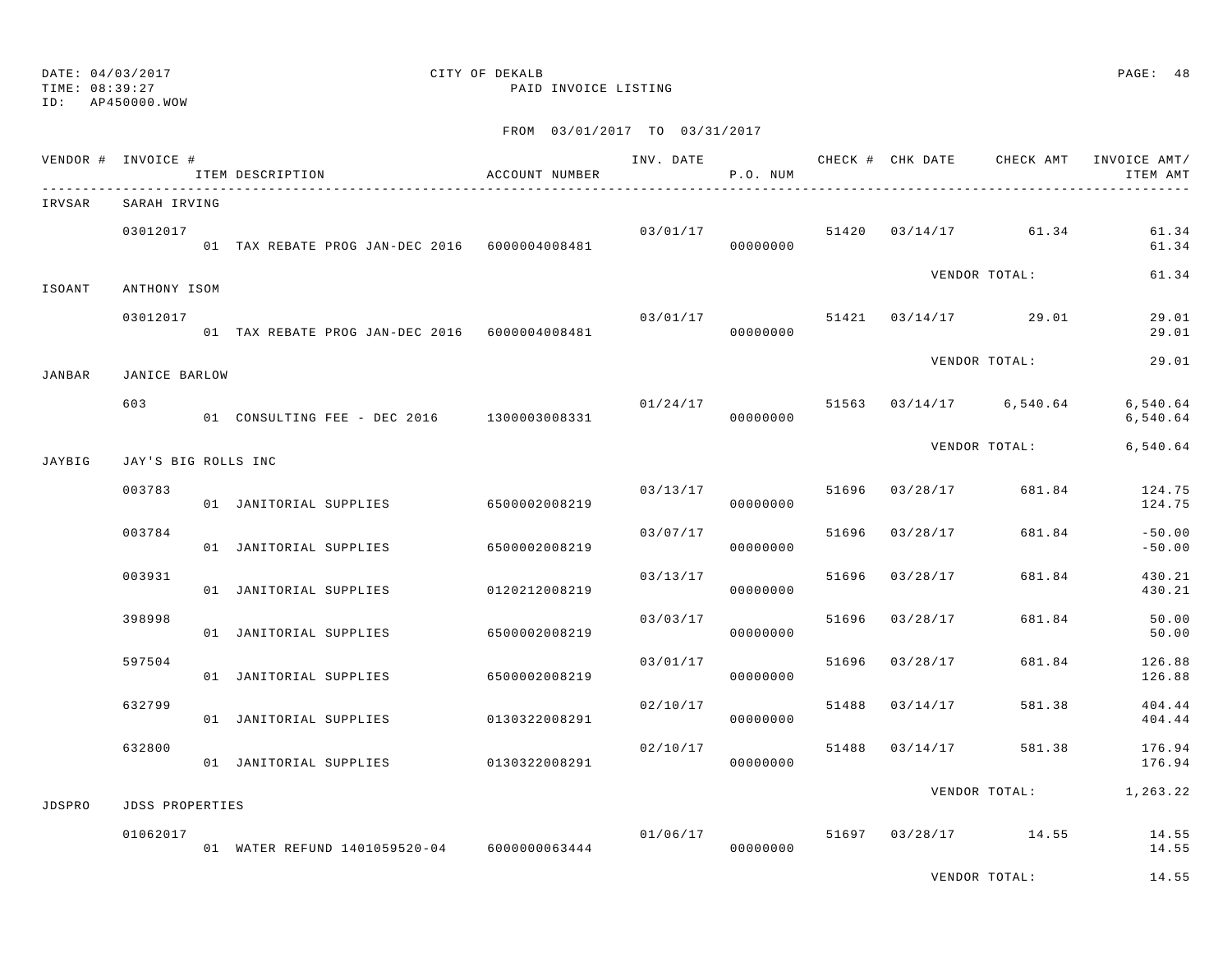TIME: 08:39:27 PAID INVOICE LISTING

ID: AP450000.WOW

| VENDOR # INVOICE # |                      | ITEM DESCRIPTION                              | ACCOUNT NUMBER |          | P.O. NUM             |       |          | INV. DATE 6 CHECK # CHK DATE CHECK AMT | INVOICE AMT/<br>ITEM AMT |
|--------------------|----------------------|-----------------------------------------------|----------------|----------|----------------------|-------|----------|----------------------------------------|--------------------------|
| JOHTRA             | JOHNSON TRACTOR INC. |                                               |                |          |                      |       |          |                                        |                          |
|                    | WR36655              | 01 HYDRAULIC HOSE REPAIR 6500003008310        |                |          | 11/19/16<br>00000000 |       |          | 51608 03/28/17 117.00                  | 117.00<br>117.00         |
| JURJON             | JONATHAN JURSICH     |                                               |                |          |                      |       |          | VENDOR TOTAL:                          | 117.00                   |
|                    | 03092017             | 01 TRAINING TRAVEL REIMB. 0120223008376       |                |          | 03/09/17<br>00000000 |       |          | D001360 03/28/17 259.08                | 259.08<br>259.08         |
| <b>JUSSAF</b>      | JUST SAFETY LTD      |                                               |                |          |                      |       |          | VENDOR TOTAL:                          | 259.08                   |
|                    | 28227                | 01 FIRST AID SUPPLIES                         | 0120222008242  | 03/06/17 | 00000000             | 51698 | 03/28/17 | 174.60                                 | 53.55<br>53.55           |
|                    | 28236                | 01 FIRST AID SUPPLIES                         | 0130332008219  | 03/07/17 | 00000000             | 51698 | 03/28/17 | 174.60                                 | 55.35<br>55.35           |
|                    | 28237                | 01 FIRST AID SUPPLIES                         | 6000002008219  | 03/07/17 | 00000000             | 51698 | 03/28/17 | 174.60                                 | 65.70<br>65.70           |
| KATADA             | ADAM KATZ            |                                               |                |          |                      |       |          | VENDOR TOTAL:                          | 174.60                   |
|                    | 02142017             | 01 PZC MTG PMT JULY - DEC 2016 0132102008201  |                |          | 02/14/17<br>00000000 |       |          | 51564 03/14/17 25.00                   | 25.00<br>25.00           |
|                    |                      | KCSAFCOA KANE COUNTY SAFETY COALITION         |                |          |                      |       |          | VENDOR TOTAL:                          | 25.00                    |
|                    | 02182017             | 01 CAR SEAT SAFETY TRAINING (2) 0120223008376 |                |          | 02/18/17<br>00000000 | 51489 |          | 03/14/17 100.00                        | 100.00<br>100.00         |
| KIEPOL             |                      | KIESLER'S POLICE SUPPLY, INC.                 |                |          |                      |       |          | VENDOR TOTAL:                          | 100.00                   |
|                    | 0819115              | 01 PATROL SUPPLIES                            | 0120222008242  | 02/08/17 | 00000000             |       |          | 51490 03/14/17 433.28                  | 433.28<br>433.28         |
| KISCAR             |                      | KISHWAUKEE CARDIOLOGY ASSOC.                  |                |          |                      |       |          | VENDOR TOTAL:                          | 433.28                   |
|                    | 12142016             | 01 2017 ANNUAL PHYSICALS 0125273008345        |                | 12/14/16 | 00000000             | 51491 |          | $03/14/17$ 3,351.00                    | 3,351.00<br>3,351.00     |
|                    |                      |                                               |                |          |                      |       |          | VENDOR TOTAL:                          | 3,351.00                 |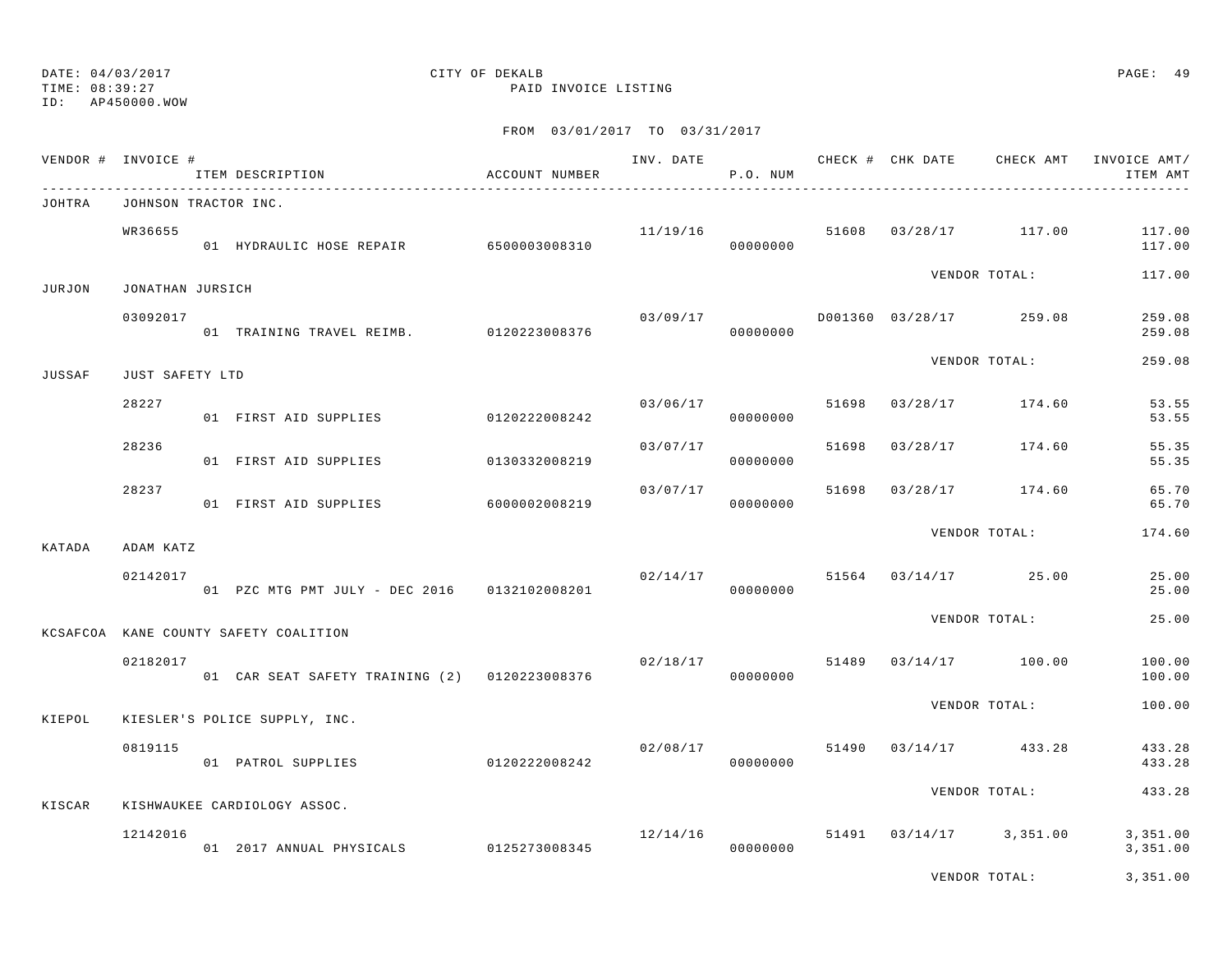TIME: 08:39:27 PAID INVOICE LISTING

ID: AP450000.WOW

|        | VENDOR # INVOICE # | ITEM DESCRIPTION                                | ACCOUNT NUMBER |                                 | P.O. NUM |       |                |                                   | INV. DATE 6 CHECK # CHK DATE CHECK AMT INVOICE AMT/<br>ITEM AMT |
|--------|--------------------|-------------------------------------------------|----------------|---------------------------------|----------|-------|----------------|-----------------------------------|-----------------------------------------------------------------|
| KISCOM |                    | KISHWAUKEE COMMUNITY HOSPITAL                   |                |                                 |          |       |                |                                   |                                                                 |
|        | 02092017           | 01 EAP CONTRACT 12/21/16-12/20/17 0116103008345 |                |                                 | 00000000 |       |                |                                   | $02/09/17$ $51492$ $03/14/17$ $4,830.00$ $4,830.00$<br>4,830.00 |
| LAKINT |                    | LAKESIDE INTERNATIONAL TRUCKS                   |                |                                 |          |       |                | VENDOR TOTAL:                     | 4,830.00                                                        |
|        | 7091106P           | 01 (20) INCANDESCE LAMPS 0130332008226          |                | 11/04/16                        | 00000000 |       |                | 51400 03/10/17 115.20             | 115.20<br>115.20                                                |
|        | 7096742P           | 01 CABLE ASSEMBLY                               | 0130332008226  | 02/07/17                        | 00000000 | 51493 | 03/14/17       | 203.77                            | 161.36<br>161.36                                                |
|        | 7097019P           | 0130332008226<br>01 THERMOSTAT                  |                | 02/08/17                        | 00000000 |       | 51493 03/14/17 | 203.77                            | 42.41<br>42.41                                                  |
| LANDAU | LANDAUER           |                                                 |                |                                 |          |       |                | VENDOR TOTAL:                     | 318.97                                                          |
|        | 100459126          | 01 LUXEL + SERVICES 2017 0130353008310          |                | 02/10/17<br>00000000            |          |       |                | 51699 03/28/17 538.00             | 538.00<br>538.00                                                |
| LAYCHR |                    | LAYNE CHRISTENSEN COMPANY                       |                |                                 |          |       |                | VENDOR TOTAL:                     | 538.00                                                          |
|        | 89090171           | 01 REPAIR WELL #12                              | 6000006008584  | 02/20/17                        | 00170005 |       |                | 51700 03/28/17 35,657.50          | 35,657.50<br>35,657.50                                          |
| LEAAMR |                    | THE LEAGUE OF AMER. BICYCLISTS                  |                |                                 |          |       |                | VENDOR TOTAL:                     | 35,657.50                                                       |
|        | 02102017           | 01 2017 MEMBERSHIP                              | 0120223008375  |                                 | 00000000 |       |                | $02/10/17$ 51701 03/28/17 75.00   | 75.00<br>75.00                                                  |
| LEEMAE | MAE LEE            |                                                 |                |                                 |          |       |                | VENDOR TOTAL:                     | 75.00                                                           |
|        | 03012017           | 01 TAX REBATE PROG JAN-DEC 2016 6000004008481   |                | $03/01/17$ 51422 03/14/17 23.57 | 00000000 |       |                |                                   | 23.57<br>23.57                                                  |
| LEKSTY | STYLIANOS LEKKAS   |                                                 |                |                                 |          |       |                | VENDOR TOTAL:                     | 23.57                                                           |
|        | 01272017           |                                                 |                |                                 |          |       |                | $01/27/17$ D001361 03/28/17 49.16 | 49.16<br>49.16                                                  |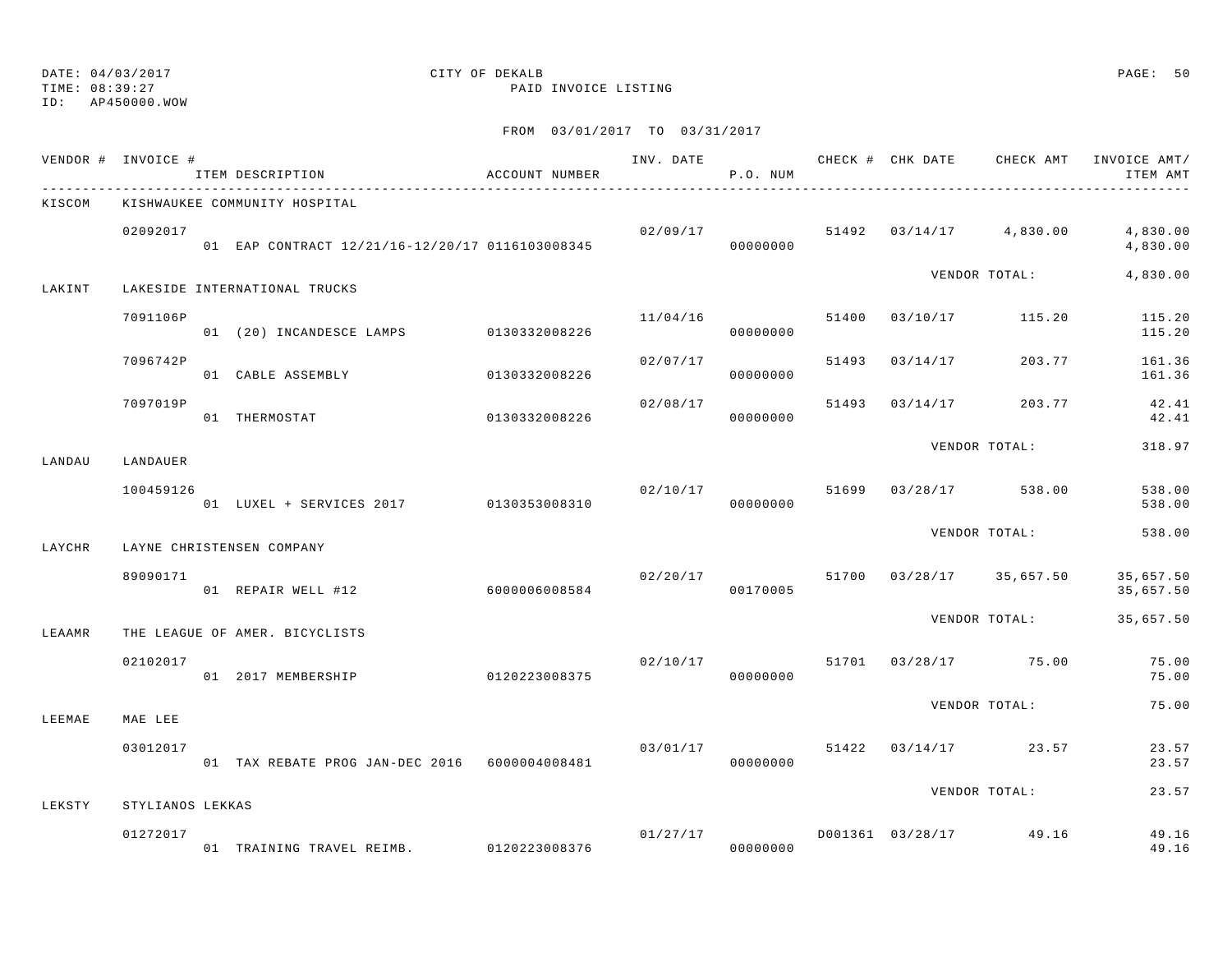TIME: 08:39:27 PAID INVOICE LISTING

ID: AP450000.WOW

## FROM 03/01/2017 TO 03/31/2017

|        | VENDOR # INVOICE # | ITEM DESCRIPTION                        | ACCOUNT NUMBER |                                 | P.O. NUM             |       |                         |                                    | INV. DATE 6 1999 CHECK # CHK DATE CHECK AMT INVOICE AMT<br>ITEM AMT |
|--------|--------------------|-----------------------------------------|----------------|---------------------------------|----------------------|-------|-------------------------|------------------------------------|---------------------------------------------------------------------|
|        | 02032017           | 01 TRAINING TRAVEL REIMB. 0120223008376 |                | 00000000                        |                      |       |                         | $02/03/17$ D001361 03/28/17 49.80  | 49.80<br>49.80                                                      |
| LOEJOH | JOHN LOECHEL       |                                         |                |                                 |                      |       |                         | VENDOR TOTAL:                      | 98.96                                                               |
|        | 01272017           | 01 TRAINING TRAVEL REIMB. 0120223008376 |                |                                 | 00000000             |       |                         | $01/29/17$ D001343 03/14/17 135.41 | 135.41<br>135.41                                                    |
| LOVDIS |                    | LOVELL'S DISCOUNT TIRE, INC.            |                |                                 |                      |       |                         | VENDOR TOTAL:                      | 135.41                                                              |
|        | 47425              | 01 TIRE REPAIR SERVICE 6500003008310    |                | $01/23/17$ 51494 03/14/17 58.00 | 00000000             |       |                         |                                    | 29.00<br>29.00                                                      |
|        | 47613              | 01 TIRE REPAIR                          | 0130332008226  | 02/16/17                        | 00000000             |       | 51494 03/14/17 58.00    |                                    | 29.00<br>29.00                                                      |
| LOVRIT |                    | LOVETT'S RITE-WAY REBUILDERS,           |                |                                 |                      |       |                         | VENDOR TOTAL:                      | 58.00                                                               |
|        | 35216              | 01 FUEL ASSEMBLY                        | 0125273008315  |                                 | 02/03/17<br>00000000 |       | 51702 03/28/17 1,250.29 |                                    | 469.04<br>469.04                                                    |
|        | 35337              | 01 FUEL PUMP                            | 0125273008315  | 02/09/17                        | 00000000             |       | 51702 03/28/17 1,250.29 |                                    | 85.00<br>85.00                                                      |
|        | 35422              | 01 REPAIR BAD GROUND WIRE 0125273008315 |                | 02/22/17                        | 00000000             |       | 51702 03/28/17 1,250.29 |                                    | 291.25<br>291.25                                                    |
|        | 64355              | 01 PD TOW CASE #1700145 0120223008384   |                | 01/07/17                        | 00000000             |       | 51702 03/28/17          | 1,250.29                           | 170.00<br>170.00                                                    |
|        | 64368              | 01 PD TOW                               | 0120223008384  | 02/14/17                        | 00000000             |       | 51702 03/28/17 1,250.29 |                                    | 65.00<br>65.00                                                      |
|        | 64810              | 01 PD TOW CASE#16-9655 0120223008384    |                | 12/09/16                        | 00000000             | 51609 | 03/28/17 170.00         |                                    | 170.00<br>170.00                                                    |
|        | 64951              | 01 PD TOW CASE #17-1347 0120223008384   |                | 02/21/17                        | 00000000             |       | 51702 03/28/17 1,250.29 |                                    | 170.00<br>170.00                                                    |
|        | 64987              | 01 PD TOW #17-01095 0120223008384       |                | 02/12/17                        | 00000000             |       |                         | 51495 03/14/17 170.00              | 170.00<br>170.00                                                    |
|        |                    |                                         |                |                                 |                      |       |                         |                                    |                                                                     |

VENDOR TOTAL: 1,590.29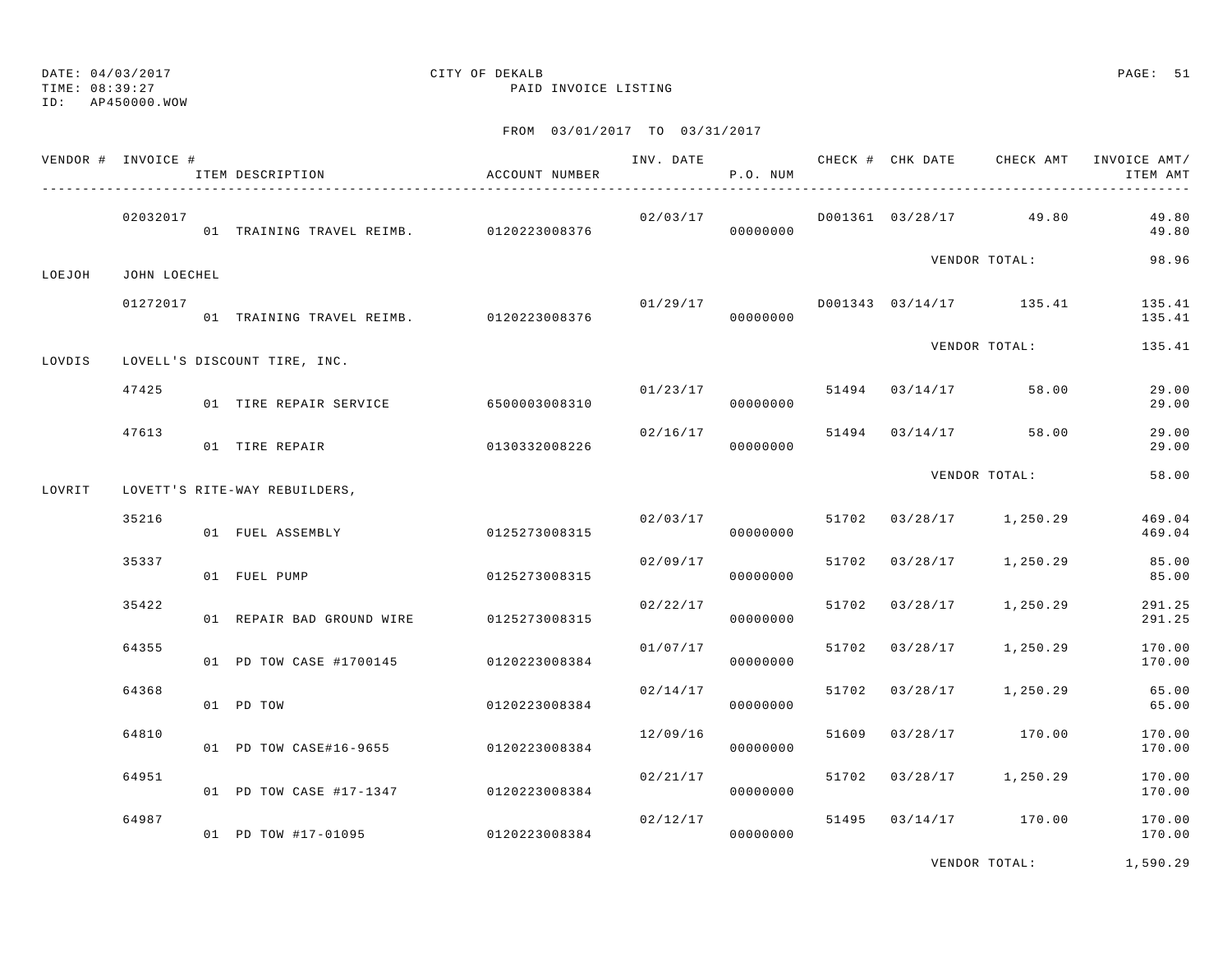TIME: 08:39:27 PAID INVOICE LISTING

ID: AP450000.WOW

|        | VENDOR # INVOICE # | ITEM DESCRIPTION                         | ACCOUNT NUMBER |          | P.O. NUM |                |                         | INV. DATE 60 CHECK # CHK DATE CHECK AMT INVOICE AMT/<br>ITEM AMT |
|--------|--------------------|------------------------------------------|----------------|----------|----------|----------------|-------------------------|------------------------------------------------------------------|
| LOWCRE |                    | LOWE'S CREDIT SERVICES                   |                |          |          |                |                         |                                                                  |
|        | 0049638            | 01 RETURNED BLINDS                       | 01000000083970 | 11/09/16 | 00000000 |                | 51703 03/28/17 416.66   | $-16.79$<br>$-16.79$                                             |
|        | 05644              | 01 MOP, MOP REFILL                       | 6000002008291  | 02/09/17 | 00000000 |                | 51497 03/14/17 1,200.59 | 94.71<br>94.71                                                   |
|        | 06390              | 01 ELECTRICAL SUPPLIES 6500002008218     |                | 02/23/17 | 00000000 |                | 51703 03/28/17 416.66   | 76.56<br>76.56                                                   |
|        | 13095              | 01 UNIT VENT INSULATION 0130322008210    |                | 02/23/17 | 00000000 |                | 51497 03/14/17 1,200.59 | 143.60<br>143.60                                                 |
|        | 13251              | 01 BOILER DRAIN                          | 0130322008210  | 02/14/17 | 00000000 | 51497 03/14/17 | 1,200.59                | 18.04<br>18.04                                                   |
|        | 13336              | 01 BAY FLOOR LIGHTS                      | 0125272008210  | 02/09/17 | 00000000 | 51497 03/14/17 | 1,200.59                | 40.38<br>40.38                                                   |
|        | 13538              | 01 14 PC DRILL BITS                      | 0130332008295  | 02/10/17 | 00000000 | 51497 03/14/17 | 1,200.59                | 28.49<br>28.49                                                   |
|        | 13667              | 01 TOLIET SEAT                           | 0130322008219  | 02/21/17 | 00000000 | 51497 03/14/17 | 1,200.59                | 22.79<br>22.79                                                   |
|        | 13872              | 01 AMBULANCE SUPPLIES 0125272008241      |                | 02/22/17 | 00000000 | 51497 03/14/17 | 1,200.59                | 76.80<br>76.80                                                   |
|        | 35373              | 01 RETURNED LIGHTS                       | 0125272008210  | 02/09/17 | 00000000 | 51497 03/14/17 | 1,200.59                | $-36.62$<br>$-36.62$                                             |
|        | 35429              | 01 LIGHTS                                | 0125272008210  | 02/10/17 | 00000000 |                | 51497 03/14/17 1,200.59 | 28.52<br>28.52                                                   |
|        | 35782              | 01 PLASTIC TRASH CAN DOLLY 0130322008210 |                | 03/02/17 | 00000000 | 51703 03/28/17 | 416.66                  | 45.59<br>45.59                                                   |
|        | 41023              | 01 UNIT VENT INSULATION 0130322008210    |                | 03/03/17 | 00000000 | 51703 03/28/17 | 416.66                  | 50.26<br>50.26                                                   |
|        | 41115              | 01 LED BULBS                             | 0117122008295  | 12/07/16 | 00000000 |                | 51579 03/24/17 64.52    | 64.52<br>64.52                                                   |
|        | 41155              | 01 LAUNDRY SOAP                          | 0130332008219  | 03/08/17 | 00000000 | 51703 03/28/17 | 416.66                  | 19.92<br>19.92                                                   |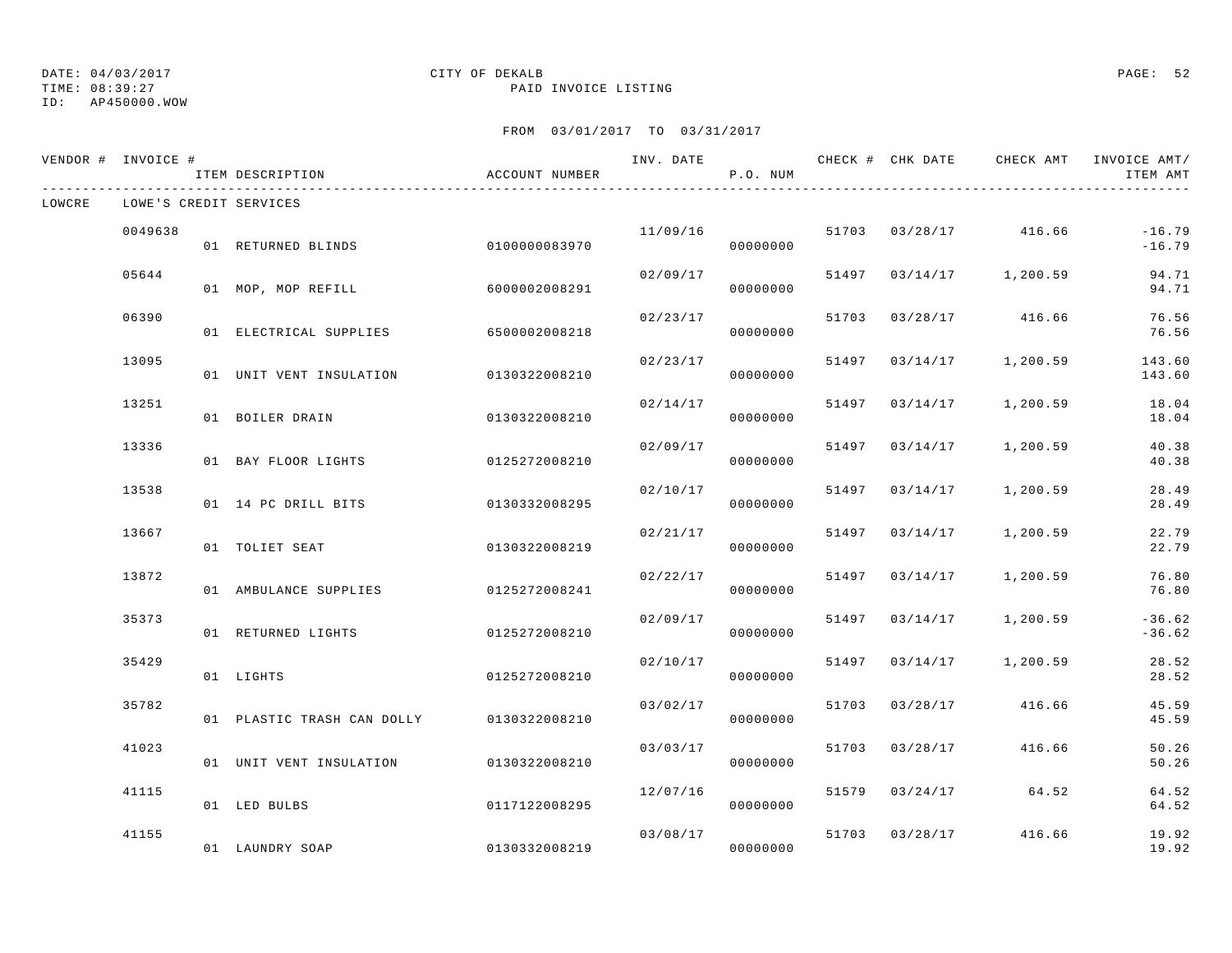# ID: AP450000.WOW

## DATE: 04/03/2017 CITY OF DEKALB PAGE: 53

TIME: 08:39:27 PAID INVOICE LISTING

| VENDOR # INVOICE # | ITEM DESCRIPTION                             | ACCOUNT NUMBER | INV. DATE | P.O. NUM             |       | CHECK # CHK DATE | CHECK AMT                   | INVOICE AMT/<br>ITEM AMT |
|--------------------|----------------------------------------------|----------------|-----------|----------------------|-------|------------------|-----------------------------|--------------------------|
| 41520              | 01 AMBULANCE SUPPLIES 0125272008241          |                | 02/23/17  | 00000000             |       |                  | $51497$ $03/14/17$ 1,200.59 | 62.61<br>62.61           |
| 41599              | 01 WINDOW BLINDS                             | 0130322008219  | 02/13/17  | 00000000             |       |                  | 51497 03/14/17 1,200.59     | 133.52<br>133.52         |
| 41738              | 01 ELECTRICAL OUTLETS/SWITCHES 0130322008219 |                |           | 03/06/17<br>00000000 |       |                  | 51703 03/28/17 416.66       | 58.56<br>58.56           |
| 41900              | 01 SHOP SUPPLIES                             | 0125272008226  | 03/02/17  | 00000000             | 51703 | 03/28/17         | 416.66                      | 57.20<br>57.20           |
| 53128              | 01 LIGHTER, PROPANE CYLINDER 0125272008240   |                | 02/27/17  | 00000000             |       | 51703 03/28/17   | 416.66                      | 25.55<br>25.55           |
| 53183              | 01 LAQUER THINNER, TRIM 0130332008226        |                | 02/10/17  | 00000000             |       |                  | 51497 03/14/17 1,200.59     | 66.92<br>66.92           |
| 53352              | 01 FLOOR POLISH                              | 6000002008291  | 02/21/17  | 00000000             |       | 51497 03/14/17   | 1,200.59                    | 125.14<br>125.14         |
| 53355              | 01 MAILBOX REPAIRS                           | 0130332008228  | 02/21/17  | 00000000             |       | 51497 03/14/17   | 1,200.59                    | 68.00<br>68.00           |
| 53410              | 01 MAILBOX REPAIRS                           | 0130332008228  | 02/21/17  | 00000000             |       | 51497 03/14/17   | 1,200.59                    | 23.14<br>23.14           |
| 53469              | 01 GARAGE DOOR STOP                          | 6000002008295  | 02/13/17  | 00000000             |       | 51497 03/14/17   | 1,200.59                    | 16.70<br>16.70           |
| 53507              | 01 BULK QUIKCRETE 0130332008233              |                | 02/13/17  | 00000000             |       | 51497 03/14/17   | 1,200.59                    | 184.64<br>184.64         |
| 53546              | 01 LIGHT BULBS, COMMAND STRIPS 0120212008219 |                |           | 02/22/17<br>00000000 |       |                  | 51497 03/14/17 1,200.59     | 71.48<br>71.48           |
| 53560              | 01 PALLET RETURNED                           | 0130332008233  | 02/14/17  | 00000000             |       | 51497 03/14/17   | 1,200.59                    | $-12.44$<br>$-12.44$     |
| 53835              | 01 BUILDING CLEANING SUPPLIES 0120212008219  |                | 02/24/17  | 00000000             |       | 51703 03/28/17   | 416.66                      | 67.98<br>67.98           |
| 935588             | 01 RETURNED STAGREEN                         | 0100000083970  | 06/30/16  | 00000000             |       | 51703 03/28/17   | 416.66                      | $-58.50$<br>$-58.50$     |
| 9411115            |                                              |                | 12/07/16  |                      |       | 51610 03/28/17   | 77.09                       | 64.52                    |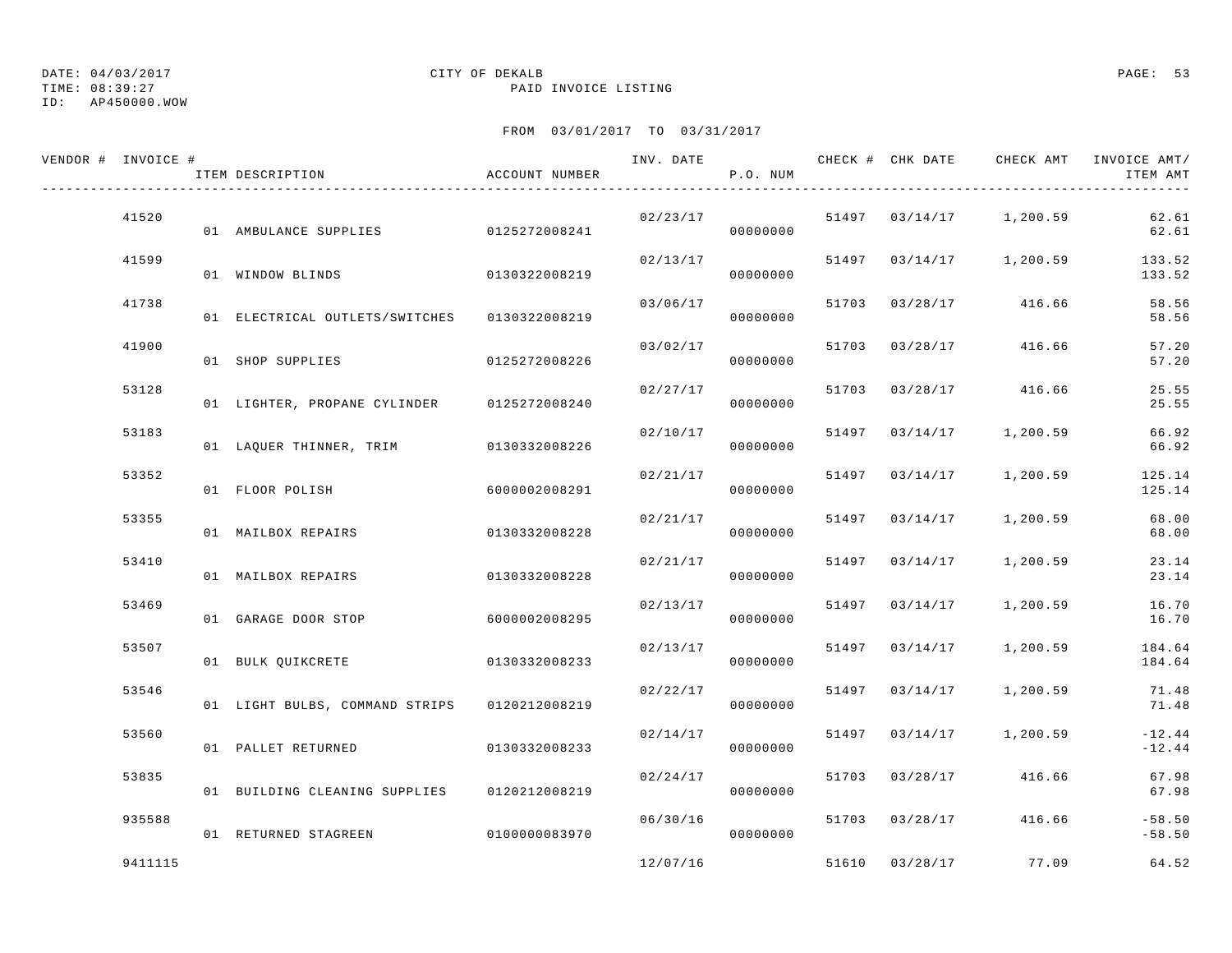TIME: 08:39:27 PAID INVOICE LISTING ID: AP450000.WOW

## DATE: 04/03/2017 CITY OF DEKALB PAGE: 54

|        | VENDOR # INVOICE #  | ITEM DESCRIPTION                              | ACCOUNT NUMBER |          | P.O. NUM             |                |                                    | INV. DATE 6 1999 CHECK # CHK DATE 6 CHECK AMT INVOICE AMT<br>ITEM AMT |
|--------|---------------------|-----------------------------------------------|----------------|----------|----------------------|----------------|------------------------------------|-----------------------------------------------------------------------|
|        |                     |                                               |                |          |                      |                |                                    |                                                                       |
|        | 9411115             | 01 LED LIGHTS                                 | 0117122008204  |          | 12/07/16<br>00000000 |                | 51610 03/28/17 77.09               | 64.52<br>64.52                                                        |
|        | 941469              | 01 BATTERIES                                  | 0125273008311  | 10/10/16 | 00000000             | 51610 03/28/17 | 77.09                              | 12.57<br>12.57                                                        |
|        | 947745              | 01 LANDSCAPING MATERIAL 0125272008210         |                | 10/08/16 | 00000000             |                | 51565 03/14/17 26.49               | 26.49<br>26.49                                                        |
|        | 953475              | 01 STATION SUPPLIES                           | 0125272008210  | 03/02/17 | 00000000             |                | 51703 03/28/17 416.66              | 90.33<br>90.33                                                        |
|        | 953536              | 01 FLOOR SCRUBBING PADS 6000002008291         |                | 02/22/17 | 00000000             |                | 51497 03/14/17 1,200.59            | 20.44<br>20.44                                                        |
|        | 953613              | 01 MAILBOX REPAIRS                            | 0130332008228  |          | 00000000             |                | $02/23/17$ 51497 03/14/17 1,200.59 | 23.73<br>23.73                                                        |
| LOWEUG | EUGENE LOWERY       |                                               |                |          |                      |                |                                    | VENDOR TOTAL: 1,785.35                                                |
|        | 02152017            | 01 REIMB FBINAA DUES PAID 0120213008375       |                |          | 00000000             |                | $02/15/17$ D001344 03/14/17 95.00  | 95.00<br>95.00                                                        |
| LUSEWI | EWING LUSK          |                                               |                |          |                      |                | VENDOR TOTAL:                      | 95.00                                                                 |
|        | 01122017            | 01 WATER REFUND 1101050130-02 6000000063444   |                | 01/12/17 | 00000000             |                | 51704 03/28/17 63.84               | 63.84<br>63.84                                                        |
| MACINC | MACKLIN INCOPORATED |                                               |                |          |                      |                | VENDOR TOTAL:                      | 63.84                                                                 |
|        | 40142               | 01 MATERIAL                                   | 6000002008228  | 02/15/17 | 00000000             |                | 51498 03/14/17 979.20              | 979.20<br>979.20                                                      |
| MARDEN | DENNIS C MARTHA     |                                               |                |          |                      |                | VENDOR TOTAL:                      | 979.20                                                                |
|        | 03012017            | 01 TAX REBATE PROG JAN-DEC 2016 6000004008481 |                |          | 00000000             |                | $03/01/17$ 51423 $03/14/17$ 34.99  | 34.99<br>34.99                                                        |
| MARLAT | LATOYA MARZ         |                                               |                |          |                      |                | VENDOR TOTAL:                      | 34.99                                                                 |
|        | 02102017            |                                               |                |          |                      |                |                                    | $02/21/17$ D001345 03/14/17 177.37 177.37                             |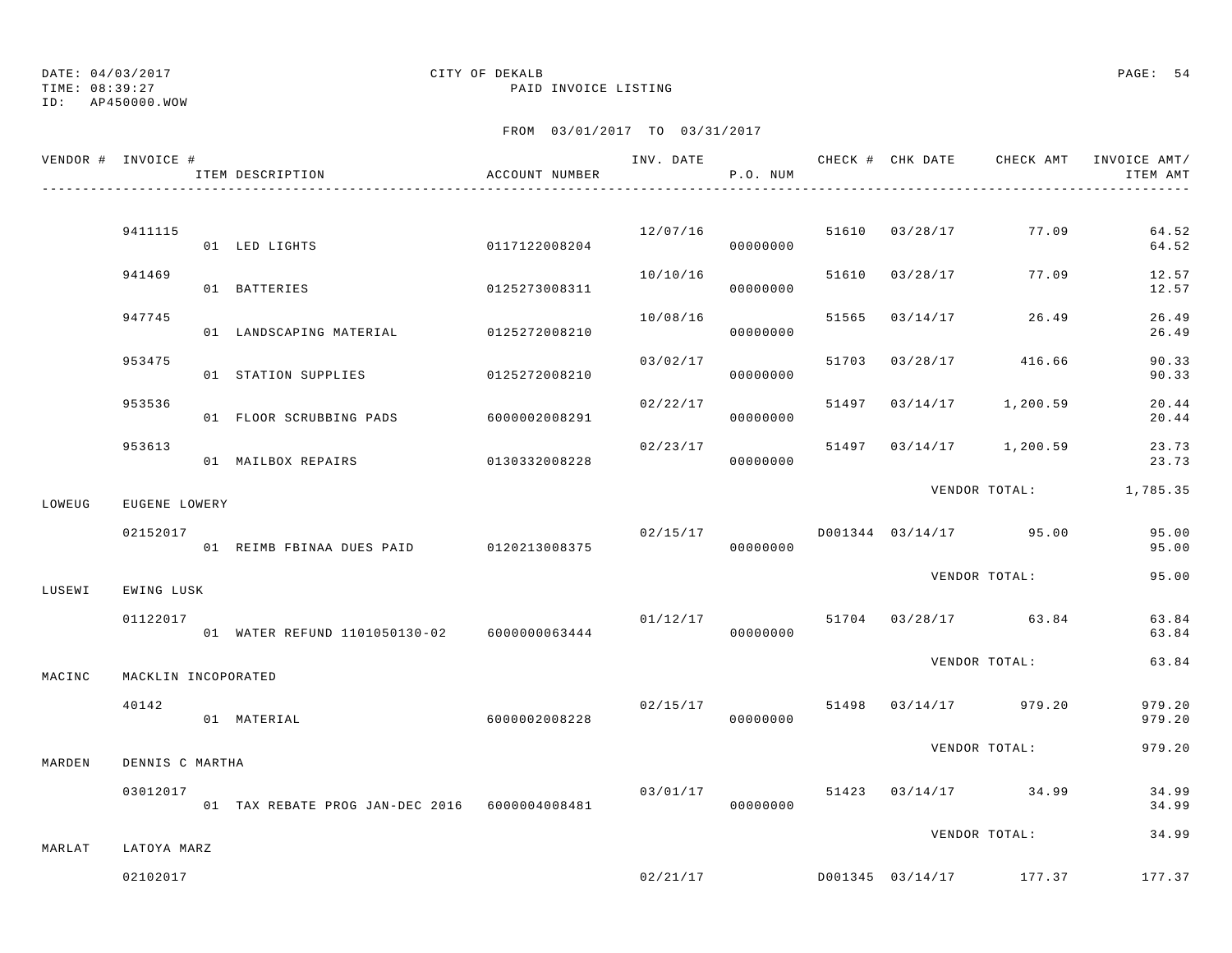TIME: 08:39:27 PAID INVOICE LISTING

ID: AP450000.WOW

## FROM 03/01/2017 TO 03/31/2017

|        | VENDOR # INVOICE # | ITEM DESCRIPTION                               | ACCOUNT NUMBER | INV. DATE      | P.O. NUM             |       |                         |                                  | CHECK # CHK DATE CHECK AMT INVOICE AMT/<br>ITEM AMT |
|--------|--------------------|------------------------------------------------|----------------|----------------|----------------------|-------|-------------------------|----------------------------------|-----------------------------------------------------|
|        | 02102017           | 02 TRAINING TRAVEL REIMB. 0120233008376        |                | 02/21/17       | 00000000             |       | D001345 03/14/17 177.37 |                                  | 177.37<br>177.37                                    |
| MATCLI | MATHERS CLINIC     |                                                |                |                |                      |       |                         | VENDOR TOTAL:                    | 177.37                                              |
|        | 034739             | 01 PRE-EMPLYMNT EVALUATION 0116103008333       |                |                | 00000000             |       |                         | $05/19/16$ 51566 03/14/17 450.00 | 450.00<br>450.00                                    |
| MAUJOE | JOEL MAURER        |                                                |                |                |                      |       |                         | VENDOR TOTAL:                    | 450.00                                              |
|        | 02242017           | 01  2017 WELLNESS REIMBURSEMENT  7100004008476 |                | 02/24/17 51499 | 00000000             |       |                         | 03/14/17 500.00                  | 500.00<br>500.00                                    |
| MCCINC | MCCROMETER, INC    |                                                |                |                |                      |       |                         | VENDOR TOTAL:                    | 500.00                                              |
|        | 491184 RI          | 01 TRANS RETRO                                 | 6000002008232  |                | 03/08/17<br>00000000 |       |                         | 51705 03/28/17 1,176.82          | 1,176.82<br>1,176.82                                |
| MCHANA |                    | MCHENRY ANALYTICAL WATER                       |                |                |                      |       |                         | VENDOR TOTAL:                    | 1,176.82                                            |
|        | 593507             | 01 FLUORIDE ANALYSIS (5) 6000003008356         |                | 02/18/17       | 00000000             |       |                         | 51500 03/14/17 45.00             | 45.00<br>45.00                                      |
| MELLOC | MELIN'S LOCK & KEY |                                                |                |                |                      |       |                         | VENDOR TOTAL:                    | 45.00                                               |
|        | $12717 - 6$        | 01 REINSTALL LOCK CYLINDER                     | 6500003008348  |                | 01/27/17<br>00000000 | 51501 | 03/14/17                | 213.51                           | 78.00<br>78.00                                      |
|        | 19613              | 01 BATHROOM KEYS - STATION 3                   | 0125272008210  | 01/30/17       | 00000000             | 51501 | 03/14/17                | 213.51                           | 16.10<br>16.10                                      |
|        | 19683              | 01 ADMINISTRATION KEYS                         | 0130322008219  | 02/17/17       | 00000000             | 51501 | 03/14/17                | 213.51                           | 18.06<br>18.06                                      |
|        | 19697              | 01 FILE CABINET KEY                            | 0130322008219  | 02/21/17       | 00000000             | 51501 | 03/14/17                | 213.51                           | 1.85<br>1.85                                        |
|        | $20117 - 3$        | 01 REPAIR ELECTRONIC DEADBOLT                  | 6500003008348  | 02/01/17       | 00000000             | 51501 | 03/14/17                | 213.51                           | 99.50<br>99.50                                      |

VENDOR TOTAL: 213.51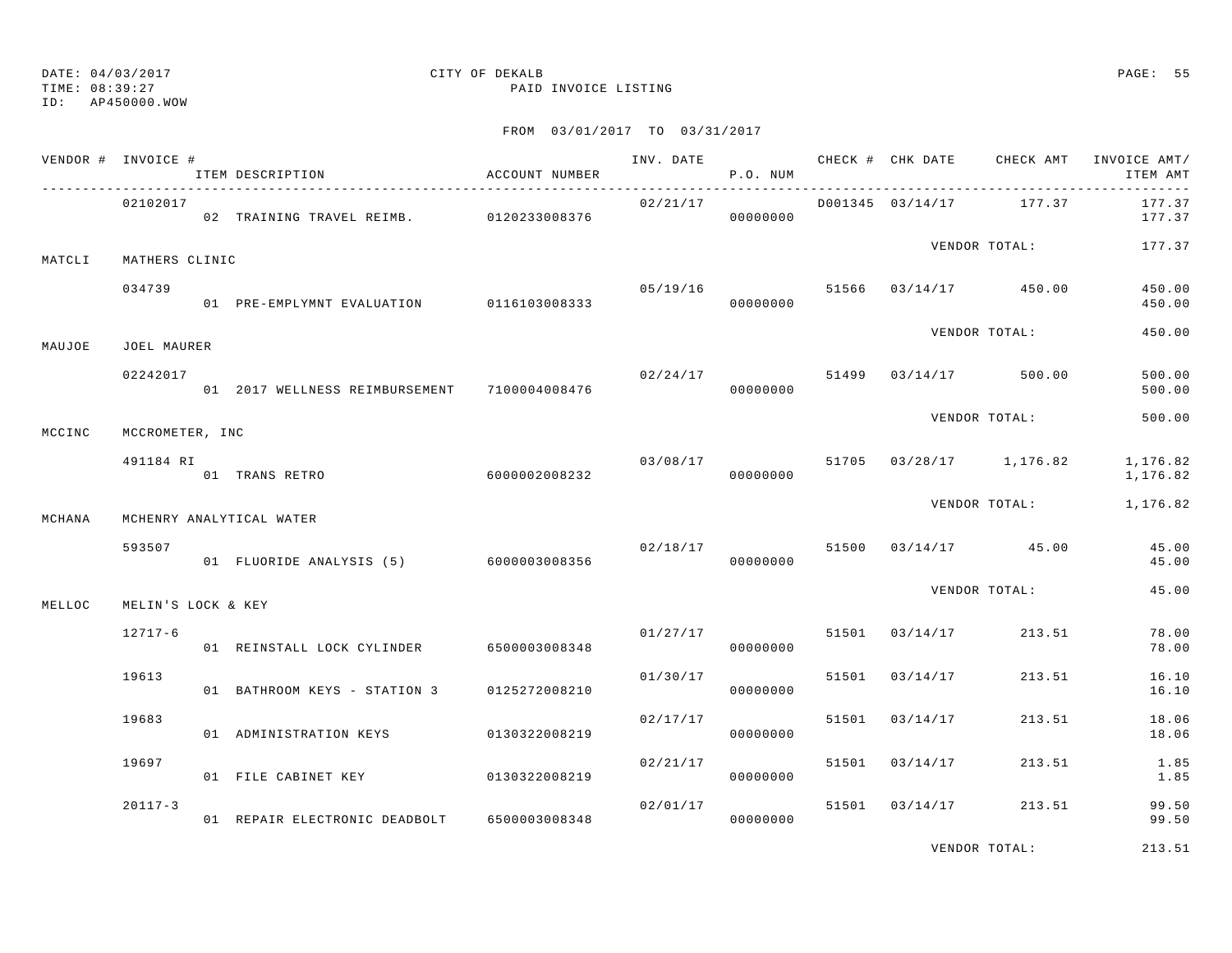TIME: 08:39:27 PAID INVOICE LISTING

ID: AP450000.WOW

|        | VENDOR # INVOICE # | ITEM DESCRIPTION                                                           | ACCOUNT NUMBER                 |                      | P.O. NUM                         |       |                | INV. DATE 6 CHECK # CHK DATE CHECK AMT | INVOICE AMT/<br>ITEM AMT          |
|--------|--------------------|----------------------------------------------------------------------------|--------------------------------|----------------------|----------------------------------|-------|----------------|----------------------------------------|-----------------------------------|
| METWES |                    | METRO WEST COUNCIL OF                                                      |                                |                      |                                  |       |                |                                        |                                   |
|        | 2879               | 01 BOARD MEETING 2/23/17 0115153008376                                     |                                | 02/24/17<br>00000000 |                                  |       |                | 51706 03/28/17 35.00                   | 35.00<br>35.00                    |
| MIDCIT | MID CITY           |                                                                            |                                |                      |                                  |       |                | VENDOR TOTAL:                          | 35.00                             |
|        | $265504 - OCR$     | 01 OVERPAYMENT CREDIT 0100000083970                                        |                                | 02/23/17             | 00000000                         |       |                | 51502 03/14/17 64.52                   | $-133.41$<br>$-133.41$            |
|        | $330850 - 0$       | 01 LAMINATING POUCHES, RPRT COVER 0117112008204                            |                                | 09/23/16             | 00000000                         |       | 51567 03/14/17 | 21.68                                  | 21.68<br>21.68                    |
|        | $348231 - 0$       | 01 COPIER PAPER                                                            | 0120212008204                  | 02/09/17             | 00000000                         |       | 51707 03/28/17 | 675.75                                 | 279.90<br>279.90                  |
|        | $348856 - 0$       | 01 RECEIPT PAPER                                                           | 0117112008204                  | 02/16/17             | 00000000                         | 51502 | 03/14/17       | 64.52                                  | 44.99<br>44.99                    |
|        | $349717 - 0$       | 01 COPIER PAPER                                                            | 0117112008204                  | 02/24/17             | 00000000                         | 51707 | 03/28/17       | 675.75                                 | 447.84<br>447.84                  |
|        | 421425-1           | 01 ELECTRONIC BALLAST 0117126008510                                        |                                | 02/07/17             | 00000000                         | 51502 |                | $03/14/17$ 64.52                       | 152.94<br>152.94                  |
|        | $CC344337 - 0$     | 01 RETURNED RECEIPT PAPER 0117112008204                                    |                                | 02/22/17             | 00000000                         |       |                | 51707 03/28/17 675.75                  | $-51.99$<br>$-51.99$              |
| MIDLAN |                    | NJ RYAN TREE & LANDSCAPE LLC                                               |                                |                      |                                  |       |                | VENDOR TOTAL:                          | 761.95                            |
|        | 3033               | 01 SNOW REMOVAL 12/4-12/5/16 0130333008399<br>02 SNOW REMOVAL 12/4-12/5/16 | 0130333008319                  | 02/18/17             | 00000000<br>00000000             |       |                | 51568 03/14/17 30,910.00               | 9,030.00<br>5,780.00<br>3,250.00  |
|        | 3034               | 01 SNOW REMOVAL 12/10-12/12/16<br>02 SNOW REMOVAL 12/10-12/12/16           | 0130333008399<br>0130333008319 | 02/18/17             | 00000000<br>00000000             |       |                | 51568 03/14/17 30,910.00               | 12,200.00<br>7,295.00<br>4,905.00 |
|        | 3035               | 01 SNOW REMOVAL 12/18/2016<br>02 SNOW REMOVAL 12/18/2016                   | 0130333008399<br>0130333008319 |                      | 02/18/17<br>00000000<br>00000000 |       |                | 51568 03/14/17 30,910.00               | 9,680.00<br>5,535.00<br>4,145.00  |
| MIDSAL | MIDWEST SALT, LLC  |                                                                            |                                |                      |                                  |       |                | VENDOR TOTAL:                          | 30,910.00                         |
|        | P436742            |                                                                            |                                |                      | 02/08/17                         |       |                | 51503 03/14/17 5,495.99                | 2,801.09                          |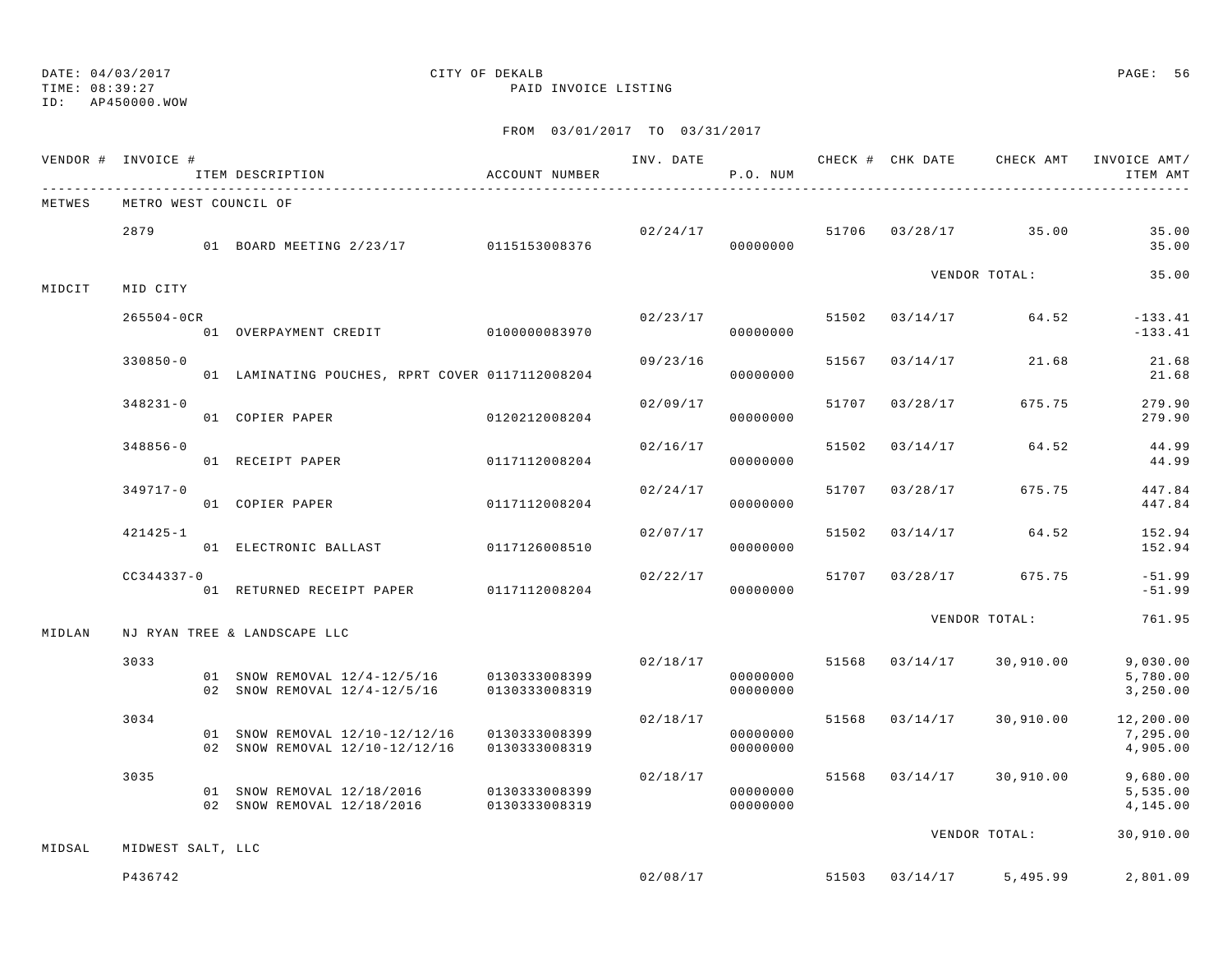ID: AP450000.WOW

### TIME: 08:39:27 PAID INVOICE LISTING

|         | VENDOR # INVOICE #            | ITEM DESCRIPTION                                   | ACCOUNT NUMBER                 |          | P.O. NUM             |       |                | INV. DATE 6 1999 CHECK # CHK DATE 6 CHECK AMT INVOICE AMT | ITEM AMT                               |
|---------|-------------------------------|----------------------------------------------------|--------------------------------|----------|----------------------|-------|----------------|-----------------------------------------------------------|----------------------------------------|
|         |                               |                                                    |                                |          |                      |       |                |                                                           |                                        |
|         | P436742                       | 01 BULK ROCK SALT                                  | 6000002008250                  |          | 02/08/17<br>00170017 |       | 51503 03/14/17 | 5,495.99                                                  | 2,801.09<br>2,801.09                   |
|         | P436746                       | 01 BULK ROCK SALT                                  | 6000002008250                  | 02/10/17 | 00170017             |       | 51503 03/14/17 | 5,495.99                                                  | 2,694.90<br>2,694.90                   |
|         | P436781                       | 01 BULK ROCK SALT                                  | 6000002008250                  |          | 02/22/17<br>00170017 | 51708 | 03/28/17       | 14,507.90                                                 | 2,508.42<br>2,508.42                   |
|         | P436786                       | 01 BULK ROCK SALT                                  | 6000002008250                  | 02/24/17 | 00170017             | 51708 | 03/28/17       | 14,507.90                                                 | 2,490.29<br>2,490.29                   |
|         | P436788                       | 01 BULK ROCK SALT                                  | 6000002008250                  |          | 02/24/17<br>00170017 | 51708 | 03/28/17       | 14,507.90                                                 | 3,291.89<br>3,291.89                   |
|         | P436821                       | 01 BULK ROCK SALT                                  | 6000002008250                  |          | 03/09/17<br>00170017 | 51708 | 03/28/17       | 14,507.90                                                 | 3,510.75<br>3,510.75                   |
|         | P436822                       | 01 BULK ROCK SALT                                  | 6000002008250                  | 03/09/17 | 00170017             | 51708 |                | $03/28/17$ 14,507.90                                      | 2,706.55<br>2,706.55                   |
| MIKAUT2 | KATHLEEN A CRAFT              |                                                    |                                |          |                      |       |                | VENDOR TOTAL:                                             | 20,003.89                              |
|         | 021717                        | 01 VEHICLE SAFETY TESTS<br>02 VEHICLE SAFETY TESTS | 0130333008315<br>6000003008315 | 02/28/17 | 00000000<br>00000000 |       |                | 51709 03/28/17 242.00                                     | 188.00<br>134.00<br>54.00              |
|         | 021733                        | 01 VEHICLE SAFETY TESTS 0125273008315              |                                | 02/28/17 | 00000000             |       |                | 51709 03/28/17 242.00                                     | 54.00<br>54.00                         |
| MILENG  |                               | MILLER ENGINEERING COMPANY                         |                                |          |                      |       |                | VENDOR TOTAL:                                             | 242.00                                 |
|         | 03082017                      | 01 BOILER COMBUSTION AIR PROJECT 1400006508624     |                                | 03/08/17 | 00000000             | 51408 |                |                                                           | 03/10/17 6,347.98 6,347.98<br>6,347.98 |
|         | 709011                        | 01 BOILER REPAIRS                                  | 1300006508624                  | 02/21/17 | 00000000             |       |                | 51409 03/10/17 11,348.52                                  | 11,348.52<br>11,348.52                 |
|         |                               |                                                    |                                |          |                      |       |                | VENDOR TOTAL:                                             | 17,696.50                              |
| MISPRO  | MISSMAN PROFESSIONAL<br>40561 |                                                    |                                | 02/22/17 |                      |       |                | 51710 03/28/17 480.00                                     | 480.00                                 |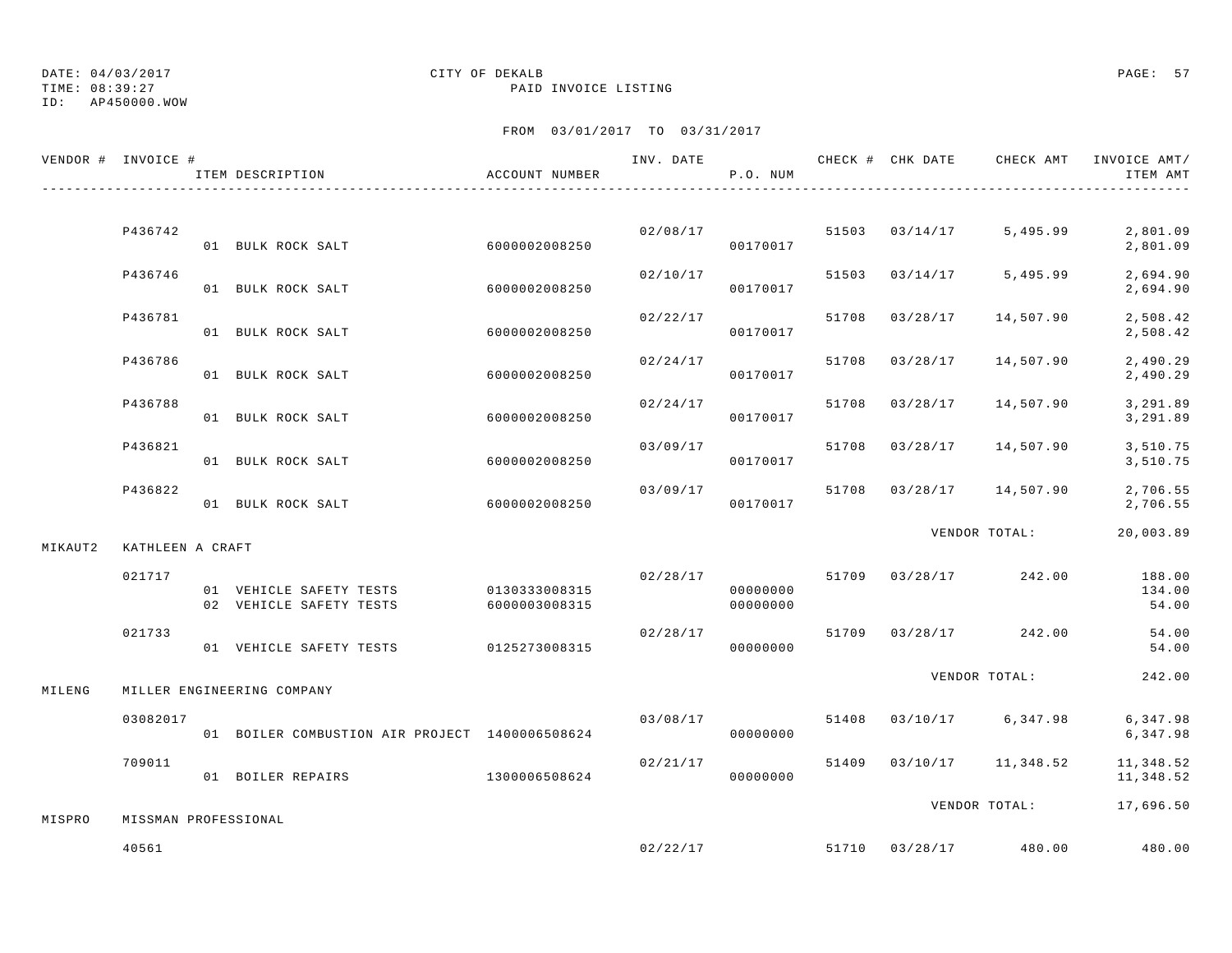TIME: 08:39:27 PAID INVOICE LISTING ID: AP450000.WOW

## DATE: 04/03/2017 CITY OF DEKALB PAGE: 58

| VENDOR # INVOICE # |                      | ITEM DESCRIPTION                                                                                                                                                                                                                                                                     | ACCOUNT NUMBER                 | INV. DATE | P.O. NUM             |       |                | CHECK # CHK DATE CHECK AMT          | INVOICE AMT/<br>ITEM AMT                                                                                          |
|--------------------|----------------------|--------------------------------------------------------------------------------------------------------------------------------------------------------------------------------------------------------------------------------------------------------------------------------------|--------------------------------|-----------|----------------------|-------|----------------|-------------------------------------|-------------------------------------------------------------------------------------------------------------------|
|                    | 40561                | 01 PRO SERVICES JAN 2017 0100000001265                                                                                                                                                                                                                                               |                                |           | 00000000             |       |                | $02/22/17$ 51710 03/28/17 480.00    | 480.00<br>480.00                                                                                                  |
| MOTSOL             |                      | MOTOROLA SOLUTIONS, INC.                                                                                                                                                                                                                                                             |                                |           |                      |       |                | VENDOR TOTAL:                       | 480.00                                                                                                            |
|                    | 257708312016         | 01 2017 STARCOM ANNUAL USE RATE  0120214008450                                                                                                                                                                                                                                       |                                |           | 00000000             |       |                | $01/01/17$ 51504 03/14/17 33,768.00 | 33,768.00<br>33,768.00                                                                                            |
| MRHSTC             | MERCYROCKFORD HEALTH |                                                                                                                                                                                                                                                                                      |                                |           |                      |       |                | VENDOR TOTAL:                       | 33,768.00                                                                                                         |
|                    | 20419                | 01 CPR CARDS                                                                                                                                                                                                                                                                         | 0125273008315                  |           | 00000000             |       |                | $02/27/17$ 51711 03/28/17 612.00    | 307.00<br>307.00                                                                                                  |
|                    | 20420                | 01 CPR CARDS                                                                                                                                                                                                                                                                         | 0120223008376                  | 02/27/17  | 00000000             |       | 51711 03/28/17 | 612.00                              | 305.00<br>305.00                                                                                                  |
|                    |                      |                                                                                                                                                                                                                                                                                      |                                |           |                      |       |                | VENDOR TOTAL:                       | 612.00                                                                                                            |
| NACHA DD UNDEFINED |                      | 01 TOTAL DIRECT DEPOSITS<br>01 TOTAL DIRECT DEPOSITS<br>01 TOTAL DIRECT DEPOSITS<br>01 TOTAL DIRECT DEPOSITS<br>01 TOTAL DIRECT DEPOSITS<br>01 TOTAL DIRECT DEPOSITS<br>01 TOTAL DIRECT DEPOSITS<br>01 TOTAL DIRECT DEPOSITS<br>01 TOTAL DIRECT DEPOSITS<br>01 TOTAL DIRECT DEPOSITS |                                |           |                      |       |                |                                     | 34,824.49<br>553.76<br>49,420.07<br>5,004.00<br>555.13<br>5,042.68<br>84.32<br>17,790.69<br>23,599.09<br>9,777.49 |
| NEOUSA             | NEOPOST USA INC      |                                                                                                                                                                                                                                                                                      |                                |           |                      |       |                | VENDOR TOTAL:                       | 0.00                                                                                                              |
|                    | 15061688             | 01 POSTAGE MACHINE INK<br>02 POSTAGE MACHINE INK                                                                                                                                                                                                                                     | 0117113008310<br>0120263008305 |           | 00000000<br>00000000 |       |                | $02/15/17$ 51712 $03/28/17$ 314.00  | 314.00<br>157.00<br>157.00                                                                                        |
| NEWTRA             | NEWMAN SIGNS INC.    |                                                                                                                                                                                                                                                                                      |                                |           |                      |       |                | VENDOR TOTAL:                       | 314.00                                                                                                            |
|                    | $T1 - 0306846$       | 01 NEW SIGN REPLACEMENT SUPPLIES 0130332008231                                                                                                                                                                                                                                       |                                |           | 02/16/17<br>00000000 | 51505 |                | $03/14/17$ 3,780.00                 | 3,780.00<br>3,780.00                                                                                              |
|                    |                      |                                                                                                                                                                                                                                                                                      |                                |           |                      |       |                | VENDOR TOTAL:                       | 3,780.00                                                                                                          |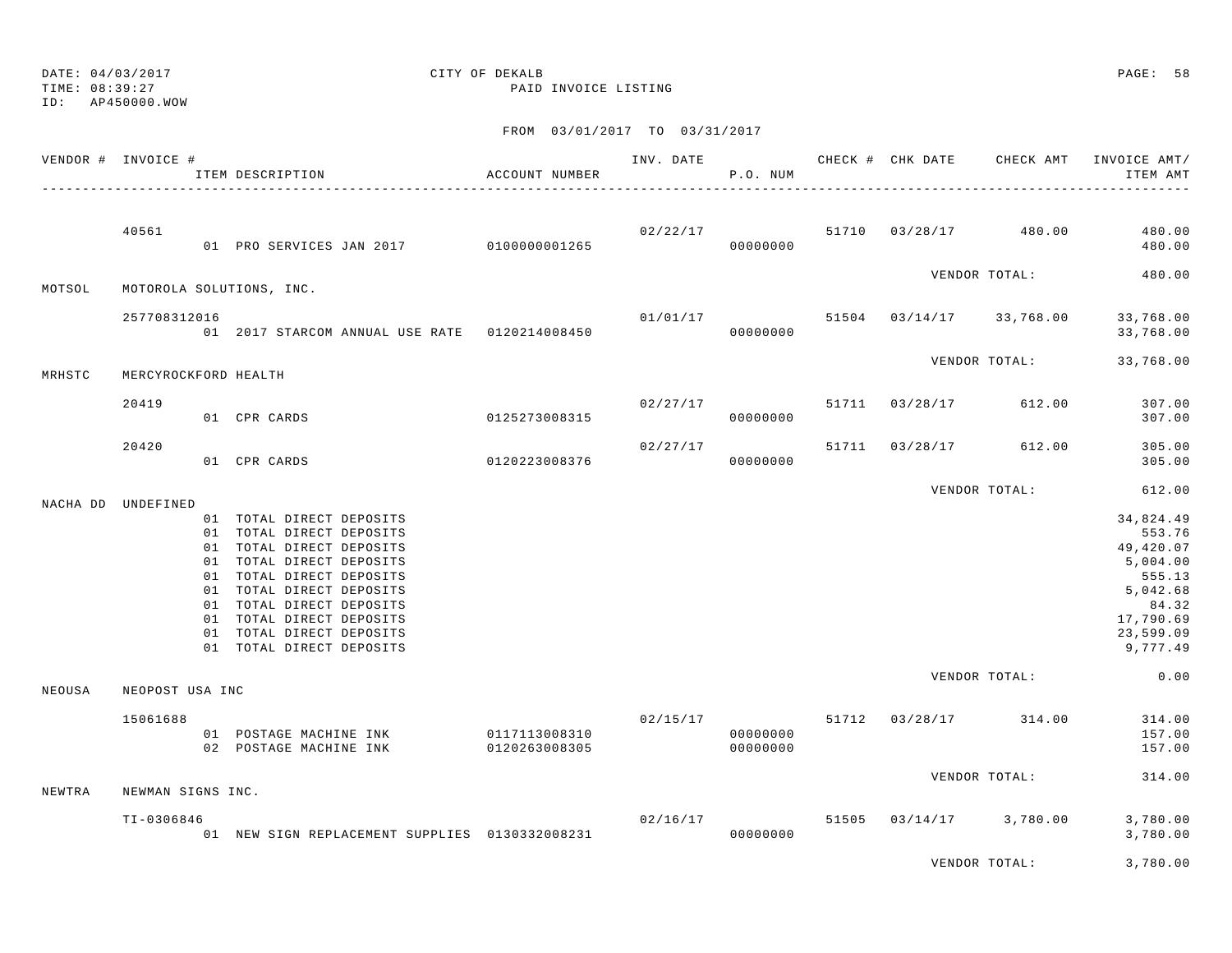## ID: AP450000.WOW

## DATE: 04/03/2017 CITY OF DEKALB PAGE: 59

TIME: 08:39:27 PAID INVOICE LISTING

|        | VENDOR # INVOICE # | ITEM DESCRIPTION                                                                         | ACCOUNT NUMBER |          | P.O. NUM             |       |                |                                          | ITEM AMT                  |
|--------|--------------------|------------------------------------------------------------------------------------------|----------------|----------|----------------------|-------|----------------|------------------------------------------|---------------------------|
| NICOR  | NICOR              |                                                                                          |                |          |                      |       |                |                                          |                           |
|        | 02172017A          | 01  2851  CORPORATE  1/19-2/17/17  6000003008351                                         |                |          | 00000000             |       |                | $02/17/17$ 51506 $03/14/17$ 1,360.91     | 487.38<br>487.38          |
|        | 02172017B          | 01 900 W DRESSER 1/19-2/17/17                                                            | 6000003008351  | 02/17/17 | 00000000             |       | 51506 03/14/17 | 1,360.91                                 | 470.40<br>470.40          |
|        | 02172017C          | 01 1202 S 7TH 1/18-2/17/17 6000003008351                                                 |                | 02/17/17 | 00000000             | 51506 | 03/14/17       | 1,360.91                                 | 403.13<br>403.13          |
|        | 02242017A          | 01 3331 PLEASANT ST 1/25-2/24/17 6500003008355                                           |                | 02/24/17 | 00000000             | 51713 | 03/28/17       | 1,705.16                                 | 199.25<br>199.25          |
|        | 02242017B          | 01 3232 PLEASANT ST 1/25-2/23/17 6500003008355                                           |                | 02/24/17 | 00000000             |       | 51713 03/28/17 | 1,705.16                                 | 685.97<br>685.97          |
|        | 02242017C          | 01 2100 PLEASANT ST 1/25-2/23/17 6500003008355                                           |                | 02/24/17 | 00000000             |       |                | 51713 03/28/17 1,705.16                  | 317.14<br>317.14          |
|        | 02242017D          | 01 SOUTH PLEASANT ST 1/25-2/23/17 6500003008355                                          |                | 02/24/17 | 00000000             |       |                | 51713 03/28/17 1,705.16                  | 502.80<br>502.80          |
| NIEDEB | DEBORAH K NIER     |                                                                                          |                |          |                      |       |                | VENDOR TOTAL:                            | 3,066.07                  |
|        | 02142017           | 01 PZC MTG PMT JULY - DEC 2016 0132102008201                                             |                |          | 00000000             |       |                | $02/14/17$ 51569 03/14/17 75.00          | 75.00<br>75.00            |
| NIUCGS | NIU CENTER FOR     |                                                                                          |                |          |                      |       |                | VENDOR TOTAL:                            | 75.00                     |
|        | 02172017           | 01 ECONOMICS WORKSHOP 4/3/17 0115153008376<br>02 ECONOMICS WORKSHOP 4/3/17 0132103008376 |                |          | 00000000<br>00000000 |       |                | $02/17/17$ 51395 03/08/17 225.00         | 225.00<br>75.00<br>150.00 |
|        |                    |                                                                                          |                |          |                      |       |                | VENDOR TOTAL:                            | 225.00                    |
| NIUSPA |                    | NORTHERN ILLINOIS UNIVERSITY                                                             |                |          |                      |       |                |                                          |                           |
|        | PRI004386          | 01 INTERN MONTHLY CHRGS FEB 17 0115151008103                                             |                |          | 00000000             |       |                | $03/01/17$ $51714$ $03/28/17$ $1,240.00$ | 1,240.00<br>1,240.00      |
| NIWAT  |                    | NORTHERN ILLINOIS WATER WORKS                                                            |                |          |                      |       |                | VENDOR TOTAL:                            | 1,240.00                  |
|        | 41950              |                                                                                          |                |          |                      |       |                | $02/10/17$ 51507 03/14/17 135.75         | 70.75                     |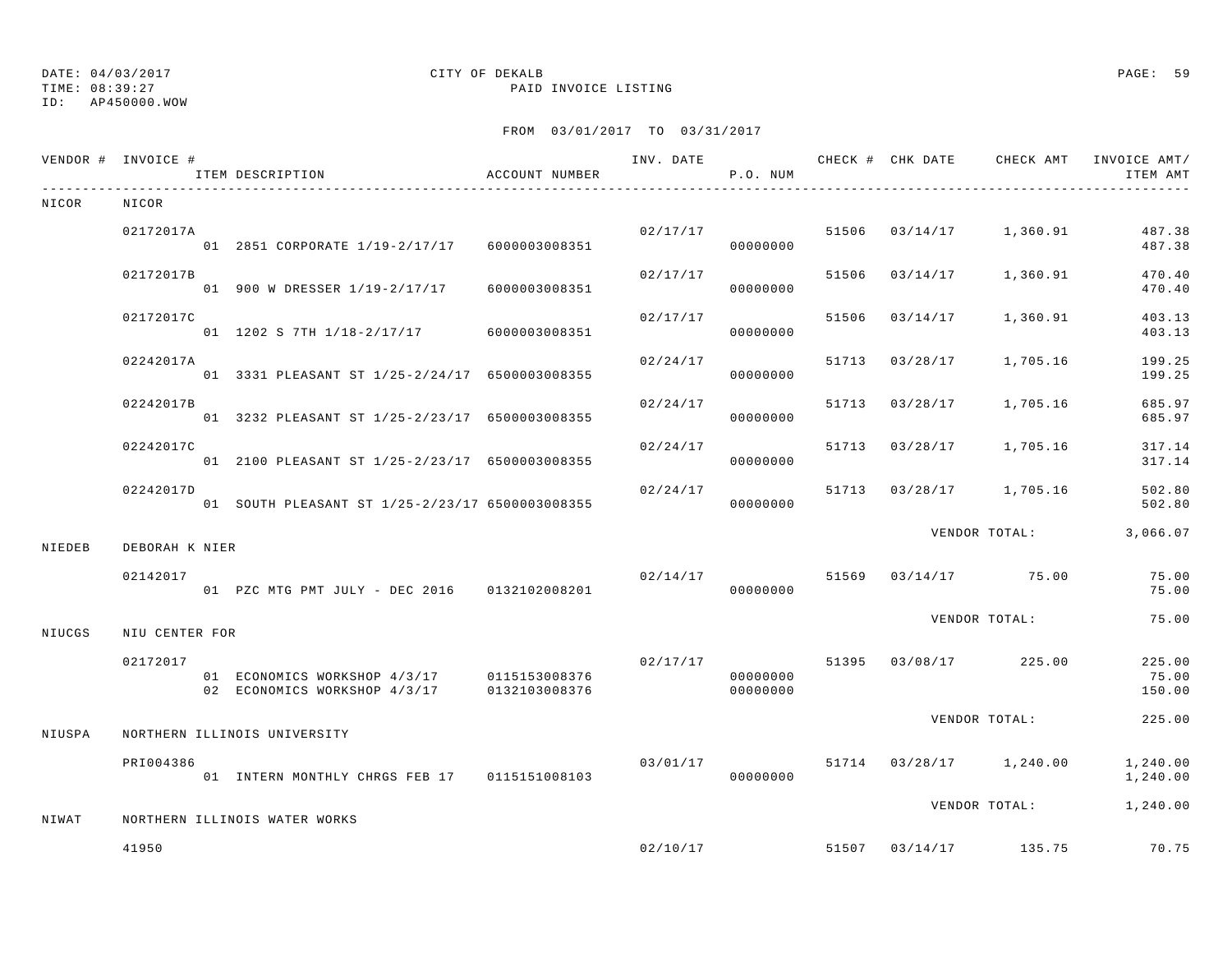### TIME: 08:39:27 PAID INVOICE LISTING

| VENDOR # INVOICE # |       |                |                  |                         |                | INV. DATE |          |  | CHECK # CHK DATE CHECK AMT INVOICE AMT/ |          |
|--------------------|-------|----------------|------------------|-------------------------|----------------|-----------|----------|--|-----------------------------------------|----------|
|                    |       |                | ITEM DESCRIPTION |                         | ACCOUNT NUMBER |           | P.O. NUM |  |                                         | ITEM AMT |
|                    |       |                |                  |                         |                |           |          |  |                                         |          |
|                    | 41950 |                |                  |                         |                |           | 02/10/17 |  | 51507 03/14/17 135.75                   | 70.75    |
|                    |       |                |                  | 01 WATER COOLER BOTTLES | 0110102008204  |           | 00000000 |  |                                         | 4.45     |
|                    |       |                |                  | 02 WATER COOLER BOTTLES | 0115152008204  |           | 00000000 |  |                                         | 4.45     |
|                    |       |                |                  | 03 WATER COOLER BOTTLES | 0116102008204  |           | 00000000 |  |                                         | 4.45     |
|                    |       | 0 <sub>4</sub> |                  | WATER COOLER BOTTLES    | 0117112008204  |           | 00000000 |  |                                         | 4.45     |
|                    |       | 05             |                  | WATER COOLER BOTTLES    | 0117122008204  |           | 00000000 |  |                                         | 4.38     |
|                    |       | 06             |                  | WATER COOLER BOTTLES    | 0130324008450  |           | 00000000 |  |                                         | 35.37    |
|                    |       | 07             |                  | WATER COOLER BOTTLES    | 0130352008204  |           | 00000000 |  |                                         | 4.45     |
|                    |       | 08             |                  | WATER COOLER BOTTLES    | 0132102008204  |           | 00000000 |  |                                         | 4.45     |
|                    |       | 09             |                  | WATER COOLER BOTTLES    | 0910002008204  |           | 00000000 |  |                                         | 2.12     |
|                    |       | 10             |                  | WATER COOLER BOTTLES    | 0920002008204  |           | 00000000 |  |                                         | 2.18     |
|                    | 41971 |                |                  |                         |                | 02/17/17  |          |  | 51507 03/14/17 135.75                   | 65.00    |
|                    |       |                |                  | 01 WATER COOLER BOTTLES | 0110102008204  |           | 00000000 |  |                                         | 4.09     |
|                    |       | 02             |                  | WATER COOLER BOTTLES    | 0115152008204  |           | 00000000 |  |                                         | 4.09     |
|                    |       | 03             |                  | WATER COOLER BOTTLES    | 0116102008204  |           | 00000000 |  |                                         | 4.09     |
|                    |       | 04             |                  | WATER COOLER BOTTLES    | 0117112008204  |           | 00000000 |  |                                         | 4.09     |
|                    |       | 05             |                  | WATER COOLER BOTTLES    | 0117122008204  |           | 00000000 |  |                                         | 4.03     |
|                    |       | 06             |                  | WATER COOLER BOTTLES    | 0130324008450  |           | 00000000 |  |                                         | 32.50    |
|                    |       | 07             |                  | WATER COOLER BOTTLES    | 0130352008204  |           | 00000000 |  |                                         | 4.09     |
|                    |       | 08             |                  | WATER COOLER BOTTLES    | 0132102008204  |           | 00000000 |  |                                         | 4.09     |
|                    |       | 09             |                  | WATER COOLER BOTTLES    | 0910002008204  |           | 00000000 |  |                                         | 1.95     |
|                    |       | 10             |                  | WATER COOLER BOTTLES    | 0920002008204  |           | 00000000 |  |                                         | 1.98     |
|                    | 42001 |                |                  |                         |                | 02/24/17  |          |  | 51715 03/28/17 146.00                   | 53.50    |
|                    |       |                |                  | 01 WATER COOLER BOTTLES | 0110102008204  |           | 00000000 |  |                                         | 3.37     |
|                    |       | 02             |                  | WATER COOLER BOTTLES    | 0115152008204  |           | 00000000 |  |                                         | 3.37     |
|                    |       | 03             |                  | WATER COOLER BOTTLES    | 0116102008204  |           | 00000000 |  |                                         | 3.37     |
|                    |       | 04             |                  | WATER COOLER BOTTLES    | 0117112008204  |           | 00000000 |  |                                         | 3.37     |
|                    |       | 05             |                  | WATER COOLER BOTTLES    | 0117122008204  |           | 00000000 |  |                                         | 3.31     |
|                    |       | 06             |                  | WATER COOLER BOTTLES    | 0130324008450  |           | 00000000 |  |                                         | 26.75    |
|                    |       | 07             |                  | WATER COOLER BOTTLES    | 0130352008204  |           | 00000000 |  |                                         | 3.37     |
|                    |       | 08             |                  | WATER COOLER BOTTLES    | 0132102008204  |           | 00000000 |  |                                         | 3.37     |
|                    |       | 09             |                  | WATER COOLER BOTTLES    | 0910002008204  |           | 00000000 |  |                                         | 1.60     |
|                    |       | 10             |                  | WATER COOLER BOTTLES    | 0920002008204  |           | 00000000 |  |                                         | 1.62     |
|                    | 42006 |                |                  |                         |                | 02/26/17  |          |  | 51715 03/28/17 146.00                   | 16.00    |
|                    |       |                |                  | 01 WATER COOLER BOTTLES | 0110102008204  |           | 00000000 |  |                                         | 2.01     |
|                    |       |                |                  | 02 WATER COOLER BOTTLES | 0115152008204  |           | 00000000 |  |                                         | 2.01     |
|                    |       | 03             |                  | WATER COOLER BOTTLES    | 0116102008204  |           | 00000000 |  |                                         | 2.02     |
|                    |       | 0 <sub>4</sub> |                  | WATER COOLER BOTTLES    | 0117112008204  |           | 00000000 |  |                                         | 2.01     |
|                    |       | 0.5            |                  | WATER COOLER BOTTLES    | 0117122008204  |           | 00000000 |  |                                         | 2.01     |
|                    |       | 07             |                  | WATER COOLER BOTTLES    | 0130352008204  |           | 00000000 |  |                                         | 2.02     |
|                    |       | 08             |                  | WATER COOLER BOTTLES    | 0132102008204  |           | 00000000 |  |                                         | 2.02     |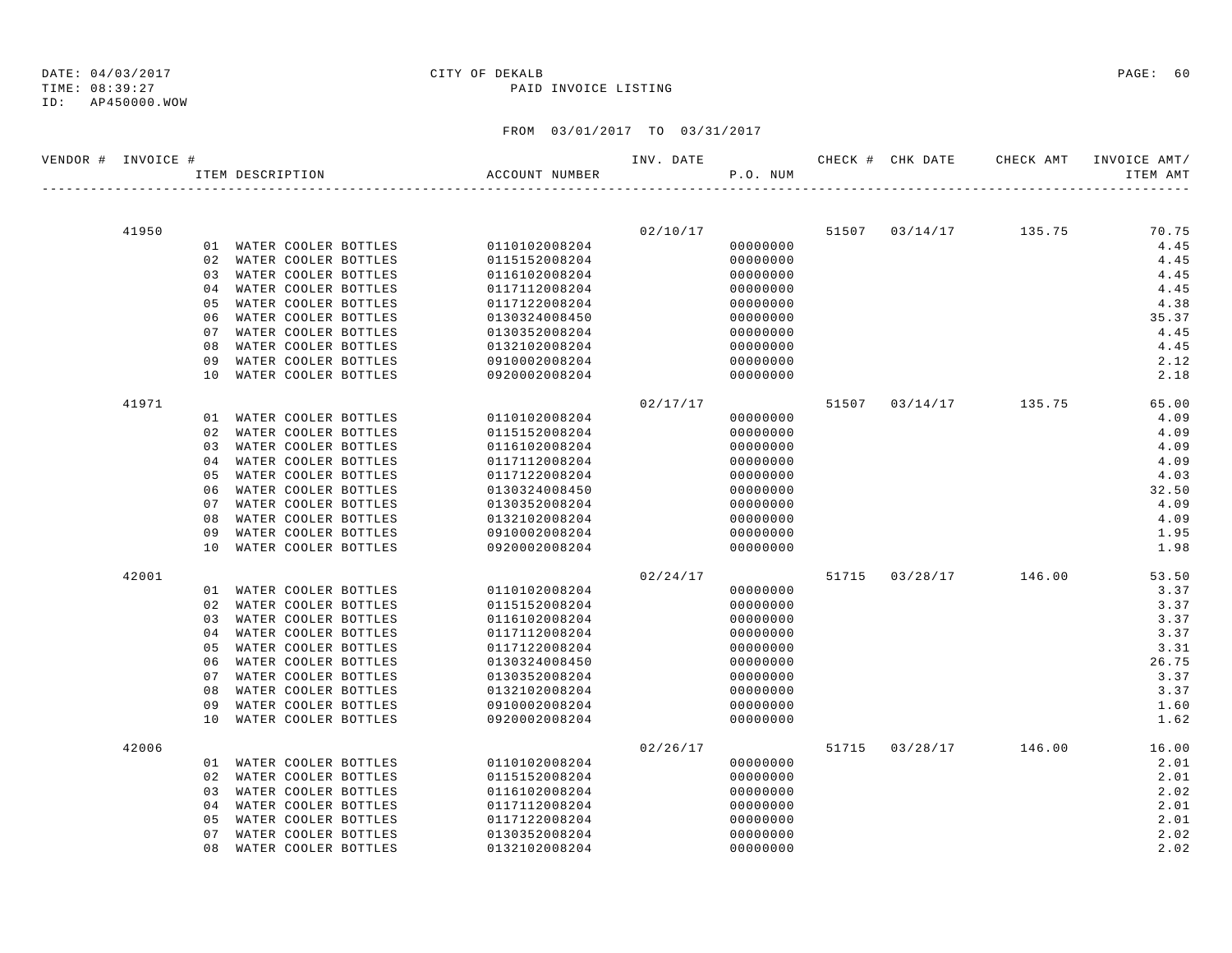### TIME: 08:39:27 PAID INVOICE LISTING

ID: AP450000.WOW

|        | VENDOR # INVOICE # | ITEM DESCRIPTION                              | ACCOUNT NUMBER |                      | P.O. NUM |       |                                     | ITEM AMT       |
|--------|--------------------|-----------------------------------------------|----------------|----------------------|----------|-------|-------------------------------------|----------------|
|        | 42006              |                                               |                | 02/26/17             |          |       | 51715 03/28/17 146.00               | 16.00          |
|        |                    | 09 WATER COOLER BOTTLES 0910002008204         |                |                      | 00000000 |       |                                     | 0.95           |
|        |                    | 10 WATER COOLER BOTTLES                       | 0920002008204  |                      | 00000000 |       |                                     | 0.95           |
|        | 42033              |                                               |                | 03/03/17             |          |       | 51715 03/28/17 146.00 76.50         |                |
|        |                    | 01 WATER COOLER BOTTLES 0110102008204         |                |                      | 00000000 |       |                                     | 4.81           |
|        |                    | 02 WATER COOLER BOTTLES                       | 0115152008204  |                      | 00000000 |       |                                     | 4.81           |
|        |                    | 03 WATER COOLER BOTTLES                       | 0116102008204  |                      | 00000000 |       |                                     | 4.81           |
|        |                    | 04 WATER COOLER BOTTLES                       | 0117112008204  |                      | 00000000 |       |                                     | 4.81           |
|        |                    | 05 WATER COOLER BOTTLES                       | 0117122008204  |                      | 00000000 |       |                                     | 4.74           |
|        |                    | 06 WATER COOLER BOTTLES                       | 0130324008450  |                      | 00000000 |       |                                     | 38.25          |
|        |                    | 07 WATER COOLER BOTTLES                       | 0130352008204  |                      | 00000000 |       |                                     | 4.81           |
|        |                    | 08 WATER COOLER BOTTLES                       | 0132102008204  |                      | 00000000 |       |                                     | 4.81           |
|        |                    | 09 WATER COOLER BOTTLES                       | 0910002008204  |                      | 00000000 |       |                                     | 2.29           |
|        |                    | 10 WATER COOLER BOTTLES                       | 0920002008204  |                      | 00000000 |       |                                     | 2.36           |
| NORCON |                    | NORTHERN CONTRACTING, INC.                    |                |                      |          |       | VENDOR TOTAL: 281.75                |                |
|        | 6735               |                                               |                | 02/15/17             |          |       | 51508  03/14/17  1,307.00  1,307.00 |                |
|        |                    | 01 FENCE REPAIR - ACCIDENT 7200004008472      |                |                      | 00000000 |       |                                     | 1,307.00       |
|        | 6761               |                                               |                | 03/10/17             |          |       | 51716 03/28/17 750.00               | 750.00         |
|        |                    | 01 FENCE REPAIR - ACCIDENT 7200004008472      |                |                      | 00000000 |       |                                     | 750.00         |
|        |                    |                                               |                |                      |          |       | VENDOR TOTAL: 2,057.00              |                |
| NORLAB | NORLAB INC         |                                               |                |                      |          |       |                                     |                |
|        | 77706              |                                               |                | 02/16/17             |          |       | 51509 03/14/17 444.00               | 444.00         |
|        |                    | 01 SEWER/TILE TRACING DYE 0130332008233       |                |                      | 00000000 |       |                                     | 444.00         |
| OLISHI | SHIRLEY OLIVER     |                                               |                |                      |          |       | VENDOR TOTAL:                       | 444.00         |
|        |                    |                                               |                |                      |          |       |                                     |                |
|        | 03012017           | 01 TAX REBATE PROG JAN-DEC 2016 6000004008481 |                | 03/01/17<br>00000000 |          |       | 51424 03/14/17 36.78                | 36.78<br>36.78 |
|        |                    |                                               |                |                      |          |       | VENDOR TOTAL:                       | 36.78          |
| ONSPOT | ON THE SPOT        |                                               |                |                      |          |       |                                     |                |
|        | 1019               |                                               |                | 03/06/17             |          |       | 51717 03/28/17 1,113.72             | 689.74         |
|        |                    | 01 REPAIR/PAINT ROOM 1400006508625            |                |                      | 00000000 |       |                                     | 689.74         |
|        | 1022               |                                               |                | 03/10/17             |          |       | 51717 03/28/17 1,113.72             | 423.98         |
|        |                    | 0130323008348<br>01 WALL REPAIR               |                |                      | 00000000 |       |                                     | 423.98         |
|        | 999                |                                               |                | 02/10/17             |          | 51510 | $03/14/17$ 1, 124.61                | 1,124.61       |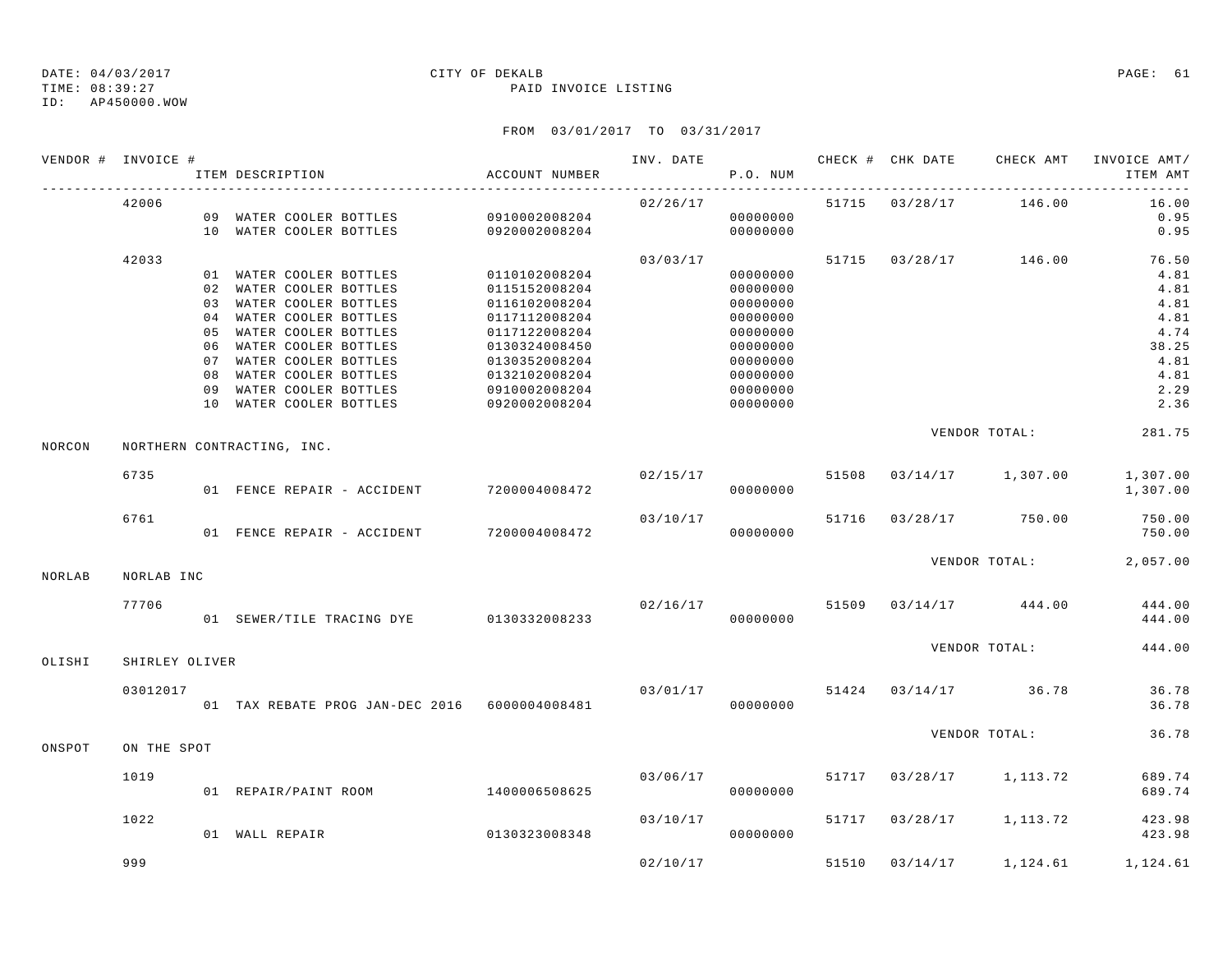TIME: 08:39:27 PAID INVOICE LISTING

ID: AP450000.WOW

|        | VENDOR # INVOICE #   | ITEM DESCRIPTION                                                                         | ACCOUNT NUMBER                                  | INV. DATE | P.O. NUM                         |       | CHECK # CHK DATE | CHECK AMT     | INVOICE AMT/<br>ITEM AMT             |
|--------|----------------------|------------------------------------------------------------------------------------------|-------------------------------------------------|-----------|----------------------------------|-------|------------------|---------------|--------------------------------------|
|        | 999                  |                                                                                          |                                                 | 02/10/17  |                                  | 51510 | 03/14/17         | 1,124.61      | 1,124.61                             |
|        |                      | 01 REPAIR/PAINT ROOM 216 1400006508625                                                   |                                                 |           | 00000000                         |       |                  |               | 1,124.61                             |
| OSTROS | ROSE MARIE OSTBERG   |                                                                                          |                                                 |           |                                  |       |                  | VENDOR TOTAL: | 2,238.33                             |
|        | 02062017             | 01 WATER REFUND 0201001260-00                                                            | 6000000063444                                   | 02/06/17  | 00000000                         | 51718 | 03/28/17         | 79.23         | 79.23<br>79.23                       |
| PALIN  | PALINTEST            |                                                                                          |                                                 |           |                                  |       |                  | VENDOR TOTAL: | 79.23                                |
|        | 0037182-IN           | .<br>01 (5) ELECTRODE PACKS 6000002008244                                                |                                                 | 11/02/16  | 00000000                         | 51611 | 03/28/17         | 425.75        | 425.75<br>425.75                     |
| PALKEV | KEVIN PALAZZOLA      |                                                                                          |                                                 |           |                                  |       |                  | VENDOR TOTAL: | 425.75                               |
|        | 02252017             | 01 TRAINING TRAVEL REIMB.                                                                | 0125273008376                                   | 02/25/17  | 00000000                         |       | D001362 03/28/17 | 9.06          | 9.06<br>9.06                         |
| PARINS |                      | PARDRIDGE INSURANCE, INC.                                                                |                                                 |           |                                  |       |                  | VENDOR TOTAL: | 9.06                                 |
|        | 13275                |                                                                                          |                                                 |           | 02/09/17                         | 51719 | 03/28/17         | 60.00         | 60.00                                |
|        |                      | 01 NOTARY BOND RENEWAL                                                                   | 0120233008349                                   |           | 00000000                         |       |                  |               | 60.00                                |
| PAUDAV | JRD CONSTRUCTION INC |                                                                                          |                                                 |           |                                  |       |                  | VENDOR TOTAL: | 60.00                                |
|        | $17 - 0052 - E$      | 01 BOARD UP - 912 EDGEBROOK<br>02 BOARD UP - 1116 W LINCOLN<br>03 BOARD UP - 1015 MARKET | 0100000001265<br>0100000001265<br>0132103008347 | 02/25/17  | 00000000<br>00000000<br>00000000 |       | 51511 03/14/17   | 651.73        | 651.73<br>180.49<br>197.66<br>273.58 |
| PETTRA |                      | PETROLEUM TRADERS CORPORATION                                                            |                                                 |           |                                  |       |                  | VENDOR TOTAL: | 651.73                               |
|        | 1089180              | 01 BULK FUEL SERVICES                                                                    | 0100000001520                                   | 01/06/17  | 00170027                         | 51512 | 03/14/17         | 29,700.37     | 15,260.35<br>15,260.35               |
|        | 1100277              | 01 BULK FUEL SERVICES                                                                    | 0100000001520                                   | 02/09/17  | 00170027                         | 51512 | 03/14/17         | 29,700.37     | 14,440.02<br>14,440.02               |
|        | 1105995              |                                                                                          |                                                 | 02/27/17  |                                  | 51720 | 03/28/17         | 14,284.96     | 14,284.96                            |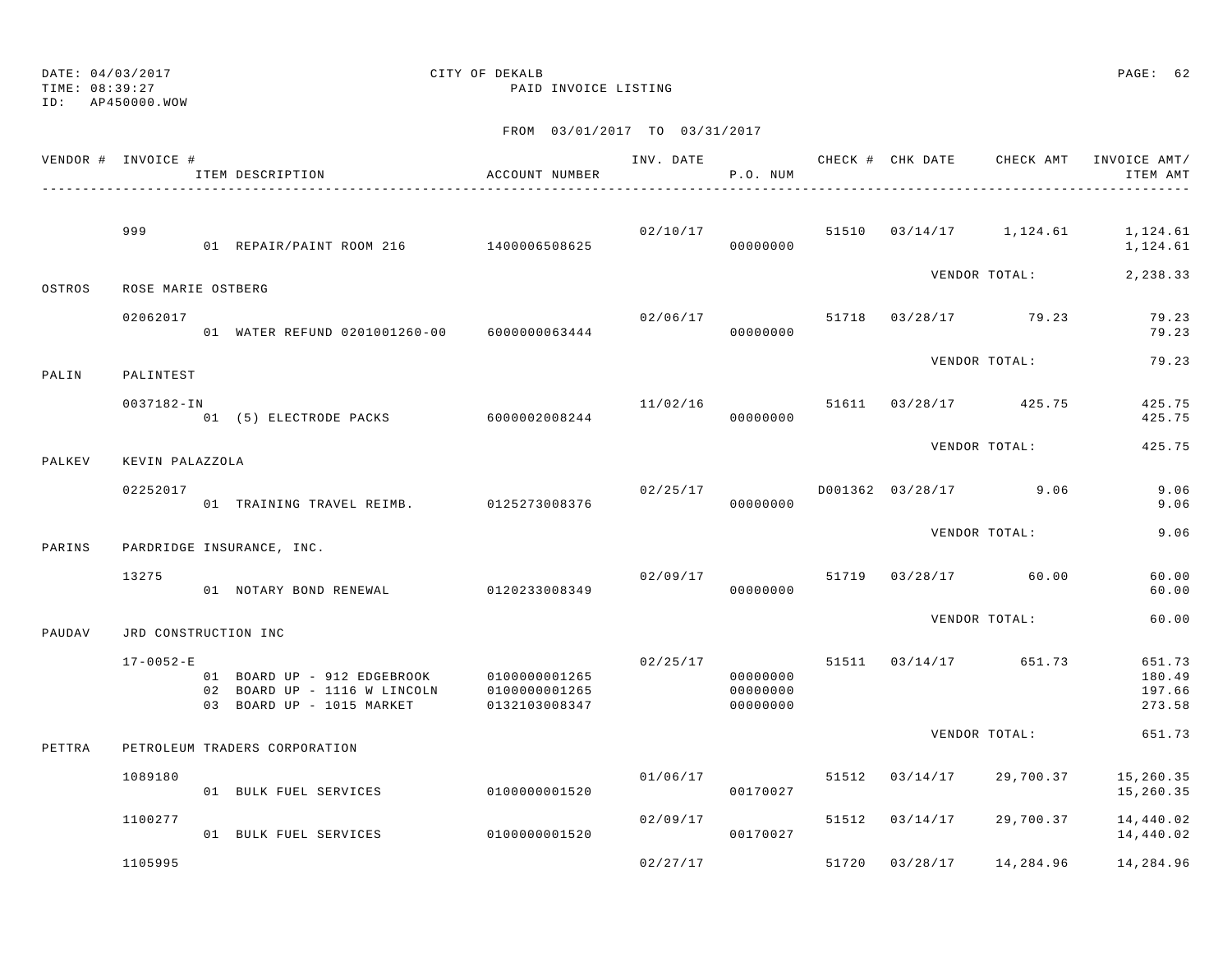TIME: 08:39:27 PAID INVOICE LISTING

ID: AP450000.WOW

|         | VENDOR # INVOICE #   | ITEM DESCRIPTION                               | ACCOUNT NUMBER | INV. DATE 6 CHECK # CHK DATE CHECK AMT | P.O. NUM             |       |                |                          | INVOICE AMT/<br>ITEM AMT |
|---------|----------------------|------------------------------------------------|----------------|----------------------------------------|----------------------|-------|----------------|--------------------------|--------------------------|
|         | 1105995              | 01 BULK FUEL SERVICES 0100000001520            |                |                                        | 02/27/17<br>00170027 |       |                | 51720 03/28/17 14,284.96 | 14,284.96<br>14,284.96   |
| PHYIMM  |                      | PHYSICIANS IMMEDIATE CARE                      |                |                                        |                      |       |                | VENDOR TOTAL:            | 43,985.33                |
|         | 1492164              | 01 EMPLOYMENT SCREENING 0116103008333          |                |                                        | 01/26/17<br>00000000 |       | 51513 03/14/17 | 66.00                    | 33.00<br>33.00           |
|         | 1496574              | 01 EMPLOYMENT SCREENING                        | 0116103008333  | 02/06/17                               | 00000000             | 51513 |                | $03/14/17$ 66.00         | 33.00<br>33.00           |
| PRIREA  |                      | PRIZM REAL ESTATE INVESTMENTS                  |                |                                        |                      |       |                | VENDOR TOTAL:            | 66.00                    |
|         | 01182017             | 01 WATER REFUND 2502110980-01 6000000063444    |                |                                        | 01/18/17<br>00000000 |       |                | 51721 03/28/17 61.27     | 61.27<br>61.27           |
| RAMP    | RAMP                 |                                                |                |                                        |                      |       |                | VENDOR TOTAL:            | 61.27                    |
|         | 03072016             | 01 CDBG GRANT PAYMENT Q1, Q2, Q3 1900003008307 |                |                                        | 03/07/16<br>00000000 | 51410 |                | $03/10/17$ 2,000.00      | 2,000.00<br>2,000.00     |
| RATARC  | RATIO ARCHITECTS INC |                                                |                |                                        |                      |       |                | VENDOR TOTAL:            | 2,000.00                 |
|         | 16058.000-24816      | 01 STEAM FEASIBILITY STUDY 1300003008343       |                | 01/31/17                               | 00000000             |       |                | 51570 03/14/17 23,457.49 | 23, 457.49<br>23, 457.49 |
| RAYDOO  |                      | RAYNOR DOOR AUTHORITY                          |                |                                        |                      |       |                | VENDOR TOTAL:            | 23, 457. 49              |
|         | 122607               | 01 DOOR OPENER/INSTALL                         | 0125273008348  | 02/24/17                               | 00000000             |       |                | 51722 03/28/17 1,470.00  | 1,470.00<br>1,470.00     |
| RAYOHER | RAY O'HERRON CO INC  |                                                |                |                                        |                      |       |                | VENDOR TOTAL:            | 1,470.00                 |
|         | 1623919CM            | 01 CREDIT BALANCE                              | 0100000083970  | 04/22/16                               | 00000000             | 51723 |                | 03/28/17 476.66          | $-5.08$<br>$-5.08$       |
|         | 1647252-AD           | 01 FREIGHT CREDIT                              | 0120222008270  |                                        | 08/18/16<br>00000000 | 51612 | 03/28/17       | 689.06                   | $-7.30$<br>$-7.30$       |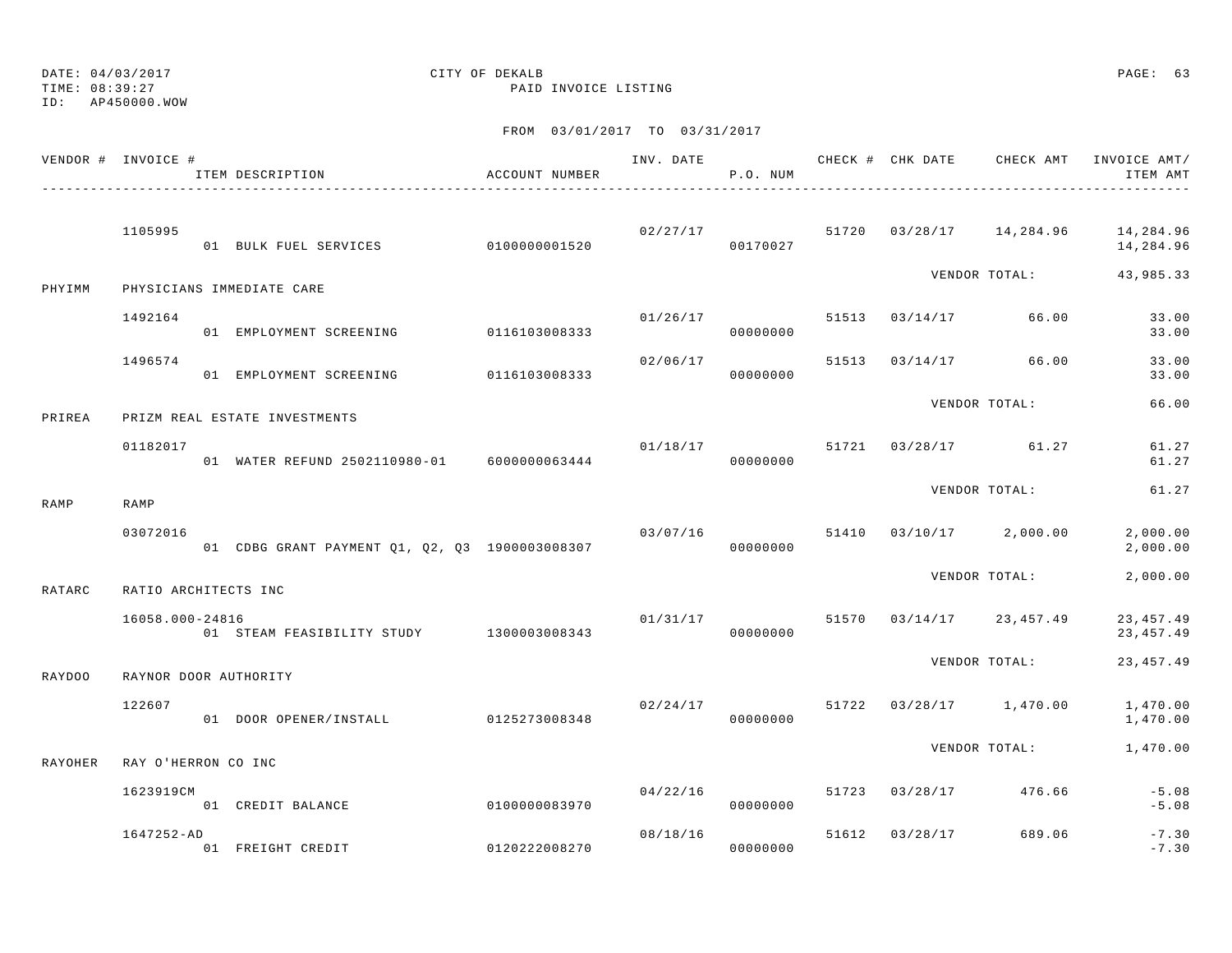### TIME: 08:39:27 PAID INVOICE LISTING ID: AP450000.WOW

## DATE: 04/03/2017 CITY OF DEKALB PAGE: 64

## FROM 03/01/2017 TO 03/31/2017

|      | VENDOR # INVOICE # | ITEM DESCRIPTION THE RECOUNT NUMBER                  |               |          | P.O. NUM  |                |                                   | ITEM AMT                                              |
|------|--------------------|------------------------------------------------------|---------------|----------|-----------|----------------|-----------------------------------|-------------------------------------------------------|
|      | 1661449-CM         | 01 RETURNED SCREEN WINDOW FRAME   0120222008226      |               |          | 000000000 |                |                                   | $11/01/16$ 51612 03/28/17 689.06 -160.00<br>$-160.00$ |
|      | 1668577-IN         | 01 NEW HIRE UNIFORMS                                 | 0120222008270 | 12/07/16 | 00000000  |                | 51612 03/28/17 689.06             | 491.37<br>491.37                                      |
|      | 1668758-IN         | 01 NEW HIRE UNIFORMS 0120222008270                   |               | 12/08/16 | 00000000  | 51612 03/28/17 | 689.06                            | 118.00<br>118.00                                      |
|      | 1668813-IN         | 01 NEW HIRE - BELT/HOLSTER 0120222008270             |               | 12/08/16 | 00000000  | 51612 03/28/17 | 689.06                            | 246.99<br>246.99                                      |
|      | 1700561-IN         | 01 CARGO CARRIER WING KIT 0120222008226              |               | 01/04/17 | 00000000  |                | 51723 03/28/17 476.66             | 168.27<br>168.27                                      |
|      | 1701440-IN         | 01 NEW HIRE UNIFORMS 0120232008270                   |               | 01/09/17 | 00000000  |                | 51723 03/28/17 476.66             | 330.34<br>330.34                                      |
|      | 1702912-IN         | 01 NICKEL TPO PIN 0120222008270                      |               | 01/16/17 | 00000000  |                | 51723 03/28/17 476.66             | 51.59<br>51.59                                        |
|      | 1705390-CM         | 01 RETURNED HOLSTER/BELT 0120222008270               |               | 01/27/17 | 00000000  | 51723 03/28/17 | 476.66                            | $-212.99$<br>$-212.99$                                |
|      | 1706806-CM         |                                                      |               | 02/03/17 | 00000000  | 51723 03/28/17 | 476.66                            | $-177.99$<br>$-177.99$                                |
|      | 1707931-IN         | 01 SPOT LIGHT ASSEMBLY & MODULE 0120222008226        |               | 02/09/17 | 00000000  |                | 51723 03/28/17 476.66             | 136.52<br>136.52                                      |
|      | 1708253-IN         | 01 ALLEY LIGHT MODULE 6120222008226                  |               | 02/10/17 | 00000000  |                |                                   | 51723 03/28/17 476.66 186.00<br>186.00                |
| RLI  | RLI SURETY         |                                                      |               |          |           |                |                                   | VENDOR TOTAL: 1,165.72                                |
|      | 03172017           | 01 BOND RENEWAL                                      | 7200004008471 | 03/06/17 | 00000000  |                | 51514 03/14/17 75.00              | 75.00<br>75.00                                        |
| RNOW | R.N.O.W. INC       |                                                      |               |          |           |                | VENDOR TOTAL:                     | 75.00                                                 |
|      | 2017-51288         | 01 TYGER TAIL HOSE 60130332008226 01 TYGER TAIL HOSE |               |          |           |                | $02/13/17$ 51515 $03/14/17$ 63.19 | 63.19<br>63.19                                        |
|      |                    |                                                      |               |          |           |                |                                   |                                                       |

VENDOR TOTAL: 63.19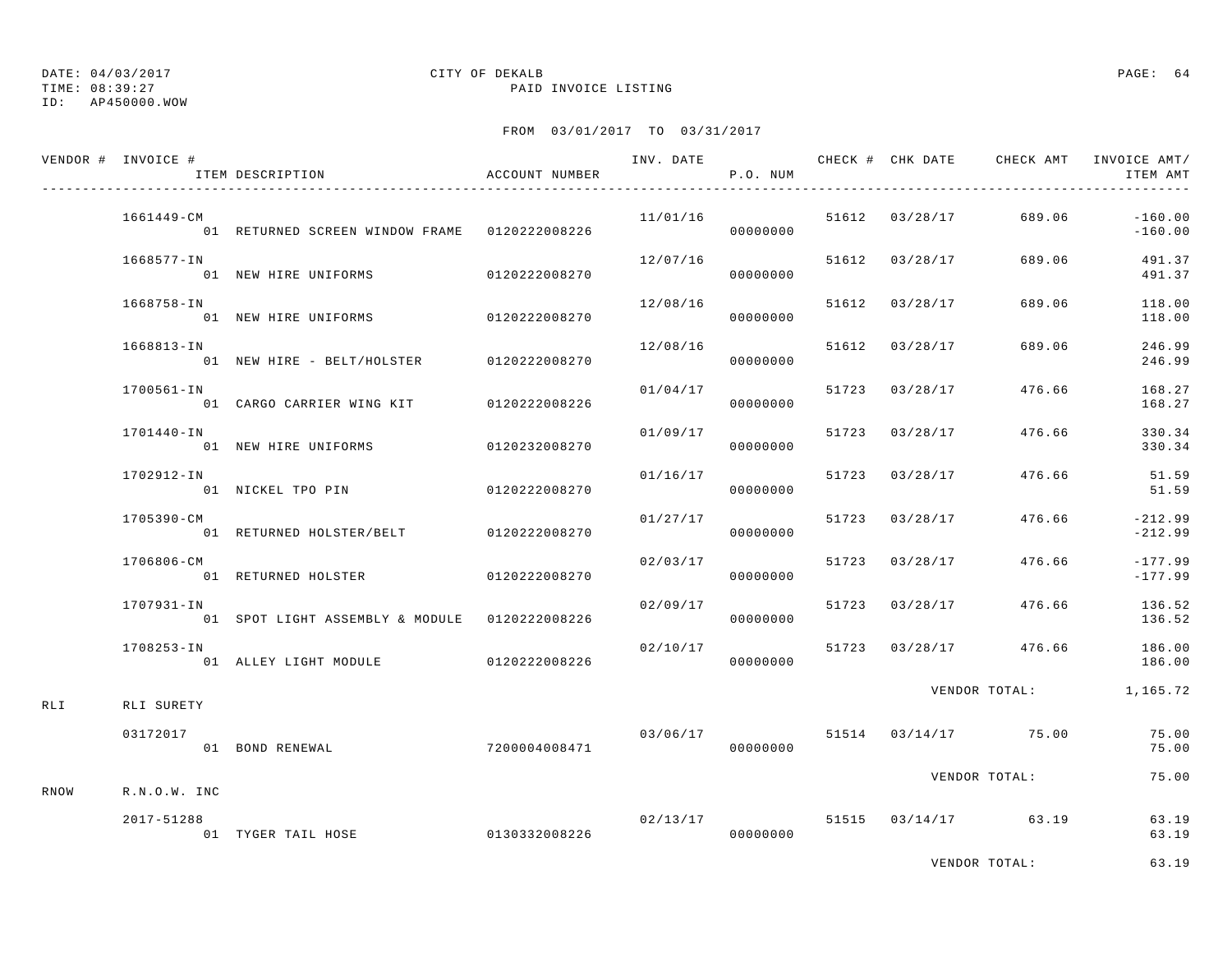TIME: 08:39:27 PAID INVOICE LISTING

ID: AP450000.WOW

|               | VENDOR # INVOICE #    | ITEM DESCRIPTION                                | ACCOUNT NUMBER |          | P.O. NUM             |       |                | INV. DATE 6 CHECK # CHK DATE CHECK AMT | INVOICE AMT/<br>ITEM AMT |
|---------------|-----------------------|-------------------------------------------------|----------------|----------|----------------------|-------|----------------|----------------------------------------|--------------------------|
| ROCKRIV       |                       | ROCK RIVER SERVICE COMPANY                      |                |          |                      |       |                |                                        |                          |
|               | 11053                 | 01 ACCESS CONTROL DEVICES 1400006508625         |                |          | 01/30/17<br>00170002 |       | 51516 03/14/17 | 17,125.00                              | 10,346.00<br>10,346.00   |
|               | 11054                 | 01 CAMERA LICENSES (2017) 0117124008450         |                | 01/30/17 | 00000000             | 51516 | 03/14/17       | 17,125.00                              | 3,040.00<br>3,040.00     |
|               | 11055                 | 01 PD CAMERAS INSTALLED 5355003008310           |                | 01/30/17 | 00000000             |       | 51516 03/14/17 | 17,125.00                              | 3,739.00<br>3,739.00     |
| RODJOS        | JOSE RODRIGUEZ        |                                                 |                |          |                      |       |                | VENDOR TOTAL:                          | 17,125.00                |
|               | 01092017              | 01 WATER REFUND 1902186900-01 6000000063444     |                | 01/09/17 | 00000000             |       |                | 51724 03/28/17 59.22                   | 59.22<br>59.22           |
| <b>ROMFIR</b> | VILLAGE OF ROMEOVILLE |                                                 |                |          |                      |       |                | VENDOR TOTAL:                          | 59.22                    |
|               | $2017 - 086$          | 01 T & S TRAINING 6125273008376                 |                |          | 00000000             |       |                | $03/07/17$ 51725 $03/28/17$ 690.00     | 690.00<br>690.00         |
| RPMRES        | RPM RESTORATIONS      |                                                 |                |          |                      |       |                | VENDOR TOTAL:                          | 690.00                   |
|               | 05132015              | 01 REAR BUMPER REPAIR - SQUAD 346 7200004008472 |                | 05/13/15 | 00000000             |       |                | 51592 03/27/17 1,021.50                | 1,021.50<br>1,021.50     |
| RUEROG        | ROGER RUEHLING        |                                                 |                |          |                      |       |                | VENDOR TOTAL:                          | 1,021.50                 |
|               | 02142017              | 01 PZC MTG PMT JULY - DEC 2016 0132102008201    |                | 02/14/17 | 00000000             |       |                | 51571 03/14/17 25.00                   | 25.00<br>25.00           |
| RUNELE        |                       | RUNGE ELECTRIC MOTOR REPAIR                     |                |          |                      |       |                | VENDOR TOTAL:                          | 25.00                    |
|               | 16480                 | 01 PLYMOVENT MOTOR REPAIR 0125273008348         |                | 02/04/17 | 00000000             |       |                | 51517 03/14/17 130.00                  | 130.00<br>130.00         |
| RUSPOW        |                       | RUSH POWER SYSTEMS LLC                          |                |          |                      |       |                | VENDOR TOTAL:                          | 130.00                   |
|               | 4523                  | 01 EMER. ENGINE GENERATOR REPAIR 6500004008450  |                | 02/16/17 | 00000000             |       |                | 51518 03/14/17 688.50                  | 688.50<br>688.50         |
|               |                       |                                                 |                |          |                      |       |                | VENDOR TOTAL:                          | 688.50                   |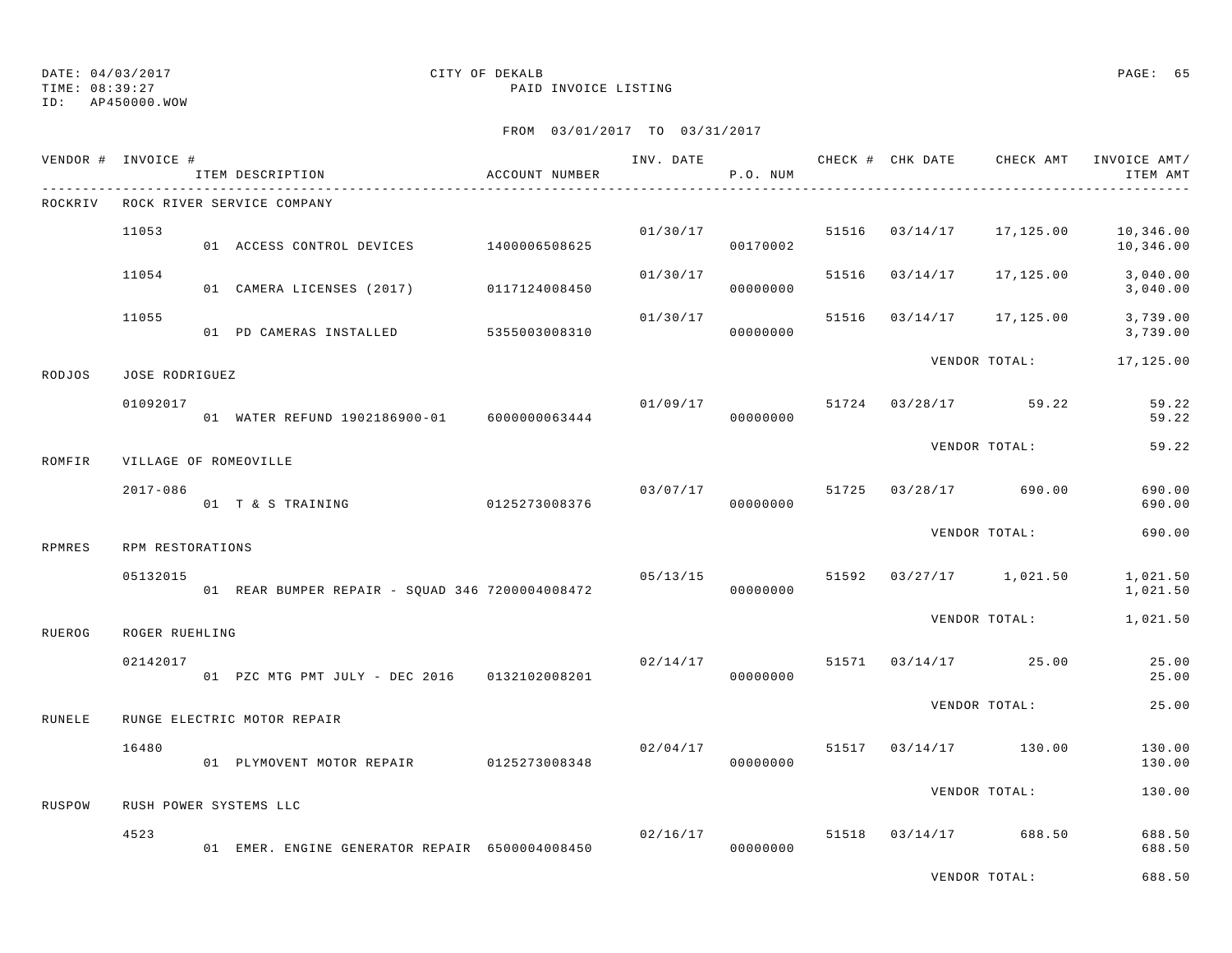### TIME: 08:39:27 PAID INVOICE LISTING ID: AP450000.WOW

## DATE:  $04/03/2017$  PAGE: 66

|        | VENDOR # INVOICE # | ITEM DESCRIPTION                               | ACCOUNT NUMBER |          | P.O. NUM             |       | INV. DATE 6 CHECK # CHK DATE CHECK AMT | INVOICE AMT/<br>ITEM AMT |
|--------|--------------------|------------------------------------------------|----------------|----------|----------------------|-------|----------------------------------------|--------------------------|
| SAFPAS | SAFE PASSAGE, INC. |                                                |                |          |                      |       |                                        |                          |
|        | 03072017           | 01 CDBG GRANT PAYMENT Q1, Q2, Q3 1900003008307 |                |          | 03/07/17<br>00000000 |       | 51411  03/10/17  11,250.00             | 11,250.00<br>11,250.00   |
| SALCHE | CHERYL SALERNO     |                                                |                |          |                      |       | VENDOR TOTAL:                          | 11,250.00                |
|        | 01192017           | 01 WATER REFUND 1301057570-03 6000000063444    |                | 01/19/17 | 00000000             |       | 51726 03/28/17 33.55                   | 33.55<br>33.55           |
| SATO   | SATO AMERICA LLC   |                                                |                |          |                      |       | VENDOR TOTAL:                          | 33.55                    |
|        | 30483096           | 01 LABEL RIBBON                                | 0120242008204  | 02/14/17 | 00000000             |       | 51519 03/14/17 62.98                   | 62.98<br>62.98           |
| SAUMFG | SAUBER MFG, CO.    |                                                |                |          |                      |       | VENDOR TOTAL:                          | 62.98                    |
|        | PSI177895          | 01 MOLDED BELT                                 | 6000002008226  | 02/10/17 | 00000000             | 51520 | 03/14/17 56.00                         | 56.00<br>56.00           |
| SCHPHI |                    | PHILOMENA SCHUSLER ROSS                        |                |          |                      |       | VENDOR TOTAL:                          | 56.00                    |
|        | 02092016           | 01 AMBULANCE FEE REIMB. 160567 0100000063423   |                | 02/09/16 | 00000000             |       | 51613 03/28/17 31.10                   | 31.10<br>31.10           |
| SCHROB | ROBERT SCHMIDT     |                                                |                |          |                      |       | VENDOR TOTAL:                          | 31.10                    |
|        | 01192017           | 01 WATER REFUND 3803191250-02 6000000063444    |                |          | 01/19/17<br>00000000 | 51727 | 03/28/17 119.25                        | 119.25<br>119.25         |
| SEANUC |                    | SEAMAN NUCLEAR CORPORATION                     |                |          |                      |       | VENDOR TOTAL:                          | 119.25                   |
|        | 7202               | 01 EXTENDED SERVCE POLICY 2017 0130353008310   |                | 02/08/17 | 00000000             |       | 51728 03/28/17 845.00                  | 845.00<br>845.00         |
|        |                    |                                                |                |          |                      |       | VENDOR TOTAL:                          | 845.00                   |
| SELPLU | SELDAL PLUMBING    |                                                |                |          |                      |       |                                        |                          |
|        | 3638               | 01 REPLUMB METER REPLACEMENT 6000003008328     |                |          | 02/20/17<br>00000000 |       | 51729 03/28/17 700.00                  | 700.00<br>700.00         |
|        |                    |                                                |                |          |                      |       | VENDOR TOTAL:                          | 700.00                   |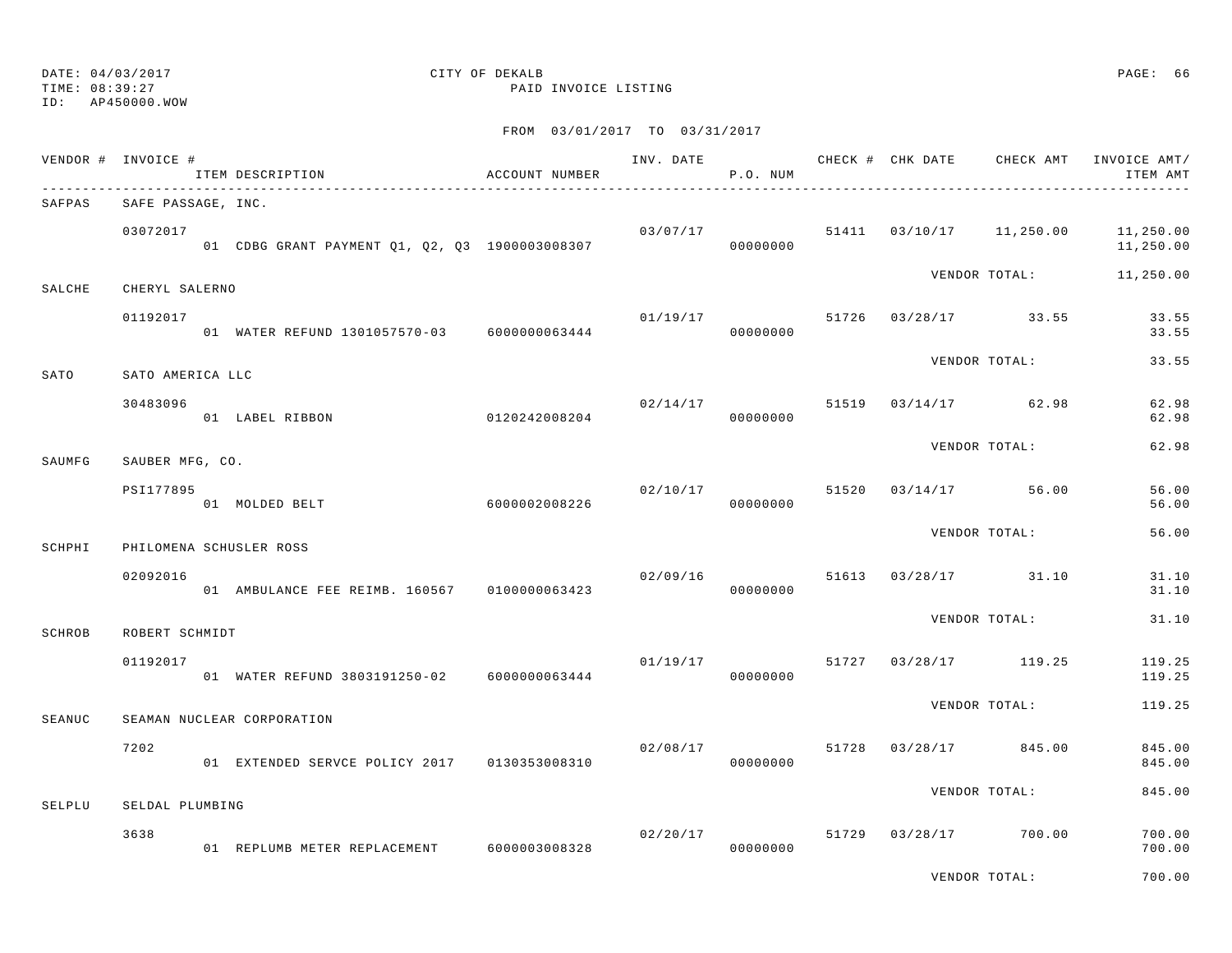## ID: AP450000.WOW

## DATE: 04/03/2017 CITY OF DEKALB PAGE: 67

TIME: 08:39:27 PAID INVOICE LISTING

|        | VENDOR # INVOICE #    | ITEM DESCRIPTION                              | ACCOUNT NUMBER |          | P.O. NUM |                |                                  | ITEM AMT               |
|--------|-----------------------|-----------------------------------------------|----------------|----------|----------|----------------|----------------------------------|------------------------|
| SHAARC | SHARP ARCHITECTS INC. |                                               |                |          |          |                |                                  |                        |
|        | $1705 - 01$           | 01 PRO SRVCS - EGYPT THR 1300006508624        |                |          | 00000000 |                | $03/10/17$ 51730 03/28/17 600.00 | 600.00<br>600.00       |
| SHASUB |                       | SHAW SUBURBAN MEDIA GROUP                     |                |          |          |                | VENDOR TOTAL:                    | 600.00                 |
|        | 1256951               | 01 SONIC LEGAL NOTICE 0132103008366           |                | 01/07/17 | 00000000 |                | 51521 03/14/17 424.20            | 147.00<br>147.00       |
|        | 1257688               | 01 PUBLIC NOTICE                              | 1900003008366  | 01/11/17 | 00000000 | 51401 03/10/17 | 355.80                           | 355.80<br>355.80       |
|        | 1261758               | 01 VIDEO GAMING NOTICE 0132103008366          |                | 01/30/17 | 00000000 | 51521 03/14/17 | 424.20                           | 78.60<br>78.60         |
|        | 1261759               | 01 CORNERSTONE NOTICE 0132103008366           |                | 01/30/17 | 00000000 |                | 51521 03/14/17 424.20            | 198.60<br>198.60       |
|        | 1262985               | 01 FY17-21 HWY TIP AMENDMENT #5 0910003008366 |                | 02/10/17 | 00000000 |                | 51731 03/28/17 1,021.80          | 211.80<br>211.80       |
|        | 1263438               | 01 LEGAL NOTICE - PEACE ROAD                  | 0132103008366  | 02/04/17 | 00000000 | 51731 03/28/17 | 1,021.80                         | 103.80<br>103.80       |
|        | 1263610               | 01 LEGAL NOTICES - TAYLOR ST 0132103008366    |                | 02/04/17 | 00000000 | 51731 03/28/17 | 1,021.80                         | 138.60<br>138.60       |
|        | 1263867               | 01 LEGAL NOTICES - BEMIS 0132103008366        |                | 02/06/17 | 00000000 |                | 51731 03/28/17 1,021.80          | 144.60<br>144.60       |
|        | 1269053               | 01 LEGAL NOTICE - DSD                         | 0132103008366  | 02/27/17 | 00000000 |                | 51731 03/28/17 1,021.80          | 423.00<br>423.00       |
| SHEWIL |                       | THE SHERWIN WILLIAMS CO.                      |                |          |          |                |                                  | VENDOR TOTAL: 1,801.80 |
|        | $2177 - 5$            | 01 PAINT HALLWAY                              | 0130322008219  | 02/16/17 | 00000000 |                | 51522 03/14/17 7,688.28          | 27.28<br>27.28         |
|        | $2334 - 2$            | 01 PAINT                                      | 0130322008219  | 03/09/17 | 00000000 |                | 51732 03/28/17 237.72            | 87.96<br>87.96         |
|        | $2357 - 3$            | 01 PAINT                                      | 0130322008219  | 03/13/17 | 00000000 | 51732 03/28/17 | 237.72                           | 54.56<br>54.56         |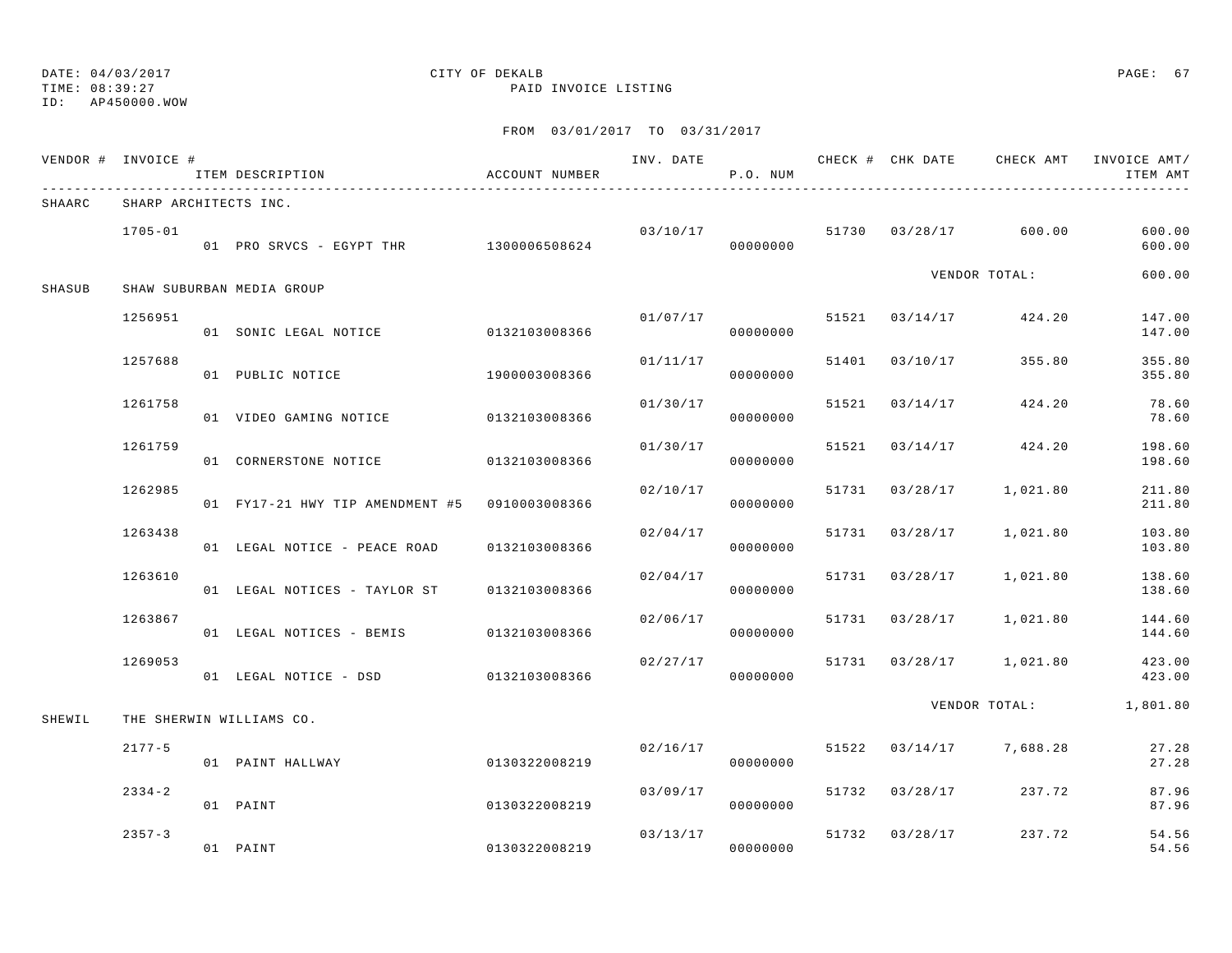TIME: 08:39:27 PAID INVOICE LISTING

ID: AP450000.WOW

|        | VENDOR # INVOICE # |  | ITEM DESCRIPTION                                                                                                                                                                                                                                                                    | ACCOUNT NUMBER                                                                                                                                        |                | P.O. NUM                                                                                                 |       | INV. DATE 6 CHECK # CHK DATE CHECK AMT | INVOICE AMT/<br>ITEM AMT                                                                          |
|--------|--------------------|--|-------------------------------------------------------------------------------------------------------------------------------------------------------------------------------------------------------------------------------------------------------------------------------------|-------------------------------------------------------------------------------------------------------------------------------------------------------|----------------|----------------------------------------------------------------------------------------------------------|-------|----------------------------------------|---------------------------------------------------------------------------------------------------|
|        | $5679 - 5$         |  | 01 LINE MARKING MACHINE 0130336008540                                                                                                                                                                                                                                               |                                                                                                                                                       | 02/15/17       | 00170013                                                                                                 |       | 51522 03/14/17 7,688.28                | 7,661.00<br>7,661.00                                                                              |
|        | $5993 - 0$         |  | 01 LINE LAZER HITCH 0130332008226                                                                                                                                                                                                                                                   |                                                                                                                                                       | 02/24/17       | 00000000                                                                                                 |       | 51732 03/28/17 237.72                  | 95.20<br>95.20                                                                                    |
| SIKICH | SIKICH LLP         |  |                                                                                                                                                                                                                                                                                     |                                                                                                                                                       |                |                                                                                                          |       | VENDOR TOTAL:                          | 7,926.00                                                                                          |
|        | 282011             |  | 01 FY16 AUDIT FINAL BILLING<br>02 FY16 AUDIT FINAL BILLING<br>03 FY16 AUDIT FINAL BILLING<br>04 FY16 AUDIT FINAL BILLING<br>05 FY16 AUDIT FINAL BILLING<br>06 FY16 AUDIT FINAL BILLING<br>07 FY16 AUDIT FINAL BILLING<br>08 FY16 AUDIT FINAL BILLING<br>09 FY16 AUDIT FINAL BILLING | 0117113008342<br>0100000001265<br>1300003008342<br>1400003008342<br>1800003008342<br>0100000001265<br>6000003008342<br>6500003008342<br>0100000001265 | 02/20/17       | 00000000<br>00000000<br>00000000<br>00000000<br>00000000<br>00000000<br>00000000<br>00000000<br>00000000 | 51523 | $03/14/17$ 3,350.00                    | 3,350.00<br>1,809.00<br>234.50<br>167.50<br>67.00<br>33.50<br>67.00<br>435.50<br>201.00<br>335.00 |
| SIPLOU | LOUISE SIPES       |  |                                                                                                                                                                                                                                                                                     |                                                                                                                                                       |                |                                                                                                          |       | VENDOR TOTAL:                          | 3,350.00                                                                                          |
|        | 03012017           |  | 01 TAX REBATE PROG JAN-DEC 2016 6000004008481                                                                                                                                                                                                                                       |                                                                                                                                                       | 03/01/17       | 00000000                                                                                                 |       | 51425 03/14/17 31.85                   | 31.85<br>31.85                                                                                    |
| SMIDOT | DOTRISSA SMITH     |  |                                                                                                                                                                                                                                                                                     |                                                                                                                                                       |                |                                                                                                          |       | VENDOR TOTAL:                          | 31.85                                                                                             |
|        | 03012017           |  | 01 TAX REBATE PROG JAN-DEC 2016 6000004008481                                                                                                                                                                                                                                       |                                                                                                                                                       | 03/01/17       | 00000000                                                                                                 |       | 51426 03/14/17 51.44                   | 51.44<br>51.44                                                                                    |
| SNOPRO | SNODE PROPERTIES   |  |                                                                                                                                                                                                                                                                                     |                                                                                                                                                       |                |                                                                                                          |       | VENDOR TOTAL:                          | 51.44                                                                                             |
|        | 12282016           |  | 01 WATER REFUND 3803179604-03 6000000063444                                                                                                                                                                                                                                         |                                                                                                                                                       | 12/28/16 51733 | 00000000                                                                                                 |       | $03/28/17$ 97.90                       | 97.90<br>97.90                                                                                    |
| SOAS   | SOAS               |  |                                                                                                                                                                                                                                                                                     |                                                                                                                                                       |                |                                                                                                          |       | VENDOR TOTAL:                          | 97.90                                                                                             |
|        | 1401               |  | 01 NEW UNIFORMS                                                                                                                                                                                                                                                                     | 0125272008240                                                                                                                                         | 02/17/17       | 00000000                                                                                                 |       | 51524 03/14/17 61.00                   | 61.00<br>61.00                                                                                    |
|        |                    |  |                                                                                                                                                                                                                                                                                     |                                                                                                                                                       |                |                                                                                                          |       | VENDOR TOTAL:                          | 61.00                                                                                             |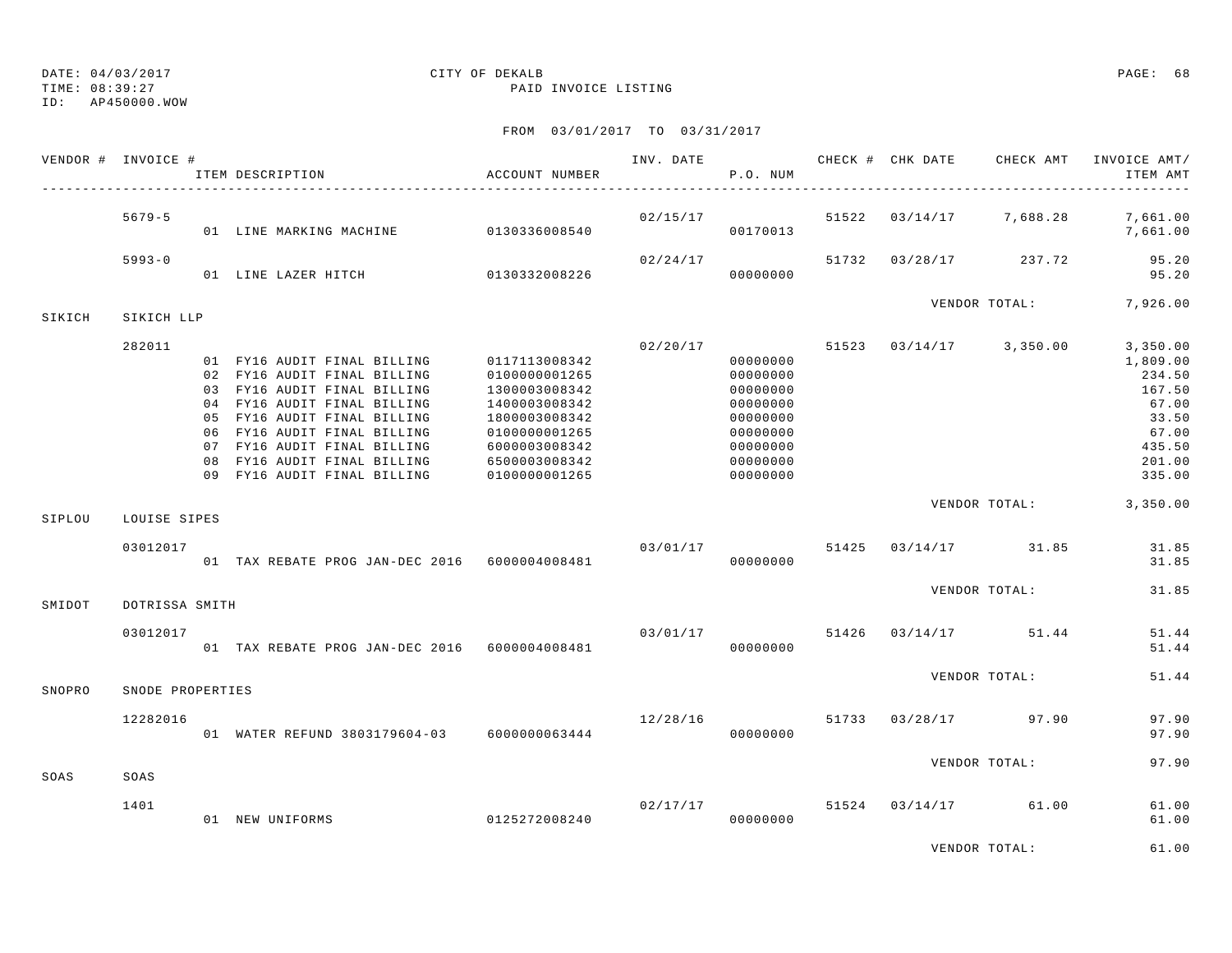# ID: AP450000.WOW

## DATE: 04/03/2017 CITY OF DEKALB PAGE: 69

TIME: 08:39:27 PAID INVOICE LISTING

|        | VENDOR # INVOICE # | ITEM DESCRIPTION                              | ACCOUNT NUMBER | INV. DATE | P.O. NUM                   |       |          | CHECK # CHK DATE CHECK AMT | INVOICE AMT/<br>ITEM AMT |
|--------|--------------------|-----------------------------------------------|----------------|-----------|----------------------------|-------|----------|----------------------------|--------------------------|
| SOS    |                    | ILLINOIS SECRETARY OF STATE                   |                |           |                            |       |          |                            |                          |
|        | 02152017           | 01 PLATE RENEWAL SQUAD #325 0120242008243     |                |           | 02/15/17<br>00000000       | 51525 | 03/14/17 | 202.00                     | 101.00<br>101.00         |
|        | 02162017           | 01 PLATE RENEWAL - 521 1470 0120242008226     |                | 02/16/17  | 00000000                   | 51525 | 03/14/17 | 202.00                     | 101.00<br>101.00         |
| SPAGAR | GARY SPANGLER      |                                               |                |           |                            |       |          | VENDOR TOTAL:              | 202.00                   |
|        | 02282017           | 01 WATER REFUND 3803178560-01 6000000063444   |                | 02/28/17  | 00000000                   |       |          | 51734 03/28/17 239.31      | 239.31<br>239.31         |
| STAASS |                    | STANARD & ASSOCIATES, INC.                    |                |           |                            |       |          | VENDOR TOTAL:              | 239.31                   |
|        | SA000033612        | 01 2017 PROMOTIONAL TESTING 0116103008333     |                |           | 02/24/17 51572<br>00000000 |       |          | $03/14/17$ 1,385.00        | 1,385.00<br>1,385.00     |
| STAEOU |                    | STANDARD EQUIPMENT COMPANY                    |                |           |                            |       |          | VENDOR TOTAL:              | 1,385.00                 |
|        | C20180             | 01 SWEEPER PARTS                              | 0130332008226  | 03/02/17  | 00000000                   | 51735 |          | $03/28/17$ 1,763.37        | 1,321.16<br>1,321.16     |
|        | C20375             | 01 FILL HOSE                                  | 0130332008226  | 03/01/17  | 00000000                   | 51735 |          | 03/28/17 1,763.37          | 442.21<br>442.21         |
| STAJAN | JANET C STALEY     |                                               |                |           |                            |       |          | VENDOR TOTAL:              | 1,763.37                 |
|        | 03012017           | 01 TAX REBATE PROG JAN-DEC 2016 6000004008481 |                |           | 03/01/17 51427<br>00000000 |       |          | $03/14/17$ 75.78           | 75.78<br>75.78           |
| STRAND |                    | STRAND ASSOCIATES INC                         |                |           |                            |       |          | VENDOR TOTAL:              | 75.78                    |
|        | 0126821            | 01 PRO SRVCS JAN 2017                         | 0100000001265  | 02/13/17  | 00000000                   |       |          | 51736 03/28/17 12,494.52   | 12,494.52<br>12,494.52   |
|        |                    |                                               |                |           |                            |       |          | VENDOR TOTAL:              | 12,494.52                |
| STRINS |                    | STRATEGIC INSIGHTS INC                        |                |           |                            |       |          |                            |                          |
|        | $16$ PLAN-IT-250   | 01 CAPITAL PLANNING SOFTWARE 5355003008310    |                | 12/14/16  | 00000000                   | 51573 |          | $03/14/17$ 1,350.00        | 1,350.00<br>1,350.00     |
|        |                    |                                               |                |           |                            |       |          | VENDOR TOTAL:              | 1,350.00                 |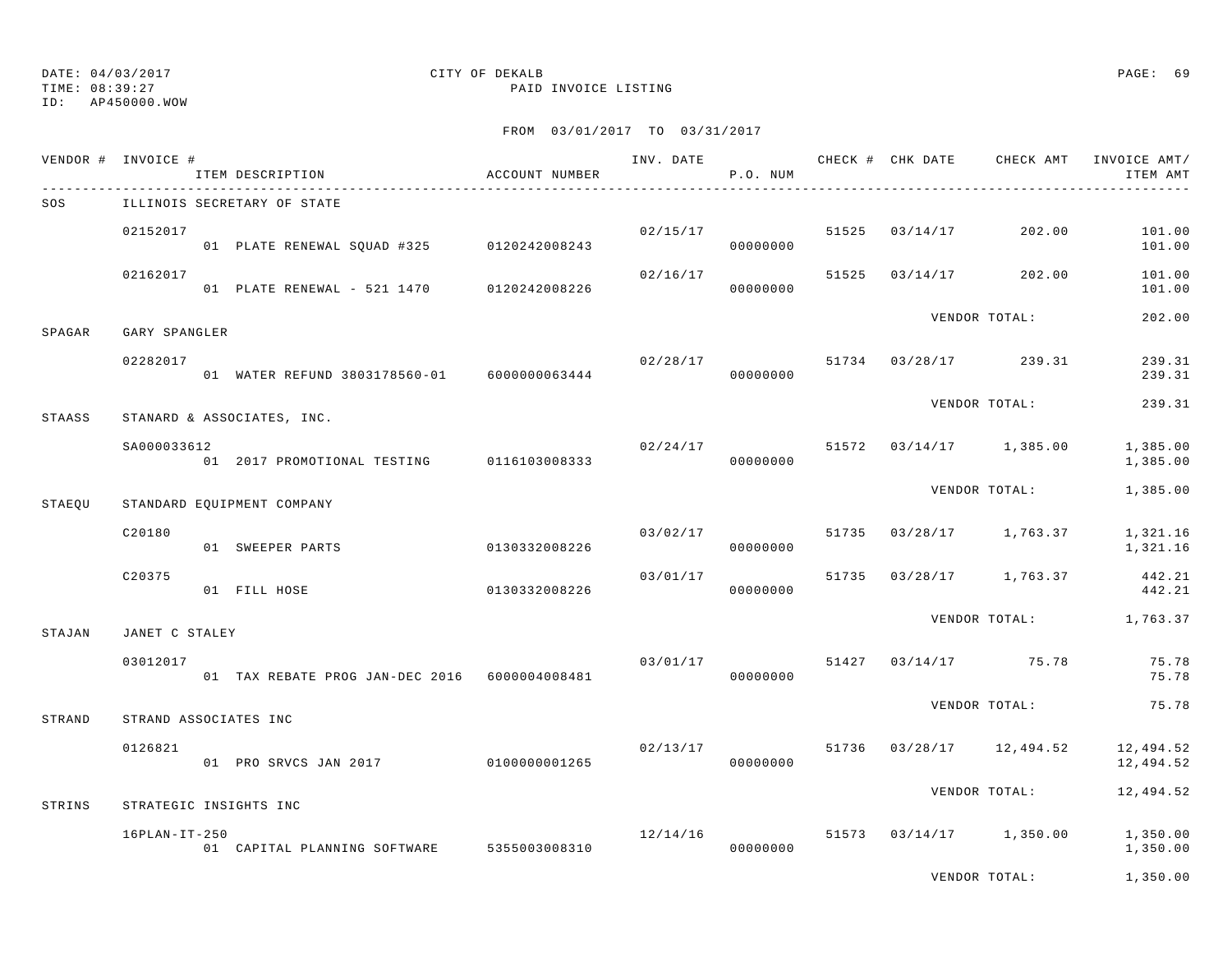ID: AP450000.WOW

TIME: 08:39:27 PAID INVOICE LISTING

|        | VENDOR # INVOICE #   | ITEM DESCRIPTION                                | ACCOUNT NUMBER |                | P.O. NUM             |       |          |                                    | INV. DATE 6 7 200 CHECK # CHK DATE CHECK AMT INVOICE AMT/<br>ITEM AMT |
|--------|----------------------|-------------------------------------------------|----------------|----------------|----------------------|-------|----------|------------------------------------|-----------------------------------------------------------------------|
| SUMENV | SUMMIT ENVIRONMENTAL |                                                 |                |                |                      |       |          |                                    |                                                                       |
|        | 151971               | 01 RADIUM TESTS (2) 6000003008356               |                |                | 00000000             |       |          | $02/16/17$ 51526 $03/14/17$ 432.14 | 432.14<br>432.14                                                      |
| SUNPUB |                      | SUNGARD PUBLIC SECTOR, INC.                     |                |                |                      |       |          | VENDOR TOTAL:                      | 432.14                                                                |
|        | 132166               | 01 CUSTOM MOD - PARKING FINAL 50% 0120222008242 |                | 01/20/17       | 00000000             |       |          | 51737 03/28/17 1,400.00            | 1,400.00<br>1,400.00                                                  |
| SUPDIE |                      | SUPERIOR DIESEL, INC.                           |                |                |                      |       |          | VENDOR TOTAL:                      | 1,400.00                                                              |
|        | W 1-9318             | 01 REPLACE WATER PUMP 0125273008315             |                | 02/10/17 51527 | 00000000             |       |          | 03/14/17 100.00                    | 100.00<br>100.00                                                      |
| SWIDAL | DALE SWINEHEART      |                                                 |                |                |                      |       |          | VENDOR TOTAL:                      | 100.00                                                                |
|        | 02232017             | 01 CDL LICENSE RENEWAL 6000003008385            |                | 02/23/17       | 00000000             |       |          | D001346 03/14/17 30.00             | 30.00<br>30.00                                                        |
| SYCCHA |                      | SYCAMORE CHAMBER OF COMMERCE                    |                |                |                      |       |          | VENDOR TOTAL:                      | 30.00                                                                 |
|        | 03102017             | 01 2017 COMMUNITY EXPO BOOTH 0132113008373      |                | 03/10/17       | 00000000             |       |          | 51584 03/24/17 305.00              | 305.00<br>305.00                                                      |
| SYNNET |                      | SYNDEO NETWORKS, INC.                           |                |                |                      |       |          | VENDOR TOTAL:                      | 305.00                                                                |
|        | 5899                 | 01 MONTHLY LEASE - JAN 2017 0117122008285       |                |                | 01/02/17<br>00000000 | 51528 |          | $03/14/17$ 4,519.00                | 2,259.50<br>2,259.50                                                  |
|        | 6079                 | 01 MONTHLY LEASE - FEB 2017                     | 0117122008285  | 02/01/17       | 00000000             | 51528 | 03/14/17 | 4,519.00                           | 2,259.50<br>2,259.50                                                  |
| TCP    |                      | TRAFFIC CONTROL & PROTECTION                    |                |                |                      |       |          | VENDOR TOTAL:                      | 4,519.00                                                              |
|        | 88952                | 01 POST DELINEATOR                              | 0130332008231  | 02/22/17       | 00000000             | 51738 |          | $03/28/17$ 3, 204.00               | 1,140.00<br>1,140.00                                                  |
|        | 88991                | 03 SIGN REPAIR                                  | 0130332008231  | 02/24/17       | 00000000             | 51738 | 03/28/17 | 3,204.00                           | 1,002.00<br>1,002.00                                                  |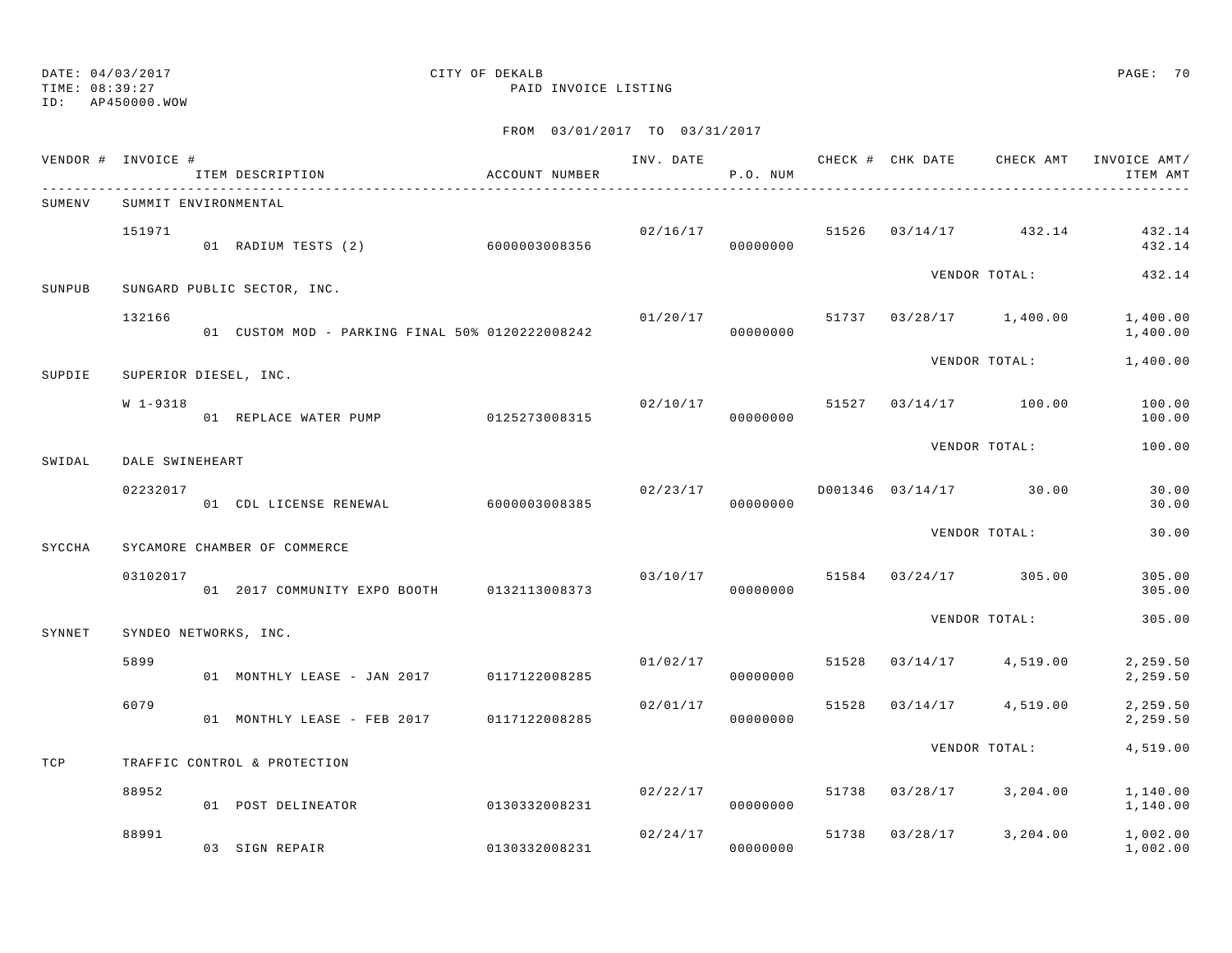DATE: 04/03/2017 CITY OF DEKALB PAGE: 71 TIME: 08:39:27 PAID INVOICE LISTING ID: AP450000.WOWFROM 03/01/2017 TO 03/31/2017 VENDOR # INVOICE # TELL THAT AND THE THAT CHECK AND CHECK # CHECK CHECK AMT INVOICE AMT/ ITEM DESCRIPTION ACCOUNT NUMBER P.O. NUM ITEM AMT---------------------------------------------------------------------------------------------------------------------------------------------- 88992 02/24/17 51738 03/28/17 3,204.00 1,062.00 01 SIGN REPAIR PARTS 0130332008231 000000000 00000000 1,062.00 VENDOR TOTAL: 3,204.00

## TERSUP TERMINAL SUPPLY CO

| 37525 |               |                 | 02/17/17 | 51739 | 03/28/17 | 387.12 | 387.12        |
|-------|---------------|-----------------|----------|-------|----------|--------|---------------|
| 01    | SHOP SUPPLIES | 0130332008226   | 00000000 |       |          |        | 129.04        |
| 02    | SHOP SUPPLIES | 6000002008226   | 00000000 |       |          |        | 129.04        |
| 03    | SHOP SUPPLIES | 0120222008226   | 00000000 |       |          |        | 129.04        |
|       |               |                 |          |       |          |        | 387.12        |
|       |               |                 |          |       |          |        |               |
|       |               | MARION THOMPSON |          |       |          |        | VENDOR TOTAL: |

|        | 01172017      | WATER REFUND 3303153580-00 | 6000000063444 | 01/17/17 | 00000000 | 51740 | 03/28/17 | 59.22         | 59.22<br>59.22 |
|--------|---------------|----------------------------|---------------|----------|----------|-------|----------|---------------|----------------|
|        |               |                            |               |          |          |       |          | VENDOR TOTAL: | 59.22          |
| TODJEA | JEANETTE TODD |                            |               |          |          |       |          |               |                |

| 03012017 |                                            | 03/01/17 |  |          | 51428 03/14/17 | 84.51 | 84.51 |       |
|----------|--------------------------------------------|----------|--|----------|----------------|-------|-------|-------|
|          | TAX REBATE PROG JAN-DEC 2016 6000004008481 |          |  | 00000000 |                |       |       | 84.51 |
|          |                                            |          |  |          |                |       |       |       |

|        |                     |                |               |          |          |       | . _ _ . _ _ _ _ _ |           | ------                 |
|--------|---------------------|----------------|---------------|----------|----------|-------|-------------------|-----------|------------------------|
| TRAINS | TRAVELERS INSURANCE |                |               |          |          |       |                   |           |                        |
|        | 1940940<br>01       | CLAIM #E7V2951 | 7200004008472 | 03/12/17 | 00000000 | 51741 | 03/28/17          | 10,441.00 | 10,441.00<br>10,441.00 |
|        |                     |                |               |          |          |       |                   |           |                        |

TRARIS TRANSUNION RISK & RISK ALT.

| 02012017 | 01 PD #198499 JAN 2017 | 0120242008243 | 02/01/17 | 51529<br>00000000 | 03/14/17 | 257.40 | 257.40<br>257.40 |
|----------|------------------------|---------------|----------|-------------------|----------|--------|------------------|
|          |                        |               |          |                   |          |        |                  |
| 01012017 | 01 PD #198499 DEC 2016 | 0120242008243 | 01/01/17 | 51574<br>00000000 | 03/14/17 | 148.25 | 148.25<br>148.25 |

## TROINV TROTSKY INVESTIGATIVE 17-02 03/08/17 51742 03/28/17 260.00 260.00 01 POLYGRAPH TESTING 0116103008333 00000000 260.00DEKALB 17-01 390.00 390.00 390.00 390.00 390.00 390.00 390.00 390.00 390.00 390.00 390.00 390.00 390.00 390.00 390.00 390.00 390.00 390.00 390.00 390.00 390.00 390.00 390.00 390.00 390.00 390.00 390.00 390.00 390.00 390.00

VENDOR TOTAL: 84.51

VENDOR TOTAL: 10,441.00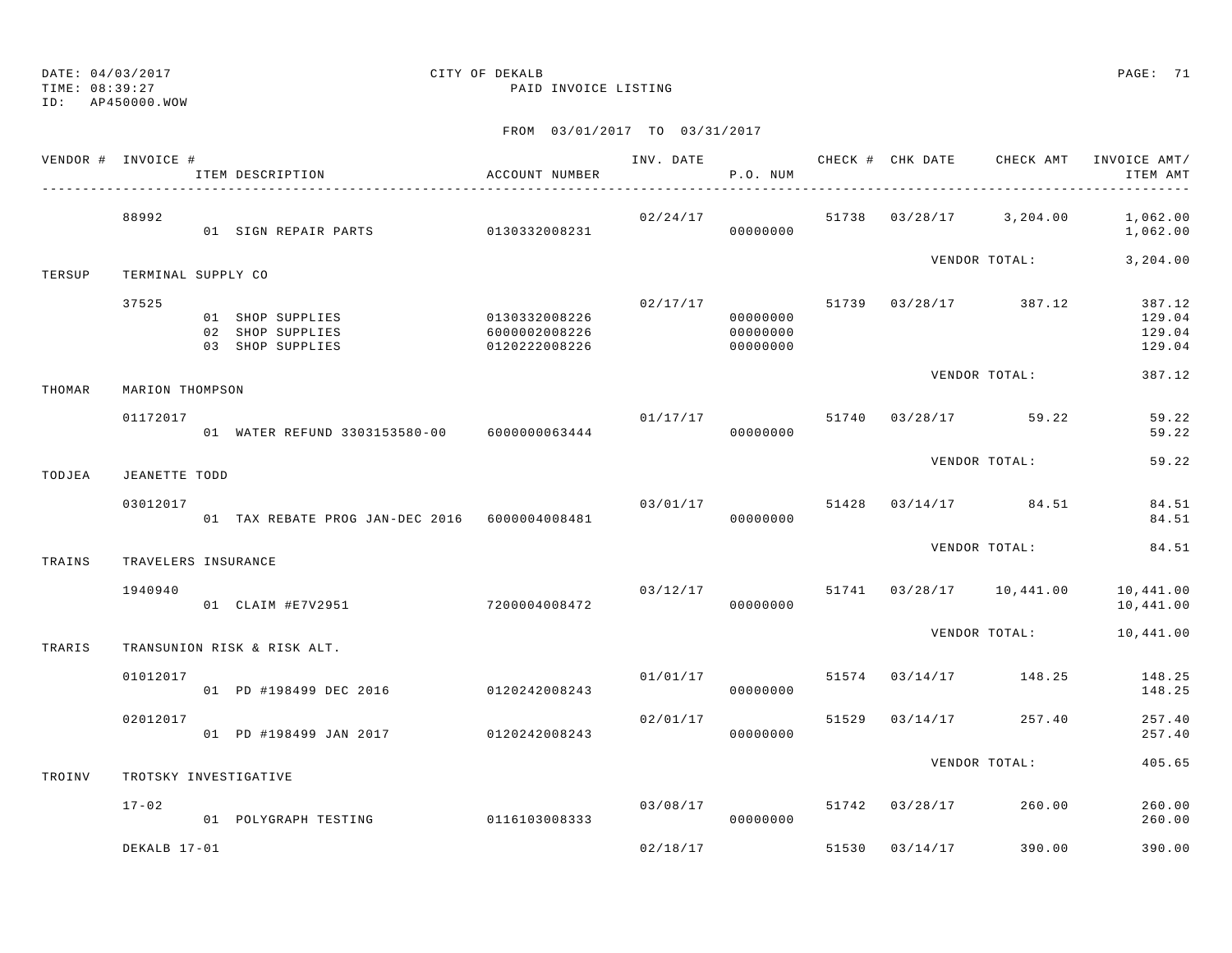TIME: 08:39:27 PAID INVOICE LISTING

ID: AP450000.WOW

|      | VENDOR # INVOICE # | ITEM DESCRIPTION                                | ACCOUNT NUMBER |          | P.O. NUM |                  |                                    | INV. DATE 6 7 CHECK # CHK DATE CHECK AMT INVOICE AMT/<br>ITEM AMT |
|------|--------------------|-------------------------------------------------|----------------|----------|----------|------------------|------------------------------------|-------------------------------------------------------------------|
|      | DEKALB 17-01       |                                                 |                | 02/18/17 |          |                  | 51530 03/14/17 390.00              | 390.00<br>390.00                                                  |
| TSC  |                    | TESTING SERVICE CORPORATION                     |                |          |          |                  | VENDOR TOTAL:                      | 650.00                                                            |
|      | 104738             | 01 2016 PROJECT SRVCS 0130353008331             |                |          | 00000000 |                  | $11/30/16$ 51614 03/28/17 5,520.00 | 5,520.00<br>5,520.00                                              |
| TSYS | TSYS               |                                                 |                |          |          |                  | VENDOR TOTAL:                      | 5,520.00                                                          |
|      | 01312017           | 01 CREDIT CARD FEES 9110 JAN 2017 6000003008342 |                | 01/31/17 | 00000000 |                  | D001349 03/14/17 2,583.03          | 2,583.03<br>2,583.03                                              |
|      | 01312017A          | 01 CREDIT CARD FEES 4878 JAN 2017 6000003008342 |                | 01/31/17 | 00000000 |                  | D001349 03/14/17 165.13            | 165.13<br>165.13                                                  |
|      | 01312017B          | 01 CREDIT CARD FEES 9097 JAN 2017 6000003008342 |                | 01/31/17 | 00000000 |                  | D001349 03/14/17 499.27            | 499.27<br>499.27                                                  |
|      | 02282017           | 01 CREDIT CARD FEES 4878- FEB 17 6000003008342  |                | 02/28/17 | 00000000 |                  | D001354 03/28/17 232.37            | 232.37<br>232.37                                                  |
|      | 02282017A          | 01 CREDIT CARD FEES 9110 - FEB 17 6000003008342 |                | 02/28/17 | 00000000 |                  | D001354 03/28/17 2,092.94          | 2,092.94<br>2,092.94                                              |
|      | 02282017B          | 01 CREDIT CARD FEES 9097 - FEB 17 6000003008342 |                | 02/28/17 | 00000000 |                  | D001354 03/28/17 542.37            | 542.37<br>542.37                                                  |
|      | 11302016           | 01 CREDIT CARD FEES 4878 NOV 2016 6000003008342 |                | 11/30/16 | 00000000 | D001350 03/14/17 | 299.82                             | 299.82<br>299.82                                                  |
|      | 11302016A          | 01 CREDIT CARD FEES 9097 NOV 2016 6000003008342 |                | 11/30/16 | 00000000 | D001350 03/14/17 | 528.96                             | 528.96<br>528.96                                                  |
|      | 11302016B          | 01 CREDIT CARD FEES 9110 NOV 2016 6000003008342 |                | 11/30/16 | 00000000 |                  | D001350 03/14/17 1,813.82          | 1,813.82<br>1,813.82                                              |
|      | 12302016           | 01 CREDIT CARD FEES 9110 DEC 2016 6000003008342 |                | 12/30/16 | 00000000 |                  | D001350 03/14/17 2,040.35          | 2,040.35<br>2,040.35                                              |
|      | 12302016A          | 01 CREDIT CARD FEES 4878 DEC 2016 6000003008342 |                | 12/30/16 | 00000000 |                  | D001350 03/14/17 321.05            | 321.05<br>321.05                                                  |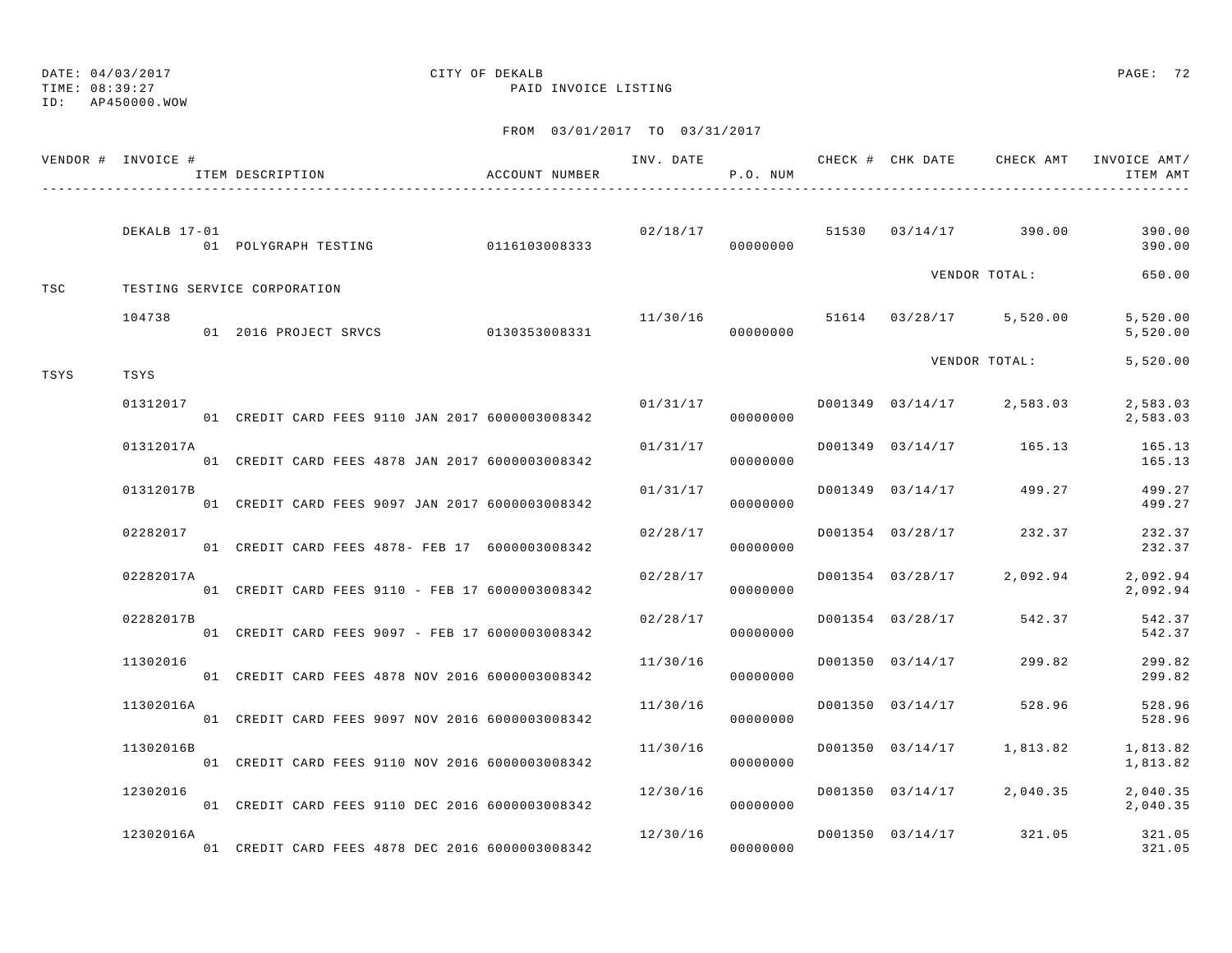TIME: 08:39:27 PAID INVOICE LISTING

ID: AP450000.WOW

|                                                                                        | VENDOR # INVOICE # |                                                                                                                                                                                                                                                                                                                                                                                                                                                                                                                                                                                                                                                                                                                                                                                                                                                                                                                                                                                                                                                                                                                                                   |               |                               |  | INV. DATE 6 1999 CHECK # CHK DATE 6 CHECK AMT INVOICE AMT/ | ITEM AMT                           |
|----------------------------------------------------------------------------------------|--------------------|---------------------------------------------------------------------------------------------------------------------------------------------------------------------------------------------------------------------------------------------------------------------------------------------------------------------------------------------------------------------------------------------------------------------------------------------------------------------------------------------------------------------------------------------------------------------------------------------------------------------------------------------------------------------------------------------------------------------------------------------------------------------------------------------------------------------------------------------------------------------------------------------------------------------------------------------------------------------------------------------------------------------------------------------------------------------------------------------------------------------------------------------------|---------------|-------------------------------|--|------------------------------------------------------------|------------------------------------|
|                                                                                        | 12302016C          |                                                                                                                                                                                                                                                                                                                                                                                                                                                                                                                                                                                                                                                                                                                                                                                                                                                                                                                                                                                                                                                                                                                                                   |               | 00000000                      |  |                                                            | 555.13<br>555.13                   |
| UNIDEN                                                                                 |                    |                                                                                                                                                                                                                                                                                                                                                                                                                                                                                                                                                                                                                                                                                                                                                                                                                                                                                                                                                                                                                                                                                                                                                   |               |                               |  | VENDOR TOTAL: 11,674.24                                    |                                    |
|                                                                                        | 48486              |                                                                                                                                                                                                                                                                                                                                                                                                                                                                                                                                                                                                                                                                                                                                                                                                                                                                                                                                                                                                                                                                                                                                                   |               | 00000000                      |  |                                                            | 2,004.85<br>2,004.85               |
|                                                                                        | 48837              |                                                                                                                                                                                                                                                                                                                                                                                                                                                                                                                                                                                                                                                                                                                                                                                                                                                                                                                                                                                                                                                                                                                                                   |               | 00000000                      |  |                                                            | 777.49<br>777.49                   |
| UNIREN                                                                                 |                    | ACCOUNT NUMBER<br>ITEM DESCRIPTION<br>P.O. NUM<br>12/30/16<br>D001351 03/27/17 555.13<br>01 CREDIT CARD FEES - 9097 DEC 16 6000003008342<br>UNIFORM DEN EAST, INC.<br>03/06/17<br>51743 03/28/17 2,004.85<br>0120222008270<br>01 TACTICAL UNIFORM<br>02/07/17<br>51531 03/14/17 777.49<br>0120222008270<br>01 NEW HIRE UNIFORMS<br>UNITED RENTALS<br>01/24/17<br>51744 03/28/17 150.88<br>143740105-001<br>01 CARBIDE ROCK BIT 6000002008295<br>00000000<br>51532 03/14/17 13.67<br>02/04/17<br>01 WEEKLY SERVICE FEE 6000003008305<br>00000000<br>02/11/17<br>51532 03/14/17 13.67<br>01 FREIGHT<br>0117123008305<br>00000000<br>02 FREIGHT<br>00000000<br>0130332008230<br>03 WEEKLY SERVICE FEE<br>6000003008305<br>00000000<br>02/25/17<br>51745 03/28/17<br>6000003008305<br>00000000<br>01 FREIGHT<br>$02/07/17$ 51533 03/14/17 184.13<br>01 RED-B-GONE STAIN REMOVAL 6000002008219<br>00000000<br>U.S. BANK NATIONAL ASSOCIATION<br>01/14/17<br>51586 03/24/17 8,298.51<br>01 5000389757 JAN 2017 0125263008330<br>00000000<br>02 50003389757 JAN 2017<br>0125263008330<br>00000000<br>03 5000394969 JAN 2017<br>0120223008310<br>00000000 | VENDOR TOTAL: | 2,782.34                      |  |                                                            |                                    |
|                                                                                        |                    |                                                                                                                                                                                                                                                                                                                                                                                                                                                                                                                                                                                                                                                                                                                                                                                                                                                                                                                                                                                                                                                                                                                                                   |               |                               |  |                                                            | 150.88<br>150.88                   |
|                                                                                        |                    |                                                                                                                                                                                                                                                                                                                                                                                                                                                                                                                                                                                                                                                                                                                                                                                                                                                                                                                                                                                                                                                                                                                                                   |               |                               |  | VENDOR TOTAL:                                              | 150.88                             |
|                                                                                        |                    |                                                                                                                                                                                                                                                                                                                                                                                                                                                                                                                                                                                                                                                                                                                                                                                                                                                                                                                                                                                                                                                                                                                                                   |               |                               |  |                                                            | 3.00<br>3.00                       |
| <b>UPS</b><br>UNITED PARCEL SERVICE<br>00007WX103057<br>00007WX103067<br>00007WX103087 |                    |                                                                                                                                                                                                                                                                                                                                                                                                                                                                                                                                                                                                                                                                                                                                                                                                                                                                                                                                                                                                                                                                                                                                                   |               | 10.67<br>3.64<br>4.03<br>3.00 |  |                                                            |                                    |
|                                                                                        |                    |                                                                                                                                                                                                                                                                                                                                                                                                                                                                                                                                                                                                                                                                                                                                                                                                                                                                                                                                                                                                                                                                                                                                                   |               |                               |  | 9.65                                                       | 9.65<br>9.65                       |
| USABLU                                                                                 | USA BLUEBOOK       |                                                                                                                                                                                                                                                                                                                                                                                                                                                                                                                                                                                                                                                                                                                                                                                                                                                                                                                                                                                                                                                                                                                                                   |               |                               |  | VENDOR TOTAL:                                              | 23.32                              |
|                                                                                        | 175969             |                                                                                                                                                                                                                                                                                                                                                                                                                                                                                                                                                                                                                                                                                                                                                                                                                                                                                                                                                                                                                                                                                                                                                   |               |                               |  |                                                            | 184.13<br>184.13                   |
| USBANK                                                                                 |                    |                                                                                                                                                                                                                                                                                                                                                                                                                                                                                                                                                                                                                                                                                                                                                                                                                                                                                                                                                                                                                                                                                                                                                   |               |                               |  | VENDOR TOTAL:                                              | 184.13                             |
|                                                                                        | 01142017           |                                                                                                                                                                                                                                                                                                                                                                                                                                                                                                                                                                                                                                                                                                                                                                                                                                                                                                                                                                                                                                                                                                                                                   |               |                               |  |                                                            | 305.96<br>99.90<br>99.90<br>106.16 |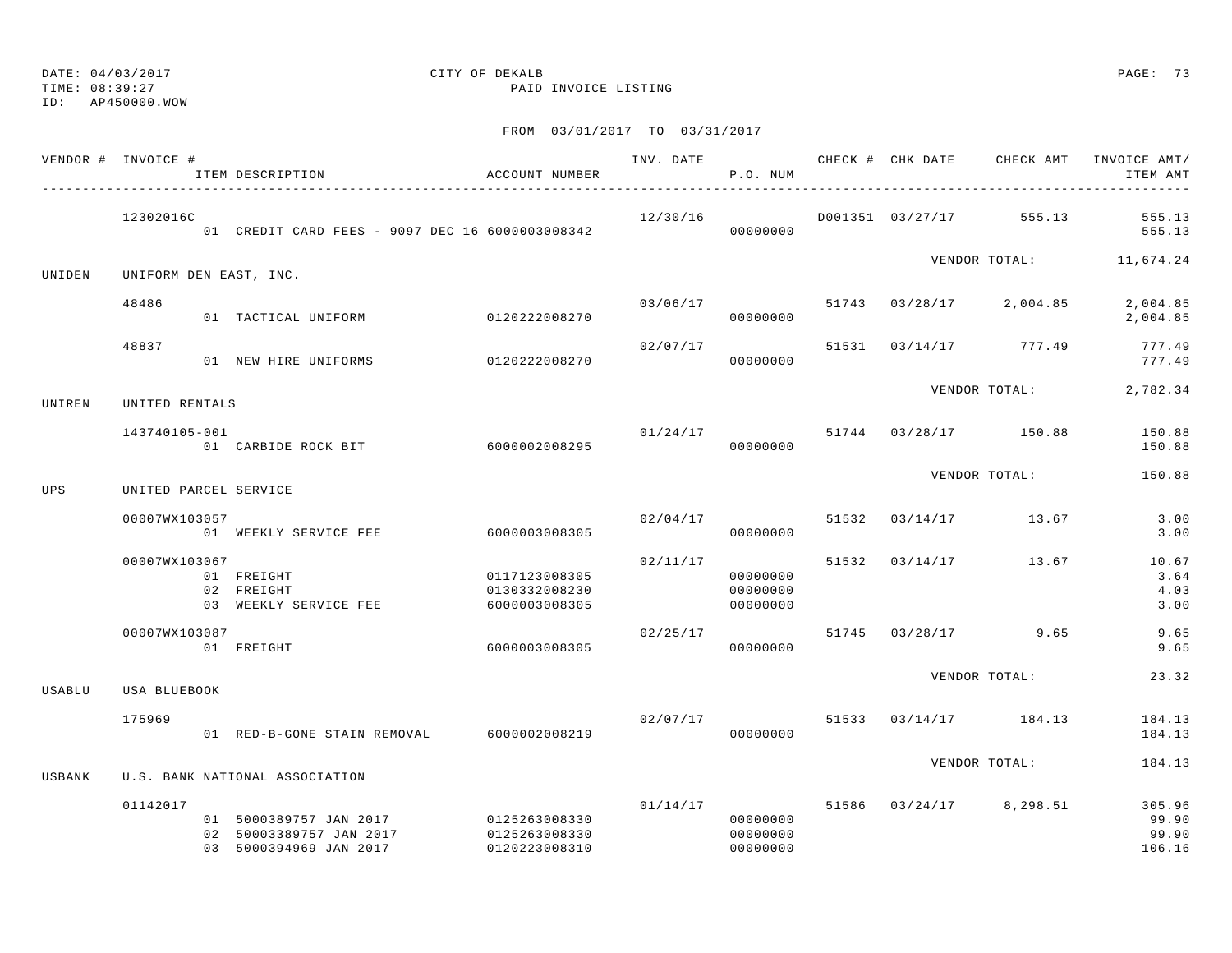# TIME: 08:39:27 PAID INVOICE LISTING

### ID: AP450000.WOW

## DATE: 04/03/2017 CITY OF DEKALB PAGE: 74

| VENDOR # INVOICE # | ITEM DESCRIPTION                     | ACCOUNT NUMBER | INV. DATE | P.O. NUM |       |          | CHECK # CHK DATE CHECK AMT | INVOICE AMT/<br>ITEM AMT |
|--------------------|--------------------------------------|----------------|-----------|----------|-------|----------|----------------------------|--------------------------|
|                    |                                      |                |           |          |       |          |                            |                          |
| 01302017A          |                                      |                |           | 01/30/17 | 51586 | 03/24/17 | 8,298.51                   | 501.03                   |
|                    | 01 5000326508 JAN 2017 0125263008330 |                |           | 00000000 |       |          |                            | 501.03                   |
| 02142017           |                                      |                | 02/14/17  |          | 51586 |          | $03/24/17$ 8, 298.51       | 2,100.69                 |
|                    | 01 5000338939 FEB 2017               | 0120223008310  |           | 00000000 |       |          |                            | 324.16                   |
|                    | 02 5000366743 FEB 2017               | 0115153008310  |           | 00000000 |       |          |                            | 104.97                   |
|                    | 03 5000366743 FEB 2017               | 0117123008310  |           | 00000000 |       |          |                            | 104.97                   |
| 0 <sub>4</sub>     | 5000366745 FEB 2017                  | 0117123008310  |           | 00000000 |       |          |                            | 253.68                   |
| 0 <sub>5</sub>     | 5000376431 FEB 2017                  | 6500006008597  |           | 00000000 |       |          |                            | 133.37                   |
| 06                 | 5000384441 FEB 2017                  | 0120223008310  |           | 00000000 |       |          |                            | 92.29                    |
| 07                 | 5000384441 FEB 2017                  | 0120223008310  |           | 00000000 |       |          |                            | 92.29                    |
| 08                 | 5000384441 FEB 2017                  | 0125263008330  |           | 00000000 |       |          |                            | 92.29                    |
| 09                 | 5000384441 FEB 2017                  | 0120223008310  |           | 00000000 |       |          |                            | 9.36                     |
|                    | 10 5000384441 FEB 2017               | 0120223008310  |           | 00000000 |       |          |                            | 9.36                     |
|                    | 11 5000384441 FEB 2017               | 0125263008330  |           | 00000000 |       |          |                            | 9.36                     |
|                    | 12 5000389757 FEB 2017               | 0125263008330  |           | 00000000 |       |          |                            | 99.90                    |
|                    | 13 5000389757 FEB 2017               | 0125263008330  |           | 00000000 |       |          |                            | 99.90                    |
|                    | 14 5000394969 FEB 2017               | 0120223008310  |           | 00000000 |       |          |                            | 147.75                   |
|                    | 15 5000472068 FEB 2017               | 0115153008310  |           | 00000000 |       |          |                            | 95.00                    |
|                    | 16 5000472068 FEB 2017               | 0115153008310  |           | 00000000 |       |          |                            | 95.00                    |
|                    | 17 5000472068 FEB 2017               | 0130333008310  |           | 00000000 |       |          |                            | 95.00                    |
|                    | 18 5000495297 FEB 2017               | 0117123008310  |           | 00000000 |       |          |                            | 242.04                   |
| 02282017A          |                                      |                | 02/28/17  |          | 51586 | 03/24/17 | 8,298.51                   | 501.03                   |
|                    | 01 5000326508 FEB 2017               | 0125263008330  |           | 00000000 |       |          |                            | 501.03                   |
| 324742303          |                                      |                | 03/14/17  |          | 51586 | 03/24/17 | 8,298.51                   | 2,192.26                 |
|                    | 01 5000332993 MARCH 2017             | 0120223008310  |           | 00000000 |       |          |                            | 89.51                    |
|                    | 02 5000338939 MARCH 2017             | 0120223008310  |           | 00000000 |       |          |                            | 326.22                   |
|                    | 03 5000366743 MARCH 2017             | 0115153008310  |           | 00000000 |       |          |                            | 104.97                   |
|                    | 04 5000366745 MARCH 2017             | 0117123008310  |           | 00000000 |       |          |                            | 104.97                   |
| 05                 | 5000366745 MARCH 2017                | 0117123008310  |           | 00000000 |       |          |                            | 253.68                   |
| 06                 | 5000376431 MARCH 2017                | 6500006008597  |           | 00000000 |       |          |                            | 133.37                   |
| 07                 | 5000384441 MARCH 2017                | 0120223008310  |           | 00000000 |       |          |                            | 92.29                    |
| 08                 | 5000384441 MARCH 2017                | 0120223008310  |           | 00000000 |       |          |                            | 92.29                    |
| 09                 | 5000384441 MARCH 2017                | 0125263008330  |           | 00000000 |       |          |                            | 92.29                    |
| 10                 | 5000384441 MARCH 2017                | 0120223008310  |           | 00000000 |       |          |                            | 9.36                     |
|                    | 11 5000384441 MARCH 2017             | 0120223008310  |           | 00000000 |       |          |                            | 9.36                     |
|                    | 12 5000384441 MARCH 2017             | 0125263008330  |           | 00000000 |       |          |                            | 9.36                     |
|                    | 13 5000389757 MARCH 2017             | 0125263008330  |           | 00000000 |       |          |                            | 99.90                    |
|                    | 14 5000389757 MARCH 2017             | 0125263008330  |           | 00000000 |       |          |                            | 99.90                    |
| 15                 | 5000394969 MARCH 2017                | 0120223008310  |           | 00000000 |       |          |                            | 147.75                   |
| 16                 | 5000472068 MARCH 2017                | 0115153008310  |           | 00000000 |       |          |                            | 95.00                    |
| 17                 | 5000472068 MARCH 2017                | 0115153008310  |           | 00000000 |       |          |                            | 95.00                    |
| 18                 | 5000472068 MARCH 2017                | 0130333008310  |           | 00000000 |       |          |                            | 95.00                    |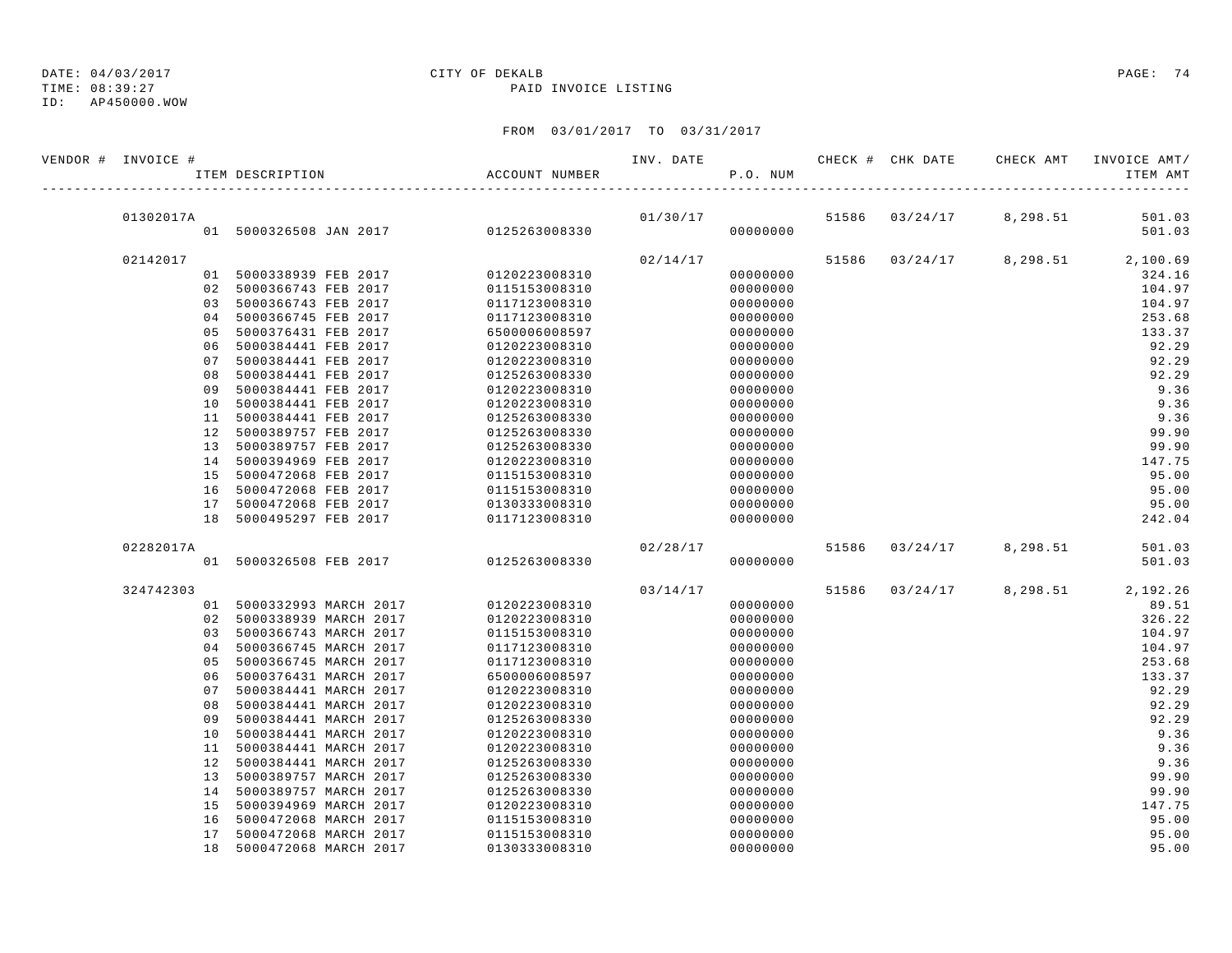ID: AP450000.WOW

#### DATE: 04/03/2017 CITY OF DEKALB PAGE: 75 TIME: 08:39:27 PAID INVOICE LISTING

### FROM 03/01/2017 TO 03/31/2017

|               | VENDOR # INVOICE # |                                               |               |          |          |       |                | INV. DATE 6 CHECK # CHK DATE CHECK AMT | INVOICE AMT/                     |
|---------------|--------------------|-----------------------------------------------|---------------|----------|----------|-------|----------------|----------------------------------------|----------------------------------|
|               |                    | ACCOUNT NUMBER<br>ITEM DESCRIPTION            |               |          | P.O. NUM |       |                |                                        | ITEM AMT                         |
|               | 324742303          |                                               |               | 03/14/17 |          |       | 51586 03/24/17 | 8,298.51                               | 2,192.26                         |
|               |                    | 19 5000495297 MARCH 2017 0117123008310        |               |          | 00000000 |       |                |                                        | 242.04                           |
|               | 325743888          |                                               |               | 03/14/17 |          | 51586 | 03/24/17       | 8,298.51                               | 501.03                           |
|               |                    | 01 5000326508 MARCH 2017 0125263008330        |               |          | 00000000 |       |                |                                        | 501.03                           |
|               | 326832342          |                                               |               | 03/14/17 |          |       |                |                                        | 51586 03/24/17 8,298.51 2,196.51 |
|               |                    | 01 5000332993 APRIL 2017 0120223008310        |               |          | 00000000 |       |                |                                        | 93.76                            |
|               |                    | 02 5000338929 APRIL 2017                      | 0120223008310 |          | 00000000 |       |                |                                        | 326.22                           |
|               |                    | 03 5000366743 APRIL 2017                      | 0115153008310 |          | 00000000 |       |                |                                        | 104.97                           |
|               |                    | 04 5000366743 APRIL 2017                      | 0117123008310 |          | 00000000 |       |                |                                        | 104.97                           |
|               |                    | 05 5000366745 APRIL 2017                      | 0117123008310 |          | 00000000 |       |                |                                        | 253.68                           |
|               |                    | 06 5000376431 APRIL 2017                      | 6500006008597 |          | 00000000 |       |                |                                        | 133.37                           |
|               |                    | 07 5000384441 APRIL 2017                      | 0120223008310 |          | 00000000 |       |                |                                        | 92.29                            |
|               |                    | 08 5000384441 APRIL 2017                      | 0120223008310 |          | 00000000 |       |                |                                        | 92.29                            |
|               |                    | 09 5000384441 APRIL 2017                      | 0125263008330 |          | 00000000 |       |                |                                        | 92.29                            |
|               |                    | 10 5000384441 APRIL 2017                      | 0120223008310 |          | 00000000 |       |                |                                        | 9.36                             |
|               |                    | 11 5000384441 APRIL 2017                      | 0120223008310 |          | 00000000 |       |                |                                        | 9.36                             |
|               |                    | 12 5000384441 APRIL 2017                      | 0125263008330 |          | 00000000 |       |                |                                        | 9.36                             |
|               |                    | 13 5000389757 APRIL 2017                      | 0125263008330 |          | 00000000 |       |                |                                        | 99.90                            |
|               |                    | 14 5000389757 APRIL 2017                      | 0125263008330 |          | 00000000 |       |                |                                        | 99.90                            |
|               |                    | 15 5000394969 APRIL 2017                      | 0120223008310 |          | 00000000 |       |                |                                        | 147.75                           |
|               |                    | 16 5000472068 APRIL 2017                      | 0115153008310 |          | 00000000 |       |                |                                        | 95.00                            |
|               |                    | 17 5000472068 APRIL 2017                      | 0115153008310 |          | 00000000 |       |                |                                        | 95.00                            |
|               |                    | 18 5000472068 APRIL 2017                      | 0130333008310 |          | 00000000 |       |                |                                        | 95.00                            |
|               |                    | 19 5000495297 APRIL 2017                      | 0117123008310 |          | 00000000 |       |                |                                        | 242.04                           |
|               |                    |                                               |               |          |          |       |                |                                        | VENDOR TOTAL: 8,298.51           |
| VAC           |                    | VOLUNTARY ACTION CENTER                       |               |          |          |       |                |                                        |                                  |
|               | 170225             |                                               | 0115153008306 |          |          |       |                | $02/22/17$ 51534 03/14/17 245.00       | 245.00                           |
|               |                    | 01 SPECIAL EVENTS                             |               |          | 00000000 |       |                |                                        | 245.00                           |
|               |                    |                                               |               |          |          |       |                | VENDOR TOTAL:                          | 245.00                           |
| <b>VARADR</b> | ADRIAN VARVIL      |                                               |               |          |          |       |                |                                        |                                  |
|               | 03012017           |                                               |               | 03/01/17 |          |       |                | 51429 03/14/17 82.45                   | 82.45                            |
|               |                    | 01 TAX REBATE PROG JAN-DEC 2016 6000004008481 |               |          | 00000000 |       |                |                                        | 82.45                            |
|               |                    |                                               |               |          |          |       |                | VENDOR TOTAL:                          | 82.45                            |
| VARRUT        | RUTH VARKOVITZKY   |                                               |               |          |          |       |                |                                        |                                  |
|               | 01242017           |                                               |               | 01/24/17 |          |       |                | 51746 03/28/17 57.17                   | 57.17                            |
|               |                    | 01 WATER REFUND 1001045960-03 6000000063444   |               |          | 00000000 |       |                |                                        | 57.17                            |
|               |                    |                                               |               |          |          |       |                |                                        |                                  |

VENDOR TOTAL: 57.17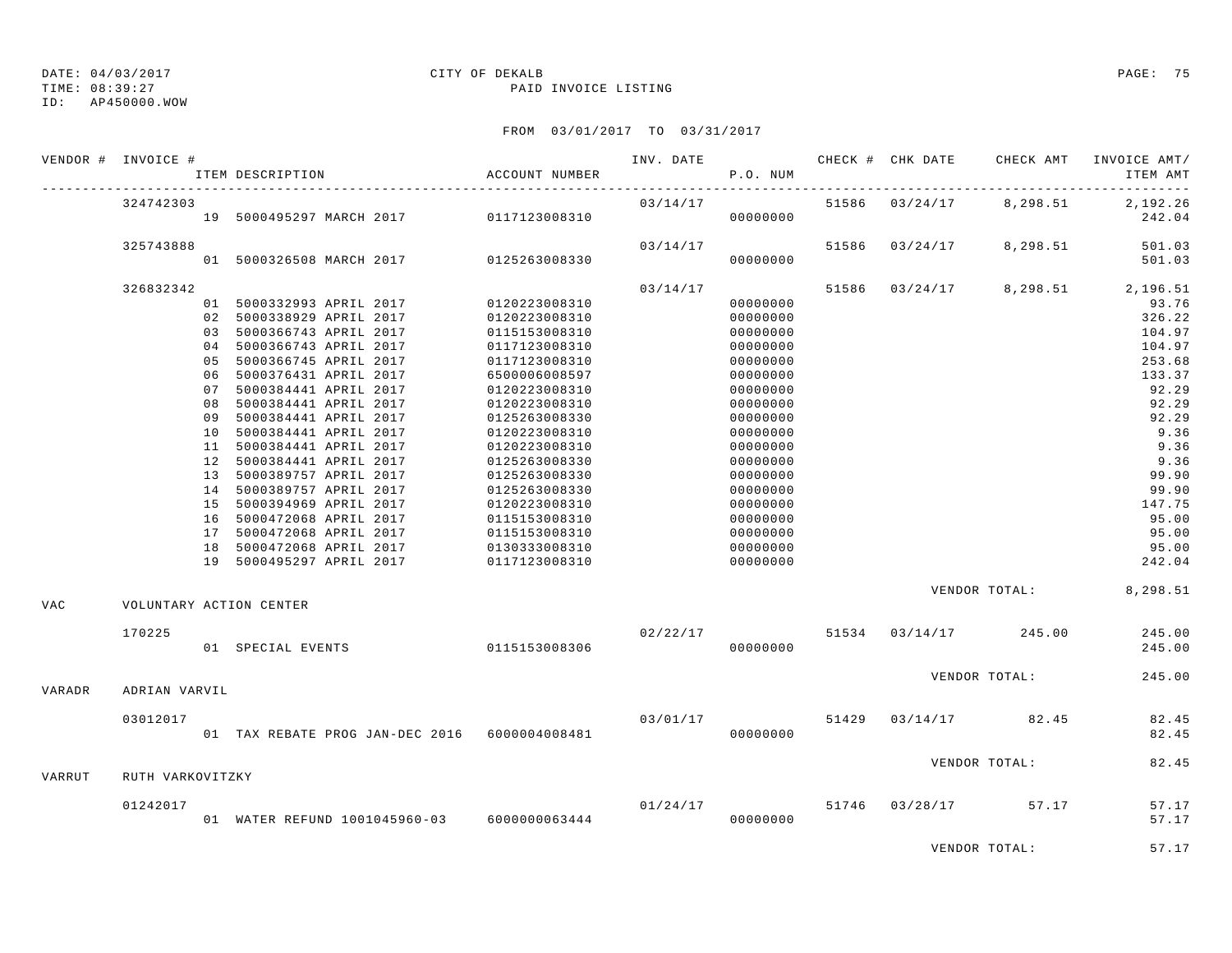TIME: 08:39:27 PAID INVOICE LISTING

ID: AP450000.WOW

|        | VENDOR # INVOICE # | ITEM DESCRIPTION                                           | ACCOUNT NUMBER                 | INV. DATE | P.O. NUM             |       | CHECK # CHK DATE | CHECK AMT            | INVOICE AMT/<br>ITEM AMT |
|--------|--------------------|------------------------------------------------------------|--------------------------------|-----------|----------------------|-------|------------------|----------------------|--------------------------|
| VERLON | VERIZON BUSINESS   |                                                            |                                |           |                      |       |                  |                      |                          |
|        | 63955371           |                                                            |                                | 03/01/17  |                      |       | 51747 03/28/17   | 221.63               | 221.63                   |
|        |                    | 01 VERIZON LONG DISTANCE                                   | 0117123008337                  |           | 00000000             |       |                  |                      | 4.43                     |
|        |                    | 02 VERIZON LONG DISTANCE                                   | 0117123008337                  |           | 00000000             |       |                  |                      | 2.21                     |
|        |                    | 03 VERIZON LONG DISTANCE                                   | 0117123008337                  |           | 00000000             |       |                  |                      | 190.60                   |
|        |                    | 04 VERIZON LONG DISTANCE                                   | 6500003008337                  |           | 00000000             |       |                  |                      | 6.64                     |
|        | 05                 | VERIZON LONG DISTANCE                                      | 0125263008337                  |           | 00000000             |       |                  |                      | 3.32                     |
|        |                    | 06 VERIZON LONG DISTANCE                                   | 0120213008337                  |           | 00000000             |       |                  |                      | 3.32                     |
|        |                    | 07 VERIZON LONG DISTANCE                                   | 0130313008337                  |           | 00000000             |       |                  |                      | 2.21                     |
|        |                    | 08 VERIZON LONG DISTANCE                                   | 0117123008337                  |           | 00000000             |       |                  |                      | 8.90                     |
| VERWIR | VERIZON WIRELESS   |                                                            |                                |           |                      |       |                  | VENDOR TOTAL:        | 221.63                   |
|        | 9780512042         |                                                            |                                |           | 02/16/17             | 51748 | 03/28/17         | 80.22                | 80.22                    |
|        |                    | 01 AMBULANCE TELEMENTARY 0125263008337                     |                                |           | 00000000             |       |                  |                      | 80.22                    |
|        | 9781504261         |                                                            |                                | 03/04/17  |                      | 51587 |                  | $03/24/17$ 1, 102.87 | 1,102.87                 |
|        |                    | 01 WIRELESS CHARGES - FEB 2017                             | 6500003008337                  |           | 00000000             |       |                  |                      | 74.90                    |
|        |                    | 02 WIRELESS CHARGES - FEB 2017                             | 0132103008337                  |           | 00000000             |       |                  |                      | 1.13                     |
|        |                    | 03 WIRELESS CHARGES - FEB 2017                             | 0115153008337                  |           | 00000000             |       |                  |                      | 60.37                    |
|        | 04                 | WIRELESS CHARGES - FEB 2017                                | 0125263008337                  |           | 00000000             |       |                  |                      | 51.11                    |
|        | 05                 | WIRELESS CHARGES - FEB 2017                                | 0117123008337                  |           | 00000000             |       |                  |                      | 38.03                    |
|        | 06                 | WIRELESS CHARGES - FEB 2017                                | 0120213008337                  |           | 00000000             |       |                  |                      | 296.94                   |
|        | 07                 | WIRELESS CHARGES - FEB 2017                                | 0117123008337                  |           | 00000000             |       |                  |                      | 2.25                     |
|        | 08                 | WIRELESS CHARGES - FEB 2017                                | 0130313008337                  |           | 00000000             |       |                  |                      | 328.25                   |
|        |                    | 09 WIRELESS CHARGES - FEB 2017                             | 6000003008337                  |           | 00000000             |       |                  |                      | 334.90                   |
|        | 10                 | EQUIPMENT CREDIT - FEB 2017                                | 0117126008580                  |           | 00000000             |       |                  |                      | $-100.00$                |
|        |                    | 11 EQUIPMENT CHARGES - FEB 2017                            | 0117126008580                  |           | 00000000             |       |                  |                      | 14.99                    |
|        | 9781504262         |                                                            |                                | 03/04/17  |                      | 51588 |                  | $03/24/17$ 1,489.27  | 1,489.27                 |
|        |                    | 01 WIRELESS CHARGES - FEB 2017                             | 0115153008337                  |           | 00000000             |       |                  |                      | 87.40                    |
|        |                    | 02 WIRELESS CHARGES - FEB 2017                             | 0130353008337                  |           | 00000000             |       |                  |                      | 43.70                    |
|        |                    | 03 WIRELESS CHARGES - FEB 2017                             | 0117113008337                  |           | 00000000             |       |                  |                      | 43.70                    |
|        | 04                 | WIRELESS CHARGES - FEB 2017                                | 0125263008337                  |           | 00000000             |       |                  |                      | 87.40                    |
|        | 05<br>06           | WIRELESS CHARGES - FEB 2017                                | 0116103008337                  |           | 00000000             |       |                  |                      | 57.27<br>87.40           |
|        | 07                 | WIRELESS CHARGES - FEB 2017<br>WIRELESS CHARGES - FEB 2017 | 0117123008337<br>0120213008337 |           | 00000000<br>00000000 |       |                  |                      | 882.48                   |
|        | 08                 | WIRELESS CHARGES - FEB 2017                                | 0130313008337                  |           | 00000000             |       |                  |                      | 46.33                    |
|        | 09                 | WIRELESS CHARGES - FEB 2017                                | 0130313008337                  |           | 00000000             |       |                  |                      | 43.70                    |
|        | 10                 | WIRELESS CHARGES - FEB 2017                                | 6000003008337                  |           | 00000000             |       |                  |                      | 87.40                    |
|        |                    | 11 EQUIPMENT CHARGES - FEB 2017                            | 0117126008580                  |           | 00000000             |       |                  |                      | 22.49                    |
|        | 9781504263         |                                                            |                                | 03/04/17  |                      | 51589 |                  | $03/24/17$ 1,676.14  | 1,676.14                 |
|        |                    | 01 WIRELESS CHARGES - FEB 2017                             | 6500003008337                  |           | 00000000             |       |                  |                      | 131.10                   |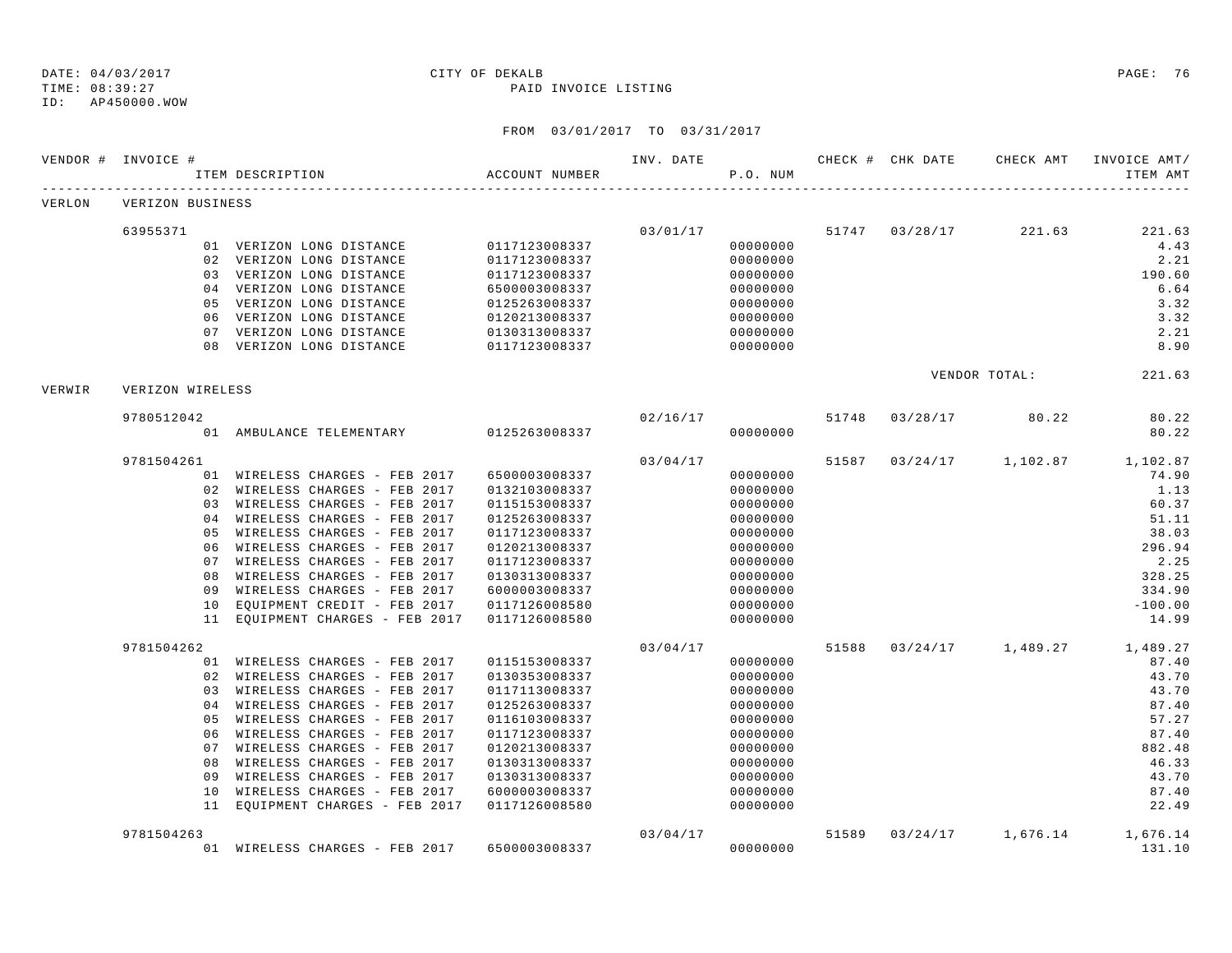TIME: 08:39:27 PAID INVOICE LISTING ID: AP450000.WOW

|        | VENDOR # INVOICE #     | ITEM DESCRIPTION                                                 | ACCOUNT NUMBER                 | INV. DATE 6 CHECK # CHK DATE CHECK AMT | P.O. NUM             |                |                                                                                                                                                                              | INVOICE AMT/<br>ITEM AMT |
|--------|------------------------|------------------------------------------------------------------|--------------------------------|----------------------------------------|----------------------|----------------|------------------------------------------------------------------------------------------------------------------------------------------------------------------------------|--------------------------|
|        | 9781504263             |                                                                  |                                | 03/04/17                               |                      |                | 51589 03/24/17 1,676.14                                                                                                                                                      | 1,676.14                 |
|        |                        | 02 WIRELESS CHARGES - FEB 2017                                   | 0115153008337                  |                                        | 00000000             |                |                                                                                                                                                                              | 194.80                   |
|        |                        | 03 WIRELESS CHARGES - FEB 2017                                   | 0132103008337                  |                                        | 00000000             |                |                                                                                                                                                                              | 40.67                    |
|        |                        | 04 WIRELESS CHARGES - FEB 2017                                   | 0130353008337                  |                                        | 00000000             |                |                                                                                                                                                                              | 43.70                    |
|        |                        | 05 WIRELESS CHARGES - FEB 2017                                   | 0117123008337                  |                                        | 00000000             |                |                                                                                                                                                                              | 43.70                    |
|        |                        | 06 WIRELESS CHARGES - FEB 2017                                   | 0125263008337                  |                                        | 00000000             |                |                                                                                                                                                                              | 210.81                   |
|        |                        | 07 WIRELESS CHARGES - FEB 2017                                   | 0116103008337                  |                                        | 00000000             |                |                                                                                                                                                                              | 43.70                    |
|        | 08                     | WIRELESS CHARGES - FEB 2017                                      | 0117123008337                  |                                        | 00000000             |                |                                                                                                                                                                              | 97.40                    |
|        | 09                     | WIRELESS CHARGES - FEB 2017                                      | 0110103008337                  |                                        | 00000000             |                |                                                                                                                                                                              | 43.70                    |
|        |                        | 10 WIRELESS CHARGES - FEB 2017                                   | 0120213008337                  |                                        | 00000000             |                |                                                                                                                                                                              | 624.74                   |
|        |                        | 11 WIRELESS CHARGES - FEB 2017                                   | 0130313008337                  |                                        | 00000000<br>00000000 |                |                                                                                                                                                                              | 43.70<br>63.61           |
|        |                        | 12 WIRELESS CHARGES - FEB 2017<br>13 WIRELESS CHARGES - FEB 2017 | 0130313008337<br>6000003008337 |                                        | 00000000             |                |                                                                                                                                                                              | 72.02                    |
|        |                        | 14 EQUIPMENT CHARGES - FEB 2017                                  | 0117126008580                  |                                        | 00000000             |                |                                                                                                                                                                              | 22.49                    |
|        |                        | VERWIRLB VERIZON WIRELESS - LERT B                               |                                |                                        |                      |                |                                                                                                                                                                              |                          |
|        |                        |                                                                  |                                |                                        |                      |                |                                                                                                                                                                              |                          |
|        | 170011130              | 01 SMS PRESERVATION 0120242008243                                |                                |                                        | 00000000             |                |                                                                                                                                                                              | 100.00<br>100.00         |
|        |                        |                                                                  |                                |                                        |                      |                |                                                                                                                                                                              | 100.00                   |
| VILTHO | THOMAS VILET           |                                                                  |                                |                                        |                      |                |                                                                                                                                                                              |                          |
|        | 03092017               | 01 WATER REFUND 1902193600-05 6000000063444                      |                                | 03/09/17                               | 00000000             |                |                                                                                                                                                                              | 70.49<br>70.49           |
|        |                        |                                                                  |                                |                                        |                      |                |                                                                                                                                                                              | 70.49                    |
| VSP    | VISION SERVICE PLAN    |                                                                  |                                |                                        |                      |                |                                                                                                                                                                              |                          |
|        | 02242017               |                                                                  |                                | 02/24/17                               |                      |                |                                                                                                                                                                              | 2,256.26                 |
|        |                        | 01 STANDARD - JAN 2017 0100000002671                             |                                |                                        | 00000000             |                | VENDOR TOTAL: 4,348.50<br>$01/17/17$ 51749 03/28/17 100.00<br>VENDOR TOTAL:<br>51750 03/28/17 70.49<br>VENDOR TOTAL:<br>51535 03/14/17 2,256.26<br>VENDOR TOTAL:<br>2,908.74 | 848.45                   |
|        |                        | 02 STANDARD - FEB 2017                                           | 0100000002671                  |                                        | 00000000             |                |                                                                                                                                                                              | 848.45                   |
|        |                        | 03 PREMIUM - FEB 2017                                            | 0100000002671                  |                                        | 00000000             |                |                                                                                                                                                                              | 279.68                   |
|        |                        | 04 PREMIUM - JAN 2017                                            | 0100000002671                  |                                        | 00000000             |                |                                                                                                                                                                              | 279.68                   |
| WAGAGG | WAGNER AGGREGATE, INC. |                                                                  |                                |                                        |                      |                |                                                                                                                                                                              | 2,256.26                 |
|        |                        |                                                                  |                                |                                        |                      |                |                                                                                                                                                                              |                          |
|        | 19290                  | 01 SHOULDER STONE DELIVERED 0130332008228                        |                                | 02/18/17                               | 00000000             | 51536 03/14/17 |                                                                                                                                                                              | 2,908.74<br>2,908.74     |
|        |                        |                                                                  |                                |                                        |                      |                |                                                                                                                                                                              |                          |
| WAGDAV | DAVID WAGNER           |                                                                  |                                |                                        |                      |                | VENDOR TOTAL:                                                                                                                                                                | 2,908.74                 |
|        | 03092017               |                                                                  |                                |                                        |                      |                | $03/09/17$ 51751 03/28/17 21.22                                                                                                                                              | 21.22                    |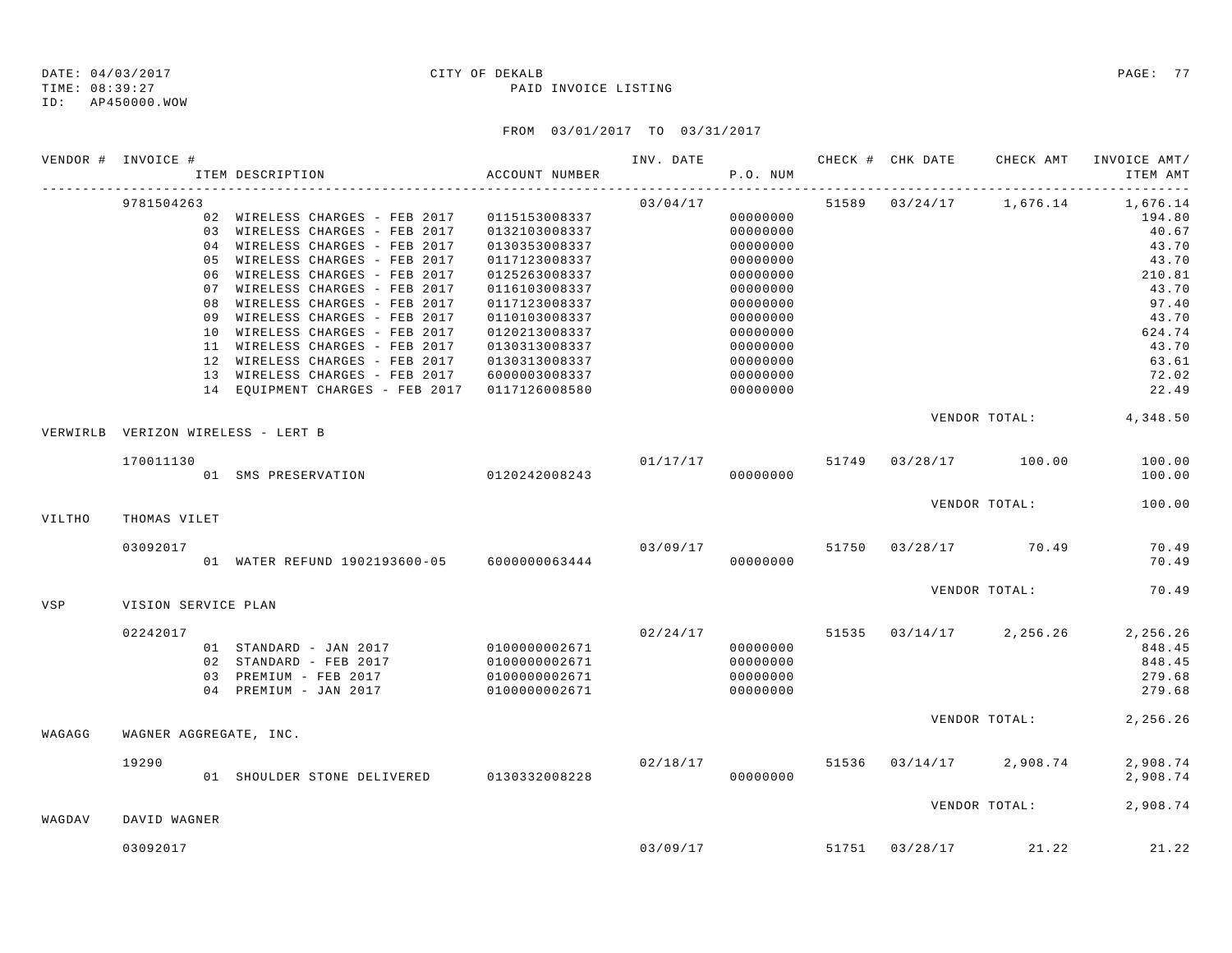TIME: 08:39:27 PAID INVOICE LISTING

# DATE: 04/03/2017 CITY OF DEKALB PAGE: 78

ID: AP450000.WOW

|         | VENDOR # INVOICE #   | ITEM DESCRIPTION                             | ACCOUNT NUMBER | INV. DATE | P.O. NUM             |       | CHECK # CHK DATE | CHECK AMT                          | INVOICE AMT/<br>ITEM AMT |  |
|---------|----------------------|----------------------------------------------|----------------|-----------|----------------------|-------|------------------|------------------------------------|--------------------------|--|
|         | 03092017             | 01 WATER REFUND #0501024720-00 6000000063444 |                |           | 03/09/17<br>00000000 |       |                  | 51751 03/28/17 21.22               | 21.22<br>21.22           |  |
| WALCOM  | WALGREEN CO.         |                                              |                |           |                      |       |                  | VENDOR TOTAL:                      | 21.22                    |  |
|         | 500022615            | 01 (91) FLU SHOTS                            | 0116103008345  |           | 00000000             |       |                  | $03/10/17$ 51615 03/28/17 2,297.00 | 2,297.00<br>2,297.00     |  |
| WALLTD  | WALT LTD.            |                                              |                |           |                      |       |                  | VENDOR TOTAL:                      | 2,297.00                 |  |
|         | 4SEA522              | 01 MOUNTING BRACKET                          | 0125273008315  | 09/17/03  | 00000000             |       |                  | 51752 03/28/17 95.00               | 95.00<br>95.00           |  |
| WALMART |                      | WALMART COMMUNITY/GEMB                       |                |           |                      |       |                  | VENDOR TOTAL:                      | 95.00                    |  |
|         | 704000432183         | 01 BREAKROOM SUPPLIES                        | 0130332008219  |           | 02/09/17<br>00000000 | 51396 |                  | 03/08/17 81.33                     | 81.33<br>81.33           |  |
| WARDIR  | WAREHOUSE DIRECT INC |                                              |                |           |                      |       |                  | VENDOR TOTAL:                      | 81.33                    |  |
|         | $3376879 - 0$        | 01 OFFICE SUPPLIES 0117112008204             |                | 02/15/17  | 00000000             |       | 51537 03/14/17   | 144.52                             | 19.29<br>19.29           |  |
|         | $3377538 - 0$        | 01 STORAGE BINS, CLOCK, FRAME                | 0115152008204  | 02/16/17  | 00000000             | 51537 | 03/14/17         | 144.52                             | 125.23<br>125.23         |  |
|         | $3388047 - 0$        | 01 TONER                                     | 0117122008285  | 02/24/17  | 00000000             | 51753 | 03/28/17         | 77.22                              | 75.83<br>75.83           |  |
|         | $3393346 - 0$        | 01 CALCULATOR TAPE                           | 0117112008204  | 03/01/17  | 00000000             | 51753 | 03/28/17         | 77.22                              | 1.39<br>1.39             |  |
| WASMAN  | WASTE MANAGEMENT     |                                              |                |           |                      |       |                  | VENDOR TOTAL:                      | 221.74                   |  |
|         | 02012017             | 01 REFUSE SERVICE - FEB 2017 0700003008346   |                | 02/01/17  | 00000000             | 51754 | 03/28/17         | 164,813.85                         | 164,813.85<br>164,813.85 |  |
|         | 12012016             | 01 REFUSE SERVICE - DEC 2016 0700003008346   |                | 12/01/16  | 00000000             | 51593 |                  | $03/27/17$ 165,312.00              | 165,312.00<br>165,312.00 |  |
|         |                      |                                              |                |           |                      |       |                  | VENDOR TOTAL:                      | 330,125.85               |  |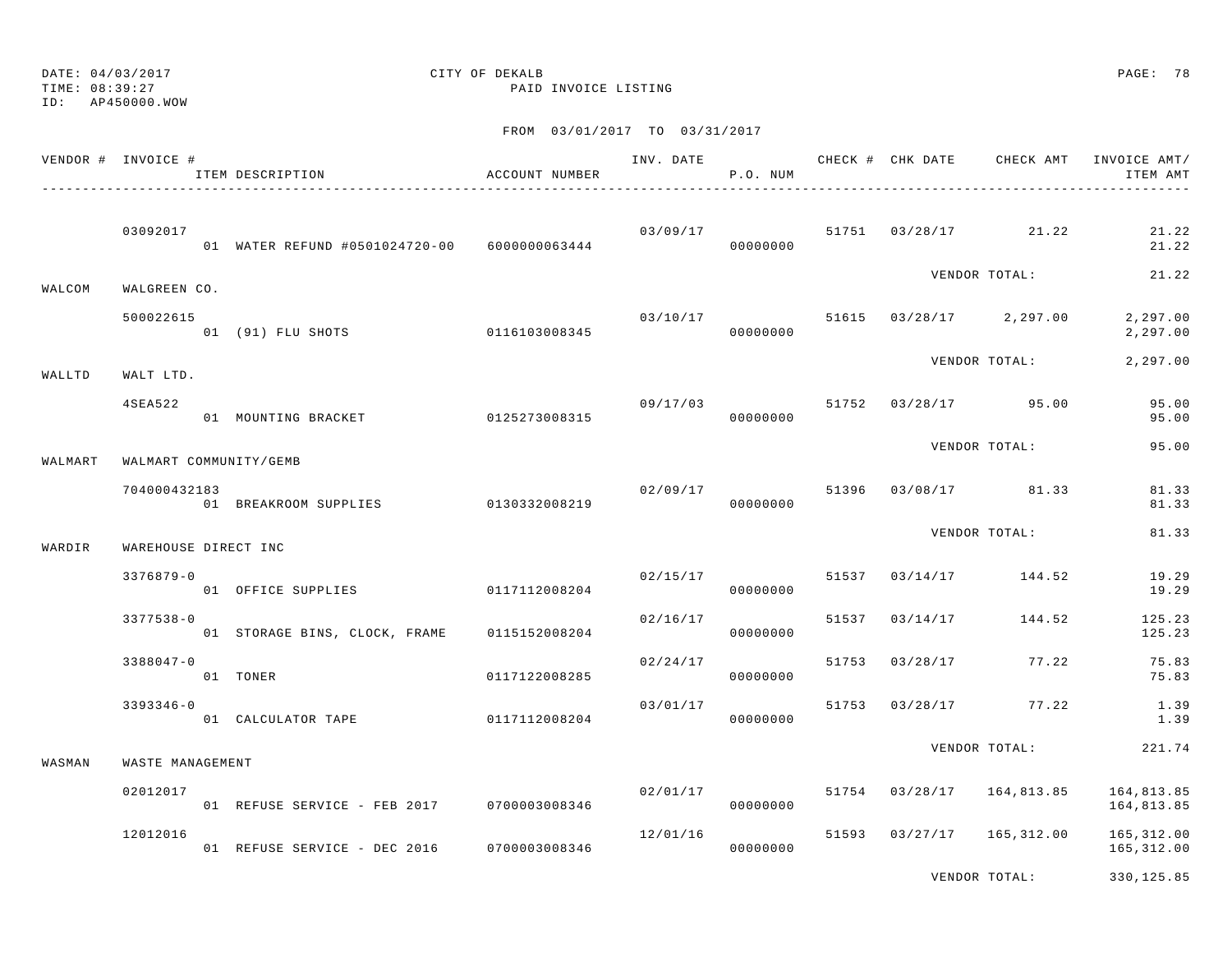### ID: AP450000.WOW

## DATE: 04/03/2017 CITY OF DEKALB PAGE: 79

TIME: 08:39:27 PAID INVOICE LISTING

|        | VENDOR # INVOICE #  | ITEM DESCRIPTION                                 | ACCOUNT NUMBER | INV. DATE | P.O. NUM                   |       | CHECK # CHK DATE CHECK AMT        |                         | INVOICE AMT/<br>ITEM AMT |
|--------|---------------------|--------------------------------------------------|----------------|-----------|----------------------------|-------|-----------------------------------|-------------------------|--------------------------|
| WEBDEN | L DENISE WEBER      |                                                  |                |           |                            |       |                                   |                         |                          |
|        | 03012017            | 01 TAX REBATE PROG JAN-DEC 2016 6000004008481    |                |           | 00000000                   |       | $03/01/17$ 51430 $03/14/17$ 29.52 |                         | 29.52<br>29.52           |
| WEBQA  | WEBQA INC           |                                                  |                |           |                            |       |                                   | VENDOR TOTAL:           | 29.52                    |
|        | 1234-0170221        | 01 FOIA SOFTWARE 0117124008450                   |                | 02/24/17  | 00170011                   |       |                                   | 51538 03/14/17 9,180.00 | 9,180.00<br>9,180.00     |
| WENSIG | WENSCO SIGN SUPPLY  |                                                  |                |           |                            |       |                                   | VENDOR TOTAL:           | 9,180.00                 |
|        | 1539255             | 01 CLEAR APP TAPE                                | 0130332008231  |           | 02/07/17 51539<br>00000000 |       |                                   | 03/14/17 112.11         | 112.11<br>112.11         |
| WESSID |                     | WEST SIDE TRACTOR SALES                          |                |           |                            |       |                                   | VENDOR TOTAL:           | 112.11                   |
|        | R70857              | 01 REPAIR BROKEN WINDOW                          | 6000002008226  | 02/28/17  | 00000000                   |       |                                   | 51755 03/28/17 315.61   | 233.37<br>233.37         |
|        | R70858              | 01 REPAIR BROKEN WINDOW                          | 6000002008226  | 02/28/17  | 00000000                   | 51755 |                                   | 03/28/17 315.61         | 82.24<br>82.24           |
| WILBUR | WBK ENGINEERING LLC |                                                  |                |           |                            |       |                                   | VENDOR TOTAL:           | 315.61                   |
|        | 16978               | 01 PROFESSIONAL SERVICES AUG 2016 01000000001265 |                | 09/15/16  | 00000000                   | 51402 | 03/10/17                          | 2,907.76                | 415.01<br>415.01         |
|        | 16979               | 01 PROFESSIONAL SERVICES AUG 2016 01000000001265 |                | 09/15/16  | 00000000                   | 51402 | 03/10/17                          | 2,907.76                | 2,492.75<br>2,492.75     |
|        | 17448               | 01 PROFESSIONAL SRVCS JAN 2017                   | 0100000001265  | 02/03/17  | 00000000                   | 51540 | 03/14/17                          | 2,332.90                | 924.90<br>924.90         |
|        | 17449               | 01 PROFESSIONAL SRVCS JAN 2017                   | 1300003008331  | 02/03/17  | 00000000                   | 51540 | 03/14/17                          | 2,332.90                | 1,408.00<br>1,408.00     |
|        | 17526               | 01 PRO SRVCS - FEB 2017 0100000001265            |                | 03/02/17  | 00000000                   | 51756 | 03/28/17                          | 10,123.25               | 1,274.00<br>1,274.00     |
|        | 17527               | 01 PRO SRVCS - FEB 2017 0100000001265            |                |           | 03/02/17<br>00000000       |       | 51756 03/28/17                    | 10,123.25               | 1,134.00<br>1,134.00     |